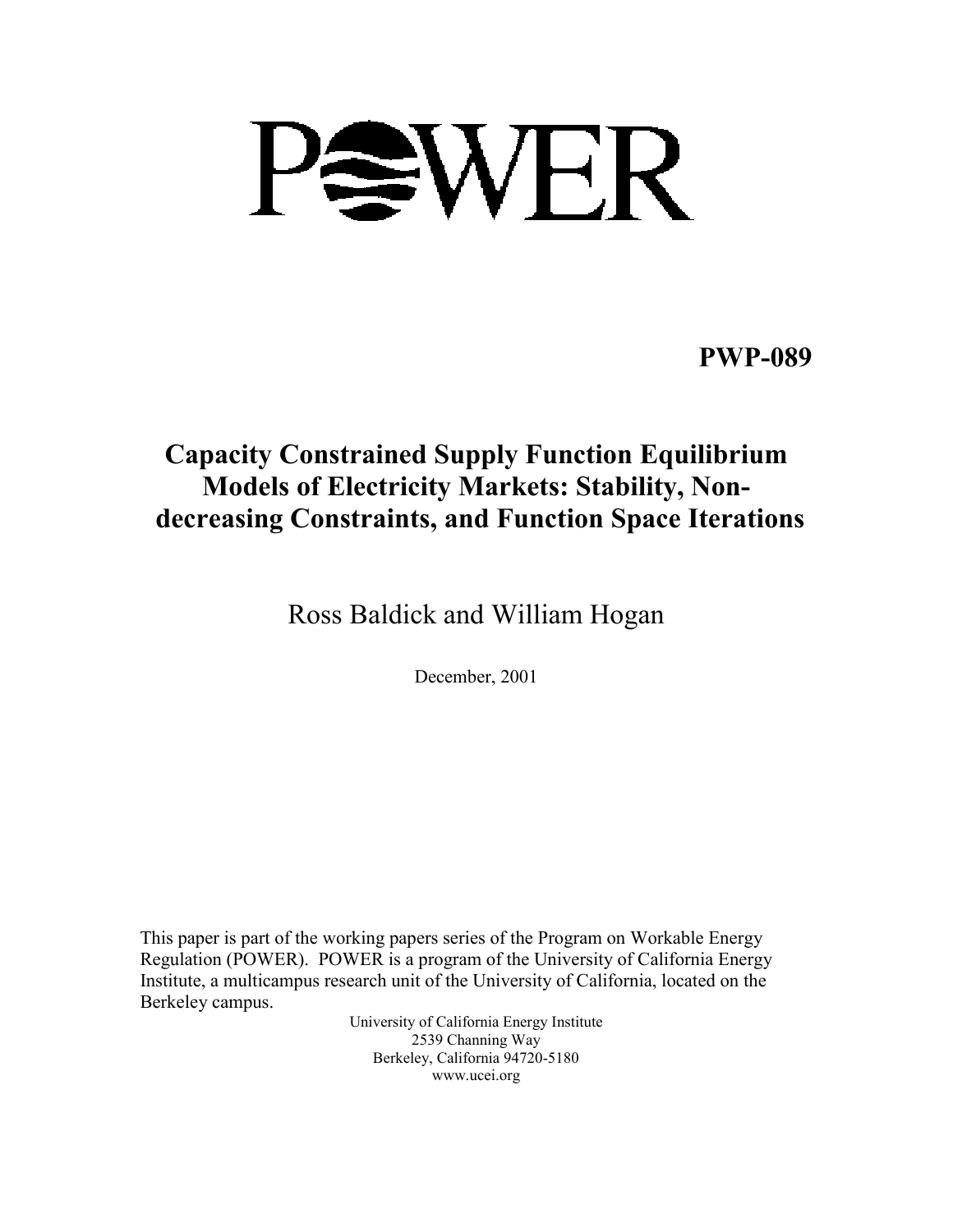# Capacity Constrained Supply Function Equinoment Construction Equipment of  $\sim$ Electricity Markets:  $S$  statistics,  $\mathcal{S}$  ,  $\mathcal{S}$  , and decreasing constraints, and and analyzing constraints, and and an Function Space Iterations

Ross Baldick

Department of Electrical and Computer Engineering The University of Texas at Austin

> William Hogan Center for Business and Government John F. Kennedy School of Government Harvard University

> > December 18, 2001

#### Abstract

In this paper we consider <sup>a</sup> supply function model of an electricity market where strategic rms have capacity constraints. We show that if rms have heterogeneous cost functions and capacity constraints then the differential equation approach to finding the equilibrium supply function may not be eective by itself because it produces supply functions that fail to be non-decreasing. Even when the dierential equation approach yields solutions that satisfy the non-decreasing constraints, many of the equilibria are unstable, restricting the range of the equilibria that are likely to be observedin practice. We analyze the non-decreasing constraints and characterize piece-wise continuously dierentiable equilibria. To nd stable equilibria, we numerically solve for the equilibrium by iterating in the function space of allowable supply functions. Using a numerical example based on supply in the England and Wales market in 1999,we investigate the potential for multiple equilibria and the interaction of capacity constraints, price caps, and the length of the time horizon over which bids must remain unchanged. We empirically conrm that the range of stable supply function equilibria can be very small when there are binding price caps. Even when price caps are not binding, the range of stable equilibria is relatively small. We nd that requiring supply functions to remain xed over an extended time horizon having <sup>a</sup> large variation in demand reduces the incentive to mark up prices compared to the Cournot outcome.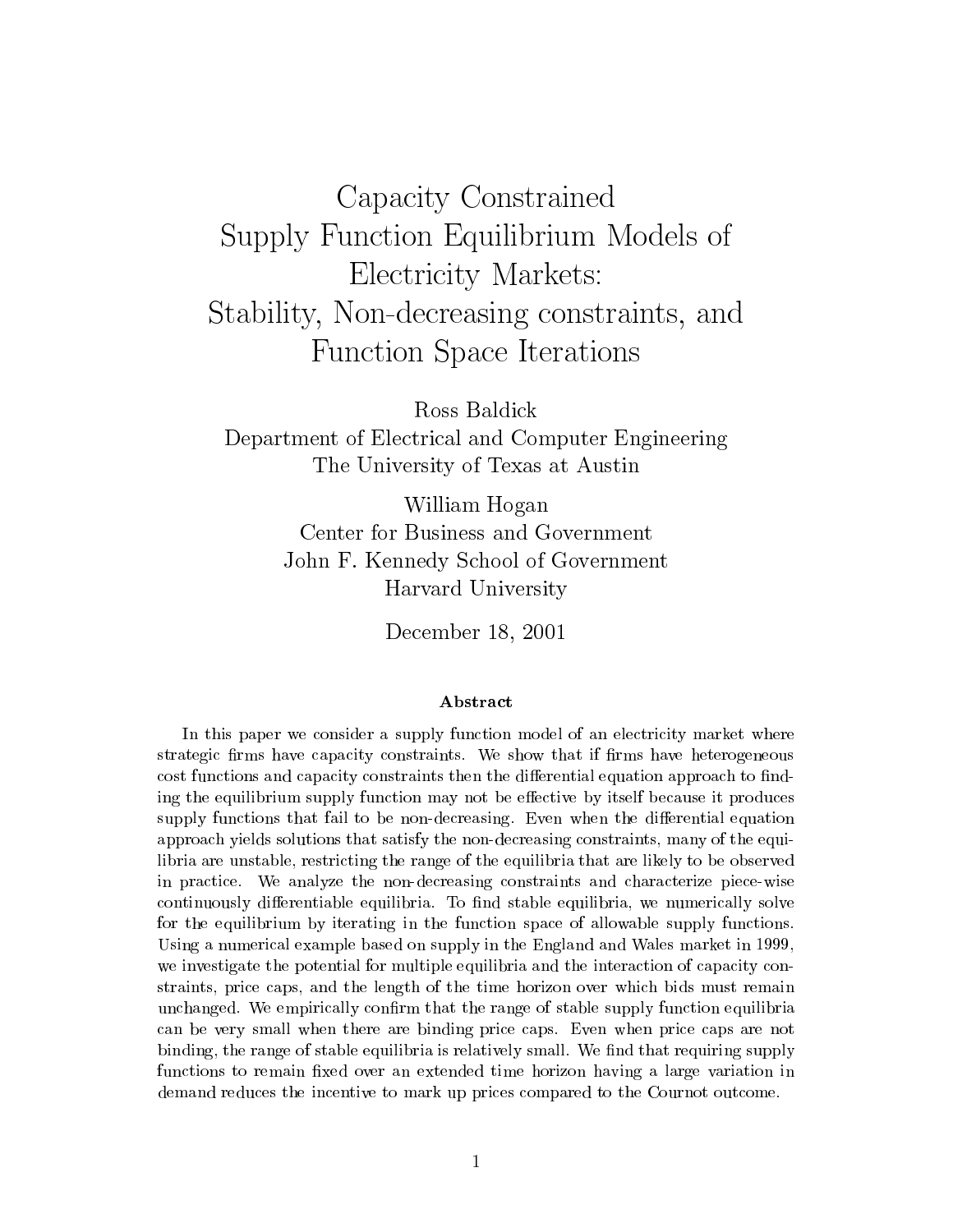#### **Introduction** 1

Supply function equilibrium models were developed by Klemperer and Meyer in [1] to analyze markets where agents bid a schedule of price-quantities. The original motivation was to handle random shocks in demand that could be characterized by a continuous random variable having convex support. Their approach sets up coupled differential equations that, under certain circumstances, characterize the equilibrium.

In recent papers, supply function equilibrium models have been applied to analysis of electricity markets [2, 3, 4, 5, 6, 7, 8, 9]. This approach, pioneered by Green and Newbery [2], reinterprets the probability distribution of random shocks in [1] to be an electricity loadduration characteristic. The support of the probability distribution becomes the range of demands in the load-duration characteristic.

Unfortunately, without restrictive assumptions on the nature of the costs and capacity constraints, on the number of firms, or on the form of the allowed bid functions, it has proven difficult to find equilibria in supply functions. For example, in  $[8]$ , to obtain a convenient characterization of the equilibrium, the authors assume that each bidder must submit either:

- an affine supply function or
- a piece-wise affine supply function where the number of pieces is relatively small.

In the case of minimum capacity constraints,  $[8]$  exhibits a piece-wise affine supply function equilibrium. Representing maximum capacity constraints prompts an *ad hoc* approach in [8] that attempts to approximate the equilibrium supply functions when there are maximum capacity constraints.

In this paper, we relax the assumption of [8] that the bidders submit a supply function consisting of a small number of pieces. We analyze the properties of the equilibrium and also numerically estimate candidate equilibrium supply functions by iterating in the function space of allowable bids; however, in practice this means that we still must approximate the supply functions with a piece-wise affine and continuous function, albeit having a large number of pieces.

We qualify the numerical estimates of the equilibria as "candidate" because the functions we calculate cannot be guaranteed to be equilibria without a further check of global optimality of each bidder's bid (given everyone else's bid.) We do not perform this even more computationally intensive calculation. However, as argued in  $[9]$ , the "limited optimizing behavior" that we simulate may nevertheless be a reasonable model for gaining some insight about plausible bidder behavior.

We investigate one basic criticism of supply function equilibrium analysis: that there are multiple supply function equilibria so that the approach has little predictive value. As a first response to this criticism, Green and Newbery  $[2, \S \text{ II.B}]$  note that capacity constraints tend to limit the range of equilibria. They describe conditions for uniqueness in an extreme case where the capacity constraints are so tight that the price at peak demand in the supply function equilibrium is as high as the price under Cournot competition.

We find that although there is a continuum of equilibria in the uncapacitated case, the range of equilibria is less likely to be problematic when there are moderately tight capacity constraints and price caps. This echos the observations by Green and Newbery but goes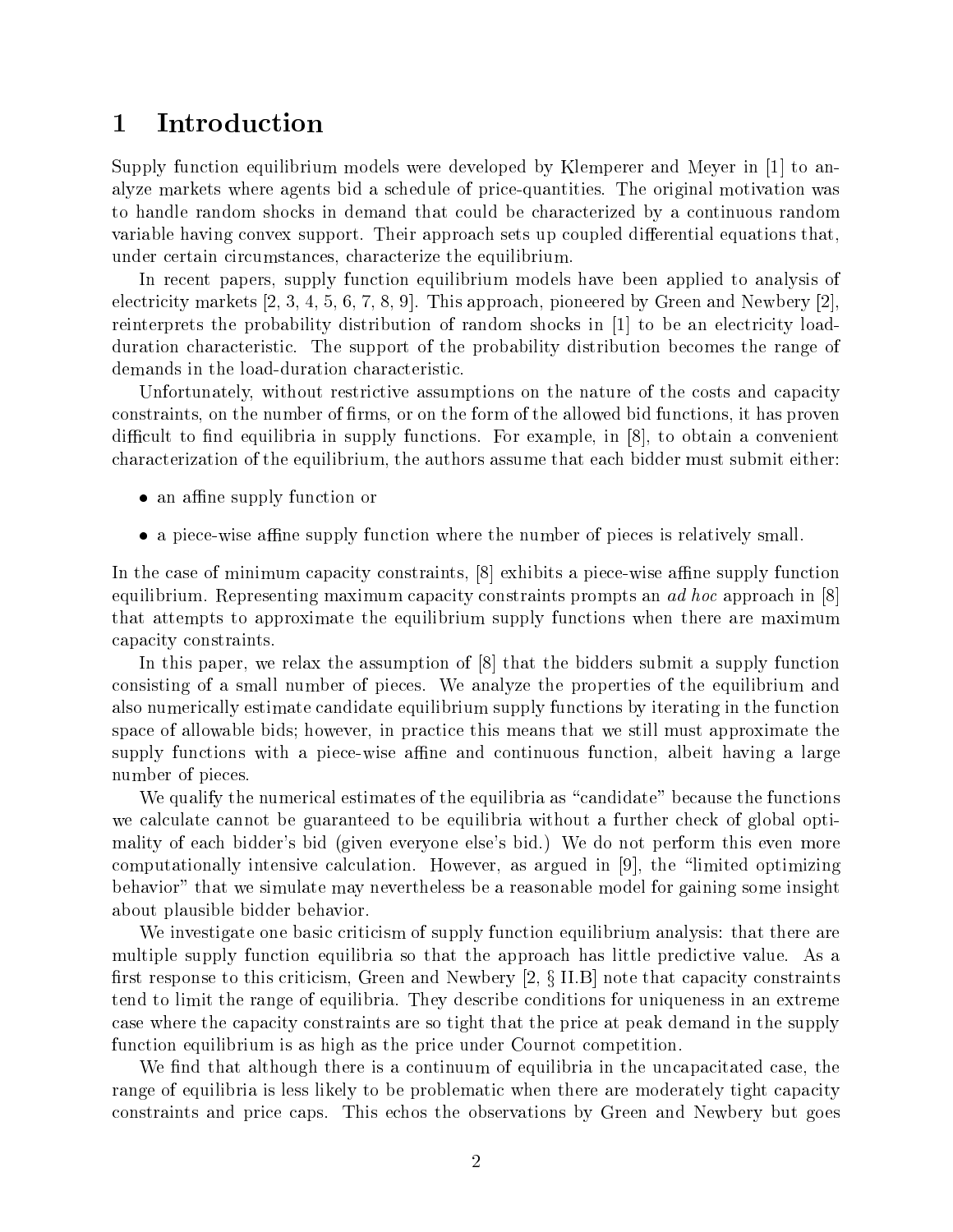further in that we find that the presence of price caps yields unique equilibria with prices well below the Cournot price. Moreover, we show that even when there is a wide range of equilibria, many of these equilibria are unstable and so are unlikely to be observed in practice. Our analysis confirms a suggestion made in [10] that "an equilibrium is less likely to be stable if it involves generators offering power at prices very much higher than their marginal costs" [10, page 20].

We then use the numerical calculations to explore the interaction of three issues:

- 1. the effect of price caps (set above the maximum marginal cost of production) in an institutional framework where firms are obliged to supply all their available generation capacity whenever the price reaches the price cap,
- 2. the effect of maximum capacity constraints on strategic behavior, and
- 3. the effect of requiring that supply function bids be fixed over an extended time horizon during which demand varies essentially continuously.

We discuss these issues in the following paragraphs.

The assumption that bidders must sell all their capacity at the price cap does not accurately represent those markets with price caps where either:

- the bidders have alternate sales opportunities that are not price-capped or
- the bidders can otherwise declare their capacity to be unavailable to the market.

However, the assumption should provide a lower bound on the amount of capacity withholding that might occur in a real market. Our assumption is intended to reflect the intent of regulatory authorities in setting price caps: presumably they expect that all capacity will be offered whenever the price reaches the price cap.

We also consider the alternative of a *bid cap*, where there is a limit on the bid prices but the market prices can rise above this level to limit the demand. Bid caps have been proposed as a means to limit market power when there are transmission constraints, while also allowing prices to rise to high levels to reflect the true cost of a constraint. We investigate their application in transmission unconstrained systems where the generation capacity is limited.

Generation maximum capacity constraints are pervasive in electricity markets. As discussed in [8], the presence of capacity constraints complicates the determination of conditions for profit maximization because the profit functions are typically non-concave. We will discuss this issue in the context of a prot function dened over a time horizon.

Some markets, such as the England and Wales market until 2001, explicitly require bidders to submit a single supply function valid (essentially) for a whole day. Requiring supply function bids to be fixed over an extended time horizon means that bidders must balance the desire to withhold capacity when prices are high against sales opportunities at lower prices. In contrast, other markets, such as the (now defunct) California Power Exchange, allow different bid functions every hour.

Issues such as start-up costs, ramp rate limits, and environmental constraints couple generation costs from hour to hour. Moreover, capacity can change due to outages. However, the production cost function of an in-service generator may not change signicantly on an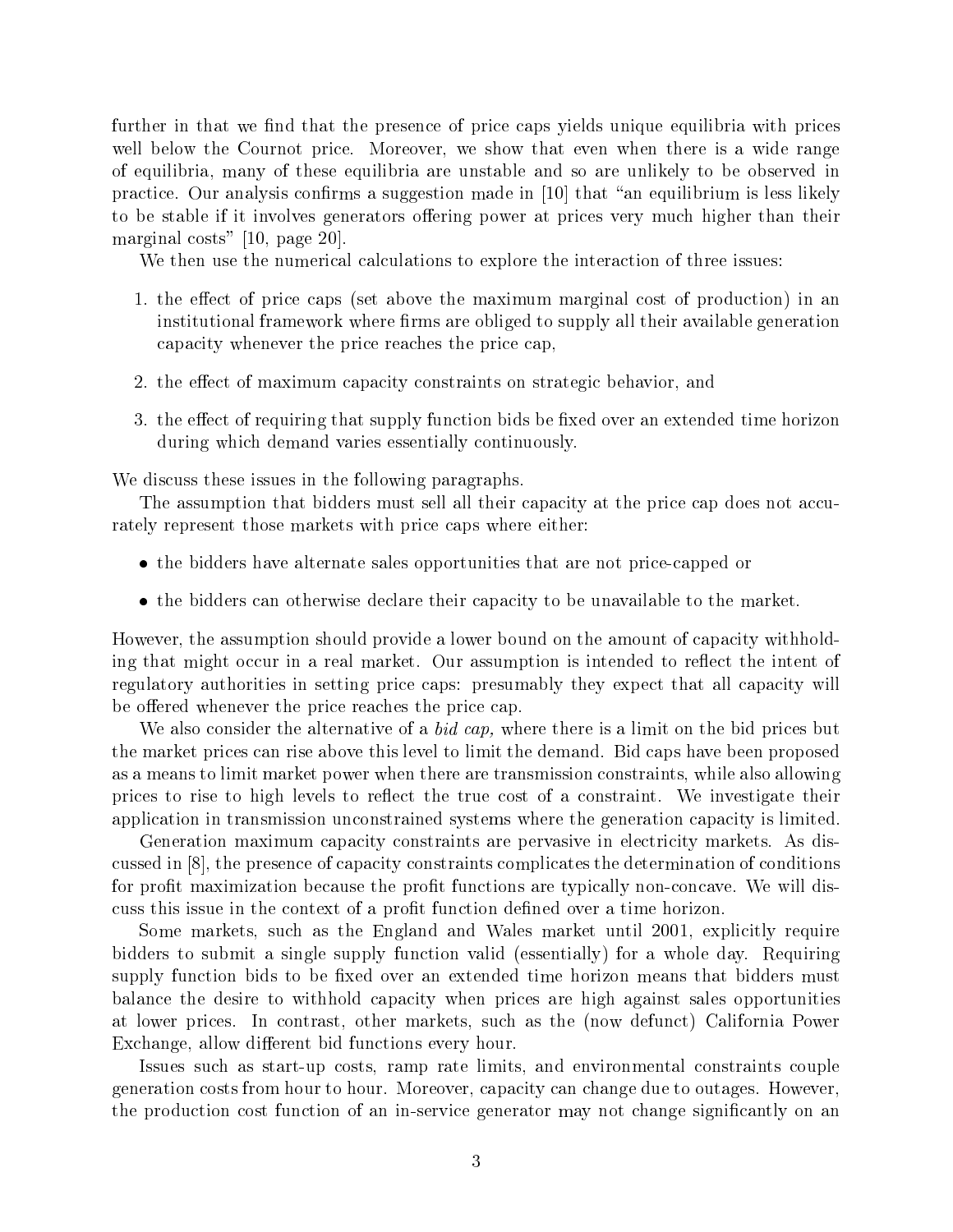hour by hour basis, so that the flexibility to bid different supply functions on an hour by hour basis is not obviously justied by technical issues, except to the extent that start-up costs, ramp rate limits, environmental constraints, and changing fuel costs are signicant.

We consider the incentives due to requiring consistent bids over an extended time horizon; however, we do not consider how to handle start-up costs, ramp rates and environmental constraints nor the institutional oversight required to enforce bid consistency [2, x II.B]. There are admitted difficulties in trying to enforce consistency of bids. For example, in the England and Wales market, although bids were fixed over a day, declared capacities could be changed, effectively redefining the bid. Also, day-ahead markets typically have hourly or real-time markets. Implicit in our analysis is the assumption that most volume is traded in the day-ahead market.

We assume that the load-duration characteristic is continuous over the time horizon. This is analogous to the Klemperer and Meyer assumption that the random variable representing the demand shock has convex support [1].

To investigate the three issues of price caps, maximum capacity constraints, and the requirement to bid supply functions that are consistent over an extended time horizon, we perform numerical calculations using cost data that are based on that in [8] for the five strategic firm industry in England and Wales subsequent to the 1999 divestiture. Our demand and price cap assumptions are, however, fictitious and simply chosen to highlight the effects of capacity constraints, price caps, and an extended time horizon. Naturally, caution should be exercised in extrapolating the numerical results to other cases.

We assume that all energy is sold at the marginal clearing price. More recently, the England and Wales market has changed to a pay-as-bid structure; however, we have not modeled this new market structure.

The main findings of this work are:

- In markets with firms having heterogeneous cost functions and capacity constraints. the differential equation approach to finding the equilibrium supply function may not be effective by itself.
- The range of supply function equilibria can be very small when there are binding price caps. Even when price caps are not binding, the range of stable equilibria appears small compared to the difference between, say, the competitive and the Cournot outcomes.
- Requiring supply functions to remain fixed over an extended time horizon having a large and continuous variation in demand appears to reduce the incentive to mark up prices compared to the Cournot outcome.
- $\bullet$  A single price cap imposed at all times may have significant effects both on- and offpeak.

The third observation is consistent with the results in  $[11]$ , which used an "adaptive agent" approach to evaluate the incentives of daily and hourly bidding in the England and Wales market.

The outline of the paper is as follows. The formulation is described in section 2, with the assumptions and formulation essentially standard from the supply function equilibrium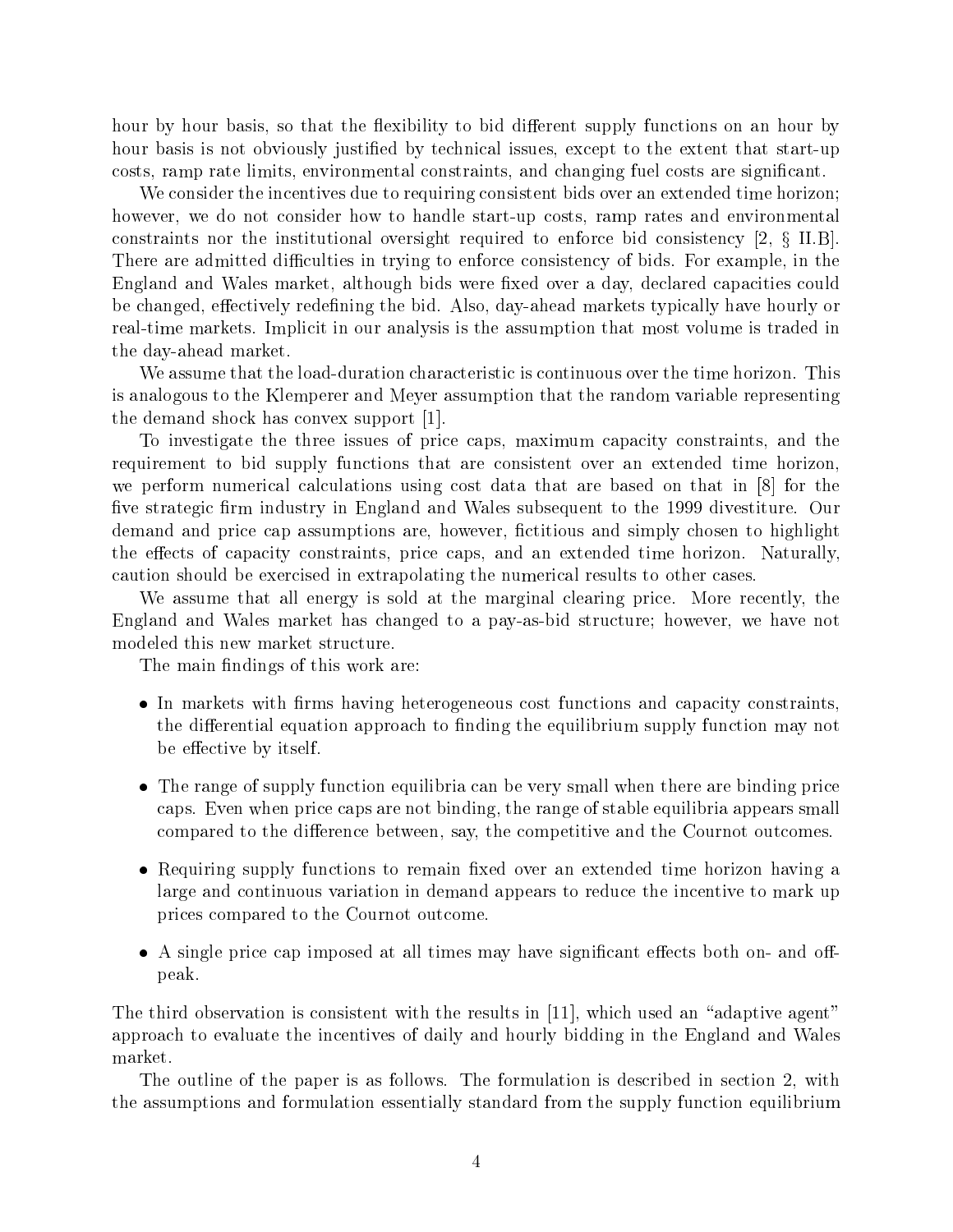literature. Section 3 then explores the approach to solving the equilibrium conditions as a coupled differential equation. In section 4 we discuss some of the assumptions of the model in detail, highlighting three issues that are critical in the analysis of section 3:

1. consistency of bids across the time horizon,

- 2. continuity of the load-duration characteristic, and
- 3. the nature of the marginal cost functions.

We use a three firm example based on an example in  $[9]$  to illustrate the effect of requiring consistency of bids across the time horizon on the range of equilibria.

We next consider stability. There are various time scales in the operation of an electric power system, from sub-second to longer than a day. At the sub-second time scale, the electromechanical interactions must be analyzed for stability. At a slightly slower time scale, short-term electric power markets have dynamics that can potentially interact with the electromechanical dynamics. Alvarado et al. analyze these interactions [12]. Our interest is in the stability of the economic equilibria. Alvarado considers electricity market stability in a quantity bidding context [13]. Anderson and Xu considers stability of supply function equilibria in [10].

In section 5, we analyze the stability of the supply function equilibria calculated using the differential equation approach and present a theorem that characterizes unstable supply function equilibria. This theorem sheds light on why the apparent multiplicity of supply function equilibria may not be as serious a problem as implied by the apparently wide range of possible solutions of the differential equations. We again use the three firm example to illustrate how the stability analysis restricts the range of equilibria that are likely to be observed in practice.

In section 6 we then present a theorem that suggests why the coupled differential equation approach is not likely to be fruitful in the case of firms having capacity constraints and asymmetric cost functions. The reason is that the solutions of the differential equations will not usually satisfy the requirement that the supply functions be non-decreasing across the range of realized prices. We illustrate this theorem with a five firm example system based on the England and Wales system [8].

We complement the analysis in section 6 with a further analysis of the non-decreasing constraints in section 7. This analysis provides a characterization of the properties of piecewise continuously differentiable SFEs. In particular, we show that while the range of the load-duration characteristic affects the set of possible supply function equilibria, the set of possible equilibria is not affected by the detailed functional form of the load-duration characteristic.

We use a two firm example system to illustrate an apparently paradoxical property of supply function equilibria. In particular, the non-decreasing constraints are not apparently binding on the equilibrium solutions in the sense that the equilibrium solutions are typically all strictly increasing. However, these constraints are actually binding in the sense that if the non-decreasing constraints were relaxed for a particular firm then its optimal response would be different. This apparent paradox is due to the fact that the profit function for a firm can be non-concave, so that apparently non-binding constraints actually cut off solutions that have higher profit than the feasible solutions.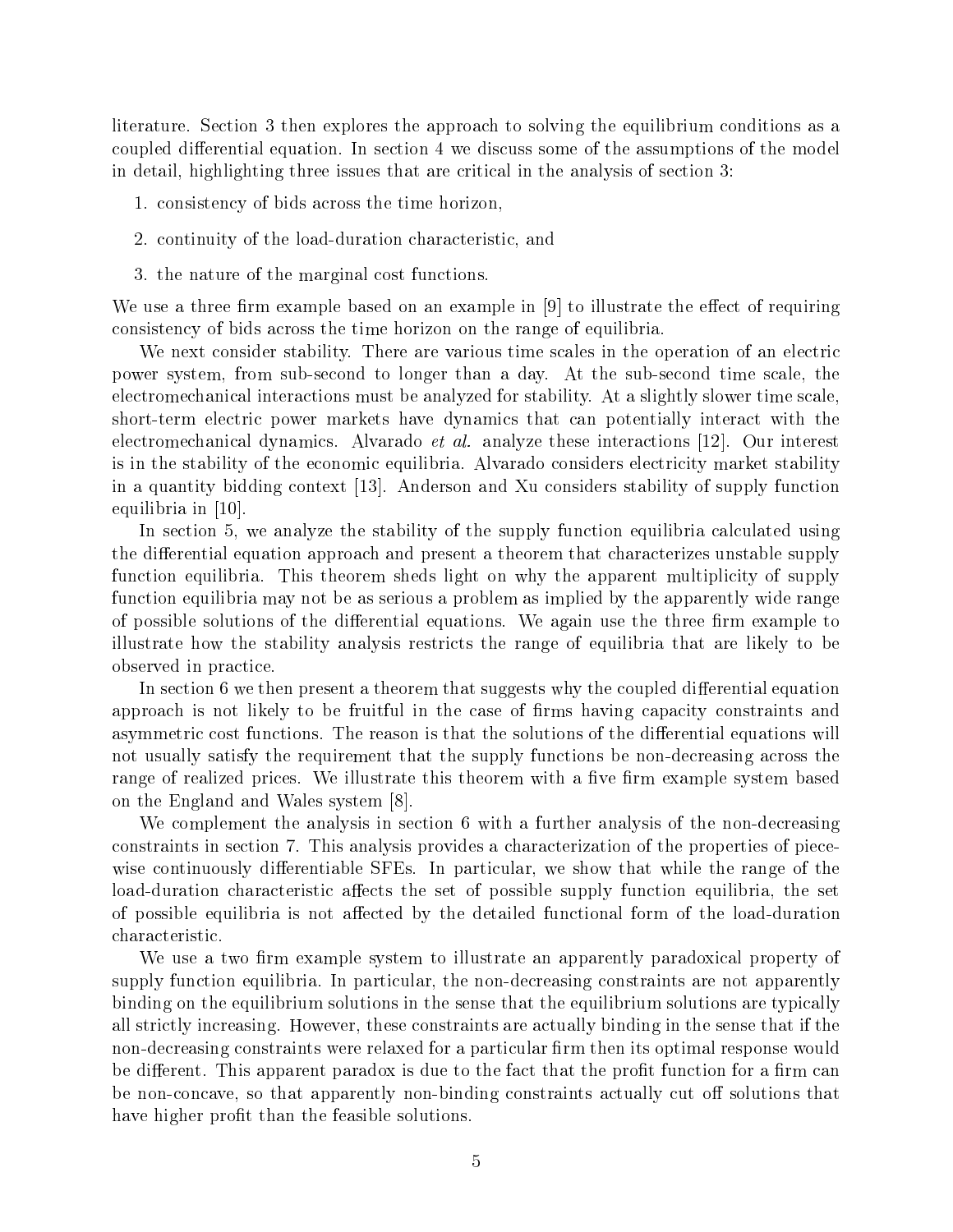Section 8 describes an approach to finding the SFEs that involves iterating in the function space of supply functions. Section 10 discusses the detailed assumptions in the numerical implementation, while case studies and results are presented in section 11 based on the five firm example system. The case studies first investigate numerically the issue of multiplicity of equilibrium solutions. Then the effect of varying price caps, capacities, the load factor, and demand are investigated. We conclude in section 12.

## 2 Formulation

In this section, we first discuss the demand, generation costs and capacities, and supply functions. Then we discuss price and price caps, assumptions on the form of the supply functions, the profit, and the equilibrium conditions. The development is standard.

## 2.1 Demand

Following Green [3], we assume that demand <sup>D</sup> : R+ - [0; 1] ! <sup>R</sup> is a continuous function of the form:

$$
\forall p \in \mathbb{R}_+, \forall t \in [0, 1], D(p, t) = N(t) - \gamma p,\tag{1}
$$

where:

- $\bullet$  p is the price,
- $\bullet$  t is the (normalized) time,
- $N : [0, 1] \rightarrow \mathbb{R}_+$  is the *load-duration* characteristic, and
- $\gamma \in \mathbb{R}_+$  is minus the slope of the demand curve.

That is, the demand is assumed to be additively separable in its dependence on price and on time. The load-duration characteristic <sup>N</sup> represents the distribution of demand over a time horizon, with:

- the time argument t normalized so that it ranges from 0 to 1 and
- N non-increasing, so that  $t = 0$  corresponds to peak conditions and  $t = 1$  corresponds to minimum demand conditions.

Figure 1 illustrates a linear load-duration characteristic.

The assumption of a linear demand-price dependence and a linear load-duration characteristic is somewhat restrictive. More complicated continuous load-duration characteristics D can easily be accommodated in the computational model we develop; however, as we will see, the functional form of the load-duration characteristic does not affect the set of equilibria. Other demand-price dependencies such asconstant elasticity could also be represented, but this would require more substantial modications.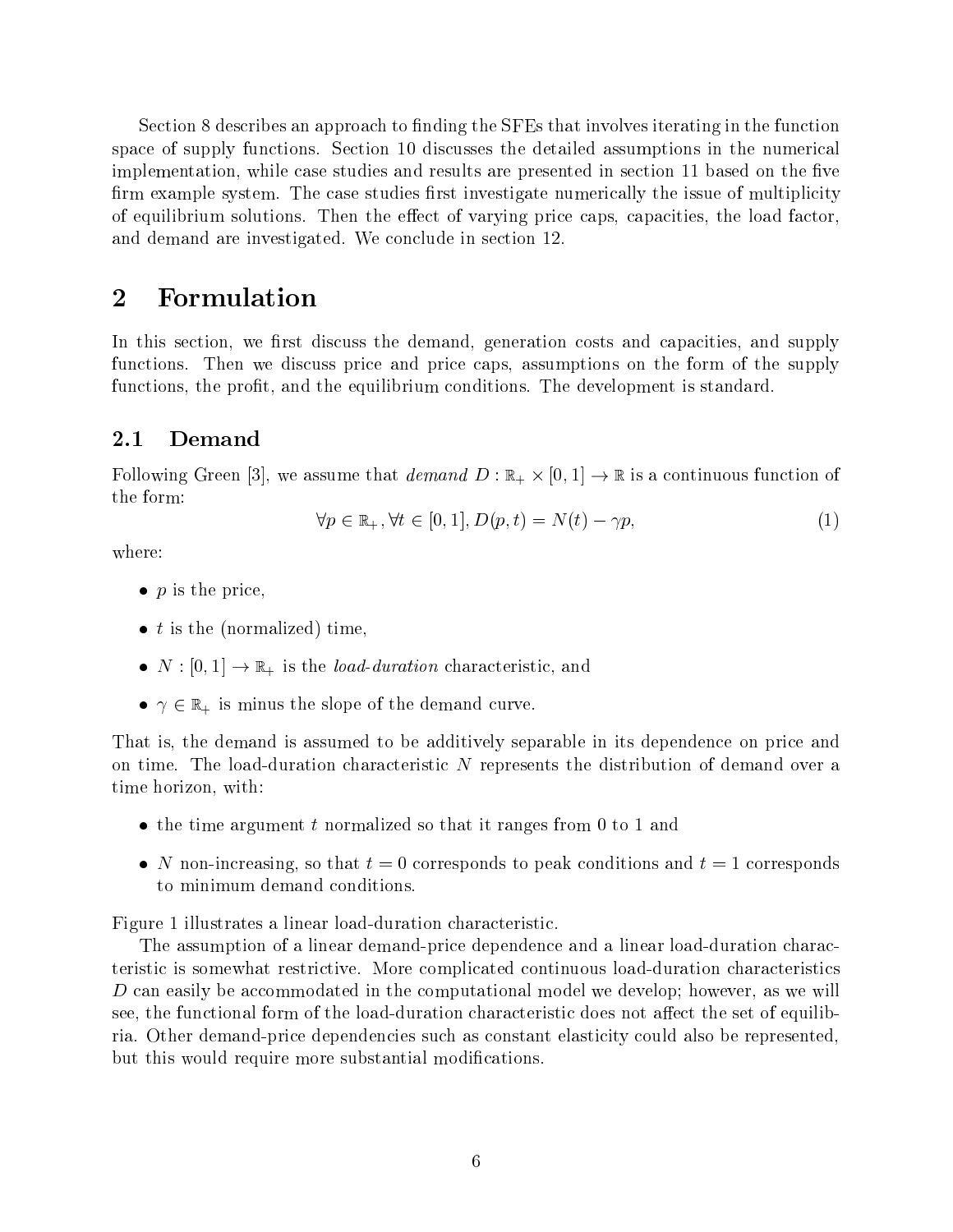

Figure 1: Example loadduration characteristic.

#### 2.2 Generation costs and capacities

we assume that the labeled into the labeled in  $\mathcal{L}_{1}$  , with n  $\mathcal{L}_{2}$  and  $\mathcal{L}_{3}$  and  $\mathcal{L}_{4}$  and  $\mathcal{L}_{5}$ noted, we will assume that the *total variable generation cost function*  $C_i : \mathbb{R}_+ \to \mathbb{R}$  of the *i*-th firm is quadratic and of the form:

$$
\forall q_i \in \mathbb{R}_+, C_i(q_i) = \frac{1}{2}c_iq_i^2 + a_iq_i,
$$

with  $c_i \geq 0$  for each i so that the variable generation costs are convex. We therefore ignore issues such as start-up and minimum-load costs. We use superscript 0 to represent differentiation and denote the marginal cost by  $C_i'$ , so that:

$$
\forall q_i \in \mathbb{R}_+, C'_i(q_i) = c_i q_i + a_i. \tag{2}
$$

Each firm is assumed to be able to produce down to zero output, so that the minimum i. The constraints are all equal to zero. Each  $\Gamma$  is, a maximum capacity  $\Gamma$  is, a maximum capacity  $\Gamma$ the *capacity constraints* for the firms require that:

$$
\forall i, 0 \le q_i \le \overline{q}_i. \tag{3}
$$

The cost function  $C_i$  represents the variable generation cost function of the whole firm  $i.$  Typical firms own several generation units, including several technologies such as coal. oil, and natural gas. Moreover, typical generation units have increasing marginal costs over their operating range of production. Therefore,  $C_i$  can be construed as resulting from optimal economic dispatch of the portfolio of generation owned by firm  $i$ .

The assumption of affine marginal costs does not capture jumps in marginal cost from. say, coal to gas technology and does not capture the rapid increase in marginal costs at high output close to the maximum capacity. However, it does represent the qualitative observation of increasing marginal cost with output. That is, we will usually have that  $c_i > 0$ .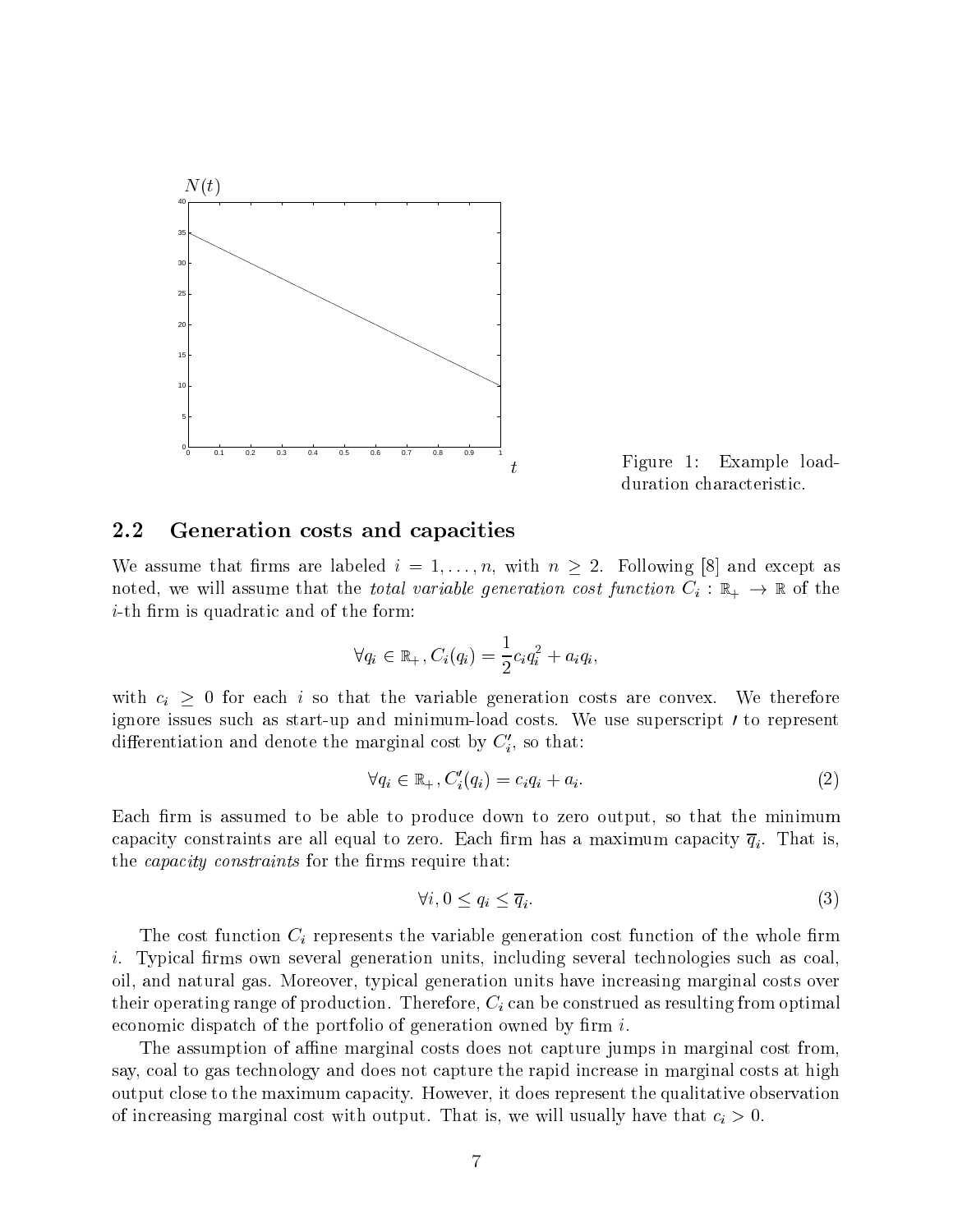More complicated marginal cost curves could easily be incorporated into the computational model. For example, a \barrier term" could be added to the cost function to represent a rapid rise in marginal costs as  $\frac{1}{u}$  is a  $\frac{1}{u}$  if and  $\frac{1}{u}$  if and  $\frac{1}{u}$  if and  $\frac{1}{u}$  if and  $\frac{1}{u}$  if and  $\frac{1}{u}$  if and  $\frac{1}{u}$  if and  $\frac{1}{u}$  if and  $\frac{1}{u}$  if and  $\frac{1}{u}$  if and  $\$ 

#### 2.3 Supply functions

As discussed in the introduction, in the formulation of Klemperer and Meyer [1] a probability distribution characterizes a range of random demand outcomes. Bushnell and Wolak [14] use such a model to investigate optimal hourly responses in the California electricity market.

In contrast, Green and Newbery [2] and Green [3] model deterministic variation of demand over an extended time horizon. We follow this approach, assuming that each firm bids a *supply function* into the market; that is, a function  $S_i : \mathbb{R}_+ \to \mathbb{R}$  that represents the amount of power it is willing to produce at each specified price per unit energy. (We will restrict the functional form of the  $S_i$  further in section 2.5 and definition 1.) The supply function applies throughout the time horizon specified by the load-duration characteristic. For example, in the England and Wales until 2001, a new supply function could be specied for each day so that the load-duration characteristic could be considered to be of one day duration.

Analysis of hybrid situations is also possible, where <sup>D</sup> represents the distribution of demand over a day but the demand is not completely deterministic. In such a hybrid case,  $S_i$  still applies throughout the time horizon and responds both to the variation of demand over the time horizon and also to the uncertainty of demand at each time.

We investigate how the load factor over the time horizon affects the equilibrium outcomes. We will observe that requiring bids to be consistent over extended time horizons that include the peak conditions and also lower demand conditions can have a significant effect on limiting price mark ups and equilibrium profits. However, we recognize that such non-cooperative equilibrium analyses also understate the level of market power because they neglect the possibility of collusion and the impact of repeated interactions.

### 2.4 Price cap and price minimum

Price caps are in place in many electricity markets. The detailed implementation of the price caps varies from market to market. To represent the effect of a generic price cap on the market, we follow von der Fehr and Harbord [15] and assume that the market rules specify a price cap  $\bar{p}$  and that the firms are obliged to bid supply functions that satisfy:

$$
\forall i, S_i(\overline{p}) = \overline{q}_i. \tag{4}
$$

That is, each firm must be willing to operate at full output if the price reaches the price cap. Of course, firms might also bid so that they would be prepared to produce at full output for lower prices.

As discussed in [16, x V], enforcement of this requirement necessitates that the market operator be prepared to curtail demand and not breach the price cap. Furthermore, the market operator must be able to reliably estimate the maximum marginal cost of production by any firm in the market so that the price cap can be set above the maximum marginal cost of production.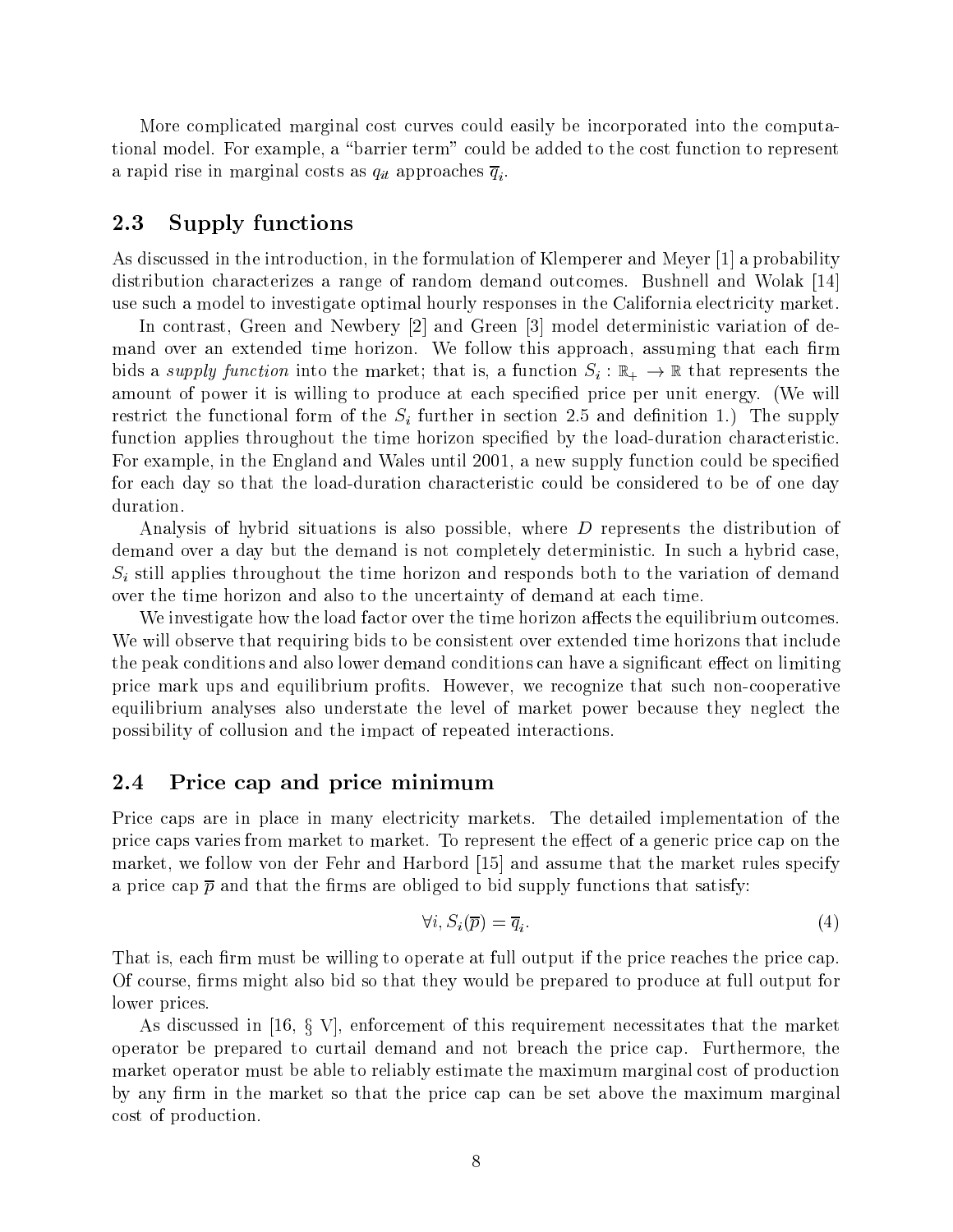We assume for convenience that there is a known minimum price  $p$  below which no firm would be prepared to bid any non-zero supply. For example,  $p = \min_i \{a_i\}$  is a suitable value since no firms will be willing to generate for a price that falls below the marginal operating costs at zero output of the cheapest generator.

### 2.5 Feasible and allowable supply functions

We require that each supply function be defined for every price in the interval  $[p, \overline{p}]$ . To be  $f$  function function for the supply function for the interval in the interval interval function  $\lfloor \circ \rangle$   $\lceil \cdot \rangle$  . That is, the supply function for the supply function  $\mathbf{r}_i$  is a function  $\mathbf{r}_i$  is a function  $\mathbf{r}_i$ 

Market rules require that supply functions be non-decreasing in order to be allowable as bids. That is,  $p \leq p \Rightarrow S_i(p) \leq S_i(p)$ . Some authors appear to neglect this constraint. For example, Bolle [17] presents supply function equilibrium solutions that fail to satisfy the nondecreasing constraints. (See  $[17,$  Figure 2.) We will find that the non-decreasing constraints must be represented in the model. (However, we will also observe that the non-decreasing constraints are not apparently binding at the equilibrium.)

The requirement that each supply function be feasible and allowable is embodied in the following:

**Definition 1** For each  $i = 1, \ldots, n$ , the set  $\mathbb{S}_i$  is the function space of feasible and allowable supply functions for firm i having domain  $[p,\overline{p}]$ . That is,  $\mathbb{S}_i$  is the set of functions with domain  $[p, \overline{p}]$  that:

- $1.$  have range  $[0, 1]$  (so that all bids are feasible for all  $\mathbf{r}$  and  $\mathbf{r}$  and  $\mathbf{r}$
- 2. are non-decreasing over the domain  $[p, \overline{p}]$ , (so that the function is an allowable supply function).

 $\Box$ 

In section 3 when we analyze differential equations with solutions that yield supply function equilibria, we will further restrict  $S_i$  to be the space of *differentiable* functions that are feasible and allowable. In this case, the non-decreasing constraints are equivalent to:

$$
\forall i = 1, \ldots, n, \forall p \in [p, \overline{p}], S'_i(p) \geq 0,
$$

where superscript or denotes die denotes die results die superscript of the superscript of the superscript of

#### 2.6 Price

At each time  $t \in [0, 1]$ , the market is cleared based on the bid supply functions  $S = (S_i)_{i=1,...,n}$ and the demand. That is, at each time  $t$ , the price is determined by the solution of:

$$
D(t, p) = N(t) - \gamma p = \sum_{i} S_i(p), \qquad (5)
$$

assuming a solution exists. All firms receive the marginal clearing price for their supply. We say that this price corresponds to the bid supply functions S.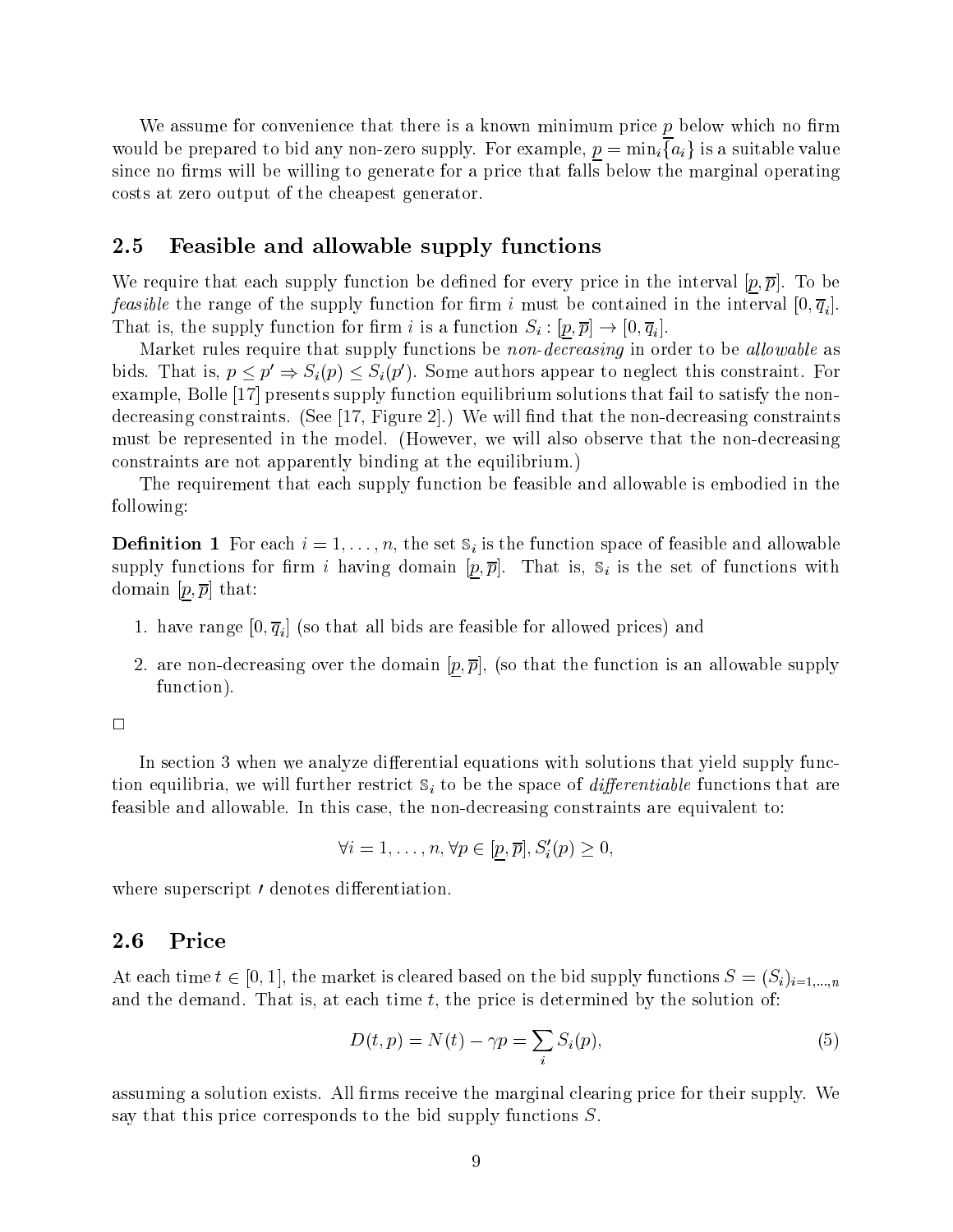If  $\gamma > 0$  then for each t and each collection of choices of non-decreasing supply functions  $S_i \in \mathbb{S}_i, i = 1,\ldots,n$  there is at most one solution to (5) having  $p \leq p \leq \overline{p}$ . If there is a solution to (5) in this range, then this solution determines the price at time t. (If  $S_i$  is discontinuous then we must modify the notion of "a solution to  $(5)$ " slightly; however, we will not need to deal with this issue for the supply functions we exhibit.) If there is no solution to (5) in the range <sup>p</sup> <sup>p</sup> p, then the realized price depends on whether the market is assumed to have price caps or bid caps. We discuss these two cases in the next sections.

#### 2.6.1 Price caps

In the case of price caps, the market price is never allowed to rise above  $\bar{p}$ . If there is insufficient supply to meet the demand at price  $p = \overline{p}$  then demand must be rationed. In this case, we will assume that:

- demand is rationed to the available supply and
- all energy is sold at a price equal to the price cap.

For any particular choices  $S_i, i = 1, \ldots, n$ , we can therefore implicitly solve for price as a function of time. That is, there is, there is, there is a function  $\mathbb{P}^1$  :  $\mathbb{P}^1$  $S_j \in \mathbb{S}_j, j=1,\ldots,n$ , such that:

$$
\forall t \in [0, 1], D(t, P(t; S_j, j = 1, ..., n)) \ge \sum_i S_i(P(t; S_j, j = 1, ..., n)),
$$
\n(6)

with equality between the left and right hand sides except at times when demand rationing occurs. For notational convenience, we will omit the explicit parameterization of the function P and just write it with one argument, namely, the normalized time t. Occasionally, we will need to consider price functions arising from alternative choices of supply functions. In this case, we will distinguish the price functions by superscripts. For example, in sections 5 and 7, we will consider supply functions  $S_i, i = 1, \ldots, n$ . We will denote the resulting price function  $P^{\epsilon}$ .

#### 2.6.2 Bid caps

In this alternative market structure, prices can rise to higher than  $p = \overline{p}$  in order to ration demand based on price. That is, there is a cap on bids but not on prices. To implement the bid caps, we implicit the supply functions to be supply functions to be influenced functions  $\{r^i\}_{i=1}^n$  . If  $\{v^i\}_{i=1}^n$ by defining:

$$
\forall i, \forall p > \overline{p}, S_i(p) = \overline{q}_i.
$$

Moreover, we relax the upper limit on price and only require that  $p \geq p$ . In this case there is always a solution to (5); however, the resulting price might exceed the bid cap  $\bar{p}$ .

Again, we can implicitly solve for the marginal clearing price as a function of time. However, price is now a function <sup>P</sup> : [0; 1] ! [p; 1). (In fact, with <sup>a</sup> linear demand-price relationship, the highest realized price is always below the "choke price" of  $N(0)/\gamma$ .)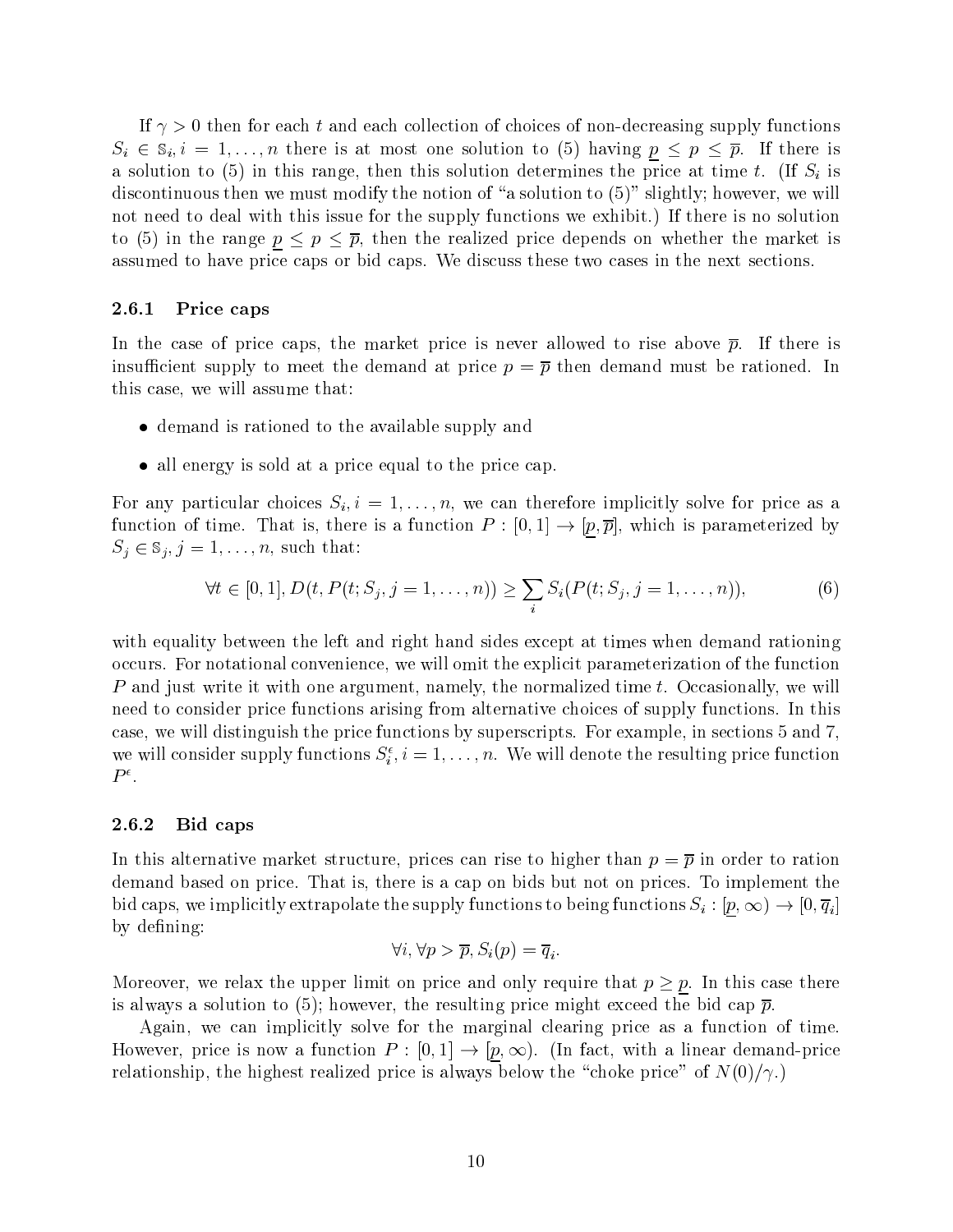#### 2.7 Profit

By the discussion in 2.6, given a supply function  $S_i$  of firm i and also given the supply functions of the other firm, which we will denote by  $S_{-i} = (S_i)_{i \neq i}$ , we can determine the corresponding price function  $P$ . Moreover, at any time  $t$  the accrual of profit per unit (normalized) time to firm i is  $\pi_{it}$ :

$$
\pi_{it} = S_i(P(t))P(t) - C_i(S_i(P(t))). \tag{7}
$$

The profit  $\pi_i$  to firm i over the time horizon is then given by:

$$
\forall S_j \in \mathbb{S}_j, j = 1, ..., n, \pi_i(S_i, S_{-i}) = \int_{t=0}^1 \pi_{it} dt,
$$
  
= 
$$
\int_{t=0}^1 S_i(P(t))P(t) - C_i(S_i(P(t)))dt.
$$
 (8)

That is, the profit  $\pi_i$  is the integral of the profit per unit time over the time horizon.

### 2.8 Equilibrium definition

Following standard definitions, we make:

**Definition 2** A collection of choices  $S^{\circ} \equiv (S_i)_{i=1,...,n}$ , with  $S_i^{\circ} \in S_i$ ,  $i = 1,...,n$  is a *Nash* supply function equilibrium (SFE) if:

$$
\forall i = 1, \dots, n, S_i^{\star} \in \underset{S_i \in \mathcal{S}_i}{\operatorname{argmax}} \{ \pi_i(S_i, S_{-i}^{\star}) \}, \tag{9}
$$

where  $S_{-i} = (S_i)_{i \neq i}$ .  $\Box$ 

# 3 Equilibrium conditions as differential equations

In the following sections we paraphrase and interpret the supply function equilibrium derivations of Klemperer and Meyer [1], Green and Newbery [2], and Green [3], which lead to solutions of the SFE involving the solution of a differential equation. This approach to solving for the SFE as a vector differential equation has been used with considerable success by Green and Newbery in several cases [2, 3]:

- 1. all firms having the same marginal cost functions and having the same generation capacity constraints, which we refer to as the symmetric capacitated case,
- 2. firms having affine but different marginal cost functions but no capacity constraints, which we refer to as the *asymmetric affine marginal cost uncapacitated* case, and
- 3. two firms having asymmetric marginal cost functions and capacity constraints, which we refer to as the asymmetric capacitated duopoly case.

We develop this approach in order to highlight why an analogous approach is unsuccessful for calculating the SFE in the multi-firm, capacitated, asymmetric case.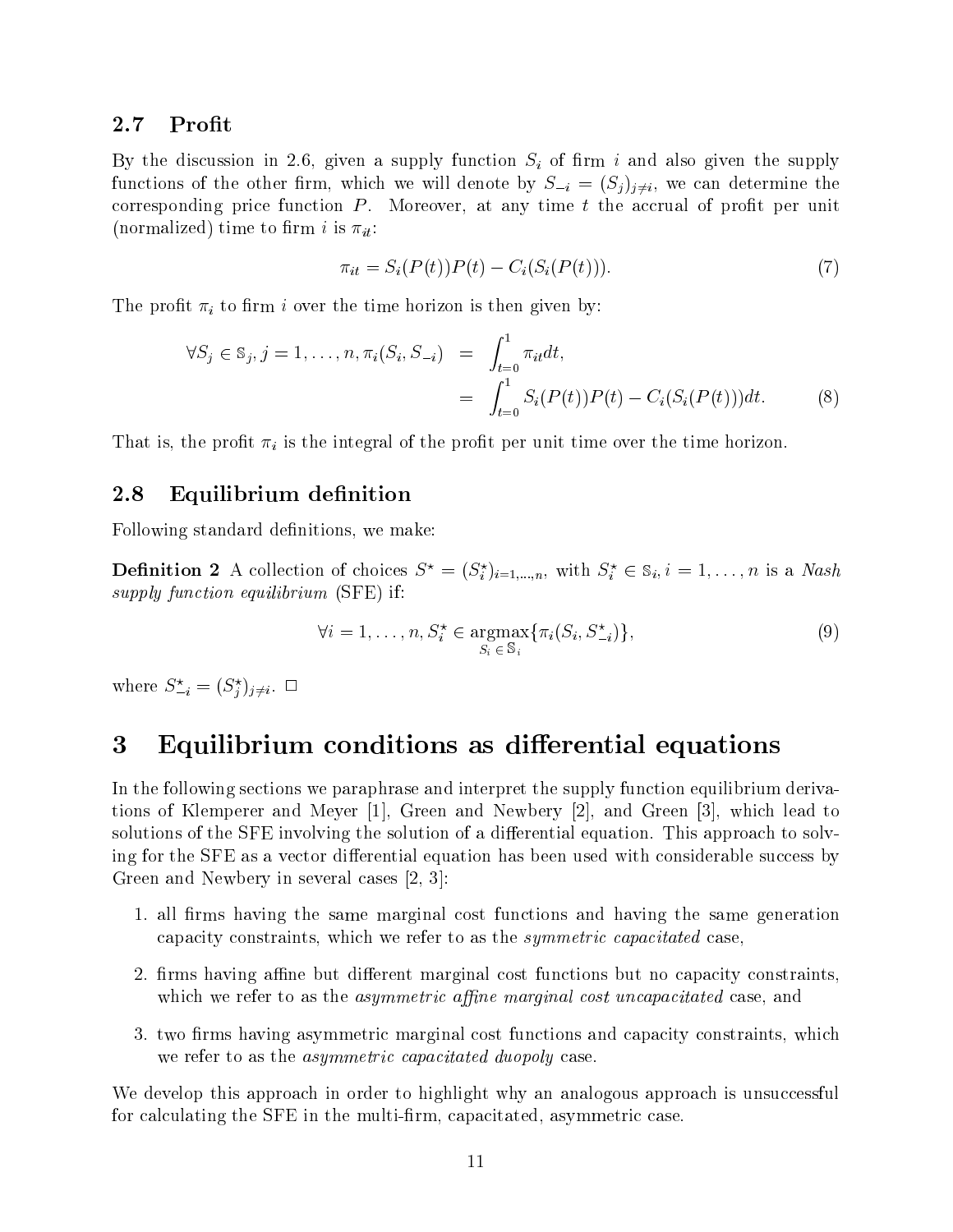#### 3.1 Basic analysis

This section paraphrases the discussion in Klemperer and Meyer [1], Green and Newbery [2], and Green  $\lceil 3 \rceil$  into our notation. The approach in those papers to finding the SFE can be interpreted as:

- 1. assuming that for each firm  $i$ , the supply functions of all the other firms are infinitely differentiable,
- 2. solving the conditions on price and quantity, at each time  $t$ , for maximizing the contribution to profit per unit time for firm  $i$  as defined in (7) and
- 3. finding an infinitely differentiable supply function  $S_i$  that matches these conditions, if such a function exists.

We will initially consider a general functional form for the marginal cost function. Consider a firm i and suppose that each other firm  $j \neq i$  has committed to an infinitely differentiable supply function  $S_i$ . At time t, the price for energy is determined by these supply functions and the production of firm  $i$ . Conversely, if firm  $i$  is committed to supplying the residual demand at any given price then the price  $p_t$  at time t determines the production  $q_{it}$ of firm  $i$  at time  $t$  according to:

$$
\forall t \in [0,1], q_{it} = D(t) - \gamma p_t - \sum_{j \neq i} S_j(p_t),
$$

where we ignore demand rationing for convenience. Since the supply functions  $S_j, j \neq i$  are assumed differentiable, necessary conditions for maximizing the profit per unit time  $\pi_{it}$  at each time t over choices of price  $p_t$  are:

$$
\forall t \in [0, 1], q_{it} = (p_t - C_i'(q_{it})) (\gamma + \sum_{j \neq i} S_j'(p_t)), \tag{10}
$$

which we can solve for each t to find a corresponding unique optimal  $p_t$  and  $q_{it}$  for firm i. If the implicit relationship between  $q_{it}$  and  $p_t$  is monotonically non-decreasing then we can  $\mathcal{O}$  : for the single satisfied  $\mathcal{I}$  is that satisfied  $\mathcal{I}$  is that satisfied  $\mathcal{I}$ 

$$
\forall t \in [0, 1], S_i(p_t) = q_{it}.\tag{11}
$$

Applying the implicit function theorem to (10) shows that for each  $p_t$ , the function  $S_i$ is infinitely differentiable. If, furthermore, each value of  $q_{it}$  in (10) satisfies the capacity constraints (3) then we have found a supply function  $S_i \in \mathbb{S}_i$  for firm i that achieves the maximum profit per unit time for firm  $i$  and each time  $t$ , given the supply functions of the other firms. Consequently, this supply function also maximizes the integrated profit  $\pi_i$  for firm  $i$  over the time horizon and, moreover, the supply function can be calculated without reference to the load-duration characteristic N.

In summary, we seek a function  $S_i \in \mathcal{S}_i$  that satisfies:

$$
\forall p \in \mathbb{P}_i, S_i(p) = (p - C'_i(S_i(p)))(\gamma + \sum_{j \neq i} S'_j(p)), \qquad (12)
$$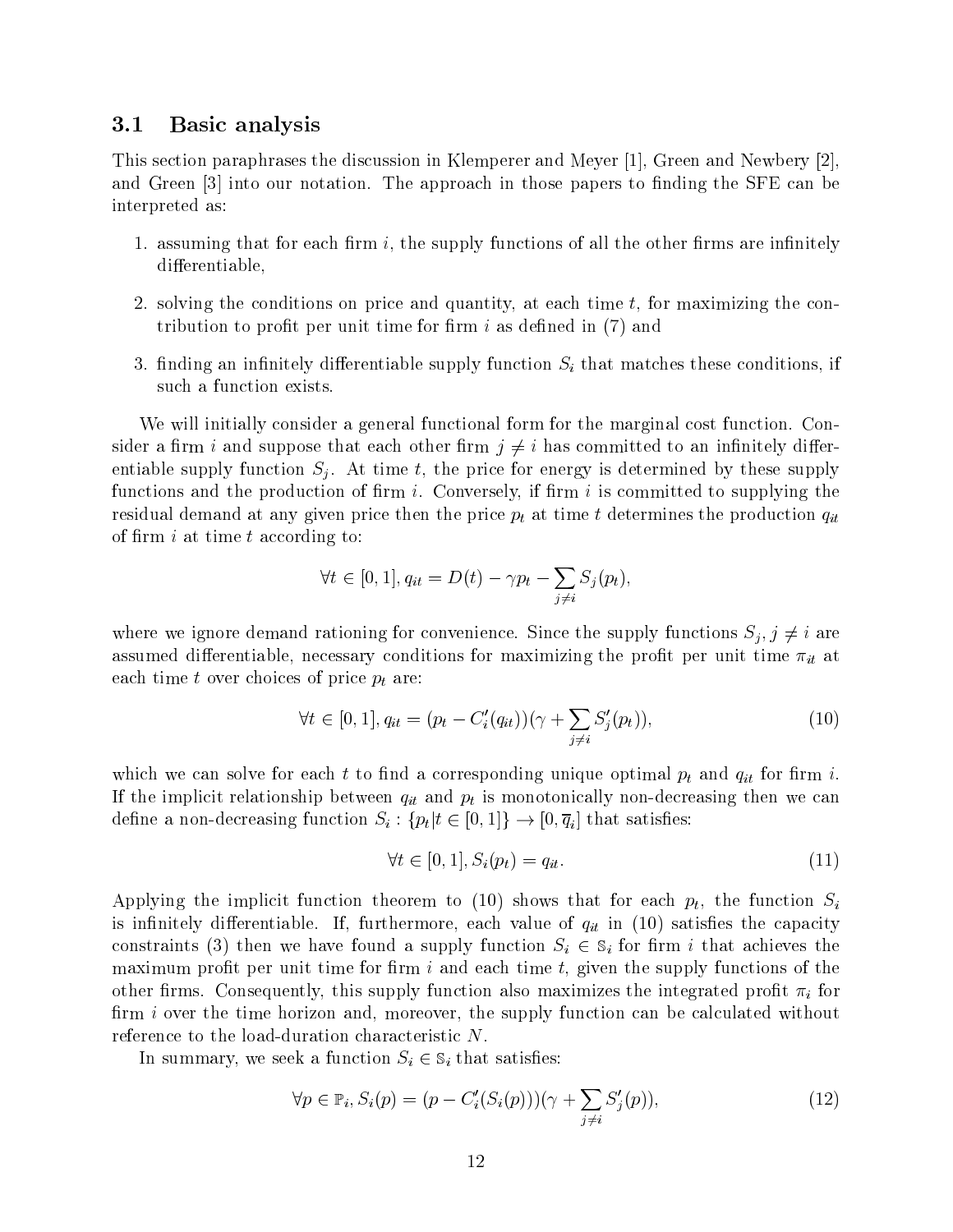where  $\mathbb{P}_i = \{p_t | t \in [0,1]\}$ ; that is,  $\mathbb{P}_i$  is the set of all prices for which  $S_i$  is defined by (11). An SFE obtains if we can satisfy  $(12)$  for every firm i over a common interval of prices. That is, if there are differentiable non-decreasing functions  $S_i^{\perp}$  for  $i = 1, \ldots, n$ , a corresponding price function P, and a set of prices  $\mathbb{P} = \{P(t) | t \in [0, 1]\}$  satisfying:

$$
\forall i = 1, ..., n, \forall p \in \mathbb{P}, S_i^*(p) = (p - C_i'(S_i^*(p)))(\gamma + \sum_{j \neq i} S_j^{*(p)}(p)),
$$
\n(13)

then  $S_i^i, i = 1, \ldots, n$ , is an SFE. This is equation (4) of [3] transcribed into our notation. Somewhat surprisingly, the conditions for the SFE do not depend on the load-duration characteristic N. This has important implications that will be discussed in section 6.

The set  $\mathbb P$  is an interval because  $P(t)$  is a non-decreasing function of t. If  $\mathbb P = [P(1), P(0)]$ is strictly contained in  $[p, p]$  then we can extend the  $S_i^{\perp}$  to being functions on the whole of  $[p, \overline{p}]$  by defining, for example:

$$
\forall i = 1, \dots, n, \forall p \in [p, P(1)], S_i^*(p) = S_i^*(P(1)), \n\forall i = 1, \dots, n, \forall p \in [P(0), \overline{p}], S_i^*(p) = S_i^*(P(0)).
$$

Klemperer and Meyer [1] characterized the conditions for existence of an SFE in the case of symmetric cost functions with no capacity constraints and discuss the multiplicity of equilibria. In the next section we recall the affine solution in the case of affine marginal costs and no capacity constraints. We then return to the more general asymmetric capacitated case.

### 3.2 Affine solutions for affine marginal cost functions

In  $[3, 6, 8]$ , linear and affine SFE are exhibited for the case of affine marginal generation costs of the form (2). The annie SFE  $S^{comm}_{\bullet} = (S^{comm}_{i} )_{i=1,...,n}$  is of the form:

$$
\forall i, \forall p \in \mathbb{P}, S_i^{\star \text{affine}}(p) = \beta_i(p - a_i), \tag{14}
$$

where  $\beta_i \in \mathbb{R}_+$ ,  $i = 1, \ldots, n$  satisfies:

$$
\forall i, \frac{\beta_i}{1 - c_i \beta_i} = \sum_{j \neq i} \beta_j + \gamma. \tag{15}
$$

The affine SFE provides one SFE for the asymmetric affine marginal cost uncapacitated case.

### 3.3 Manipulation into standard form

If the marginal costs are not affine or if non-affine SFEs are being sought then we must return to the conditions (13). As discussed in [8], these conditions are a set of coupled differential equations that are not in the standard form for differential equations because of the summation of the derivatives in  $(12)$ . In  $[8]$  it was shown that the conditions can be transformed into the following standard form of non-linear vector differential equations:

$$
S^{\star\prime}(p) = \left[\frac{1}{n-1}\mathbf{1}\mathbf{1}^{\dagger} - \mathbf{I}\right] \left[\begin{array}{c} \frac{S_1^{\star}(p)}{p - C_1'(S_1^{\star}(p))} \\ \vdots \\ \frac{S_n^{\star}(p)}{p - C_n'(S_n^{\star}(p))} \end{array}\right] - \frac{\gamma}{n-1}\mathbf{1},\tag{16}
$$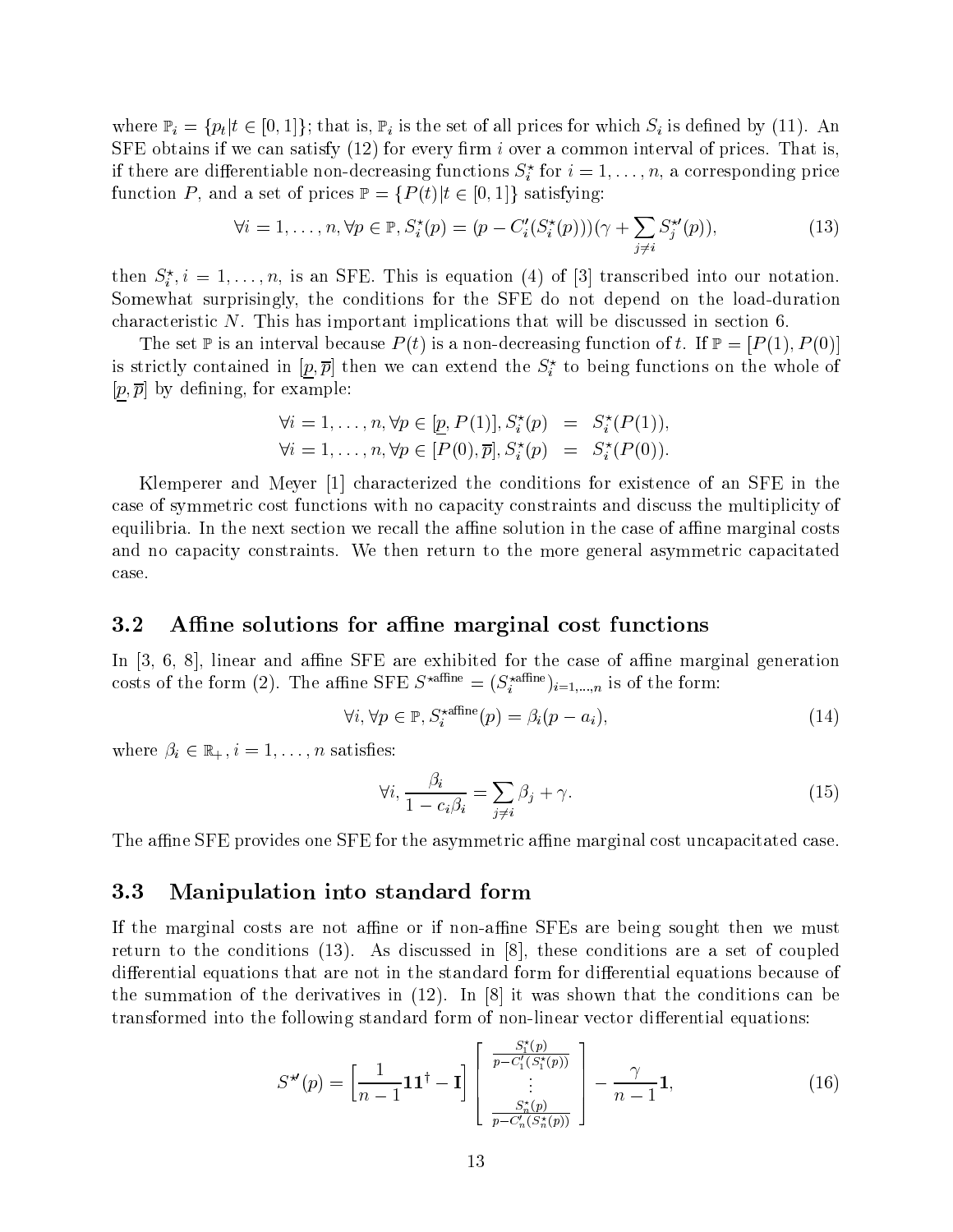where:

- $S^* = (S_i)_{i=1,\dots,n}$  is the vector of supply functions and  $S^*$  is the derivative of this vector,
- $\bullet$  1 is a vector of all ones of length n,
- $\bullet$  superscript  $\dagger$  means transpose, and
- I is the identity matrix.

To find an SFE, a natural approach is to seek solutions  $S_i$  of the differential equation (16) that also satisfy  $S_i^+ \in \mathbb{S}_i$ . A natural -initial condition for the differential equation to implement the price cap condition is  $(4)$ , which specifies the values of the supply functions at  $p = \overline{p}$ . The differential equations can then in principle be solved "backwards" from  $p = \overline{p}$ to  $p = p$ .

The specification of an initial condition may partly resolve the issue of the multiplicity of equilibria that are typically possible with supply function equilibria. That is, the price cap provides a public signal to the firms that may allow them to coordinate on the equilibrium satisfying  $\forall i, S_i^*(p) \equiv q_i$ , which is presumably the equilibrium that yields the largest profit given the price cap. If the solution of the differential equation for this initial condition is non-decreasing and satisfies the capacity constraints, so that the solution of the differential equation species an SFE, and if there is only one such SFE then the SFE may be a plausible outcome for the market.

### 3.4 Singular equations

A difficulty with solving the differential equation  $(16)$  is related to the terms in its right hand side. For each firm  $i$ , we define the *marginal cost conditions* to be:

$$
\forall p \in [\underline{p}, \overline{p}], C_i'(S_i(p)) \leq p.
$$

The marginal cost conditions characterizes prices where a firm  $i$  is selling at an operating profit. In numerical experiments, we found that non-affine solutions to the differential equations typically approached the boundary of the marginal cost conditions. That is, the marginal costs approach the price for certain prices. At the boundary of these conditions, the differential equations  $(16)$  become singular because of the terms in the denominators of the entries on the right hand side of (16). Nearby to the boundary of the marginal cost conditions, the differential equations become difficult to solve because of numerical conditioning issues.

The singularity can be removed by augmenting the differential equations in a manner analogous to rearranging the equations into parametric form, as discussed for the symmetric, two firm case in  $\left[1, \frac{8}{4}\right]$ . In particular, define a parametric variable u and consider the differential equation:

$$
\begin{bmatrix}\n\frac{dS}{du} \\
\frac{dp}{du}\n\end{bmatrix} = \frac{1}{1 + \sum_{i=1}^{n} f_i(S, p)} \begin{bmatrix} f(S, p) \\
1 \end{bmatrix},
$$
\n(17)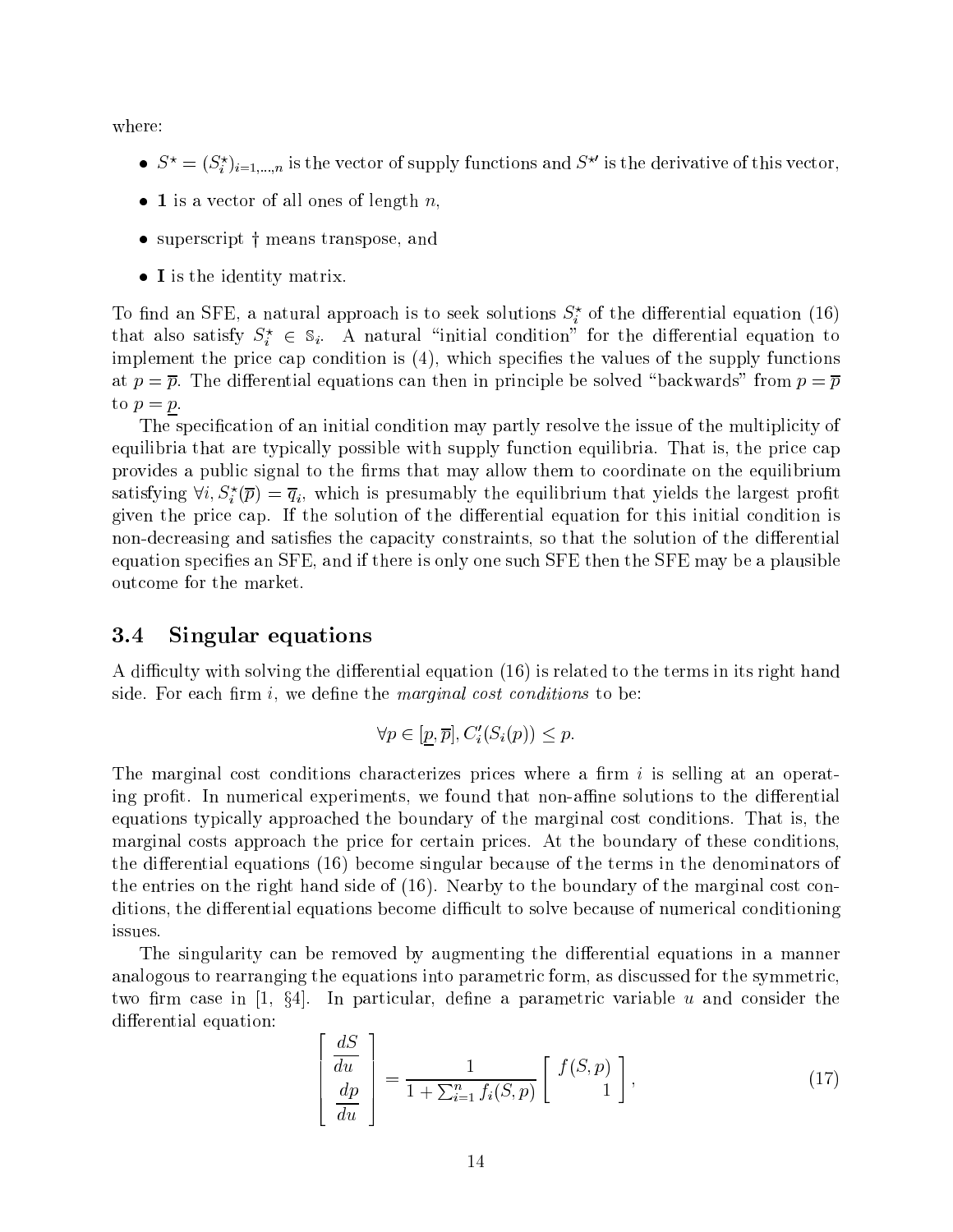where the function  $f : \mathbb{R}^n \times \mathbb{R} \to \mathbb{R}^n$  evaluates the right hand side of (16):

$$
\forall S \in \mathbb{R}^n, \forall p \in \mathbb{R}, f(S, p) = \left[\frac{1}{n-1} \mathbf{1} \mathbf{1}^\dagger - \mathbf{I}\right] \left[\begin{array}{c} \frac{S_1}{p - C_1'(S_1)} \\ \vdots \\ \frac{S_n}{p - C_n'(S_n)} \end{array}\right] - \frac{\gamma}{n-1} \mathbf{1},
$$

and where it is understood that if any of the entries of  $f$  approach infinity then the ratio on the right hand side of  $(17)$  should be evaluated as a limit. The solution of this differential equation yields the relationship of S to p and avoids the singularities of  $(16)$ . (With a more careful definition of the right hand side of  $(17)$ , it is also possible to identify u with the normalized time variable.)

#### 3.5 Marginal cost conditions and feasibility constraints

Even with the transformation described in section 3.4 to circumvent the problem of singular equations, the solutions to the differential equations will often reach and even violate the marginal cost conditions. We also found that solutions to the differential equations typically failed to satisfy the feasibility constraints. However, preventing the trajectory from violating the feasibility constraints or the marginal cost conditions poses serious conceptual problems, which we were not able to solve.

We considered a number of approaches to modifying the differential equation to avoid solutions that were not feasible or did not satisfy the marginal cost conditions. For example, we considered imposing the feasibility constraints explicitly in the maximization of profit per unit time to obtain a constrained version of the problem of maximizing prot per unit time. This would modify  $(10)$  to include a Lagrange multiplier. The basic difficulty in manipulating the resulting equations into the form of a differential equation is that the dependence of  $q_{it}$  on the  $S_i$ ,  $j \neq i$  is no longer invertible. That is, we can longer write an equation analogous to (16) with the derivatives of the supply functions given by a function of the supply functions.

We also tried to model the capacity limit by adding "barrier terms" to the cost function that rapidly increase as the capacity is reached. However, we were not able to reliably generate solutions to the differential equations that satisfied the non-decreasing and capacity constraints.

#### Discussion of assumptions  $\boldsymbol{4}$

We discuss some of the assumptions of the model in detail, highlighting three issues that are critical in the the analysis in section 3:

- consistency of bids across the time horizon,
- continuity of the load-duration characteristic, and
- strictly increasing marginal costs.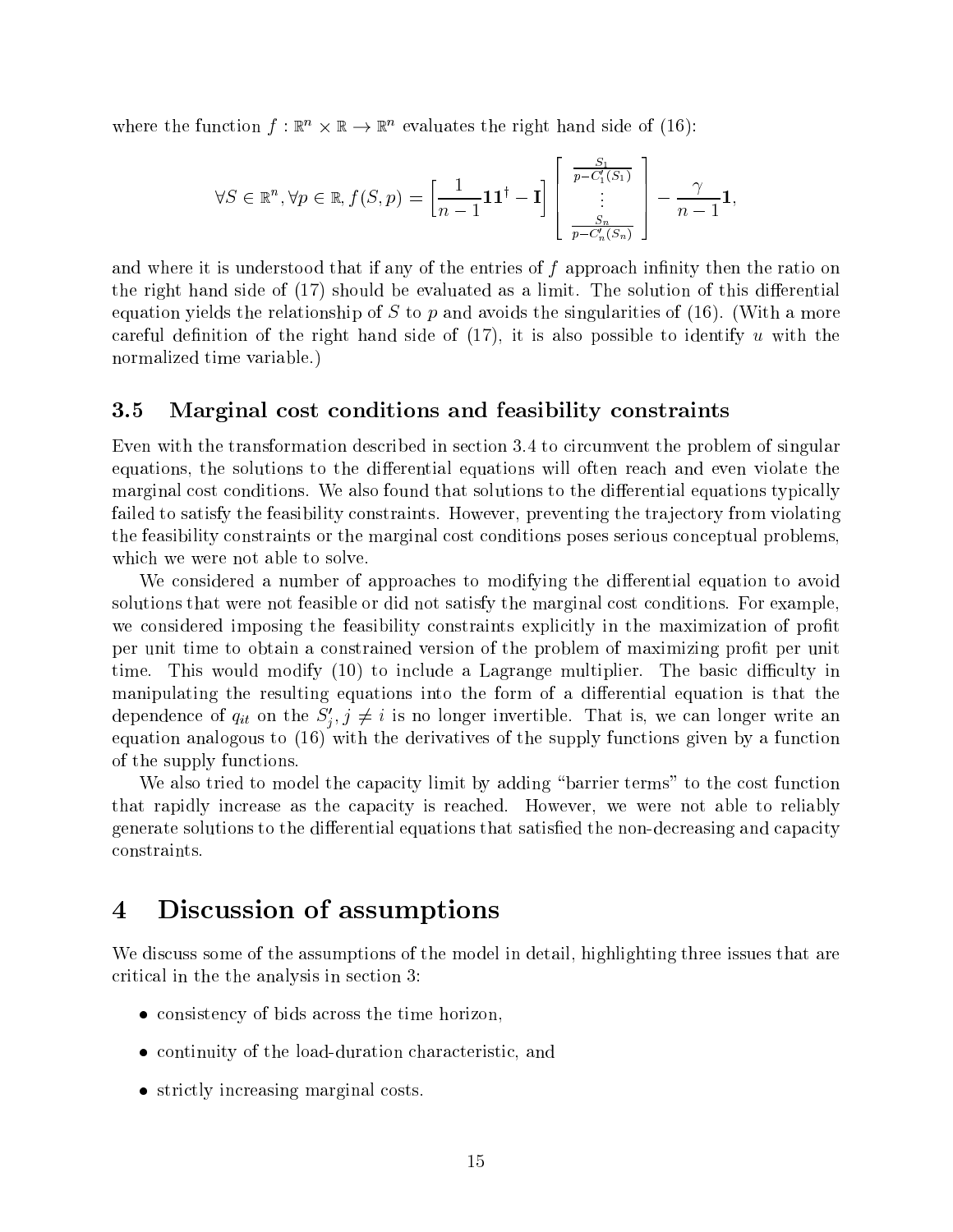| Firm $i =$                                                                        |  |  |
|-----------------------------------------------------------------------------------|--|--|
| $c_i$ (pounds per MWh per MWh) = $\vert\vert 0.5 \vert \vert 0.5 \vert \vert 0.5$ |  |  |
| $a_i$ (pounds per MWh) =                                                          |  |  |

Table 1: Cost and capacity data for three firm example system based on [9].

Discussion of these issues will help to clarify where the SFE model is appropriate and where other models, such as Cournot, may be more useful.

In section 3, we already indicated that the marginal cost conditions and the capacity constraints can provide some difficulty in solving the differential equations. To avoid the issues of marginal cost conditions, price caps, and capacity constraints for the discussion in this section, we will concentrate on a symmetric uncapacitated three firm system based on an example in  $[9]$ . We first present the example system in section 4.1 and then discuss the issues in sections  $4.2–4.4$ .

#### 4.1 Three firm example system

We consider a three firm electricity market, Based on the example in  $[9]$ , with each firm having the same cost function. The cost and capacity data is shown in table 1. In the symmetric case,  $c_i$  is the same for each firm and  $a_i$  is the same for each firm; however, we have kept the notation consistent with (2).

Following [9], we assume a demand slope of  $\gamma = 0.125$  GW per (pound per MWh) and a base-case load duration characteristic of:

$$
\forall t \in [0, 1], N(t) = 7 + 20(1 - t),
$$

with quantities measured in GW. That is, N varies linearly from 27 to 7 GW.

Green and Newbery [2] exhibit the wide range of symmetric equilibria for this symmetric, uncapacitated, no price cap case. The range is defined by the peak demand function:

$$
\forall p \in \mathbb{R}_+, D(p, 0) = N(0) - \gamma p.
$$

In particular, suppose that the competitive price  $p_0^{\rm corr}$  at peak demand is calculated by solving:

$$
N(0) - \gamma p_0^{\text{comp}} = \sum_{i=1}^{n} \frac{1}{c_i} (p_0^{\text{comp}} - a_i),
$$

and the corresponding quantities are calculated according to:

$$
\forall i=1,\ldots,n, q_i^{\mathrm{comp}}=\frac{1}{c_i}(p_0^{\mathrm{comp}}-a_i).
$$

The price  $p_0^{\text{max}}$  and the quantities  $q_i^{\text{max}}, i = 1, \ldots, n$  are used as a "competitive initial condition" to solve the differential equations (16) backwards from  $p_0^{\rm corr}$  towards  $p=p.$  The solution  $S^{xcomp} = (S_i^{xcomp})_{i=1,...,n}$  provides one extreme of the range of SFE. We will call  $S^{\star \text{comp}}$  the "most competitive symmetric SFE."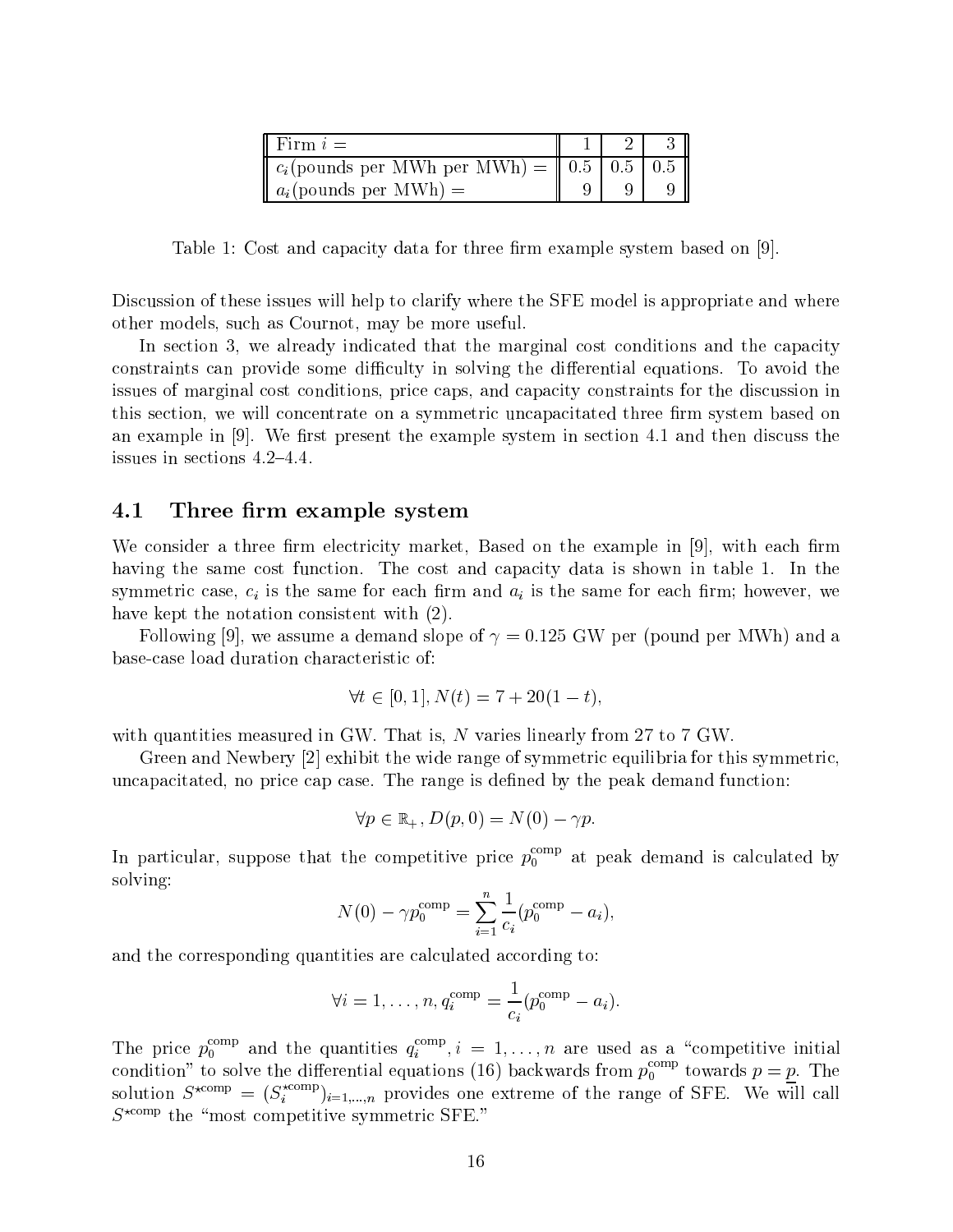

Figure 2: Least and most competitive symmetric SFEs  $S_i^{\text{commut}}$  and  $S_i^{\text{commut}}$ , shown solid, together with Cournot and competitive supply functions  $S_i$ . and  $S_i^{\text{even}}$ , shown dashed. Source: This figure is based on [2, Figure 3], but uses the data for the symmetric three firm system.

Similarly, Cournot prices  $p_0^{\text{new}}$  for the peak demand can be calculated by solving:

$$
N(0) - \gamma p_0^{\text{Counter}} = \sum_{i=1}^n \frac{1}{(c_i + 1/\gamma)} (p_0^{\text{Counter}} - a_i).
$$

The corresponding quantities are calculated according to:

$$
\forall i=1,\ldots,n, q_i^{\text{ Cournot}} = \frac{1}{(c_i+1/\gamma)}(p_0^{\text{ Cournot}}-a_i).
$$

The price  $p_0^{\text{even}}$  and the quantities  $q_i^{\text{even}}$ ,  $i = 1, \ldots, n$  are used as a  $\text{60}$  cournot initial condition to solve the differential equations (16) backwards from  $p_0$  towards  $p = p$ . The solution  $S^{(2)} = (S_i^{(2)} - 1, \ldots, n)$  also satisfies the non-decreasing constraints. The SFE  $S^{\star \text{ Cournot}}$  provides the other extreme of the range of SFE. We will call  $S^{\star \text{ Cournot}}$  the "least competitive symmetric SFE."

At each price  $p \in [a_i, p_0^{\text{max}}]$ , we have that  $S^{\text{normal}}(p) \leq S^{\text{normal}}(p)$  with strict inequality except at  $p = a_i$ . The most and least competitive symmetric SFEs define a wide range, as illustrated in  $[2,$  Figure 3. Figure 2 is based on  $[2,$  Figure 3. and shows the most and least competitive symmetric SFEs for the example system as solid lines. The price  $p_0^{\text{Current}}$ is about six times larger than  $p_0^{\rm corr}$  for this example system.

There is a continuum of equilibria intermediate between the most and least competitive symmetric SFEs. These intermediate symmetric SFEs are specified by intermediate choices of starting conditions for the differential equations (16) that are between the competitive and Cournot initial conditions. For example, the affine SFE  $S^{\star \text{affine}}$  is intermediate between the most competitive and least competitive symmetric SFEs. For each  $p \in [a_i, p_0^{\text{even}}], S^{\text{noneven}}(p) \leq S^{\text{noneven}}$ , with strict inequality except at  $p = a_i$ (unless there is only one firm, in which case  $S^{\star \text{Count} } = S^{\star \text{affine}}$ .)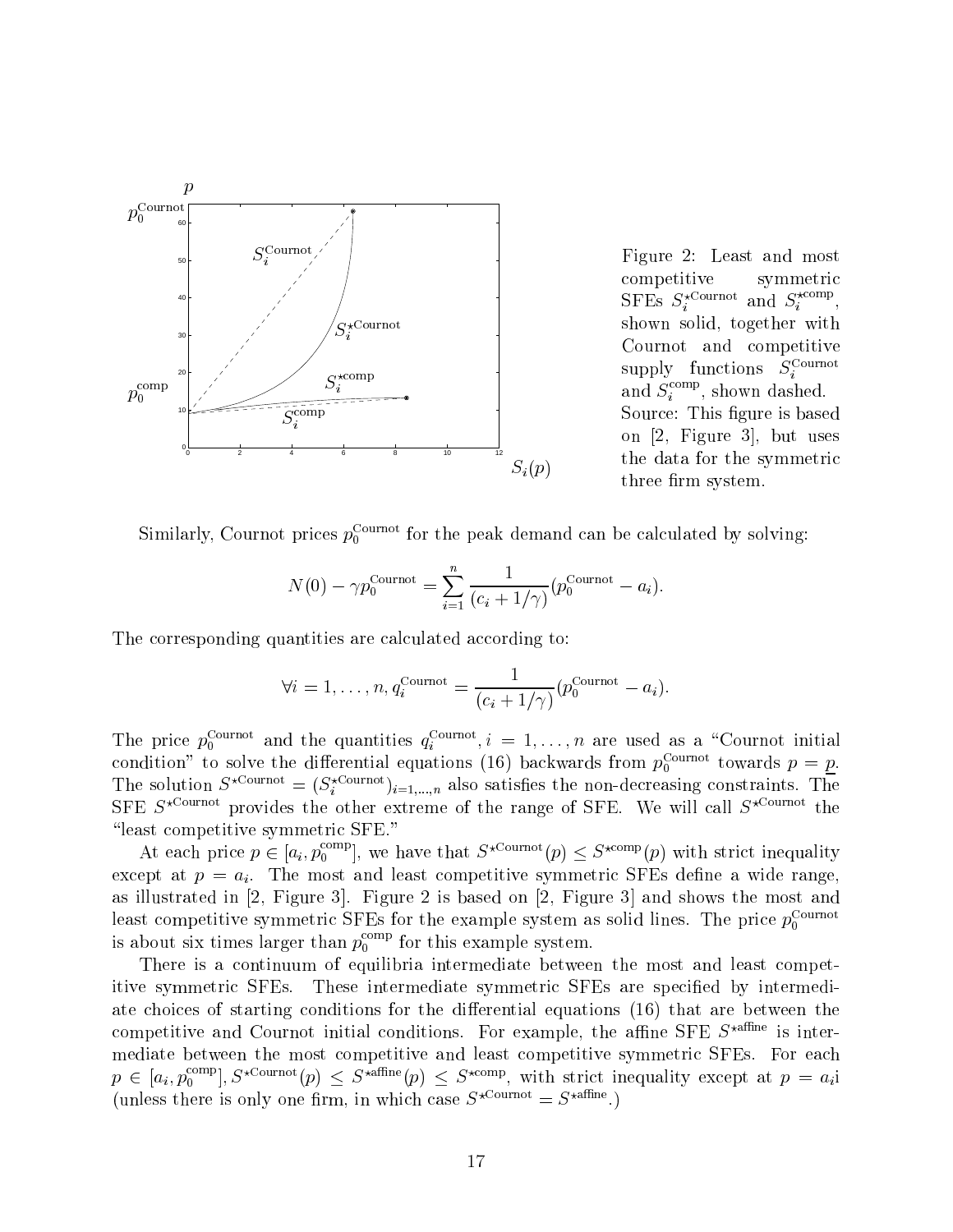#### 4.2 Consistency of bids across the time horizon

A fundamental assumption of the analysis in section 3 is that each firm must submit a single non-decreasing supply function that remains valid throughout the time horizon. The coupling effect throughout the time horizon limits the possible equilibria.

In the absence of a requirement to bid consistently over an extended time horizon, there is no such limitation on the range of equilibria. At one extreme, firms could behave as Cournot oligopolists at each time throughout the time horizon. Cournot prices at each time can lead to much higher prices on average than in the supply function equilibrium. At the other extreme, firms could bid competitively at each time throughout the time horizon. If there is no obligation to bid consistently over the time horizon, there is a wide range of possible equilibrium outcomes for each time.

In addition to the equilibrium supply functions, figure 2 also shows two other supply functions:

- $\bullet$  "competitive,"  $S^{\text{comp}}$  where the supply functions are the inverses of the marginal cost functions,
- $\bullet$  "Cournot,"  $S^{\text{Current}}$  where quantities and prices under Cournot competition are calculated for each <sup>t</sup> 2 [0; 1] and <sup>a</sup> supply function drawn through the resulting pricequantity pairs.

For  $a_i < p < p_0$  or  $s_i$  and  $p_i$  is  $S_i$  and  $p_i$ . For  $a_i < p < p_0$  counts  $p_i$  is  $S_i$  counted by  $p_i$ .

The functions  $S^{even}$  and  $S^{even}$  are shown dashed in neure 2. For  $n > 1$ ,  $S^{even}$ differs from the SFE  $S^{even}$ . It is to be emphasized that  $S^{even}$  (for  $n > 1$ ) and  $S^{even}$ are not SFEs. (We have ommitted the superscript  $\star$  to denote this in the symbols  $S^{\text{Current}}$ and  $S^{\text{comp}}$ .) The Cournot supply function  $S^{\text{Current}}$  represents an extreme of behavior where each firm behaves as a Cournot oligopolist at each time. The competitive supply function represents the other extreme where each firm behaves competitively at each time. Green and Newbery's analysis shows that when firms must bid a single supply function that applies throughout the time horizon then the range of possible equilibrium outcomes is limited to being between  $S^{r+1},$  and  $S^{r+1},$  As illustrated in figure 2, this range can be considerably smaller than the range between  $S^{1,1}$  and  $S^{1,1}$ .

Some analyses implicitly assume that the supply functions apply over time horizons that are much longer than the time between updates of bids allowed under pool rules. For example, [8] models the England and Wales market but the time horizon is considerably longer than a day. This analysis potentially understates the level of market power available to bidders that can update their supply functions arbitrarily day by day or even hour by hour. In the extreme, if firms can update their bids very often then a Cournot model applied at each time may be more appropriate.

Even if there is no explicit requirement to bid consistently, implicit regulatory oversight or the bidders' limited ability to observe the other bidders' supply functions in a timely manner may limit the rapidity with which bids are updated. That is, even if there is no explicit market rule there may be some consistency between bids across time and so supply function equilibrium analysis may be applicable.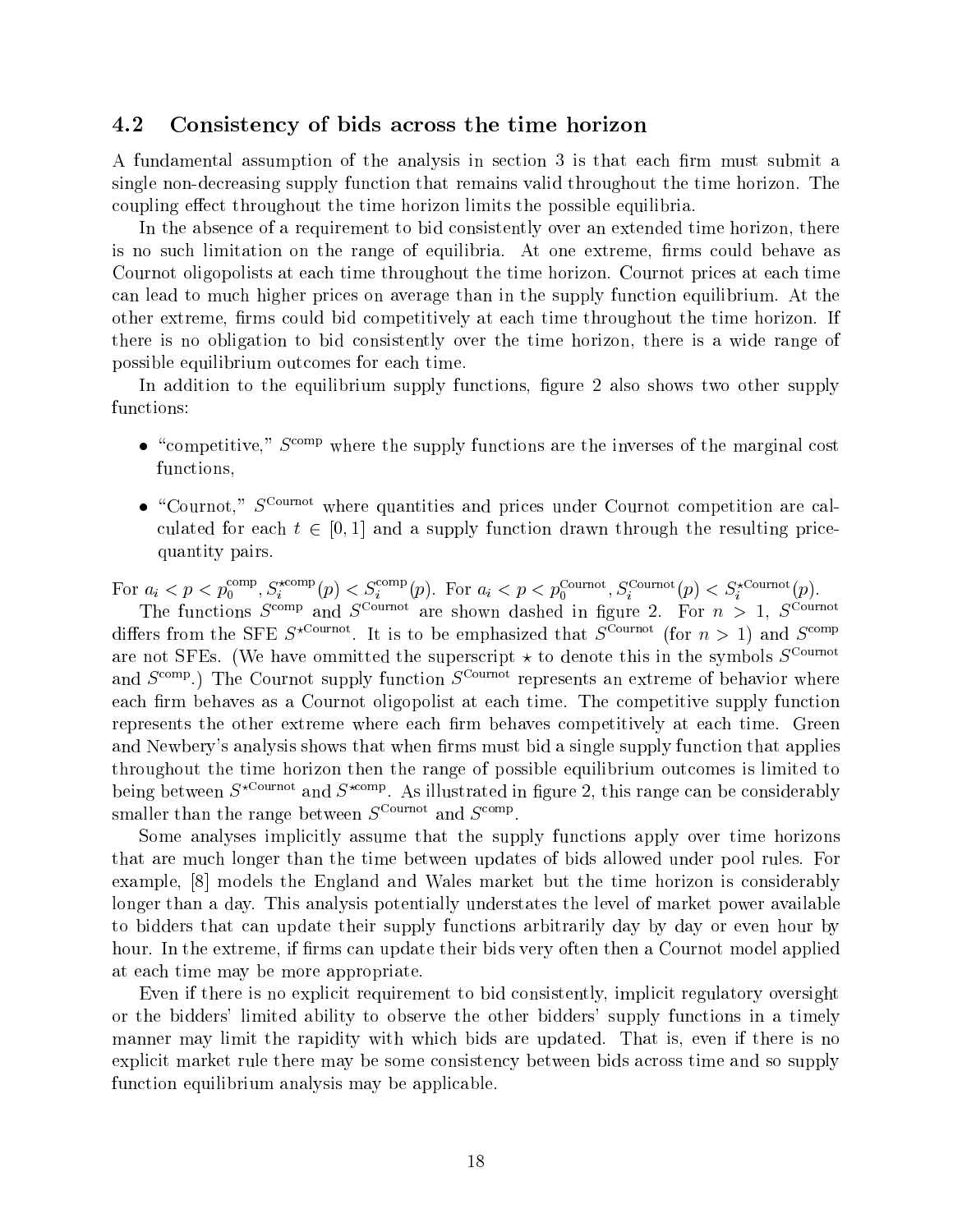

Figure 3: Piece-wise constant load-duration characteristic.

### 4.3 Continuity of the load-duration characteristic

Even if bid functions are required to be consistent over an extended time horizon, the supply function equilibrium model may not be suitable. For example, suppose that there is no uncertainty in demand over the time horizon. Moreover, suppose that demand is represented by a small number of demand functions, each one applying throughout a period of time in the time horizon. That is, assume that the load-duration characteristic  $N$  is piece-wise constant. For example, suppose that there were just, say, four periods, say periods  $a, b, c, d$ . Such a piece-wise constant load-duration characteristic is illustrated in gure 3, taking on the values  $N_a > N_b > N_c > N_d$ .

We can imagine such a load-duration characteristic being used in a day-ahead market with market rules specifying that a clearing price would be calculated for each of the four periods based on the demand function specied for each period. In this case, a supply function consisting of steps could be used to achieve the Cournot outcome in each of the four periods. For example, suppose that the Cournot prices in the four periods were, respectively,  $p_a > p_b > p_c > p_d$  and that for firm i the corresponding Cournot quantities were  $q_{ia} > q_{ib} >$  $q_{ic} > q_{id}$ . Figure 4 shows a bid supply function that will achieve the Cournot prices and quantities. The dashed curve shows the Cournot supply function  $S_i$  . The solid curve shows a bid function that is constant independent of price in each of four price bands around the prices  $p_a > p_b > p_c > p_d$ . In each band the bid supply is equal to the corresponding Cournot quantities at the prices  $p_a > p_b > p_c > p_d$ . If each player bids a similar step function then the Cournot outcomes can be achieved in each of the four periods.

In summary, if the demand is specified by a piece-wise constant load-duration characteristic and there is no uncertainty in supply (that is, there are no \forced outages") then we can no longer use the Green and Newbery analysis to argue that the equilibria must be between  $S^{even}$  and  $S^{even}$ . Given the higher profits available under Cournot behavior, a Cournot model applied in each period separately may be a better predictor of outcomes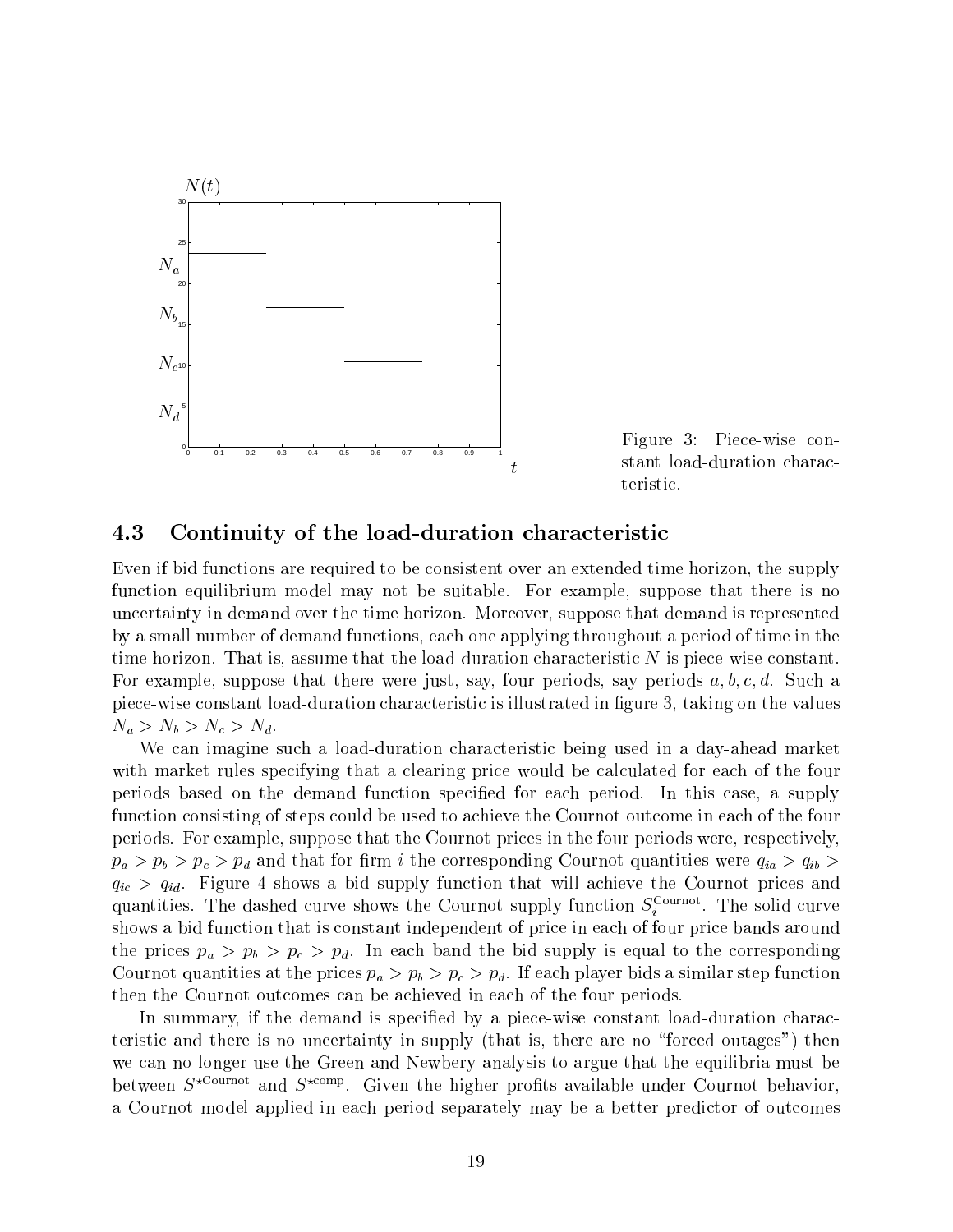



than a supply function equilibrium model that implicitly assumes a continuous variation of demand. We have not proved that the type of supply function shown in figure 4 is an equilibrium in supply functions for a four period market; however, it is a solution that would be easy to maintain with implicit collusion.

In typical day-ahead markets there are usually many more than four demand periods, with 24 or 48 being typical. In this case it may be much more difficult to robustly achieve the Cournot outcome in each period because the bands around each Cournot price will be much smaller. Moreover, uncertainty in each period due to either:

- uncertainty in the demand functions or
- uncertainly in the supply of other firms due to forced outages" of generation,

would prevent the Cournot outcomes from being an equilibrium. For example, in figure 5, there is uncertainty in demand in each of the four demand periods. The uncertainty in each period would prevent the Cournot outcomes from being an equilibrium.

If the demand uncertainty in each period is large enough then the distribution of demand for successive periods can overlap. Similarly, if the uncertainty in the supply of other firms in each period is large enough then the residual demand faced by a firm for successive periods can overlap. With large enough uncertainty in each period, the residual demand faced by a firm would be distributed continuously, even though the market is cleared with a single price applying throughout each period. In this case, the supply function equilibrium is the appropriate equilibrium model.

#### 4.4 4.4 Strictly increasing marginal cost functions

In [15], von der Fehr and Harbord argue that "the equilibria found by Green and Newbery (1991) in their model do not generalise to the case in which individual generating sets are of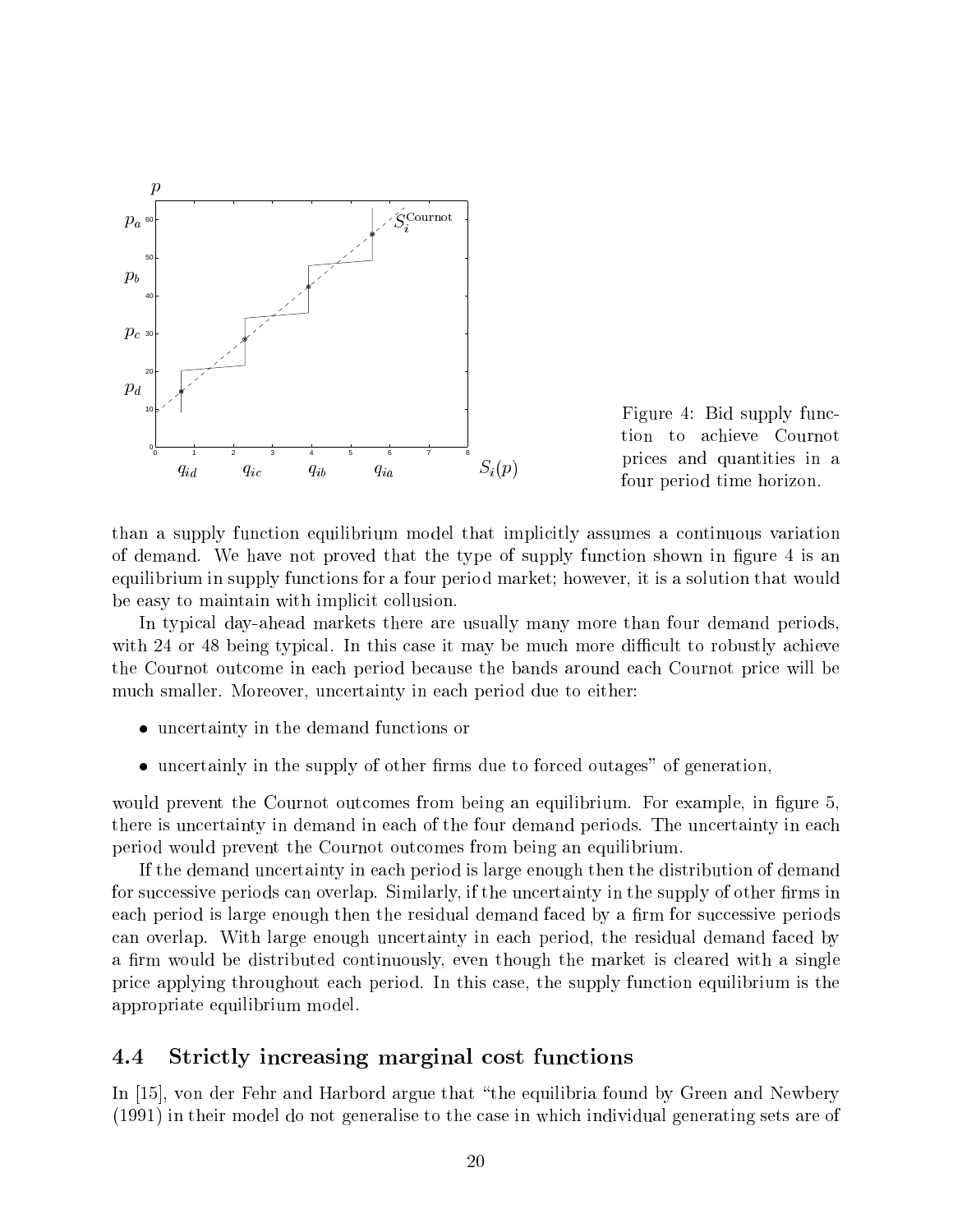

Figure 5: Piece-wise linear load-duration characteristic.

positive size." That is, if the cost functions reflect economic dispatch of a portfolio of units having finite size, then the Green and Newbery analysis is not applicable. The argument of von der Fehr and Harbord rests on their proposition  $1\,[15, \text{pp}533-534]$ . However, transcribed into our notation, their proposition assumes that:

$$
a_i \neq a_j, 1 \leq i \neq j \leq n, i \tag{18}
$$

$$
c_i = 0, \forall i,
$$
\n<sup>(19)</sup>

and assumes that all generation by any given generating unit must be offered at a single price. That is, von der Fehr and Harbor's argument rests on the assumptions that each firm has constant marginal cost across its full range of production, that each firm's marginal cost is different from all other firms' marginal costs, and that each individual generating unit must offer all of its capacity at a single price. As discussed in the introduction, the assumption of constant marginal costs is not realistic for a firm that owns a portfolio of generation. While it is true that typical market rules limit the number of \blocks" that can be bid for a given generating unit, there is nevertheless considerable flexibility to offer generation capacity in several blocks having different prices. Moreover, the size of the blocks can usually be modied atwill. In summary, von der Fehr and Harbord's criticism of the SFE framework rests on unrealistic assumptions that marginal costs are constant across portfolios, that each portfolio has a different marginal cost, and that fixed block sizes must be bid.

If we assume that  $(18)-(19)$  hold then there is no affine SFE solution. To see this, consider an affine function of the form:

$$
\forall i, \forall p \in \mathbb{P}, S_i^{\star \text{affine}}(p) = \beta_i p - \alpha_i.
$$

We substitute into (12) to obtain,

$$
\forall i, \forall p \in \mathbb{P}, \beta_i p - \alpha_i = (p - a_i)(\gamma + \sum_{j \neq i} \beta_j).
$$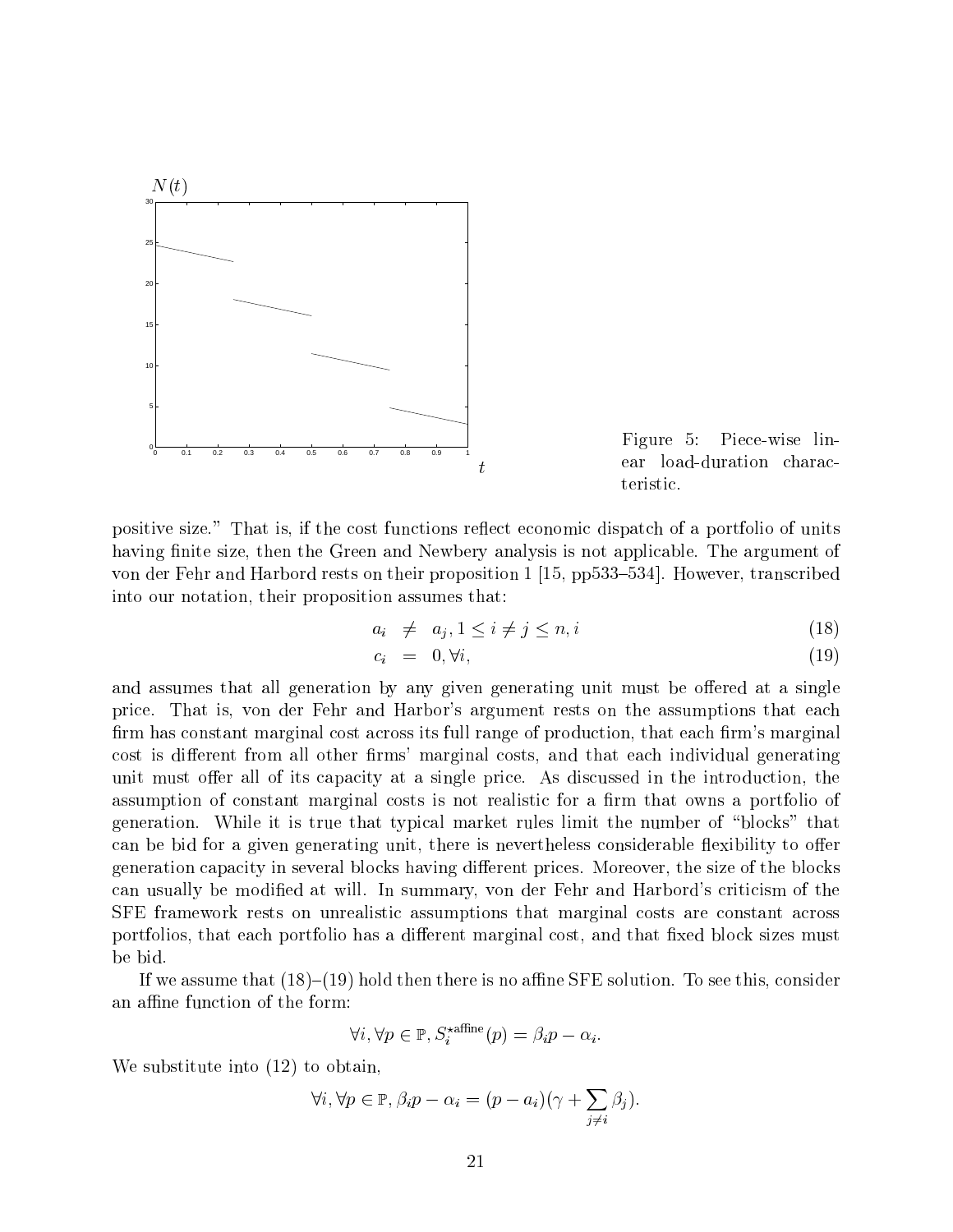Since this expression is identically true for all realized prices in the set  $\mathbb{P}$ , we can equate like coefficients of powers of p. Equating the coefficient of p yields  $(15)$  for the particular case  $c_i = 0$  for each firm. We obtain:

$$
\forall i, \beta_i = \sum_{j \neq i} \beta_j + \gamma.
$$

Summing this expression over all firms, yields:

$$
\sum_{i=1}^{n} \beta_i = \sum_{i=1}^{n} \sum_{j \neq i} \beta_j + n\gamma,
$$
  
=  $(n-1) \sum_{i=1}^{n} \beta_i + n\gamma.$ 

Rearranging, we obtain:

$$
(n-2)\sum_{i=1}^{n}\beta_i + n\gamma = 0,
$$

which has no solution for  $n \geq 2$  in non-negative values of  $\beta_i$  and  $\gamma$ .

This result is not surprising since an affine supply function cannot capture the profit maximizing response, given constant marginal costs, of providing as much production as possible when prices are above marginal cost. However, a slight extension of this argument to the more general continuous but nonlinear SFE case shows that the only SFE that can exist in this situation are solutions that are significantly more competitive than the affine SFE. In summary, when  $(18)-(19)$  hold, the range of possible continuous SFEs is severely restricted. (We have not investigated the possible equilibria when discontinuous supply functions can be bid.)

## 5 Stability of equilibria

In this section, we discuss the stability of equilibria and present conditions for an SFE to be unstable. In practice, an unstable equilibrium is unlikely to be observed. Consequently, we restrict attention to stable equilibria. In [10], Anderson and Xu present conditions for an equilibrium in a similar market structure to be stable. We have not adapted the Anderson and Xu analysis.

To introduce the relevance of stability, recall the symmetric, uncapacitated, no price cap case discussed in section 4.1. As discussed in section 4.1, the range between the symmetric most competitive and symmetric least competitive SFEs can be very wide. We will show, however, that all of the SFEs between the affine SFE  $S<sup>xafine</sup>$  and the least competitive symmetric SFE  $S^{*}$ Cournot are unstable. Consequently, only the SFEs between the most competitive symmetric SFE  $S^{*comp}$  and the affine SFE  $S^{*affine}$  will be exhibited in practice. This signicantly limits the range of equilibria that can occur in practice.

In section 5.1, we develop the theorem characterizing stability in the context of an SFE where the cost functions are not necessarily symmetric. In section 5.2, we discuss the implications. The theorem as stated applies only to SFEs that are obtained as non-decreasing solutions to the differential equations  $(16)$ . The reason for this restriction is due to the technical difficulty of characterizing optimal responses when the profit function for a player is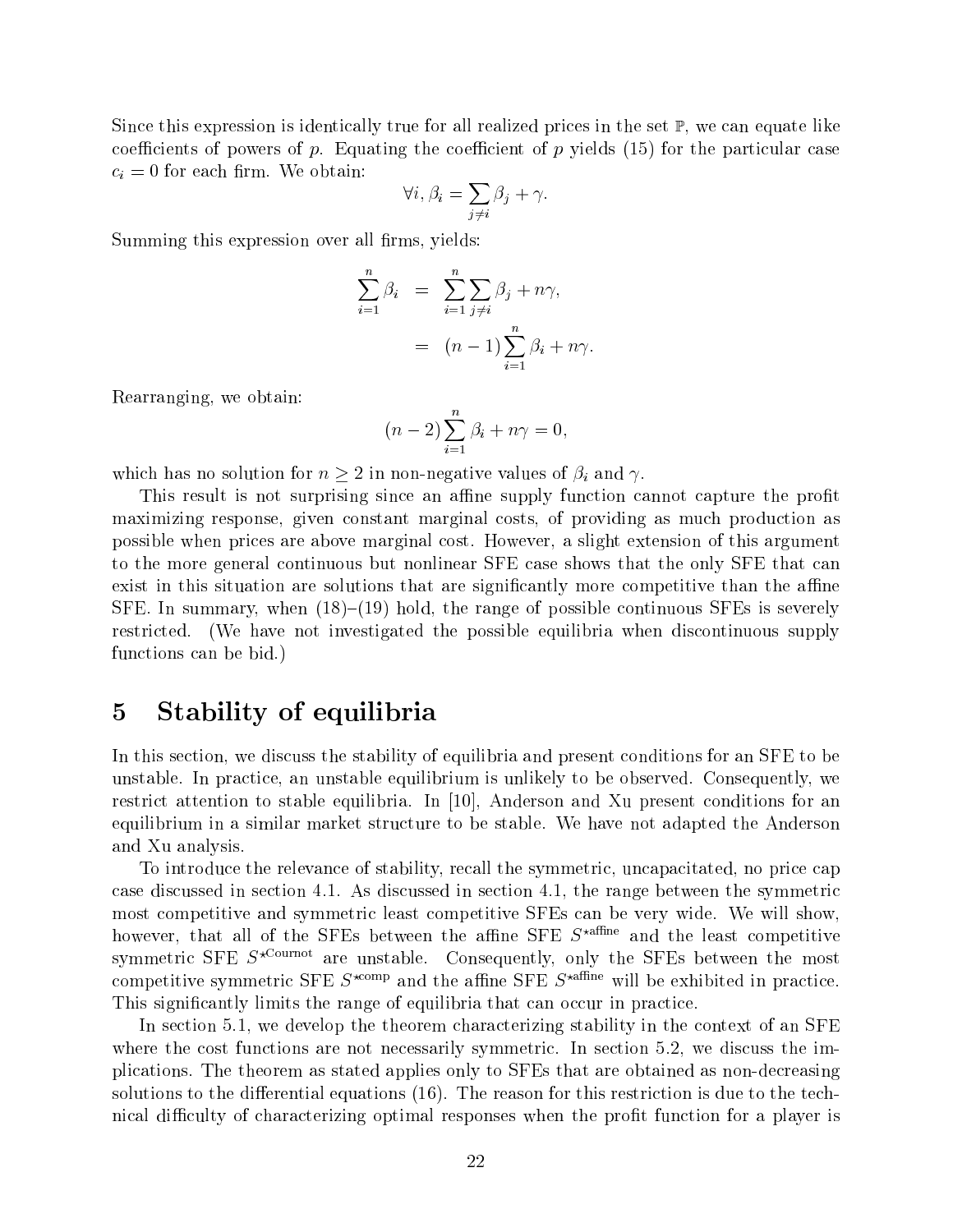non-concave. However, we hypothesize that the theorem holds in much more generality than we have stated it. In particular, the numerical results in sections 9 and 11 are essentially consistent with the conclusion of the theorem.

#### 5.1 Analysis

In this section we first define some particular sets of functions, prove some technical lemmas and then use them in the main theorem. The basic approach involves considering a supply function equilibrium  $S^{\circ} = (S^{\circ}_i)_{i=1,...,n}$  that is a non-decreasing solution of (16). We then define a perturbation  $S_i, i = 1, \ldots, n$  of  $S_i, i = 1, \ldots, n$ . In the case that the SFE  $S^*$ is less competitive than the anine SFE, the perturbed functions  $S_i$  involve  $\bar{D}$  bending  $\bar{D}$  the  $S_{\rm F}$  is functions  $S_{\rm i}^*$  to be slightly more competitive. We then find that the optimal response by  $\lim_{i} i$  to  $S_i, j \neq i$  involves an even larger bend. Similarly, in the case that the SFE is more competitive than the affine SFE, the perturbed functions are bent to be slightly less competitive. The optimal response is again an even larger bend. In summary, a small perturbation to the equilibrium results in a response with a larger perturbation so that equilibrium is not stable.

It is relatively easy to construct *an* optimal response by firm  $i$  to  $S_i, j \neq i$  that deviates more from  $S_i$  than does  $S_i$ . However, there is a continuum of such optimal responses. Most of the technical effort in the the proofs involves showing that every optimal response by firm  $i$  to  $S_i$ ,  $j \neq i$  deviates more from  $S_i$  than does  $S_i$ .

We begin with:

**Definition 3** Suppose that demand is of the form (1). Consider bid supply functions  $S_i \in S_i$ defined on an interval of prices  $\mathbb{P} = [p, \overline{p}]$ . Suppose that supply and demand intersect at the peak demand time  $t = 0$  at a price  $p_0 \in \mathbb{P}$ . We call  $p_0$  the "peak realized price for the bids  $S_i, i = 1, \ldots, n$ ." Suppose that supply and demand intersect at the minimum demand time  $t = 1$  at a price  $p_1 \in \mathbb{P}$ . We call  $p_1$  the "minimum realized price for the bids  $S_i$ ,  $i = 1, \ldots, n$ ."  $\Box$ 

In the symmetric case, if the players bid the least competitive symmetric equilibrium  $S^{\star \text{Countot}}$ then the peak realized price is  $p_0^{\text{max}}$ . If the players bid the most competitive symmetric equilibrium  $S^{120\mu\nu}$  then the peak realized price is  $p_0$  . Then

**Definition 4** Suppose that demand is of the form  $(1)$  and that firm i has marginal costs  $C_i$ for  $i = 1, \ldots, n$ . Consider a solution  $S_i : \mathbb{P} \to \mathbb{R}, i = 1, \ldots, n$  of the differential equation (16) on an interval of prices  $\mathbb{P} = [p, p]$ . Suppose that the  $S_i$  are non-decreasing and that the peak realized price for the bids  $S_i^*, i = 1, \ldots, n$  is  $p_0^*,$  by definition of the differential equation, the  $\mathcal{S}_i^+$  are continuously differentiable.

Let  $p < p^2 > p_0$  and define  $S^2 : [p, p] \to \mathbb{R}^2$  by:

$$
\forall i = 1, \dots, n, \forall p \in [\underline{p}, \overline{p}], S_i^{\epsilon}(p) = \begin{cases} S_i^{\star}(p), & \text{if } \underline{p} \le p < p^{\epsilon}, \\ S_i^{\star}(p^{\epsilon}) + \beta_i^{\epsilon}(p - p^{\epsilon}), & \text{if } p^{\epsilon} \le p \le \overline{p}, \end{cases}
$$

where  $p_i = S_i^p(p^2), i = 1, \ldots, n$ . For each firm i,  $S_i(p)$  equals  $S_i(p)$  for prices p between p and  $p$  . For prices  $p$  greater than or equal to  $p$  , the slope of  $S_i(p)$  is constant at  $\rho_i \equiv S_i^-(p)$ . By definition,  $S_i$  is continuously differentiable, since  $S_i$  is continuously differentiable.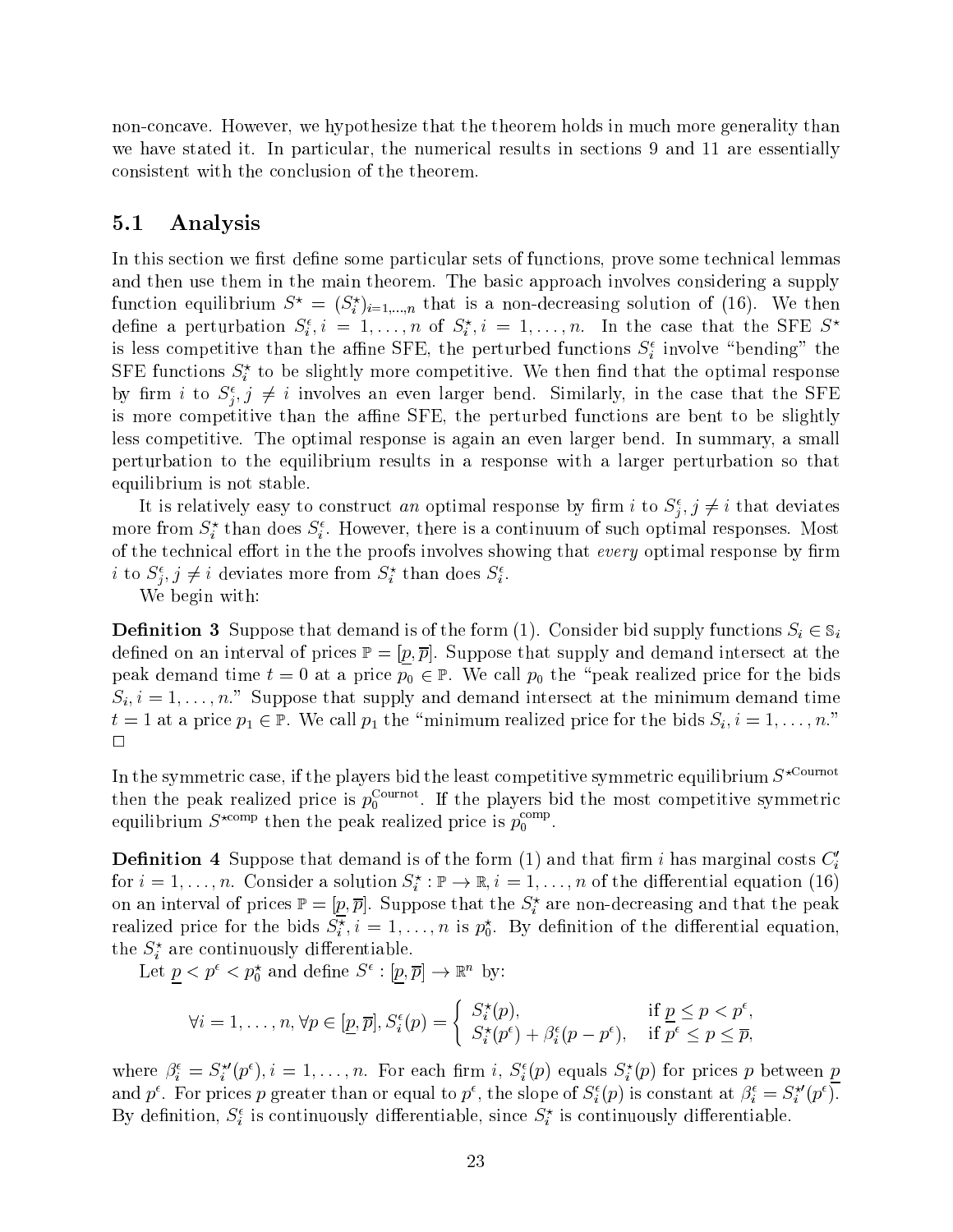

Figure 6: Illustration of definition 4.

we call  $S_i$  the timear continuation of  $S_i$  from price p. We call  $S_i (p_0)$  the maximum relevant supply of the linear continuation of  $S_i$ .  $\Box$ 

Definition 4 is illustrated in figure 6 for a supply function that is concave. The two solid curves depict the functions:

- $S_i$  and
- the residual demand faced by firm i at peak,  $D(0, \bullet) \sum_{i \neq i} S_i^{\star}(\bullet)$ .

These functions intersect at the point  $(p_0, S_i(p_0))$ , which is shown as the leftmost of the pair of bullets,  $\bullet$ , hear the top of the figure. The point  $(p^\tau, S_i^\tau(p^\tau))$  is illustrated as the bullet that is towards the bottom of the figure. The dashed curve shows the function  $S_i$  in the interval  $[p^-, p_0^+]$ , with the point  $(p_0, S_i^-(p_0^+))$  shown as the rightmost of the pair of bullets near the top of the figure.

The supply functions in figure 6 and in all subsequent figures are shown with price  $p$ on the vertical axis and the values of production  $S_i$  on the horizontal axis. In lemma 4 and subsequently, we will consider supply functions  $S_i$  that are strictly concave or strictly convex. Despite the pictorial representation of price versus quantity, when we specify that  $S_i$  is concave, for example, we mean that the function  $S_i$  is concave as a function of p.

**Definition 5** Suppose that demand is of the form  $(1)$  and that firm i has marginal costs  $C_i$ for  $i = 1, \ldots, n$ . Consider a solution  $S_i : \mathbb{P} \to \mathbb{R}, i = 1, \ldots, n$  of the differential equation (16) on an interval of prices  $\mathbb{P} = [p, p]$ . Suppose that the  $\mathcal{S}_i$  are non-decreasing and that the peak realized price for the bids  $S_i$  ,  $i = 1, \ldots, n$  is  $p_0$ .

Let  $p < p_0$  and let  $S_i$  be the linear continuation of  $S_i$  from price  $p$ . Suppose that firm *i* faces supply  $S_i$ ,  $j \neq i$ . In the following lemma, we will consider one particular profit maximizing reasible and allowable response by  $\lim u$  to the functions  $S_{\tilde{j}}, j \neq i$ . In general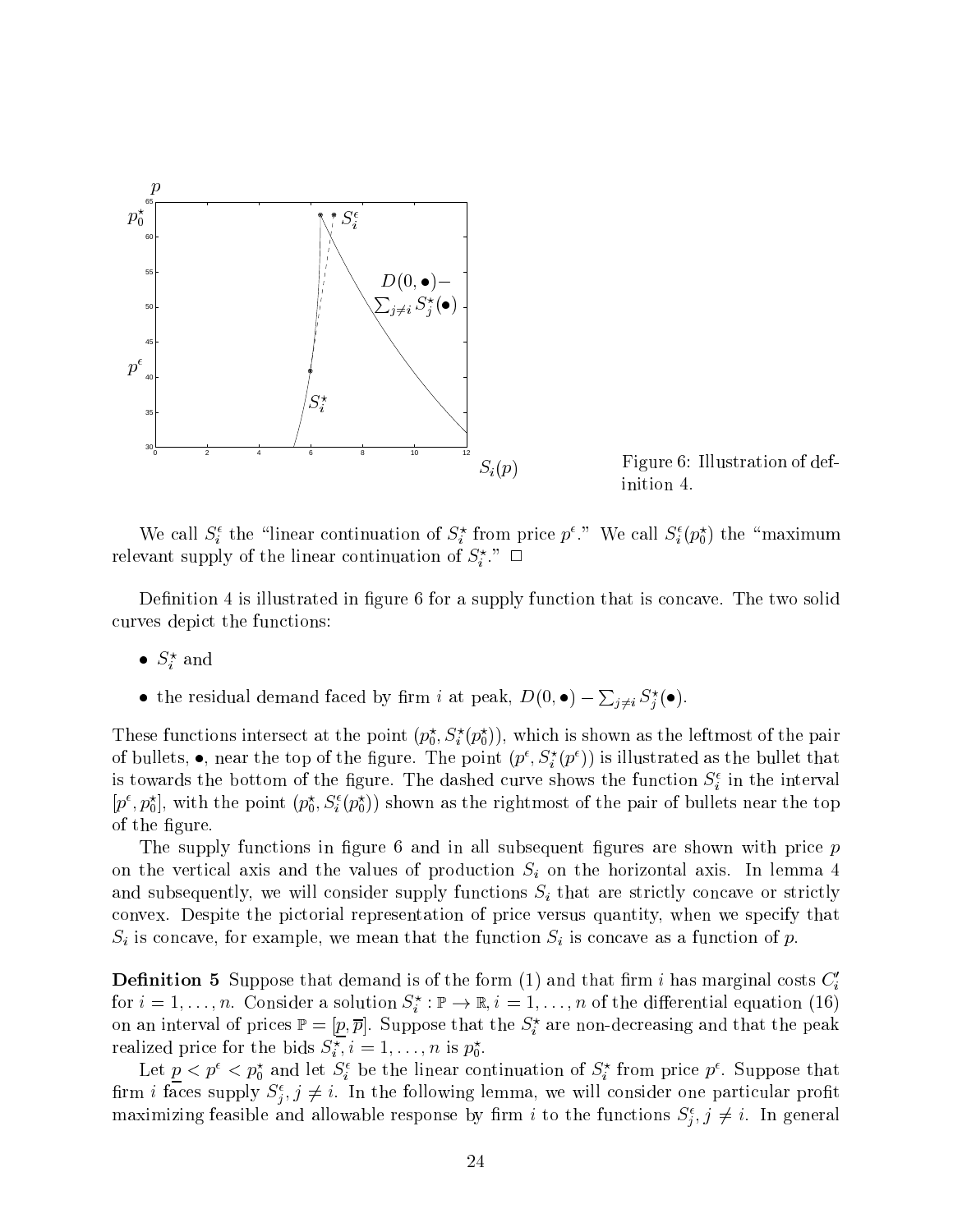there can be a multiplicity of optimal responses by player i. We will construct one such functions and write  $S_i \in \mathcal{S}_i$  for it. We call  $S_i(p_0^c)$  the Anaximum relevant supply of the firm *i* optimal response to  $S_i, j \neq i$ .  $\Box$ 

**Lemma 1** Suppose that demand is of the form (1) and that each firm  $i = 1, \ldots, n$  has affine marginal costs  $C_i'$  of the form (2) and that the capacity of each firm is arbitrarily large. Consider a solution  $S_i^c: \mathbb{P} \to \mathbb{R}, i = 1, \ldots, n$  of the aifferential equation (16) on an interval of prices  $\mathbb{F} = [p, p]$ . Suppose that the  $S_i$  are non-decreasing so that  $S_i \in \mathbb{S}_i, i = 1, \ldots, n$  and that the peak realized price for the bias  $S_i$ ,  $i = 1, \ldots, n$  is  $p_0$ .

Let  $a_i < p^* < p_0^*$  and let  $S_i^*$  be the linear continuation of  $S_i^*$  from price  $p^*$ . We claim that the following function  $S_i$  is an optimal response to  $S_j, j \neq i$ :

$$
\forall p \in [\underline{p}, \overline{p}], \hat{S}_i(p) = \begin{cases} S_i^*(p), & \text{if } \underline{p} \le p < p^{\epsilon}, \\ S_i^*(p^{\epsilon}) + \hat{\beta}_i(p - p^{\epsilon}), & \text{if } p^{\epsilon} \le p \le \overline{p}, \end{cases} \tag{20}
$$

where:

$$
\forall i = 1, \dots, n, \hat{\beta}_i = \frac{\sum_{j \neq i} \beta_j^{\epsilon} + \gamma}{1 + c_i(\sum_{j \neq i} \beta_j^{\epsilon} + \gamma)}.
$$
\n(21)

**Proof** As in the derivation of the equilibrium conditions in section 3.1, we first neglect the non-decreasing constraints and consider, for each  $p$ , the optimal response of firm  $i$  to the bids of the other firms. We then check that the function as defined satisfies the non-decreasing constraints.

We consider the two (just overlapping) intervals of prices  $p \leq p \leq p^2$  and  $p^2 \leq p \leq p$  $p_0$  separately. For prices  $p \leq p \leq p$ , we claim that the quantity  $S_i(p) = S_i^*(p)$  is the unique grobally optimal response at price  $p$  to  $\beta_j(p)$ ,  $j \neq p$ . This is true by definition of the differential equation (16) because in this range of prices we have that  $S_i^+ = S_i^+, j \neq i$ . This verifies the first line of the right hand side of (20) and, in addition, shows that  $S_i(p') \equiv S_i(p')$ . We will use this last fact to help evaluate terms in the optimal response for prices  $p^r \leq p \leq p_0^r$ . The function  $S_i$  is continuous at p because of the continuity of the derivatives of  $S_i$  at p.

For prices  $p \leq p \leq p_0^2$ , the optimality condition (10) states that:

$$
\hat{S}_i(p) = (p - a_i - c_i \hat{S}_i(p)) \left( \gamma + \sum_{j \neq i} \beta_j^{\epsilon} \right).
$$

Rearranging this yields the unique globally optimal response at price <sup>p</sup> of:

$$
\hat{S}_i(p)=\hat{\beta}_i(p-a_i),
$$

where  $\rho_i$  is as defined in (21). Substituting in the price  $p = p^*$ , we obtain:

$$
\hat{S}_i(p^{\epsilon}) = S_i^{\star}(p^{\epsilon}) = \hat{\beta}_i(p^{\epsilon} - a_i), \tag{22}
$$

so that:

$$
\forall p \in [p^{\epsilon}, \overline{p}], \hat{S}_i(p) = \hat{\beta}_i(p - a_i),
$$
  
= 
$$
\hat{\beta}_i(p^{\epsilon} - a_i) + \hat{\beta}_i(p - p^{\epsilon}),
$$
  
= 
$$
S_i^{\star}(p^{\epsilon}) + \hat{\beta}_i(p - p^{\epsilon}),
$$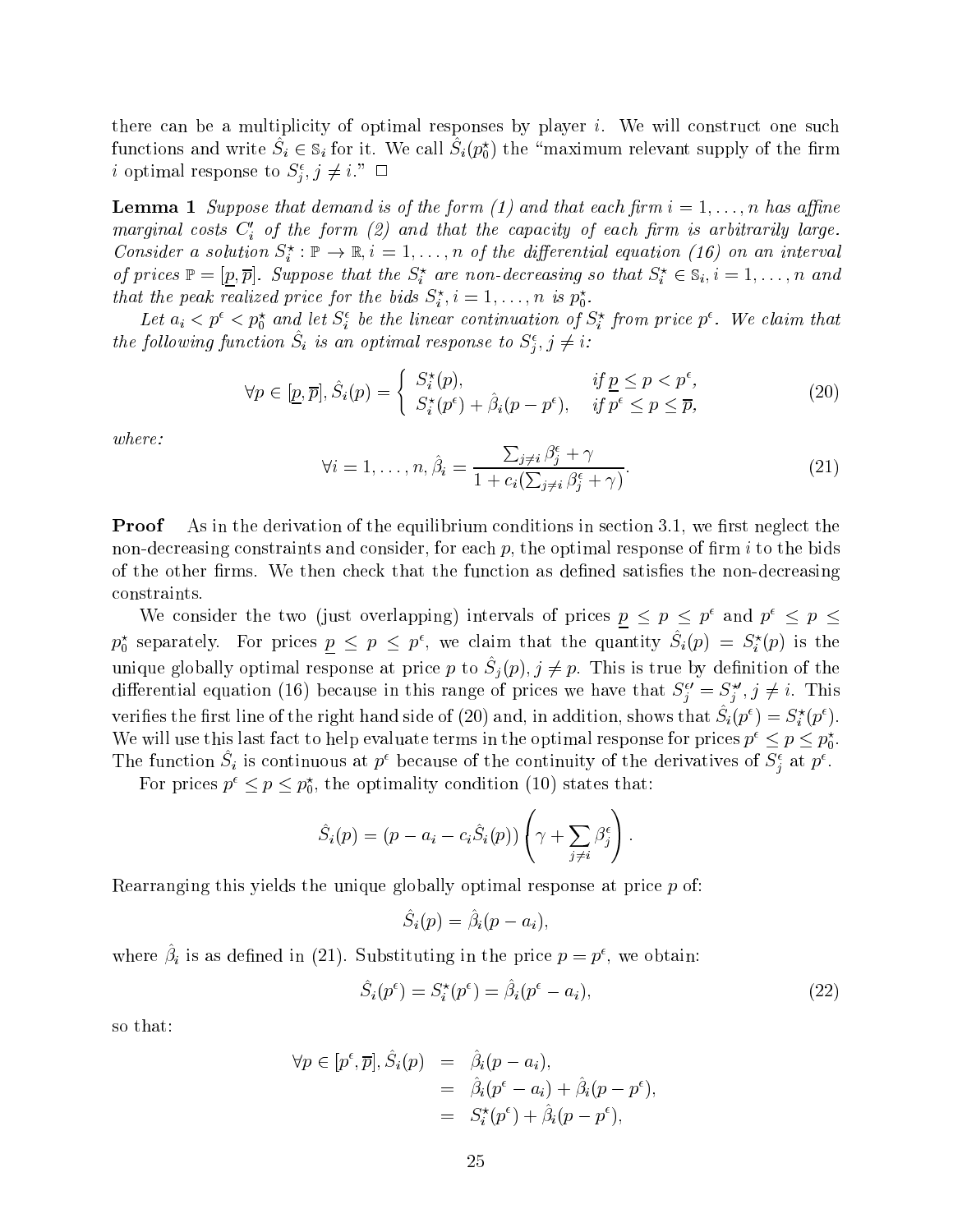

Figure 7: Illustration of lemma 1.

<sup>j</sup>

by  $(22)$ . This verifies the second line of the right hand side of  $(20)$ .

<sup>j</sup>

row we must check that  $\omega_i$ , as defined, satisfies the non-decreasing constraints. By definition,  $S_i$  satisfies the non-decreasing constraints for  $p \leq p \leq p$ . Moreover,  $S_i$  satisfies the non-decreasing for  $p^* \leq p \leq p$  because  $p_i \geq 0$  since it is the ratio of two positive numbers because  $\gamma \geq 0$  and  $\rho_i \geq 0$ . Since  $s_i$  is continuous it therefore satisfies the non-decreasing constraints for property in the property of the property of the property of the property of the property of the  $p$ 

 $\Box$ 

Lemma 1 is illustrated in figure 7 for supply functions that are concave. (The price axis is scaled differently to figure 6.) As previously, the function  $S_i$  is shown solid. The function  $S_i$  is shown dashed on the interval  $[p^*, p_0^*]$  and the function  $S_i$  is shown dotted on the same interval. The points  $(p_0, S_i(p_0))$  and  $(p^*, S_i(p^*))$  are shown as bullets. Although  $S^*$  is an equilibrium, neither  $S^* = (S_i^*)_{i=1,...,n}^*$  nor  $(S_i)_{i=1,...,n}$  are equilibria. However, for each  $i, S_i$  is an optimal response to  $S_i$ ,  $\eta \neq i$ .

**Definition 6** Suppose that the assumptions of lemma 1 hold. Suppose that firm  $i$  bids the function  $S_i$  while the other firms bid the functions  $S_j, j \neq i$ . We write  $p_{0i}$  for the peak realized price for these bids and we write  $\hat{p}_{1i}$  for the minimum realized price for these bids. We call  $S_i(p_{0i})$  the speak realized supply given firm i optimal response to  $S_i, j \neq i$ .

**Lemma 2** Suppose that the assumptions of lemma 1 hold. Then the set of all optimal response functions for firm  $i$  to  $S_i, j \neq i$  is the set of all feasible non-aecreasing functions on  $[p, p]$  that match the function  $\varphi_i$  on the interval  $[p]_i, p_{0i}|,$  where  $\varphi_i$  was defined in lemma 1.

**Proof** Lemma 1 exhibits one possible optimal response by firm t to the bids  $S_j, j \neq i$ , namely  $\varphi_i$ . For each price in the interval  $[p_1_i, p_{0i}]$ , the value of  $\varphi_i(p)$  defined in lemma 1 is the unique globally optimal response at that price. That is, for prices in the interval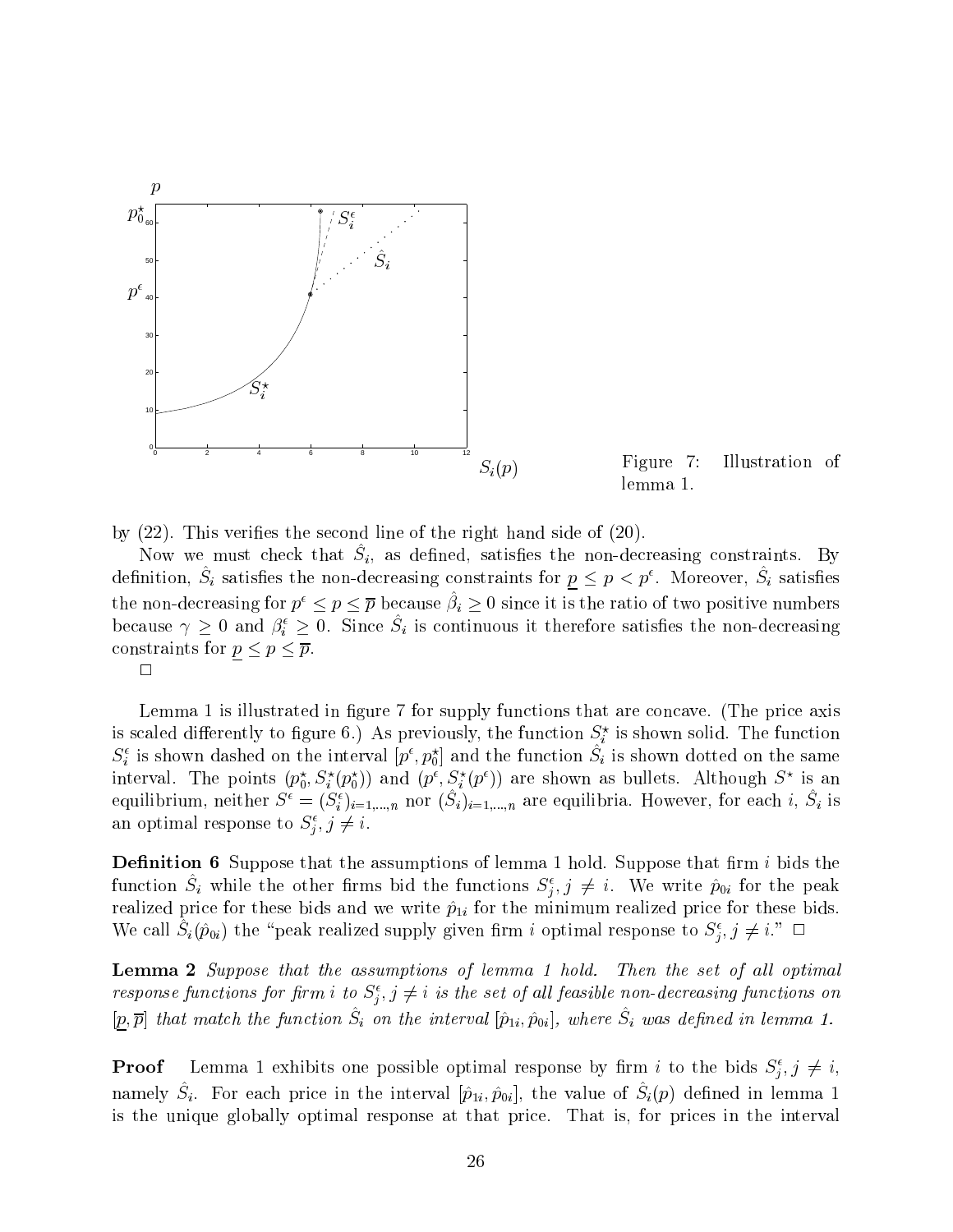$[\hat{p}_{1i}, \hat{p}_{0i}]$ , the values of the optimal response for firm i are uniquely determined. However, for prices lower than  $p_{1i}$  or higher than  $p_{0i}$ , the value or  $S_i$  is irrelevant because prices outside the interval  $[p_1_i, p_{0i}]$  are not realized. Any non-decreasing function that matches  $\omega_i$  on the interval  $[p_{1i}, p_{0i}]$  will also be an optimal response to  $S_j, j \neq i$  so long as the function does not violate the capacity constraints.  $\Box$ 

We will be interested in considering an element  $\mathcal{Q}_i$  of the set of optimal responses to  $S_j, j \neq i$  whose maximum value is minimized. This element  $S_i$  will be the closest optimal response to  $S_i^+$  in the sense of a norm to be defined later. One such function  $\underline{S}_i$  is defined by:

$$
\forall p \in [\underline{p}, \overline{p}], \hat{\underline{S}}_i(p) = \min\{\hat{S}_i(p), \hat{S}_i(\hat{p}_{0i})\},\tag{23}
$$

<sup>j</sup>

which matches  $\mathcal{D}_i$  on the interval  $|p, p_0i|$  but has constant value  $\mathcal{D}_i(p_0i)$  for prices in the interval  $[\hat{p}_{0i}, \overline{p}]$ .

In the following lemma, we consider the the variation of certain quantities with  $p^{\epsilon}$  as it decreases from  $p_{0}$ .

**Lemma 3** Suppose that the assumptions of lemma 1 hold. Consider the following expressions:

- $\bullet$   $S_i(p_0)$ , the maximum relevant supply of the linear continuation of  $S_i$ ,
- $\bullet$   $S_i(p_0)$ , the maximum relevant supply of the firm i optimal response to  $S_i, j \neq i$ .
- $\bullet$   $p_{0i},$  the peak realized price given firm i optimal response to  $\mathcal{S}_j, j \neq i,$  and
- $\bullet$   $S_i(p_{0i})$  the peak realized supply given firm i optimal response to  $S_j, j \neq i$ .

In each case, we view the expression as an implicit function of  $p^{\epsilon}$  and consider the derivative of a with respect to  $p^*,$  evaluated at  $p^*_0$ . (Since some of the functions are not defined uniquely for prices greater than  $p_0^{},\,$  strictly speaking we will evaluate the derivative only for movements in the direction of decreasing  $p^{\epsilon}$ .) The derivatives of these expressions with respect to  $p^{\epsilon}$ evaluated at  $p^{\scriptscriptstyle +}=p_0^{\scriptscriptstyle -}$  are, respectively, equal to:

- $\bullet$  0,
- $\bullet$   $\rho_i \rho_i$ ,

• 
$$
-\frac{\beta_i^* - \hat{\beta}_i}{\sum_{j \neq i} \beta_i^* + \hat{\beta}_i + \gamma}
$$
, and

• 
$$
\frac{(\beta_i^* - \hat{\beta}_i)(\sum_{j \neq i} \beta_i^* + \gamma)}{\sum_{j \neq i} \beta_i^* + \hat{\beta}_i + \gamma},
$$

where:

$$
\forall i=1,\ldots,n, \beta_i^{\star}=S_i^{\star\prime}(p_0^{\star}).
$$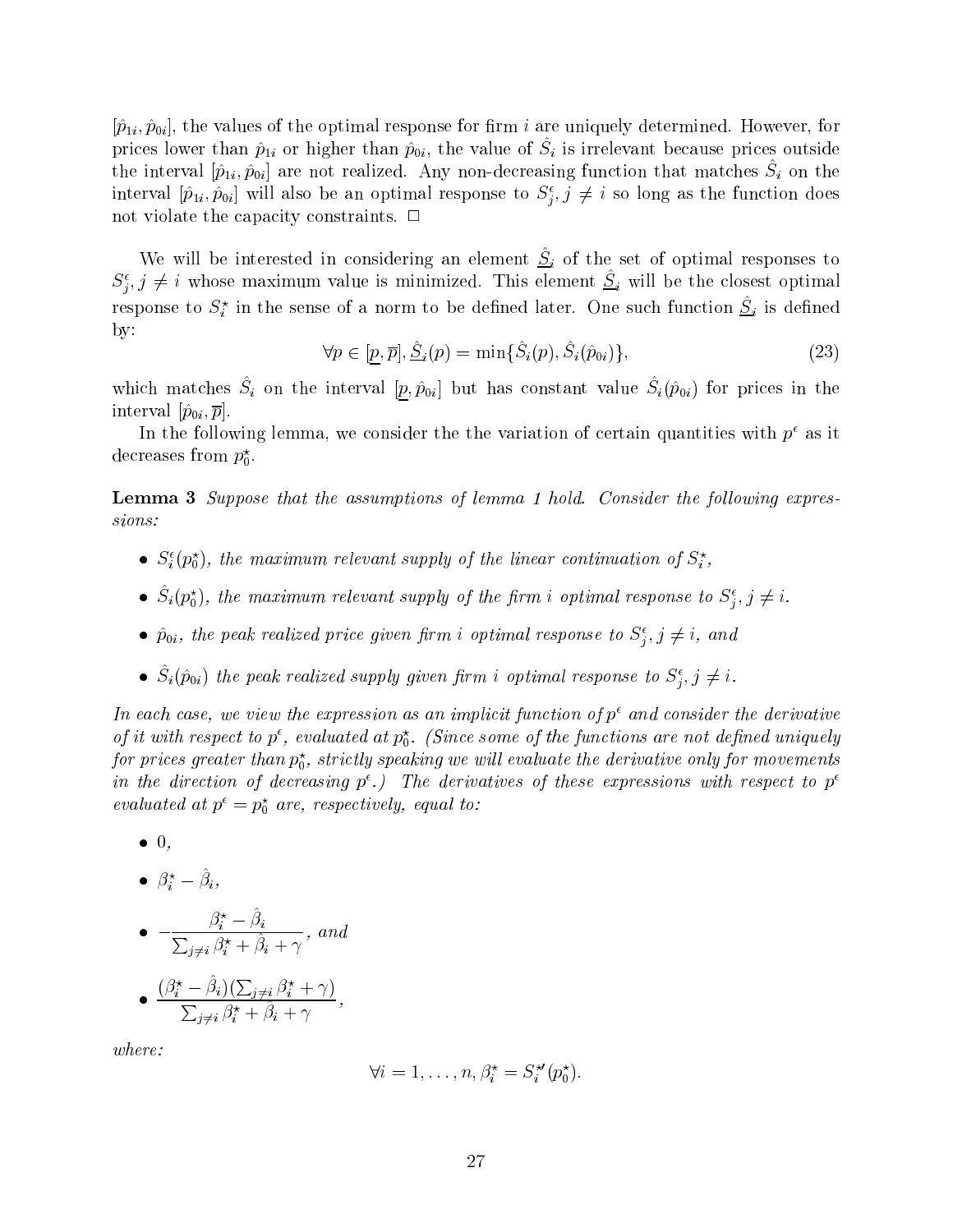**Proof** For the first item, note that:

$$
S_i^{\epsilon}(p_0^{\star}) = S_i^{\star}(p^{\epsilon}) + S_i^{\star \prime}(p^{\epsilon})(p_0^{\star} - p^{\epsilon}).
$$

Totally differentiating with respect to  $p^{\epsilon}$  yields:

$$
\frac{d[S_i^{\epsilon}(p_0^{\star})]}{dp^{\epsilon}}(p^{\epsilon}) = S_i^{\star\prime}(p^{\epsilon}) + S_i^{\star\prime\prime}(p^{\epsilon})(p_0^{\star} - p^{\epsilon}) - S_i^{\star\prime}(p^{\epsilon}), \n= S_i^{\star\prime\prime}(p^{\epsilon})(p_0^{\star} - p^{\epsilon}),
$$

where the double superscript *I* indicates the second derivative. Evaluating this expression at  $p = p_0$  yields zero.

For the second item, note that:

$$
\hat{S}_i(p_0^\star) = S_i^\star(p^\epsilon) + \hat{\beta}_i(p_0^\star - p^\epsilon).
$$

Differentiating with respect to  $p^{\epsilon}$  yields:

$$
\frac{d[\hat{S}_i(p_0^{\star})]}{dp^{\epsilon}}(p^{\epsilon}) = S_i^{\star \prime}(p^{\epsilon}) + \frac{d\hat{\beta}_i}{dp^{\epsilon}}(p_0^{\epsilon})(p_0^{\star} - p^{\epsilon}) - \hat{\beta}_i.
$$

Evaluating this expression at  $p^* = p_0^*$  yields  $\rho_i^* - \rho_i$ 

The third item involves the price that results at peak demand from bids. The price is implicitly determined by the solution of (5). We use the implicit function theorem to show that the price  $p_{0i}$  is a well-defined function of  $p^*$  for  $p^*$  in a neighborhood of  $p^*_0$  and to calculate the derivative.

At the peak demand and given that min  $i$  bids  $\beta_i$  while the other mins bid the functions  $S_i$ ,  $j \neq i$ , equation (5) becomes, after rearranging: <sup>j</sup>

$$
\gamma \hat{p}_{0i} + \sum_{j \neq i} S_j^{\epsilon}(\hat{p}_{0i}) + \hat{S}_i(\hat{p}_{0i}) - N(0) = 0.
$$

For  $p^* = p_0^*$ , the solution to this equation is  $p_{0i} = p_0^*$ . Applying the implicit function theorem we obtain that  $\hat{p}_{0i}$  is a well-defined and differentiable function of  $p^{\epsilon}$  within a neighborhood or  $p_{\rm 0}$ . In particular,

$$
\frac{d\hat{p}_{0i}}{dp^{\epsilon}}(p_0^{\star}) = -\frac{\beta_i^{\star} - \beta_i}{\sum_{j \neq i} \beta_i^{\star} + \hat{\beta}_i + \gamma}.
$$

For the last item, note that:

$$
\hat{S}_i(\hat{p}_{0i}) = S_i^{\star}(p^{\epsilon}) + \hat{\beta}_i(\hat{p}_{0i} - p^{\epsilon}),
$$

so that

$$
\frac{d[\hat{S}_i(\hat{p}_{0i})]}{dp^{\epsilon}}(p^{\epsilon})=S_i^{\star\prime}(p^{\epsilon})+\frac{d\hat{\beta}_i}{dp^{\epsilon}}(p^{\epsilon})(\hat{p}_{0i}-p^{\epsilon})+\hat{\beta}_i\left(\frac{d\hat{p}_{0i}}{dp^{\epsilon}}(p^{\epsilon})-1\right).
$$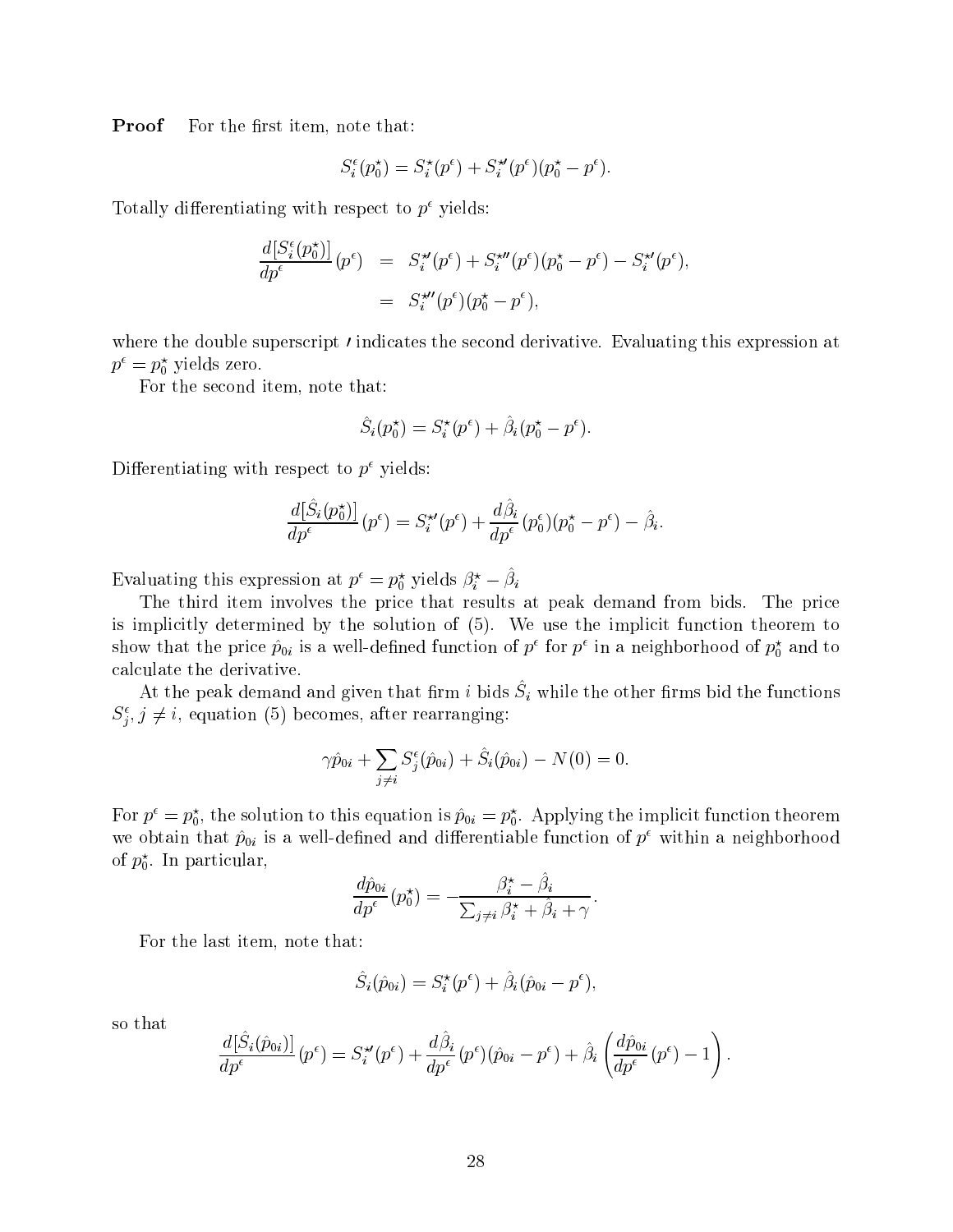Evaluating this at  $p^* = p_0^*$  yields:

$$
\frac{d[\hat{S}_i(\hat{p}_{0i})]}{dp^{\epsilon}}(p_0^{\star}) = \beta_i^{\star} + \hat{\beta}_i \left( -\frac{\beta_i^{\star} - \hat{\beta}_i}{\sum_{j \neq i} \beta_i^{\star} + \hat{\beta}_i + \gamma} - 1 \right),
$$

$$
= \frac{(\beta_i^{\star} - \hat{\beta}_i)(\sum_{j \neq i} \beta_i^{\star} + \gamma)}{\sum_{j \neq i} \beta_i^{\star} + \hat{\beta}_i + \gamma},
$$

on rearranging.  $\Box$ 

**Lemma 4** Suppose that the assumptions of temma 1 hota. If, for each firm  $i$ ,  $S_i^i$ ,  $i = 1, \ldots, n$ is strictly concave on the interval  $[a_i, p_0]$  then for each  $i, \; p_i \; > \; p_i^-$ . If, for each firm  $i,$  $S_i^{\varepsilon}, i = 1, \ldots, n$  is strictly convex on the interval  $[a_i, p_0^{\varepsilon}]$  then for each  $i, \; p_i < p_i^{\varepsilon}.$ 

**Proof** We first consider the case where each supply function is strictly concave. Consider the linear function defined for each  $p$  by:

$$
S_i^{\star}(p^{\epsilon}) + \hat{\beta}_i(p - p^{\epsilon}). \tag{24}
$$

This function matches the function  $S_i$  defined in lemma 1 for prices in the interval  $[p^*,p]$ . It intersects the function  $S_i$  at the point  $(p_i, S_i(p_j))$ . In the proof of lemma 1, it was shown that the function defined in  $(24)$  is the same as the function defined for each p by:

$$
\hat{\beta}_i(p-a_i).
$$

We note that for  $p = a_i$ , we have that  $p_i(a_i - a_i) = 0$ . Also, by definition of (16),  $S_i(a_i) = 0$ . That is, the function (24) also intersects the function  $S_i^{\perp}$  at the point  $(a_i, 0)$ . In summary, the function (24) has slope  $\rho_i$  and intersects the increasing, strictly concave function  $S_i^+$  at two points, namely  $p = a_i$  and  $p = p^*$ , with  $a_i < p^*$ . Therefore,  $\rho_i > S_i^*(p^*) = \rho_i^*$ .

The argument in the case of each supply function being strictly convex is similar.  $\Box$ 

Lemma 4 shows that the relative slopes of the functions  $S_i$  and  $S_i$  are as depicted in ngure *f* for concave  $S_i$ .

Corollary 5 Suppose that the assumptions of lemma 1 hold. First, suppose that for each firm  $i, S_i, i = 1, \ldots, n$  is strictly concave on the interval  $[a_i, p_0]$ . Then the derivatives of the first and fourth quantities considered in lemma 3 are, respectively, zero and negative. As  $p^e$  $a$ ecreases from  $p_{0},\;$  the fourth quantity becomes strictly greater than the first quantity.

On the other hand, suppose that for each firm the supply functions are strictly convex on the interval  $[a_i,p_0].$  Then the aerivatives of the first and fourth quantities considered in temma 3 are, respectively, zero and positive. As  $p^{\ast}$  decreases from  $p^{\ast}_0$ , the fourth quantity becomes strictly less than the first quantity.

**Proof** Note that for 
$$
p^{\epsilon} = p_0^{\star}
$$
,  $S_i^{\epsilon}(p_0^{\star}) = S_i(p_0^{\star})$ .

Finally, we define the notion of unstable equilibrium and characterize conditions for an unstable equilibrium: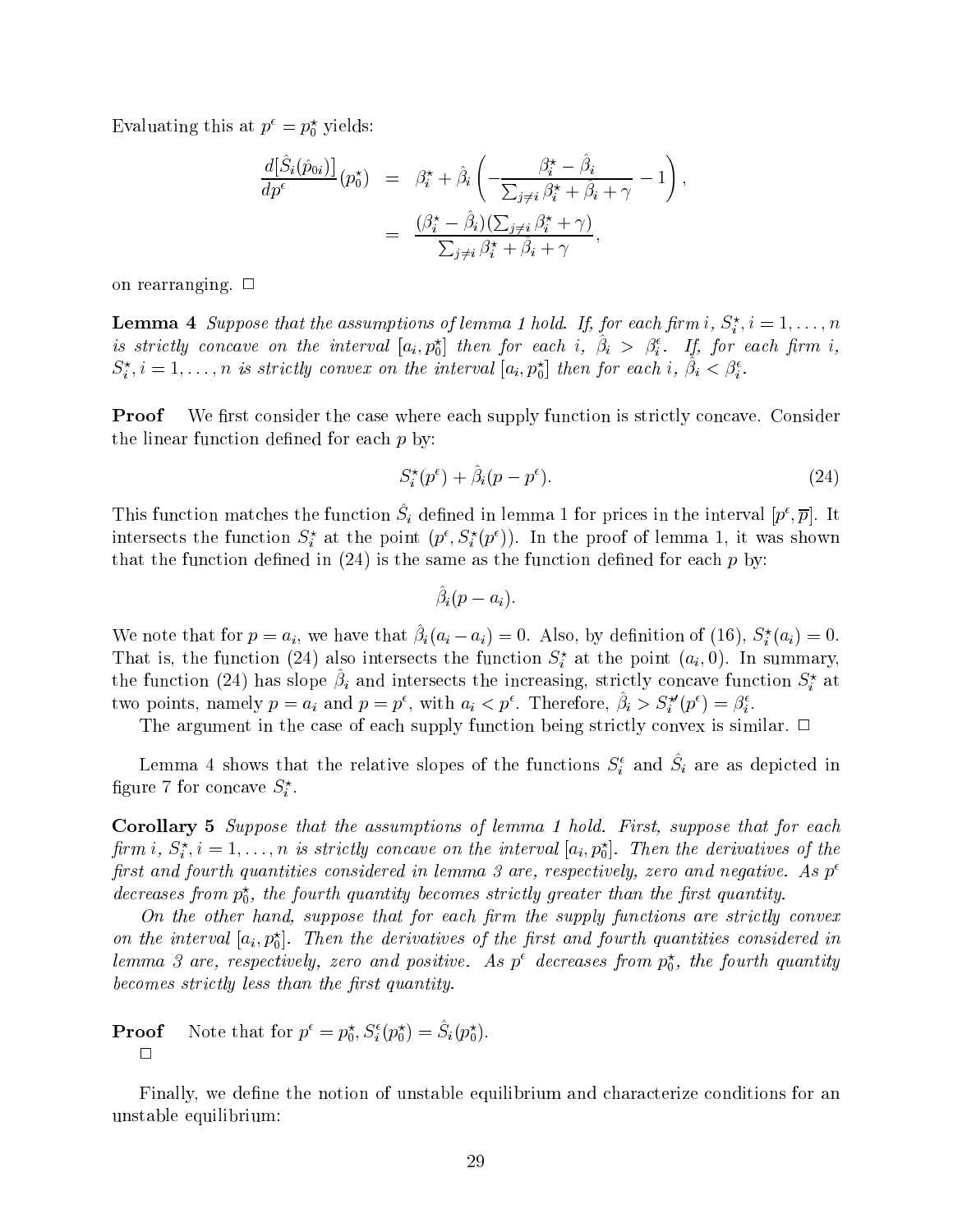**Definition** 7 Let  $\mathbb{S} = \mathbf{X}_{i=1}^{\infty} \mathbb{S}_i$  and suppose that  $S^* \in \mathbb{S}$  is an SFE. Let  $\|\bullet\|$  be a norm <sup>X</sup> on equivalence classes of elements of  $\triangleright$  such that if  $S \in \mathfrak{S}$  and  $\Vert S - S^* \Vert = 0$  then the price function defined by  $(6)$  resulting from the supply functions S is the same as the price function resulting from supply functions  $S$  . Then we say that  $S$  is an unstable equilibrium if for every  $\epsilon > 0$  there exists  $S^+ = (S_i)_{i=1,\dots,n} \in S$  such that:

- $||S^{\epsilon} S^*|| < \epsilon$  and
- ii, for each  $i, S_i$  is any optimal response to  $S_i, j \neq i$  and we define  $S = (S_i)_{i=1,...,n}$  then  $\|\tilde{S} - S^{\star}\| > \|S^{\epsilon} - S^{\star}\|.$

That is,  $S^*$  is unstable if a small perturbation  $S^*$  to  $S^*$  results in responses  $S^*$  by the firms that deviate even more from  $S$  . Small perturbation is defined by a norm on equivalence classes of elements of  $\delta$  that distinguishes the resulting price functions. The definition is "local in the sense that it does not require that the best response to  $\tilde{S}$  be even further from  $S^+$  than  $S^-$ .

**Theorem 6** Suppose that the assumptions of lemma 1 hold. Moreover, suppose that either:

- $\bullet$  for each firm  $i, S_i, i = 1, \ldots, n$  is strictly concave on the interval  $[a_i, p_0]$  and that the capacity constraints are not binaing at the price  $p_0^+$  or
- for each firm  $i, S_i, i = 1, \ldots, n$  is strictly convex on the interval  $[a_i, p_0]$ .

The the SFE S<sup>ther</sup> is unstable.

**Proof** We first consider the case where each supply function Is strictly concave and ca- $\mathbf{p}_1$  is the parameter and the state area  $\mathbf{p}_1$  and  $\mathbf{p}_2$   $\mathbf{p}_3$   $\mathbf{p}_4$   $\mathbf{p}_5$   $\mathbf{p}_6$   $\mathbf{p}_7$   $\mathbf{p}_8$   $\mathbf{p}_9$   $\mathbf{p}_9$  $_{i=1}\mathbb{S}_{i}.$  We define a norm on the equivalence classes of functions in  $s$  that are identical up to the price  $p_0$ . In particular, define  $||\bullet||$  by:

$$
\forall S \in \mathbb{S}, ||S|| = \max_{i=1,\dots,n} \int_{\underline{p}}^{p_0^*} |S_i(p)| dp.
$$

We show that an arbitrarily small perturbation (in the sense of the norm  $\|\bullet\|$ ) to the  $S$ r E  $S^*$  will result in a response by the iirms that deviates even more from  $S^*$ . This will show that the equilibrium is unstable.

Let  $\epsilon > 0$  be given. By continuity of  $S^{\alpha}$  and  $S^{\alpha}$  in the neighborhood of  $p_0^{\alpha}$ , let  $a_i < p^{\alpha} < p_0^{\alpha}$ be large enough such that:

- $\bullet$   $\|\mathcal{S} \mathcal{S}^*\| \leq \epsilon$ , where  $\mathcal{S}^* = (\mathcal{S}_i)_{i=1,...,n}$ ,
- By corollary 5, for each  $i = 1, \ldots, n$ ,  $S_i(p_{0i}) > S_i(p_0)$ , where:
	- $=$  the quantity  $S_i(p_0)$  is the maximum relevant supply of the linear continuation of  $S_i$  and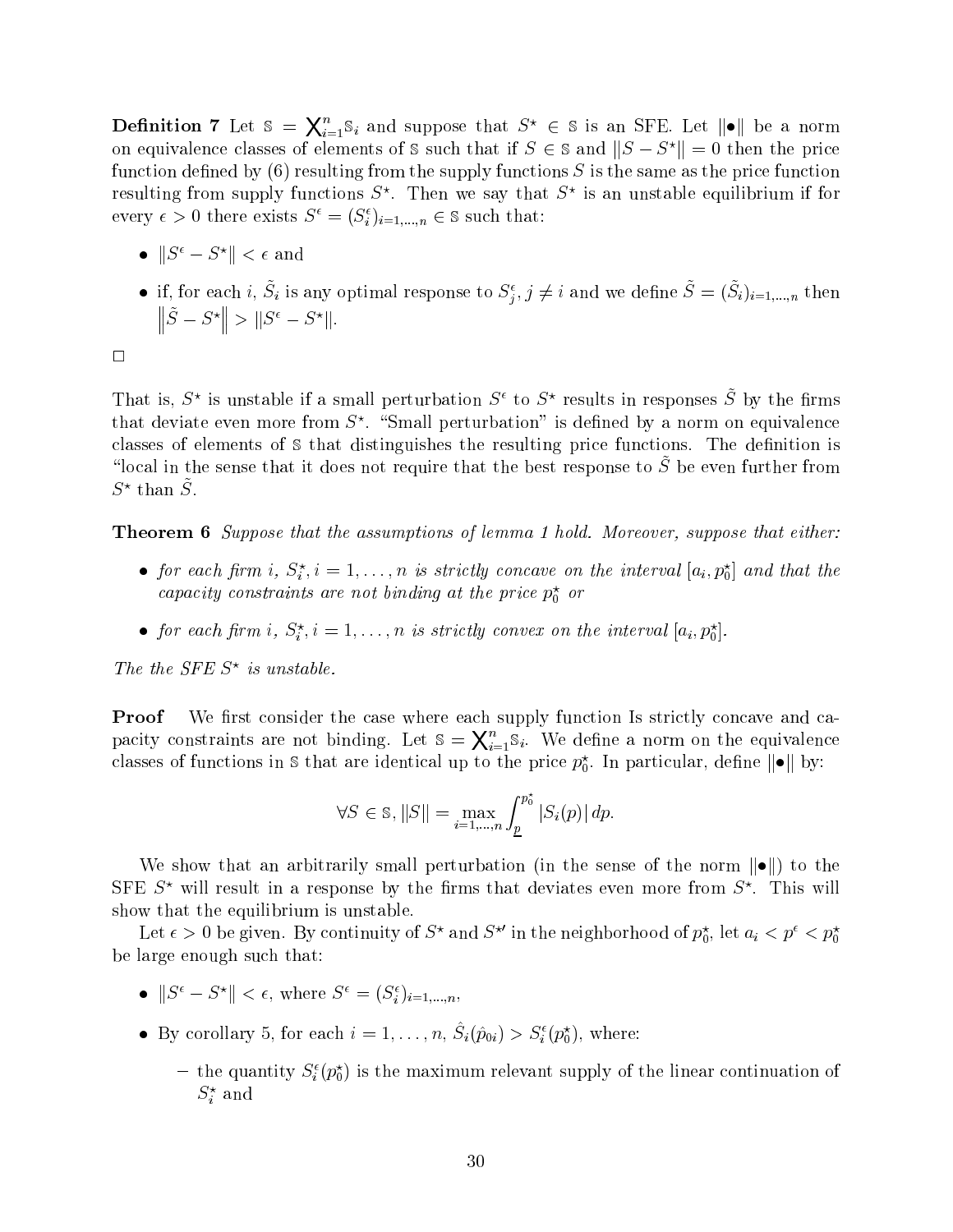$\tau$  the quantity  $\mathcal{D}_i(\rho_0)$  is the peak realized supply given mini  $i$  optimal response to  $\mathcal{S}: \mathcal{I} \neq \mathcal{I}.$ je poznata u predstavanje u predstavanje predstavanje predstavanje predstavanje predstavanje predstavanje preds

• for each min  $\mathcal{O}_i(p_{0i}) \searrow q_i$ .

The function  $S^*$  represents a perturbation from  $S^*$ . By lemma 2, the optimal response of firm  $i$  to  $S_i, j \neq i$  is any non-decreasing function that matches the function  $S_i$  on the interval  $[p_1; p_{0i}]$ . We show that the functions  $\underline{\omega} = (\underline{\omega}_i)_{i=1,...,n}$  defined in (23) are the optimal responses that are closest to  $S^\circ$  in the sense of the norm  $\|\bullet\|$ . Moreover, we show that:  $\|\hat{S} - S^{\star}\| > \|S^{\epsilon} - S^{\star}\|.$ 

because of the concavity of the  $S_i$  and by lemma 4,  $S \ge S^{\sim} \ge S^{\sim}$ . Consequently, by the discussion after lemma 2, out of the set of optimal responses by firm  $i$  to the bids  $S_i, j \neq i$ , je poznata u predstavanje u predstavanje predstavanje u predstavanje u predstavanje u predstavanje u predstava the function that is closest to  $S^{\circ}$  in the sense of the norm  $\|\bullet\|$  is the function  $\underline{S}_i$  defined in (23). We have that:

$$
\forall i = 1, \ldots, n, \forall p \in [p^{\epsilon}, \hat{p}_{0i}], \hat{S}_i(p) = \hat{S}_i(p),
$$
  
\n
$$
\geq S_i^{\epsilon}(p), \text{ by lemma 4,}
$$
  
\n
$$
\geq S_i^{\epsilon}(p), \text{ by concavity of } S^{\star},
$$
  
\n
$$
\forall i = 1, \ldots, n, \forall p \in [\hat{p}_{0i}, p_0^{\star}], \hat{S}_i(p) = \hat{S}_i(\hat{p}_{0i}), \text{ by (23),}
$$
  
\n
$$
= \hat{S}_i(\hat{p}_{0i}), \text{ by (23),}
$$
  
\n
$$
> S_i^{\epsilon}(\hat{p}_0^{\star}), \text{ by construction,}
$$
  
\n
$$
\geq S_i^{\epsilon}(p), \text{ since } S_i^{\epsilon} \text{ is non-decreasing,}
$$
  
\n
$$
\geq S_i^{\star}(p).
$$

Also:

$$
\forall i = 1, \ldots, n, \forall p \in [\underline{p}, p^{\epsilon}], S_i^{\epsilon}(p) = S_i^{\star}(p).
$$

Consequently, by definition of the norm,  $\|\hat{S} - S^\star\| > \|S^\epsilon - S^\star\|$ . Moreover, every vector  $\tilde{S}$  of optimal responses to  $S^{\epsilon}$  satisfies:  $\|\tilde{S} - S^{\star}\| > \|\hat{S} - S^{\star}\| > 0$  $\|\hat{S} - S^{\star}\| > \|S^{\epsilon} - S^{\star}\|$  and so the equilibrium  $5^{\circ}$  is unstable.

In the case of strictly convex  $S_i$ ,  $p_{0i} > p_0$  and the optimal response to S is S throughout the interval  $[p, p_0]$ .  $\Box$ 

**Lemma 7** Consider a solution  $S^*$  of (16) for demand of the form (1) and affine marginal costs of the form (2). Then:

$$
S^{\star \prime \prime}(p) = \left[\frac{1}{n-1} \mathbf{1} \mathbf{1}^{\dagger} - \mathbf{I}\right] \left[\begin{array}{c} \frac{S_1^{\star \prime}(p)(p-a_i) - S_1^{\star}(p)}{(p-C_1^{\prime}(S_1^{\star}(p)))^2} \\ \vdots \\ \frac{S_n^{\star \prime}(p)(p-a_n) - S_n^{\star}(p)}{(p-C_n^{\prime}(S_n^{\star}(p)))^2} \end{array}\right].
$$
 (25)

**Proof** Differentiate (16).  $\Box$ 

**Corollary 8** Consider any symmetric non-decreasing solution  $S^*$  of (16) for demand of the form (1) and affine marginal costs of the form (2) where the marginal costs are the same for each firm. Suppose that either: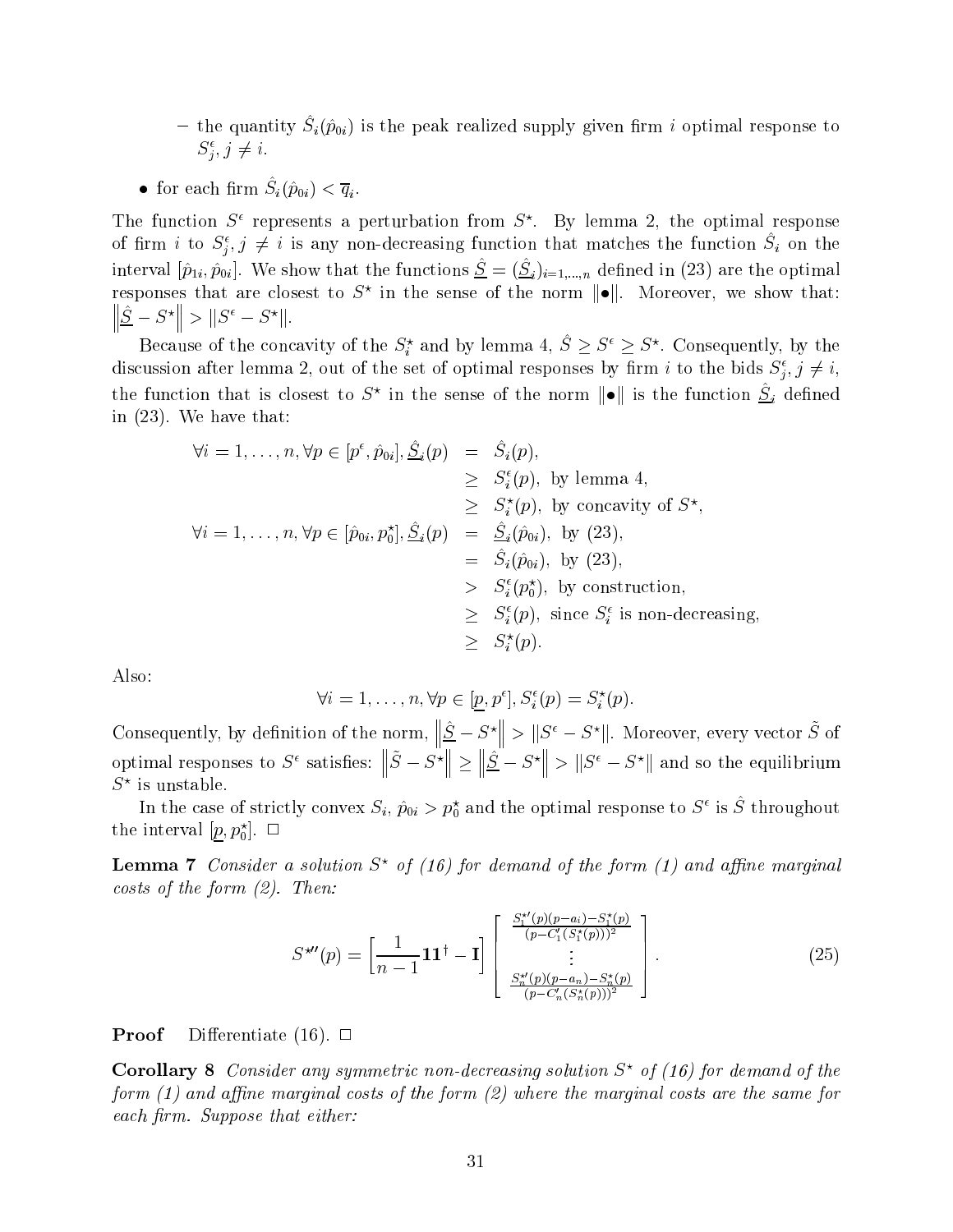- the solution satisfies  $S^* \leq S^*$ <sup>affine</sup> and the capacity constraints are strictly satisfied at all prices up to the peak realized price  $p_0^{\circ}$  or
- the solution satisfies  $S^* > S^*$ <sup>affine</sup>.

Inen 5 is unstable.

**Proof** If the solution satisfies  $S^* \leq S^*$ <sup>affine</sup> then the terms in the denominator of the right hand side of (25) are all negative so that  $\forall i=1,\ldots,n, \forall p \in [a_i, p_0],$   $S_i^+(p) < 0$  and so the supply functions are strictly concave. Furthermore, by assumption the capacity constraints are strictly satisfied.

If the solution satisfies  $S^*$  >  $S^{*}$ <sup>affine</sup> then the terms in the denominator of the right hand side of (25) are all positive so that  $\forall i = 1, \ldots, n, \forall p \in [a_i, p_0], S_i^-(p) > 0$  and so the supply functions are strictly convex. In either case, the SFE is not stable.  $\Box$ 

#### 5.2 Discussion

<sup>j</sup>

Corollary 8 shows that in the symmetric case every SFE between  $S^{\star \text{ Cournot}}$  and  $S^{\star \text{affine}}$  (including  $S^{\star \text{Count} }$  but not including  $S^{\star \text{affine}}$  is unstable unless capacity constraints are just binding at the peak realized price. The corollary also shows that in the symmetric case every SFE between  $S^{\star \text{affine}}$  and  $S^{\star \text{comp}}$  (including  $S^{\star \text{comp}}$  but not including  $S^{\star \text{affine}}$ ) is unstable. Baldick and Kahn show that, under mild conditions, if the bid functions are required to be affine, then the affine SFE  $S^{\star}$ <sup>affine</sup> is stable in the function space of affine SFEs [8]. We hypothesize the stronger result that, with respect to a suitable norm on  $\mathcal{S}$ , the affine SFE is stable in S. Although there is a wide range of equilibria in the symmetric unconstrained case, this wide range is unlikely to be observed in practice because the equilibria that are different to  $S^{\star}$ <sup>affine</sup> are unstable.

The situation is illustrated in figure 8 for the three firm example system discussed in section 4.1. Green and Newbery's analysis [2] suggests that any equilibrium between the least competitive symmetric SFE  $S^{\star \text{Count of}}$  and the most competitive symmetric SFE  $S^{\star \text{comp}}$  can be observed. These supply functions are both shown solid in figure 8. However, corollary 8 shows that only the affine SFE  $S^{\star \text{affine}}$  (shown dashed in figure 8) can be stable. Only stable equilibria are likely to be observed in practice.

Green and Newbery [2] use the least competitive SFE  $S^{\star \text{ Cournot}}$  for some of their analysis to estimate an upper bound on price mark-ups in the England and Wales system. Their calculations yield price mark-ups that are much higher than were observed. Corollary 8 suggests that  $S^{\star \text{ Cournot}}$  is not a tight bound on the equilibrium mark-ups.

We can also consider applying the previous analysis to SFEs that are not obtained as solutions to the differential equation and where the profit function is non-concave. In this case we can omy guarantee that the response  $S_i$  that we construct to the bids  $S_i, j \neq i$  is a local but not necessarily globally optimal response. Nevertheless, even in the case that the pront function is non-concave, if the functions  $S_i^+$  are all concave or all convex then a similar construction can still be used to find a function  $S_i$  that is a better response than  $S_i$  to the bids  $S_i, j \neq i$ . However, we cannot in general show that  $S_i$  is the *best* response to the bids  $S_i$ ,  $j \neq i$ . This suggests, nowever, that if: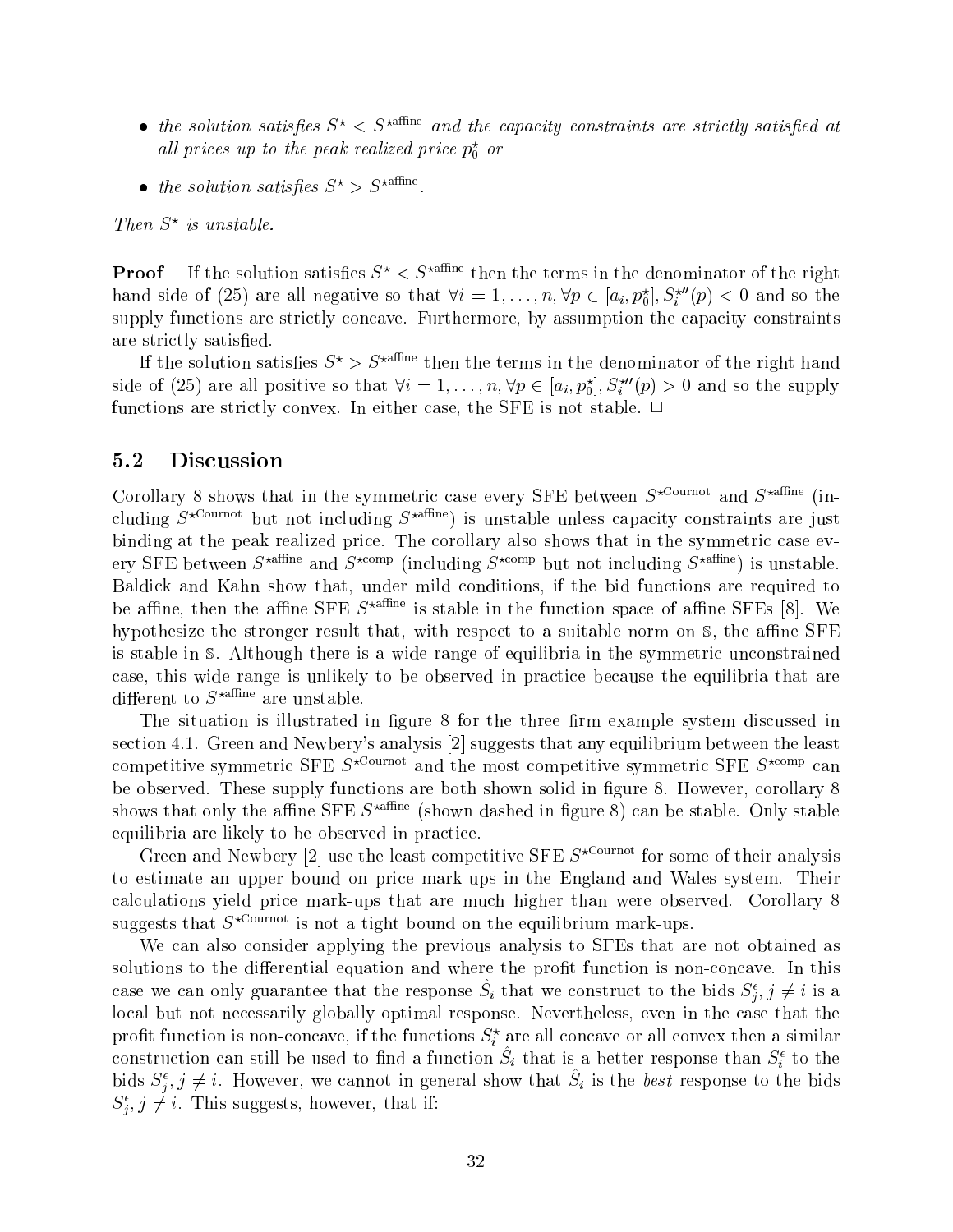



- the non-decreasing constraints are binding on an SFE.
- supply functions are all strictly concave or all strictly convex in the vicinity of the maximum realized price, and
- the capacity constraints are not binding (in the case of strictly convex supply functions),

then the equilibrium will be unstable. Moreover, if a local improvement algorithm is used by firms to respond to the supplies of other firms then such equilibria will not be observed in practice. Conversely, we expect that, in the vicinity of the peak price, stable equilibria will not involve all strictly concave supply functions unless capacity constraints are binding and will not involve all strictly convex supply functions.

The construction of bending the supply function also fails if the capacity constraints are binding. Supply functions satisfying the differential equation  $(16)$  that are less competitive than  $S^{\star\text{affine}}$  can be stable only if the capacity constraints are just binding at the peak realized price. For example, Day and Bunn [9] use their numerical technique on the symmetric three firm case upon which our example is based and exhibit results that are consistent with the least competitive equilibrium  $S^{n+m+1}$ . They apparently choose the capacity constraints to be exactly equal to the Cournot supply at the peak demand. That is, they are implicitly considering a capacitated case where the capacity constraints are just binding at the peak realized price. The least competitive symmetric equilibrium  $S^{\star \text{Count of}}$  is stable in that constrained case.

Finally, we observe that the stability results may not apply perfectly to equilibria calculated using the numerical framework that we will develop in section 8. This is because the proofs of equilibria being unstable rely on the construction of arbitrary differentiable functions. In the numerical framework we develop, we will use a finite dimensional parametrization of the supply functions. We have not investigated theoretically the conditions for an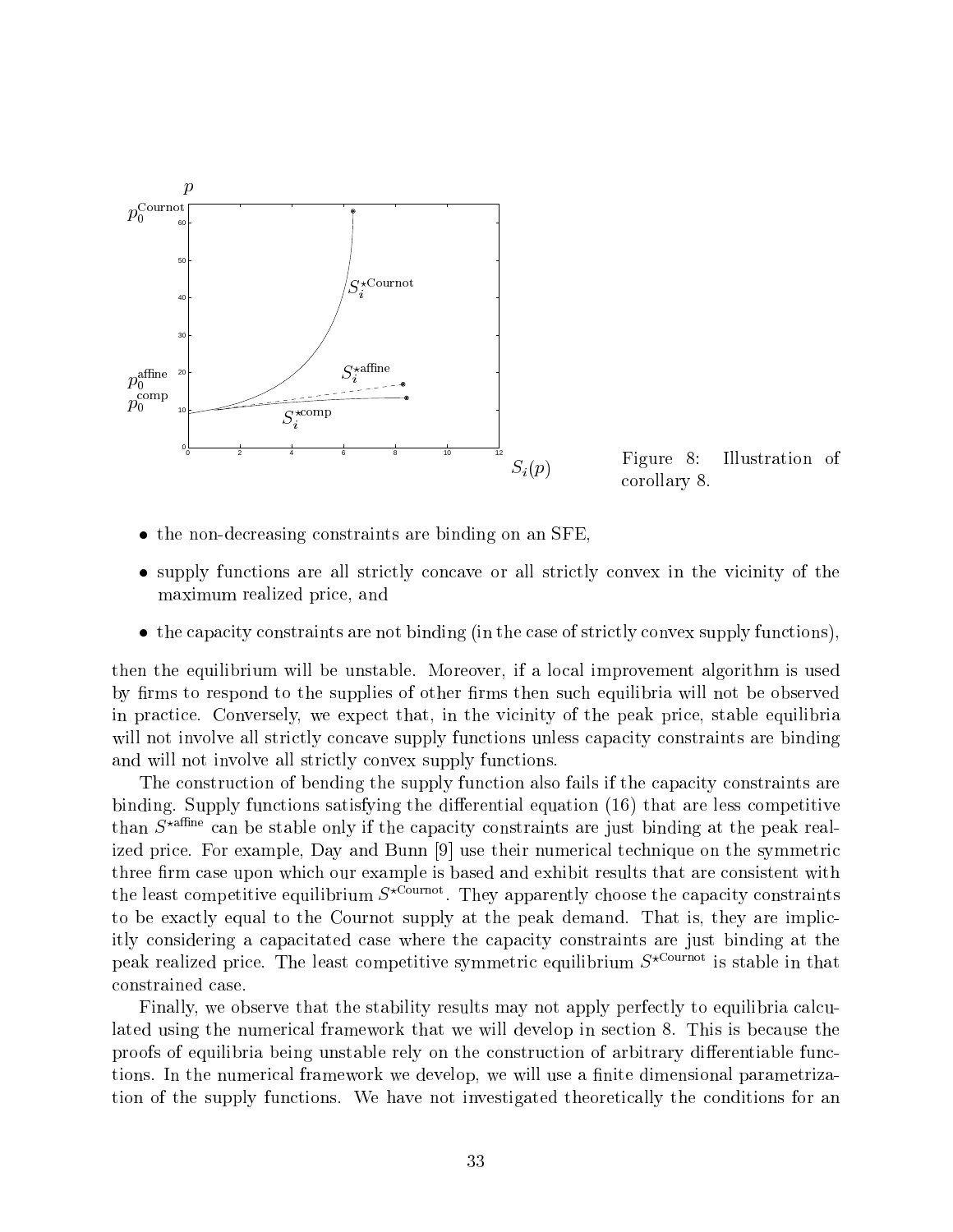unstable equilibrium in this context, but speculate that the results would be less "clear cut" than the results we have developed here.

# 6 Allowable functions

Klemperer and Meyer [1] and Green and Newbery [2] show that if the cost functions are the same for each firm and if a non-affine symmetric solution is obtained for the differential equation (16) then for sufficiently high prices the solution will either violate the non-decreasing constraints (in the case of solutions that are less competitive than the affine SFE) or become vertical. However, so long as the realized prices do not exceed the price at which the solutions become decreasing or vertical then the solution of the differential equation provides an SFE.

In this section we will observe that it is generally very difficult to find solutions of  $(16)$ that are non-decreasing over all realized prices except in very special cases, namely:

- if the cost functions are the same for each firm, as explored by Klemperer and Meyer  $[1]$ and Green and Newbery [2],
- if the marginal costs are affine and there are no capacity constraints so that there are linear or affine solutions to  $(16)$ , which was explored in [3, 6, 8], or
- if the load factor over the time horizon is very close to  $100\%$ .

In the general case, of firms having capacity constraints and asymmetric costs, solutions of (16) typically violate the non-decreasing requirements somewhere over the range of realized prices over the time horizon. The following theorem helps to explain why this is the case. It shows that the solutions of the differential equation must satisfy tight bounds in order for the solution to be non-decreasing over a range of prices. The theorem partially generalizes analysis in Klemperer and Meyer developed for the symmetric case [1, Proposition 1].

### 6.1 Analysis

**Theorem 9** Consider a solution  $S_i : \mathbb{P} \to \mathbb{R}, i = 1, \ldots, n$  of the algebration (and (16) on an interval of prices  $\mathbb{P} = [p, p]$ . If each function  $S_i^i$ ,  $i = 1, \ldots, n$  is non-decreasing on  $\mathbb{P}$ then:

$$
\forall i = 1, \dots, n, \forall p \in \mathbb{P}, \gamma \le \frac{S_i^*(p)}{p - C_i'(S_i^*(p))} \le \left(\frac{1}{n-1}\right) \sum_{j=1}^n \left\{ \frac{S_j^*(p)}{p - C_j'(S_j^*(p))} \right\} - \frac{\gamma}{n-1}.\tag{26}
$$

Proof We first prove the lower bound condition in  $(26)$ . That is, we prove:

$$
\forall i = 1, \ldots, n, \forall p \in \mathbb{P}, \gamma \leq \frac{S_i^{\star}(p)}{p - C_i'(S_i^{\star}(p))}.
$$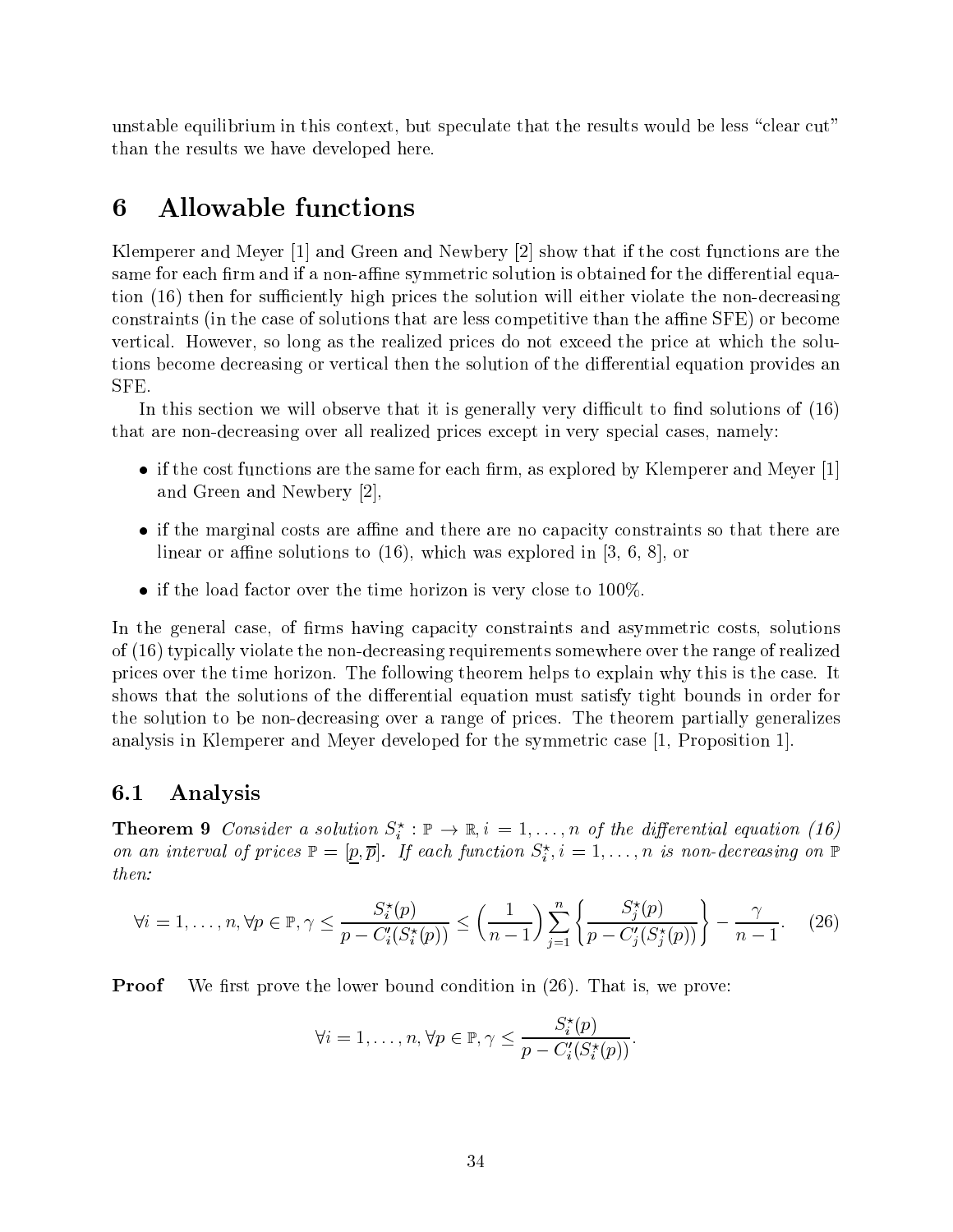The differential equation  $(16)$  collects together and rearranges the conditions  $(12)$  applied to each firm. Rearranging  $(12)$ , we obtain:

$$
\frac{S_i^*(p)}{p - C_i'(S_i^*(p))} = \gamma + \sum_{j \neq i} S_j'(p),
$$
  
 
$$
\geq \gamma,
$$

since  $S'_j(p) \geq 0, \forall j$  by assumption.

We now prove the upper bound condition in  $(26)$ . That is, we prove:

$$
\forall i=1,\ldots,n, \forall p \in \mathbb{P}, \frac{S_i^{\star}(p)}{p-C_i'(S_i^{\star}(p))} \leq \left(\frac{1}{n-1}\right) \sum_{j=1}^n \left\{ \frac{S_j^{\star}(p)}{p-C_j'(S_j^{\star}(p))} \right\} - \frac{\gamma}{n-1}.
$$

Let  $\mathbf{1}_i$  be the vector of all zeros, except in the *i*-th place where it is equal to 1. For any  $P = P$ ,  $P = P$ 

$$
0 \leq S_i^{*'}(p),
$$
  
\n
$$
= [1_i]^{\dagger} S^{*'}(p),
$$
  
\n
$$
= \frac{1}{n-1} 1^{\dagger} \begin{bmatrix} \frac{S_1^*(p)}{p - C_1'(S_1^*(p))} \\ \vdots \\ \frac{S_n^*(p)}{p - C_n'(S_n^*(p))} \end{bmatrix} - \frac{S_i^*(p)}{p - C_i'(S_i^*(p))} - \frac{\gamma}{n-1}, \text{ by (16)},
$$
  
\n
$$
= \left(\frac{1}{n-1}\right) \sum_{j=1}^n \frac{S_j^*(p)}{p - C_j'(S_j^*(p))} - \frac{S_i^*(p)}{p - C_i'(S_i^*(p))} - \frac{\gamma}{n-1}.
$$

Rearranging we obtain:

$$
\frac{S_i^{\star}(p)}{p - C_i'(S_i^{\star}(p))} \le \left(\frac{1}{n-1}\right) \sum_{j=1}^n \left\{ \frac{S_j^{\star}(p)}{p - C_j'(S_j^{\star}(p))} \right\} - \frac{\gamma}{n-1}.
$$

 $\Box$ 

#### 6.2 Discussion

In theorem 9, the lower bound condition in (26) requires that  $\gamma$  be no larger than the smallest entry of the vector:

$$
\begin{bmatrix}\n\frac{S_1^*(p)}{p - C_1'(S_1^*(p))} \\
\vdots \\
\frac{S_n^*(p)}{p - C_n'(S_n^*(p))}\n\end{bmatrix}.
$$
\n(27)

Furthermore, the expression:

$$
\left(\frac{1}{n-1}\right)\sum_{j=1}^n \left\{\frac{S_j^*(p)}{p-C_j'(S_j^*(p))}\right\},\,
$$

is equal to  $\frac{n-1}{n-1}$  times the average of the entries in the vector (27). The upper bound condition in (26) in theorem 9 requires that each entry of the vector (27) is smaller than  $\left(\frac{n}{n-1}\right)$  times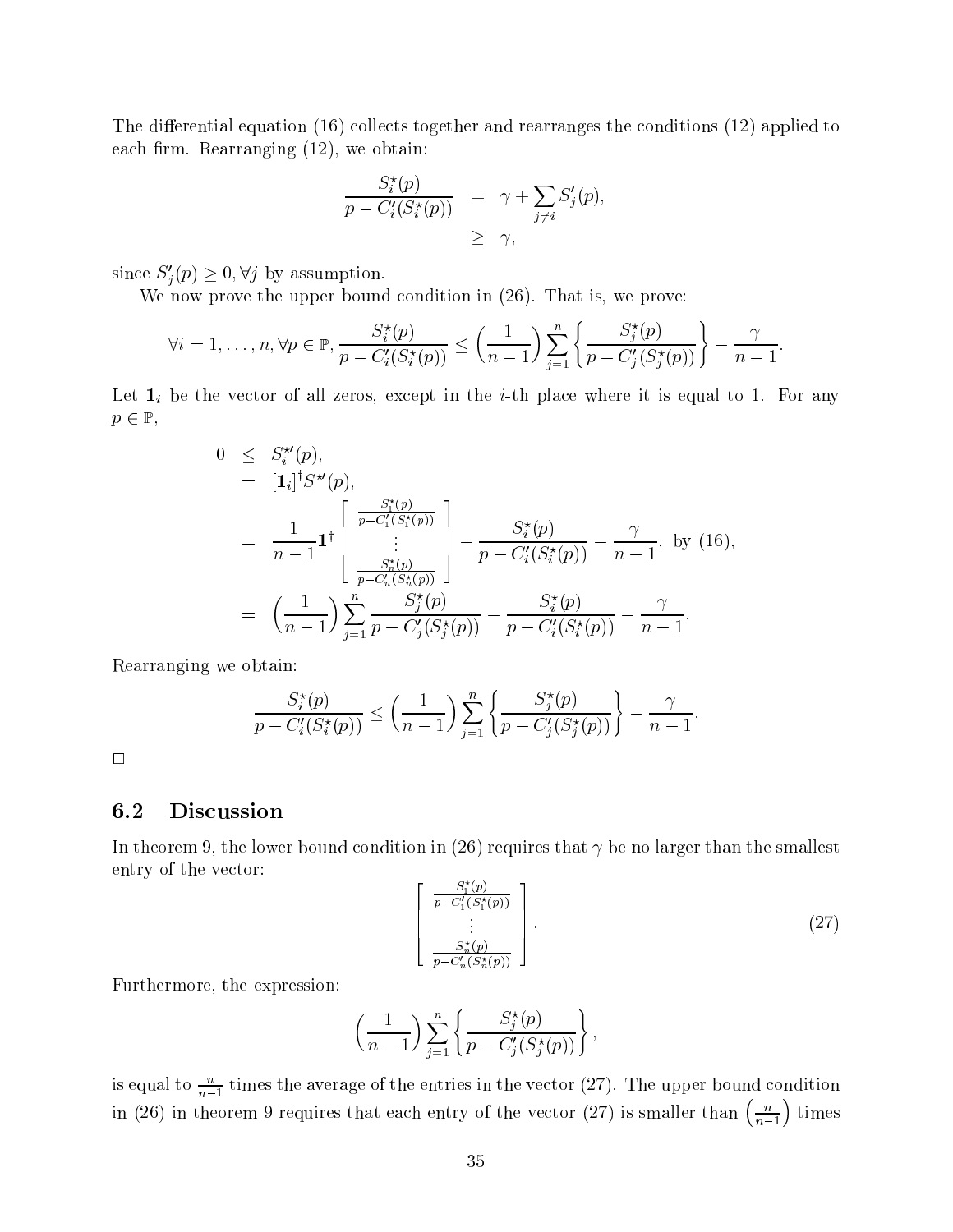the average of the entries. For *n* large, the ratio  $\left(\frac{n}{n-1}\right)$  is only slightly greater than one. That is, the upper bound condition in theorem 9 dictates that the values of  $\frac{S_j^{\{p\}}}{S_j^{\{p\}}(S^{\{r\}})}$  in  $p - C'_i(S^{\star}_i(p))$  must be expressed. fall in a narrow range in order for the solution to the differential equation be non-decreasing.

In the cases of:

- 1. symmetric cost functions and symmetric solutions to the differential equations or
- 2. affine solutions to the differential equations with affine marginal costs,

then the necessary conditions in theorem 9 are relatively mild as we will discuss in the following two sections. We will then discuss capacity constraints.

#### 6.2.1 Symmetric cost functions

If the cost functions and the solutions to the differential equation are symmetric then the upper bound condition in  $(26)$  can be verified as follows:

$$
\frac{S_i^*(p)}{p - C_i'(S_i^*(p))}
$$
\n
$$
= \left(\frac{n-1}{n-1}\right) \frac{S_i^*(p)}{p - C_i'(S_i^*(p))}
$$
\n
$$
= \left(\frac{1}{n-1}\right) \sum_j \frac{S_j^*(p)}{p - C_j'(S_j^*(p))} - \frac{1}{n-1} \frac{S_i^*(p)}{p - C_i'(S_i^*(p))},
$$

since the cost functions and solutions are symmetric,

$$
\leq \left(\frac{1}{n-1}\right) \sum_j \left\{ \frac{S_j^{\star}(p)}{p - C_j'(S_j^{\star}(p))} \right\} - \left(\frac{\gamma}{n-1}\right),
$$

where the inequality is true if the lower bound condition in  $(26)$  in theorem 9 is satisfied. That is, the upper bound condition on  $\frac{S_i^p(p)}{p-C_i^f(S_i^*(p))}$  is automatically satisfied if the lower bound condition is satisfied. This means that the non-decreasing constraints are easier to satisfy in the symmetric case than in the asymmetric case. In fact, as Klemperer and Meyer show  $[1,$  Proposition 1, a necessary and sufficient condition for a symmetric solution of the differential equations to be an SFE is that the lower bound condition in  $(26)$  be satisfied. In the symmetric case, the equilibrium supply functions  $S^{\star \text{Count}}$  and  $S^{\star \text{comp}}$  satisfy the non-decreasing constraints over the range of realized prices. Moreover every symmetric equilibrium between these equilibria also satisfies the non-decreasing constraints.

#### $6.2.2$  Affine solutions for affine marginal cost functions

The annie SFE S<sup>name</sup> was exhibited in (14). Each function  $S_i$ <sup>name</sup> has slope  $\rho_i \in \mathbb{R}_+$ satisfying (15). Since the  $\beta_i \in \mathbb{R}_+$ , the affine functions are guaranteed to be non-decreasing.

#### 6.2.3 Capacity constraints

To interpret theorem 9 in the case of capacity constraints (3), we will assume that the marginal costs effectively increase very rapidly as capacity constraints are approached. This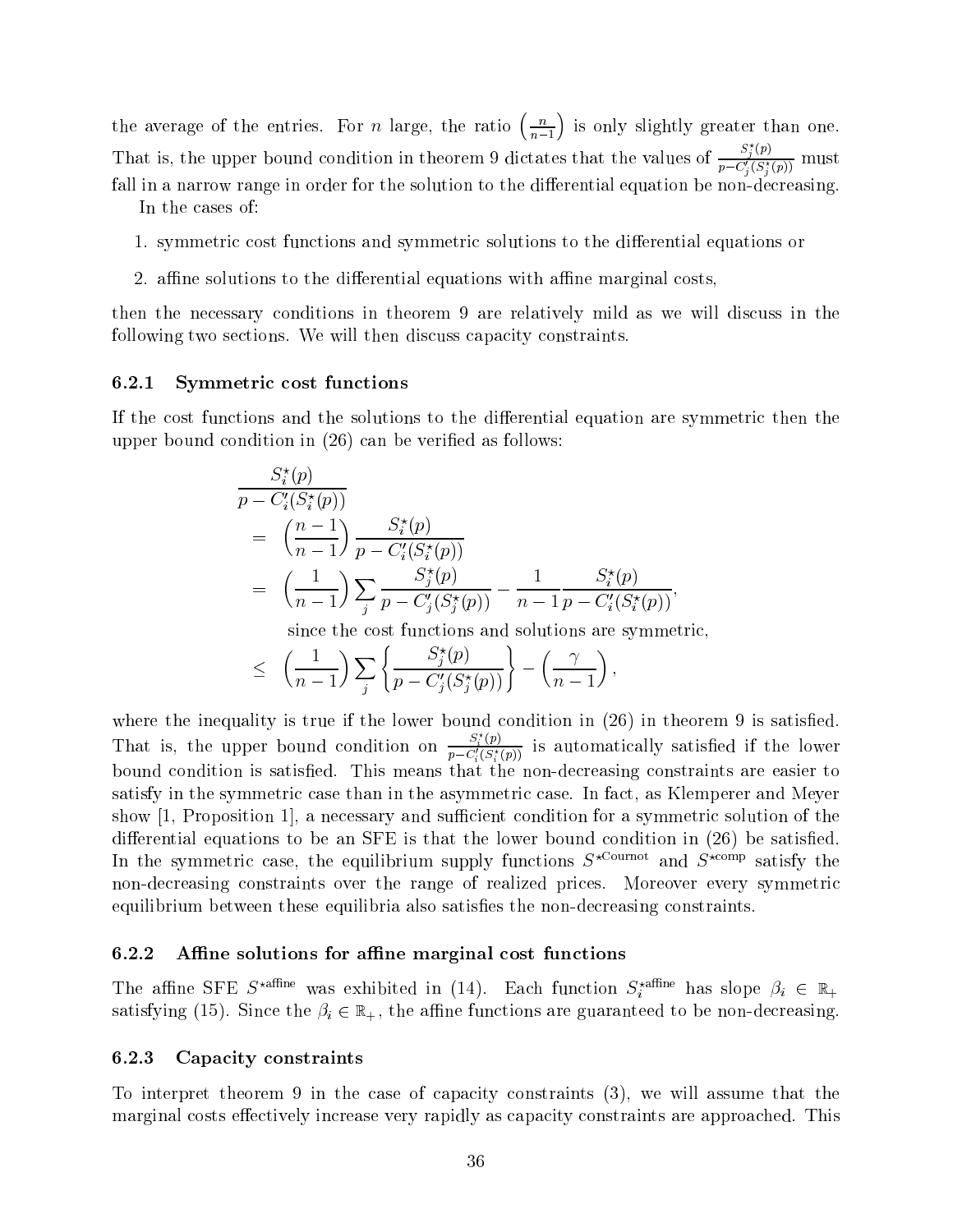| Firm $i=$                                                        |  |  |  |
|------------------------------------------------------------------|--|--|--|
| $c_i$ (pounds per MWh per MWh) =    2.687   4.615   1.789   1.93 |  |  |  |
| $a_i$ (pounds per MWh) =                                         |  |  |  |

Table 2: Cost data based on five firm industry described in  $[8]$ .

means that entries in the vector  $(27)$  change rapidly with p as capacity constraints are approached so that the upper bound condition will not be satisfied unless all firms reach their capacity at the same price. We conjecture that this in unlikely except in the case of symmetric cost functions and capacities. That is, in the asymmetric capacitated case, the solution to the differential equation will typically violate the non-decreasing constraints at some price.

## 6.3 Five firm example system

To illustrate theorem 9, we consider a five firm example system based on the cost data presented in  $\vert 8 \vert$  for the five strategic firm industry in England and Wales subsequent to the 1999 divestiture. Table 2 shows the cost parameters. Firms 2 and 5 have identical cost functions.

Using the analysis in section  $6.2.2$ , we find that the slopes of the affine solutions are:

$$
\beta = \left[\begin{array}{c} 0.2840 \\ 0.1857 \\ 0.3718 \\ 0.3550 \\ 0.1857 \end{array}\right],
$$

and that the affine SFE is given by:

$$
\forall p \in [12, \infty), S^{\star \text{affine}}(p) = \begin{bmatrix} 0.2840(p-12), \\ 0.1857(p-12), \\ 0.3718(p-8), \\ 0.3550(p-8), \\ 0.1857(p-12) \end{bmatrix}.
$$
 (28)

(For prices below  $p = 12$  pounds per MWh, the minimum capacity constraint is binding on rms 1, 2, and 5, so we only dene the ane solution for <sup>p</sup> <sup>12</sup> pounds per MWh. <sup>A</sup> piece-wise affine SFE for this case is derived in  $[8]$  and described in detail in section 11.2.)

Using any initial condition for (16) of the form  $(\bar{p}, S^{\star \text{affine}}(\bar{p}))$ , with  $\bar{p} > 12$  pounds per M WH, will yield an anihe solution that is identical to  $S^{comm}$ . For example, using  $p =$ 30 pounds per MWh and integrating backwards yields figure 9. (In this figure and most subsequent figures illustrating the five firm example, firm 1 is shown as a dashed line, firms 2 and 5 are shown superimposed as a dash-dot line, firm 3 is shown as a solid line and firm 4 is shown as a dotted line.) The numerical solution of the differential equation differs very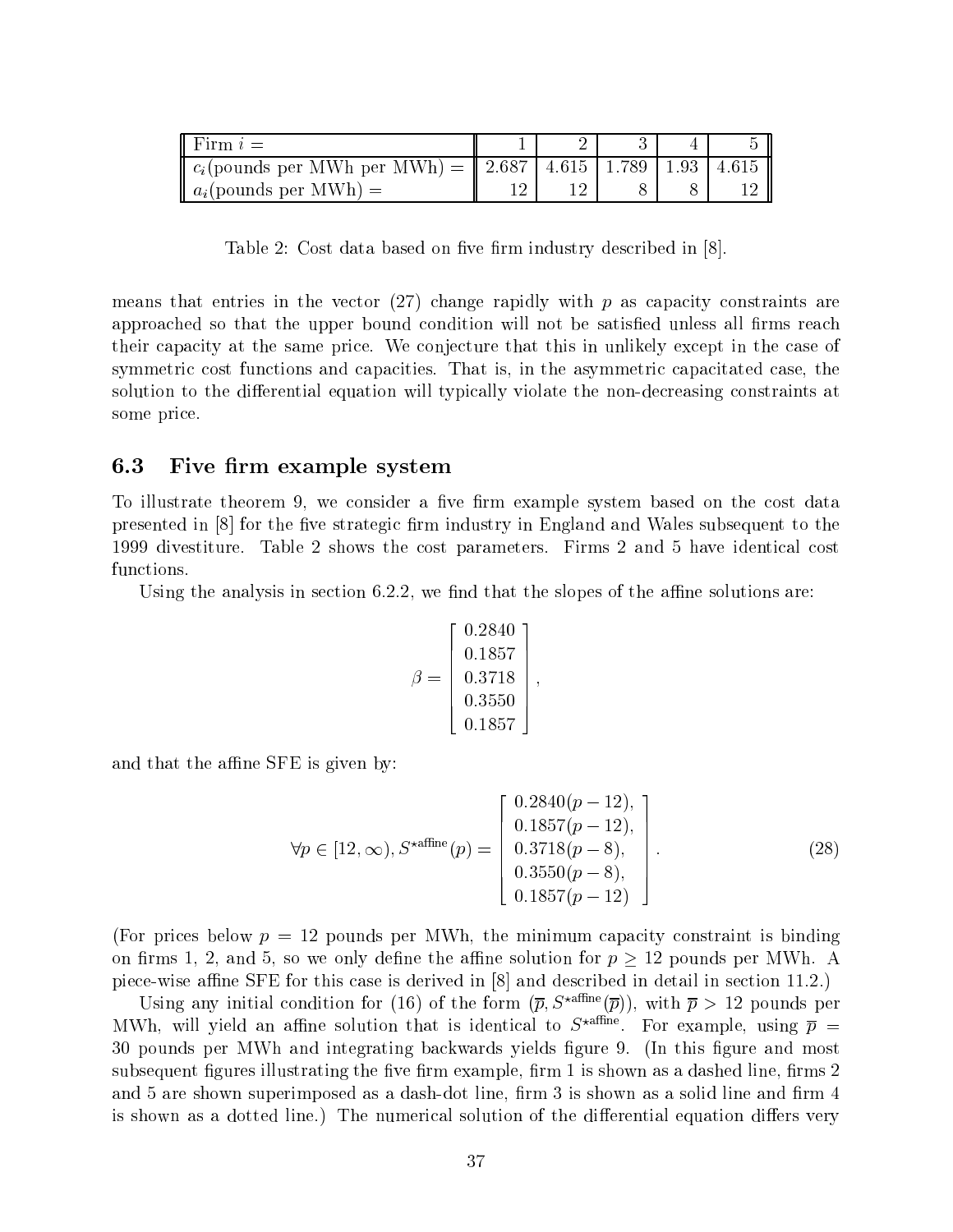

Figure 9: Solution of (16) that matches affine SFE. Firm 1 is shown as a dashed  $line,$  firms 2 and 5 are shown superimposed as a dash-dot line, firm 3 is shown as a solid line and firm 4 is shown as a dotted line.

slightly from (28) because of numerical conditioning issues in the solution of the differential equations. However, the correspondence with the exact affine solution is very close.

To illustrate that the solution of (16) will violate the non-decreasing constraints when the solution is non-affine, we considered initial conditions that differed only very slightly from the initial condition of  $\bar{p} = 30$  pounds per MWh and  $S^{\star \text{affine}}(\bar{p})$ . In particular, we considered the 32 vertices of the hypercube whose vertices are specied by:

$$
S_i(\overline{p}) = 0.999 \times S_i^{\star \text{affine}}(\overline{p}), 1.001 \times S_i^{\star \text{affine}}(\overline{p}), i = 1, \ldots, 5.
$$

That is, we successively decreased and increased each entry in  $S_i^{(1)}$  by 0.1% and used the resulting vector as the initial condition to integrate backwards from  $p = \overline{p}$ .

The results of integrating from these 32 initial conditions are shown in figure 10. Each initial condition was integrated from  $\bar{p}$  backwards until a price p' was reached where the non-decreasing constraints were violated significantly for one of the firms. In each case, the trajectory for all five firms was plotted for  $[p', \overline{p}]$ . Since the values of p' varied with the initial condition, the tra jectories for most of the initial conditions can be individually distinguished in gure 10.

As previously, firms 2 and 5 have identical costs. Their trajectories are shown as the leftmost bundle of curves in figure 10. Whenever firms  $2$  and  $5$  are started with different initial conditions, the resulting trajectories for them will diverge. Firms 3 and 4 are the rightmost pair of bundles of curves in figure 10. Firm 1 appears as the middle bundle of curves in figure 10.

As shown in this figure, for every one of the 32 initial conditions, the supply of either firm 1 or firm 2 or firm 5 violates the non-decreasing constraints for some prices between  $26.5$  and 30. In summary, in this example the differential equation  $(16)$  yields solutions that violate the non-decreasing constraints when the initial conditions differ even slightly from satisfying the affine SFE conditions. Although this is not a proof in general, it suggests why solutions of (16) may violate the non-decreasing constraints.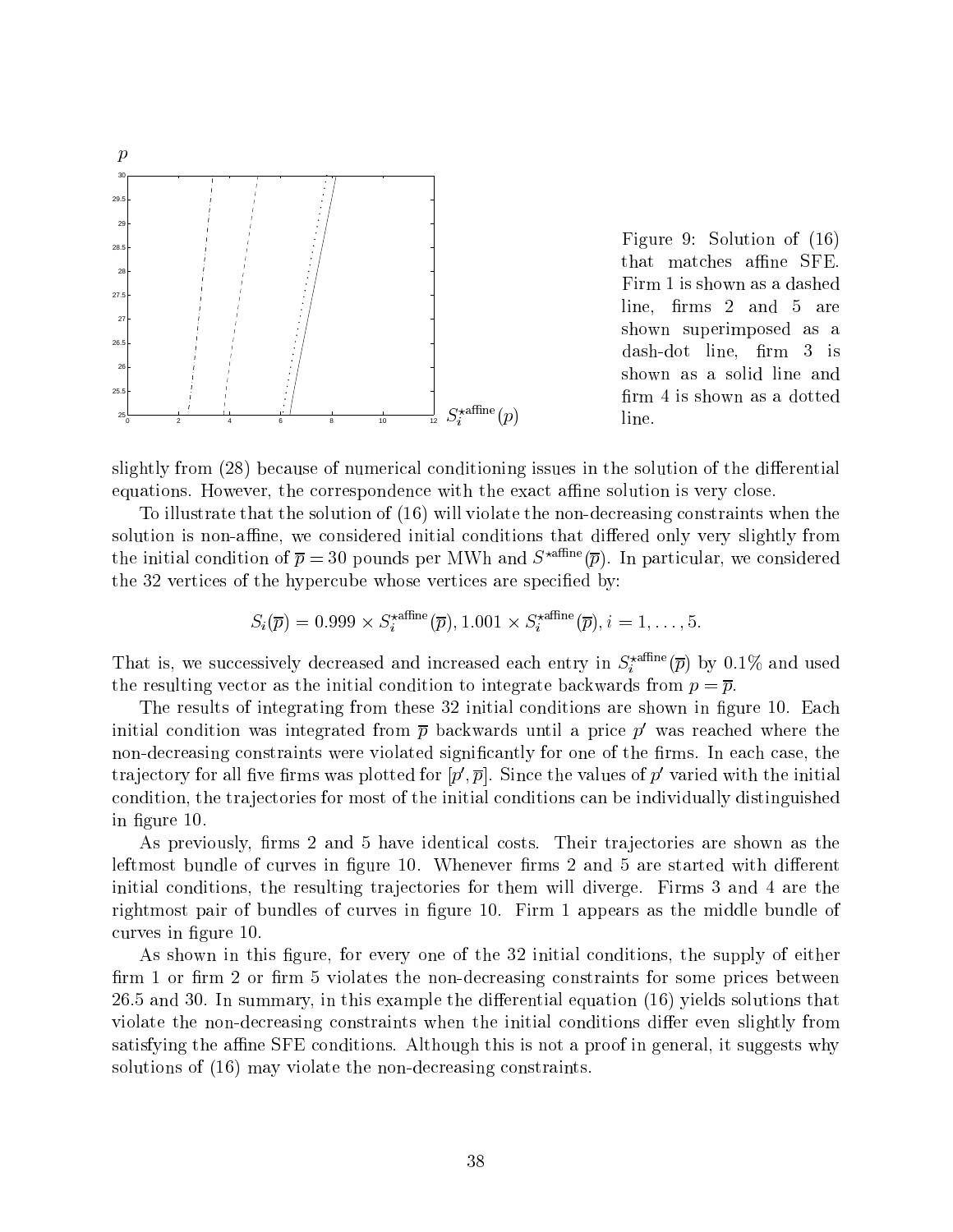

Figure 10: Solution of (16) from 32 initial conditions that are slight perturbations of a point satisfying the affine SFE.

## 6.4 Summary

The most serious difficulty with the differential equation approach to solving for the SFE is that the differential equations do not "automatically" satisfy the capacity or non-decreasing conditions. Theorem 9 implies that unless the cost functions are all very similar or there are no capacity constraints then the non-decreasing constraints will typically be violated in a solution of the differential equations, unless the range of realized prices is small enough to only cover a segment of the solution that happens to be non-decreasing. The example in section 6.3 shows that even a very slight deviation from the affine solution results in solutions of (16) that are non-decreasing only over a narrow range of prices. If the load factor over the time horizon were very close to 100% then such a solution of (16) would be an equilibrium. However, if the load factor is signicantly below 100% then most such solutions would violate the non-decresing constraints over the range of realized prices.

This analysis provides two observations. First, the usual approach to solving differential equations to obtain the SFE may not work in the case of heterogeneous portfolios of generation with capacity constraints when the load factor deviates significantly from 100%. In this case, we must explicitly impose the non-decreasing constraints.

Second, as discussed in the introduction, a basic criticism of the SFE approach is that there are multiple equilibria. Certainly, if every possible specification of the initial conditions for the differential equations  $(16)$  yielded an equilibrium then this extreme multiplicity of equilibria would limit the predictive value of the SFE approach. However, when the load factor deviates significantly from 100%, many of these putative equilibria are ruled out by the non-decreasing constraints. This strengthens the observations by Klemperer and Meyer in [1] that were made for the symmetric case concerning the multiplicity of equilibria. Moreover, the price cap condition  $(4)$ , when it is binding on the behavior of firms, further limits the range of potential equilibria.

Solutions such as shown in figure 10 could form part of an equilibrium only if either:

- 1. the range of realized prices was very restricted, or,
- 2. there were a discontinuity in the derivative of the supply functions.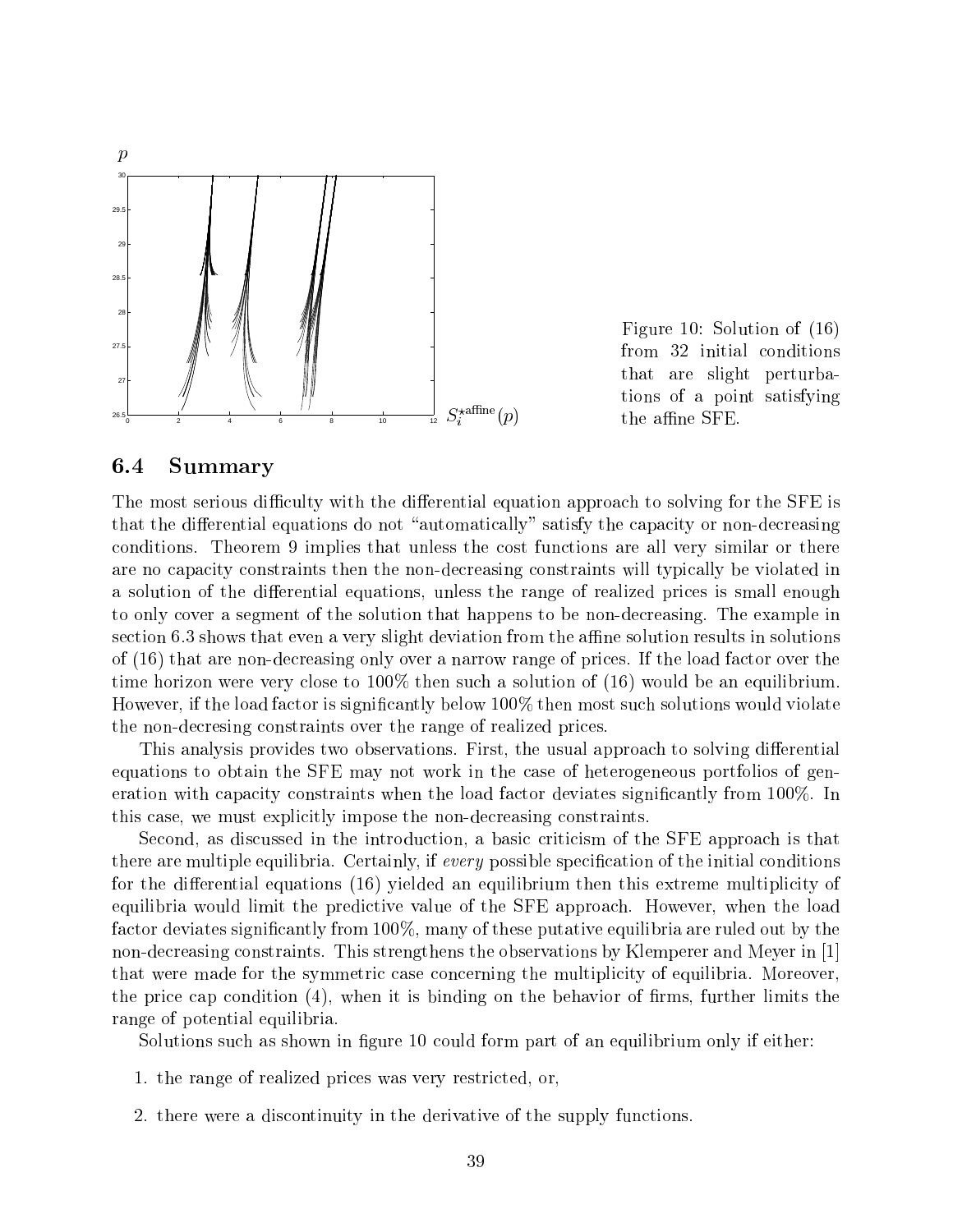The first case could occur if the load factor were close to  $100\%$ . In this case, there would be a multiplicity of equilibria, with the range depending on the range of the function  $N$ , but not on the detailed dependence of  $N(t)$  on t. Conversely, extended time horizons having load factors well below 100% rule out many of the solutions of (16) from being supply functions.

In the second case, we can imagine a discontinuous change in the behavior of the firms due to, for example, a binding capacity constraint being reached at a particular price. In this case, we can imagine equilibrium solutions consisting of the union of solutions of (16) that are "pasted" together at various break-points. We will confirm this observation theoretically in the next section and then see in section 11 that the numerical solutions have this appearance.

#### $\overline{7}$ Strict satisfaction of non-decreasing constraints

In this section we show that although it is necessary to represent the non-decreasing constraints, they will be strictly satisfied at typical equilibria. The intuition behind this apparently paradoxical observation is that once the non-decreasing constraints are enforced, the profit maximizing response of a firm is strictly increasing. If the non-decreasing constraints were relaxed then the profit maximizing response would no longer be increasing because of the non-concavity in the profit function. This observation allows us to characterize SFEs in more detail. In section 7.2 we illustrate these observations with a two firm example.

## 7.1 Analysis

We first make some definitions to clarify the nature of "binding constraints."

**Definition 8** Consider supply functions S and suppose that  $\mathbb P$  is the interval of realized prices corresponding to S. Also suppose that for some firm i and for some interval  $[\hat{p}, \check{p}] \subset \mathbb{P}$ we have that:

- 1.  $S_j, j \neq i$  is differentiable on  $[\hat{p}, \check{p}],$
- 2. Si is constant on  $[p^r; p]$ , with  $0 \leq S_i(p) = q_i \leq q_i$ ,  $p \in [p^r; p]$ , and
- 3. the profit function is increasing with price in the interior of the interval in the following sense:

$$
\forall p \in (\hat{p}, \check{p}), q_i - (p - C'(q_i)) \left( \gamma + \sum_{j \neq i} S'_j(p) \right) > 0.
$$

Then we say that the non-decreasing constraints are *manifestly binding* for firm i on  $|\hat{p}, \hat{p}|$ .  $\Box$ 

**Definition 9** Consider supply functions S and suppose that  $\mathbb{P}$  is the interval of realized prices corresponding to S. Suppose that for some interval  $\sim$  some interval  $\sim$   $\sim$   $\sim$   $\sim$   $\sim$ have that:

$$
\forall p \in (\hat{p}, \check{p}), S_i(p) - (p - C'(S_i(p))(\gamma + \sum_{j \neq i} S'_j(p)) = 0.
$$

Then we say that the non-decreasing constraints are not apparently binding for firm i on  $|\hat{p}, \check{p}|$ .  $\Box$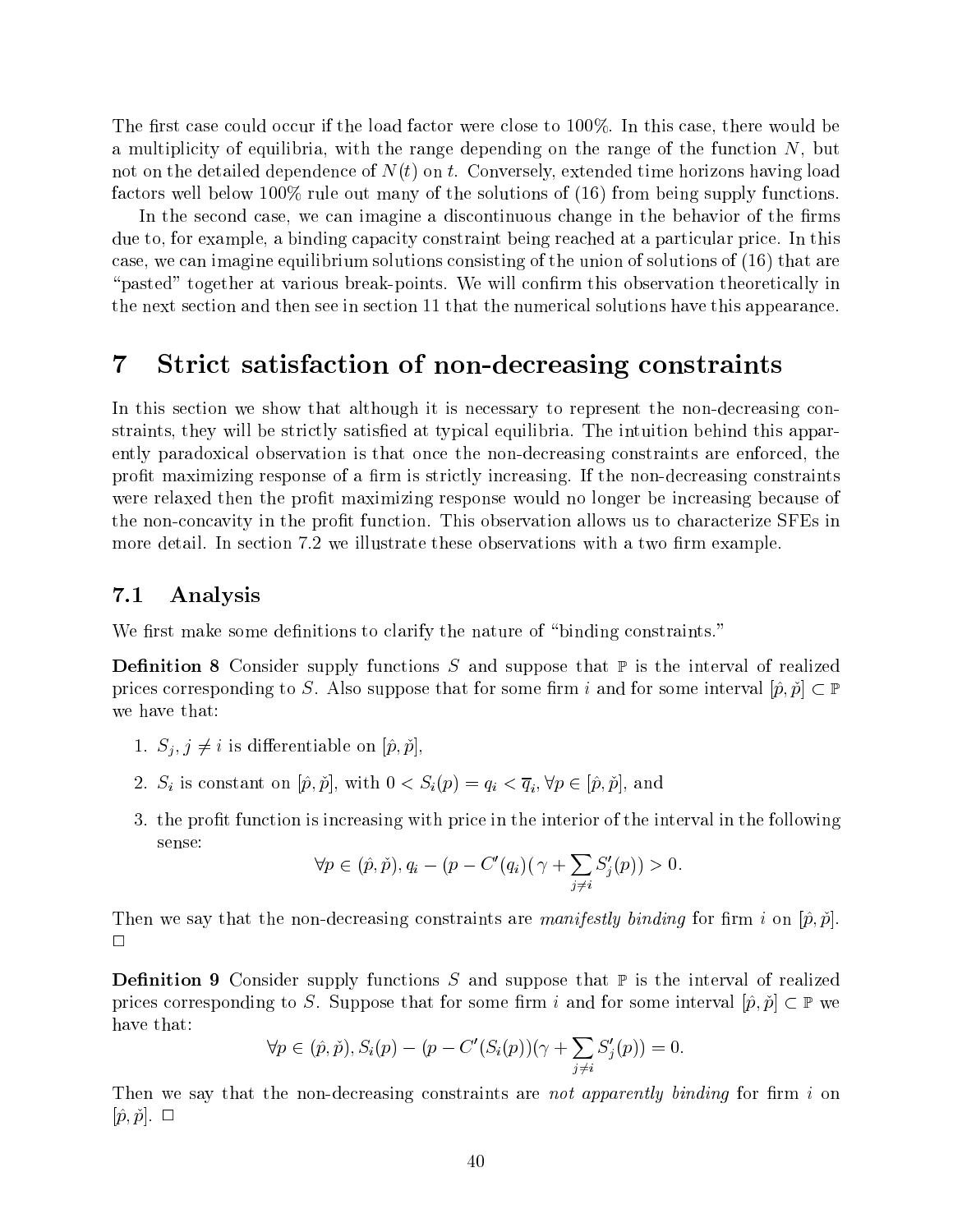**Definition 10** Consider supply functions S and suppose that for firm i,  $S_i$  is the optimal non-decreasing response to  $S_i, j \neq i$ . Consider relaxing the non-decreasing constraints on the supply function of firm i. If the globally optimal response of firm i to  $S_j, j \neq i$ , given the relaxed constraints, is not equal to  $S_i$  then we say that non-decreasing constraints are actually binding for firm i.  $\Box$ 

The adjective "manifestly" is used in definition  $8$  to emphasize that the choice of the supply function has been palpably restricted by the non-decreasing constraints. Definition 9 of "not apparently binding" covers the case where the the choices of supply function for firm i locally maximize the profit function for a given price. Definition 10 of "actually binding" covers the case where relaxing the non-decreasing constraints would cause a different response. In principle, this could occur because either:

- the non-decreasing constraints were manifestly binding or
- the non-decreasing constraints were not apparently binding but yet the non-decreasing constraints ruled out other responses having higher profits.

The following theorem shows that under relatively mild conditions the non-decreasing constraints cannot be manifestly binding. We show that it is impossible for the nondecreasing constraints to be:

- not apparently binding up to some price  $\hat{p}$  and
- manifestly binding for prices above  $\hat{p}$ .

That is, it is impossible for the supply function to become "flat" over an interval of prices. Moreover, this means that the non-decreasing constraints will always be not apparently binding.

As we will show in the example in section 7.2, the non-decreasing constraints can be actually binding. The conclusion is that while the non-decreasing constraints will be not apparently binding they will, however, be actually binding.

**Theorem 10** Let  $\gamma > 0$ . Consider continuous and piece-wise continuously differentiable supply functions S and suppose that  $\mathbb P$  is the interval of realized prices corresponding to S. Also suppose that for firm i,  $S_i$  is the optimal non-decreasing response to  $S_i, j \neq i$ . Consider prices p; p; p;  $p - p$  and either: either: either: e

- $\bullet$   $\tilde{p} < \hat{p} < \tilde{p}$  or
- $\hat{p}$  is equal to the minimum realized price and  $\tilde{p} = \hat{p} < \tilde{p}$ .

Suppose that the non-decreasing constraints are not apparently binding for firm i on  $[\tilde{p}, \tilde{p}]$ . (If  $\tilde{p} = \hat{p}$  this condition is null.) Then the non-decreasing constraints cannot be manifestly binding for firm i on  $[\hat{p}, \check{p}]$ .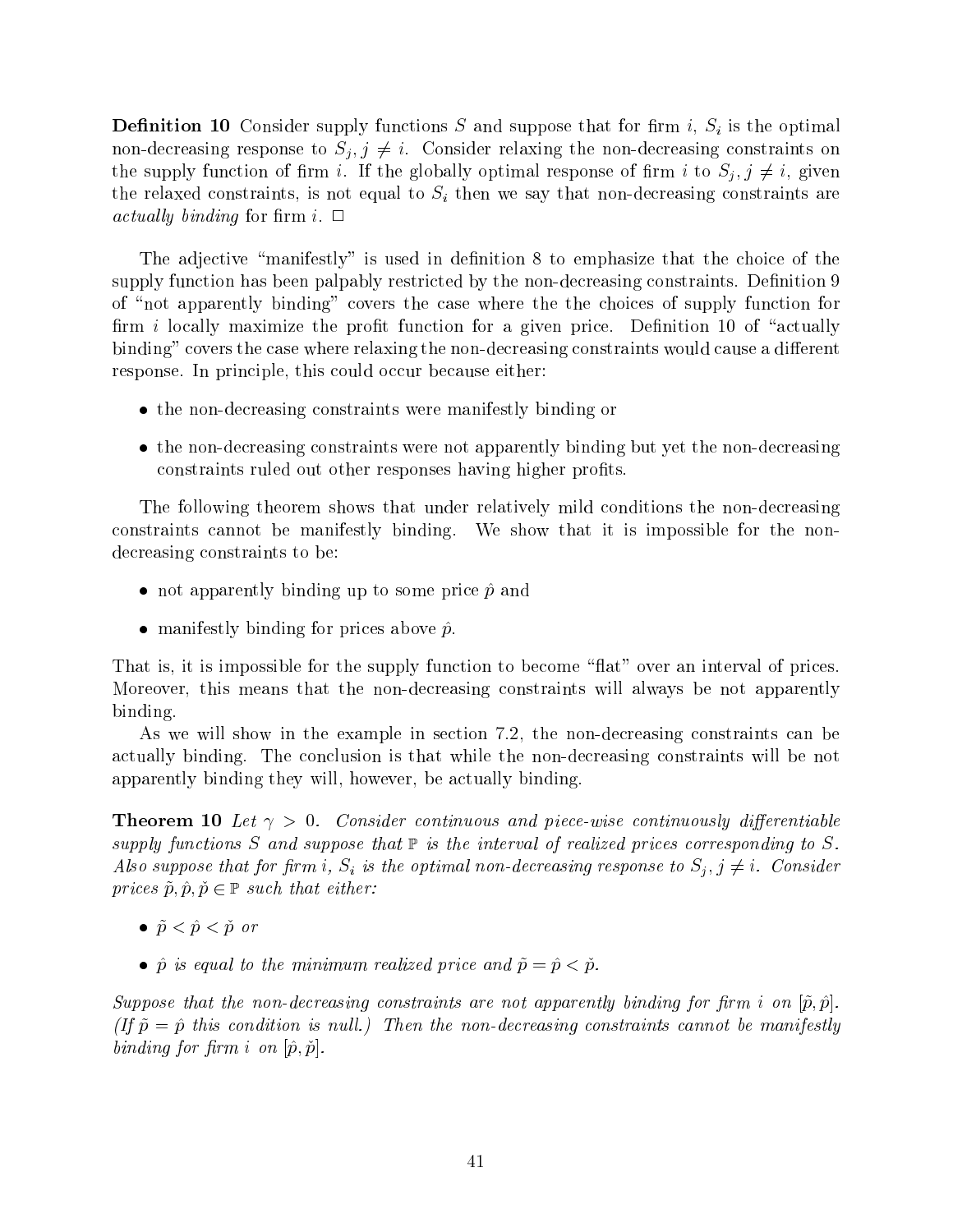

Figure 11: The functions  $S_i$  (shown solid) and  $S_i^e$ (shown dashed) defined in proof of theorem 10.

**Proof** Suppose that the non-decreasing constraints were manifestly binding for firm  $i$  on  $[\hat{p}, \check{p}]$ . By adjusting  $\tilde{p}$  and  $\check{p}$  if necessary we can assume that  $S_j$ ,  $j = 1, \ldots, n$  are continuously differentiable on the intervals  $[\tilde{p}, \hat{p})$  and  $(\hat{p}, \tilde{p}]$ . (That is, the functions  $S_j, j = 1,\ldots,n$  may fail to be continuously differentiable only at  $p = \hat{p}$ .) The situation is shown in figure 11. The function  $S_i$  is illustrated with the solid line. (Note that the function  $S_i$  is drawn on the horizontal axis while its argument is drawn on the vertical axis.)

Let  $P : [0, 1] \to \mathbb{P}$  be the realized prices at each time in the time horizon. Let  $\tilde{t} > \tilde{t} > \tilde{t}$ be the times corresponding to  $\tilde{p}, \hat{p}, \tilde{p}$ , respectively. The residual demand  $D(t, p) - \sum_{j \neq i} S_j(p)$ faced by firm i at times  $t = tildet, \hat{t}, \check{t}$  is also shown.

Consider a parameter  $\epsilon \geq 0$  and the following construction of functions  $S_i^+ : [p,p] \to [0,p_i]$ and  $P^{\perp}$ :  $[0, 1] \rightarrow [p, p]$ . The functions  $S_i$  and  $P^{\perp}$  are parametrized by  $\epsilon$ .

First, for each  $p \in [p, p]$  and each  $p \in [p, p]$ , let  $S_i(p) = S_i(p)$ , so that  $S_i$  matches  $S_i$ except on the interval  $[\tilde{p}, \tilde{p}]$ . Similarly, for each  $t \in [0, \tilde{t}]$  and each  $t \in [\tilde{t}, 1]$  let  $P^{\epsilon}(t) = P(t)$ .  $\mathcal{S}$  second, for each  $t \in [t, t]$  nd p such that.

$$
N(t) - \gamma p - \sum_{j \neq i} S_j(p) = q_i - \epsilon \left( \frac{t - \check{t}}{\hat{t} - \check{t}} \right), \tag{29}
$$

and define  $S_i^{\epsilon}(p) = q_i - \epsilon \left( \frac{t - \tilde{t}}{\tilde{t} - \tilde{t}} \right)$  and  $P^{\epsilon}(t) = p$ . (By assumption, since  $\gamma > 0$ , the left hand side of  $(29)$  is strictly decreasing with p so that there is a solution.) By construction, note that  $p \in [P^-(t), p] \subset [p, p]$  and that  $S_i$  is non-decreasing on  $[P^-(t), p]$  and that  $S_i$  is continuous at  $p = p$ . The function  $S^-$  is shown dashed in ligure 11. Also  $P^+$  is non-increasing on  $[0, t]$ .

Furthermore, by the implicit function theorem we have that the derivatives of these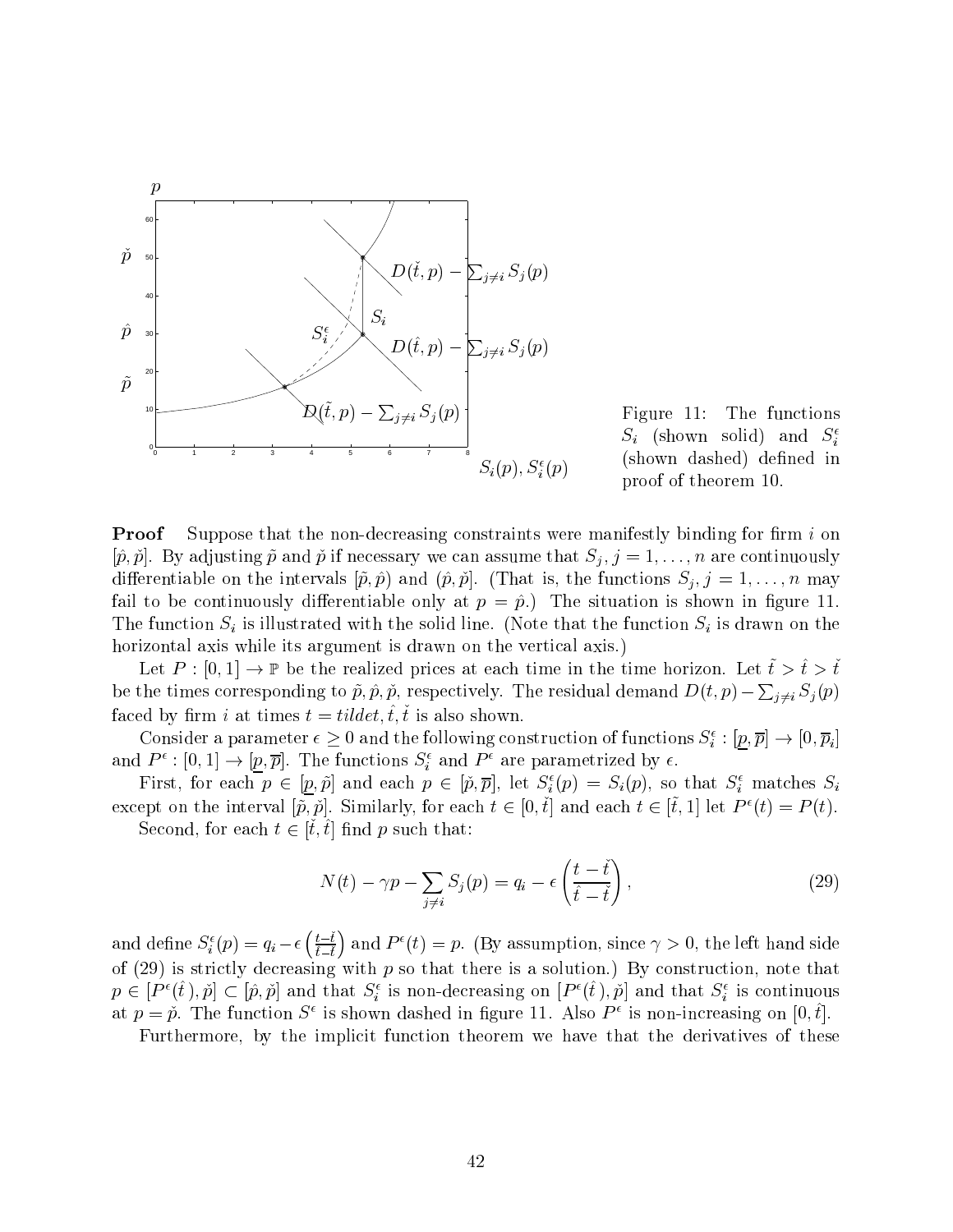functions with respect to  $\epsilon$ , evaluated at  $\epsilon = 0$  are, respectively:

$$
\forall t \in [\check{t}, \hat{t}], \frac{d[P^{\epsilon}(t)]}{d\epsilon}(0) = \frac{1}{\gamma + \sum_{j \neq i} S'_j(P(t))} \left(\frac{t - \check{t}}{\hat{t} - \check{t}}\right),
$$
  
\n
$$
\geq 0,
$$
  
\n
$$
\forall t \in [\check{t}, \hat{t}], \frac{d[S^{\epsilon}_{i}(P^{\epsilon}(t))]}{d\epsilon}(0) = -\left(\frac{t - \check{t}}{\hat{t} - \check{t}}\right),
$$
  
\n
$$
= -\left(\gamma + \sum_{j \neq i} S'_j(P(t))\right) \frac{d[P^{\epsilon}(t)]}{d\epsilon}(0).
$$

Third, for each  $t \in [\hat{t}, \hat{t}]$  find p such that:

$$
N(t) - \gamma p - \sum_{j \neq i} S_j(p) = S_i - \epsilon \left( \frac{\tilde{t} - t}{\tilde{t} - \tilde{t}} \right),
$$

and define  $S_i^{\epsilon}(p) = S_i - \epsilon \left(\frac{\tilde{t}-t}{\tilde{t}-\tilde{t}}\right)$  and  $P^{\epsilon}(t) = p$ . By construction, note that  $p \in [\tilde{p}, P^{\epsilon}(\hat{t})] \subset$  $[p, p]$  and that  $S_i$  is non-decreasing on  $[p, P^-(t)]$  and that  $S_i$  is continuous at  $p = p$  and at  $p \equiv P$  (t). Also, the function  $S$  is shown dashed in ligure 11. P is non-increasing on  $[t,1]$ .

Again, by the implicit function theorem we have that the derivatives of these functions with respect to  $\epsilon$ , evaluated at  $\epsilon = 0$  are, respectively:

$$
\forall t \in [\check{t}, \hat{t}], \frac{d[P^{\epsilon}(t)]}{d\epsilon}(0) = \frac{1}{\gamma + \sum_{j} S'_{j}(P(t))} \left(\frac{\check{t} - t}{\check{t} - \check{t}}\right),
$$
  
\n
$$
\geq 0,
$$
  
\n
$$
\forall t \in [\check{t}, \hat{t}], \frac{d[S^{\epsilon}_{i}(P^{\epsilon}(t))]}{d\epsilon}(0) = -\left(\gamma + \sum_{j \neq i} S'_{j}(P(t))\right) \frac{d[P^{\epsilon}(t)]}{d\epsilon}(0).
$$

We now consider the change in profit accruing to firm i by changing its bid from  $S_i$  to  $S_i$ . In particular, we calculate the derivative of the pront with respect to  $\epsilon$ , evaluated at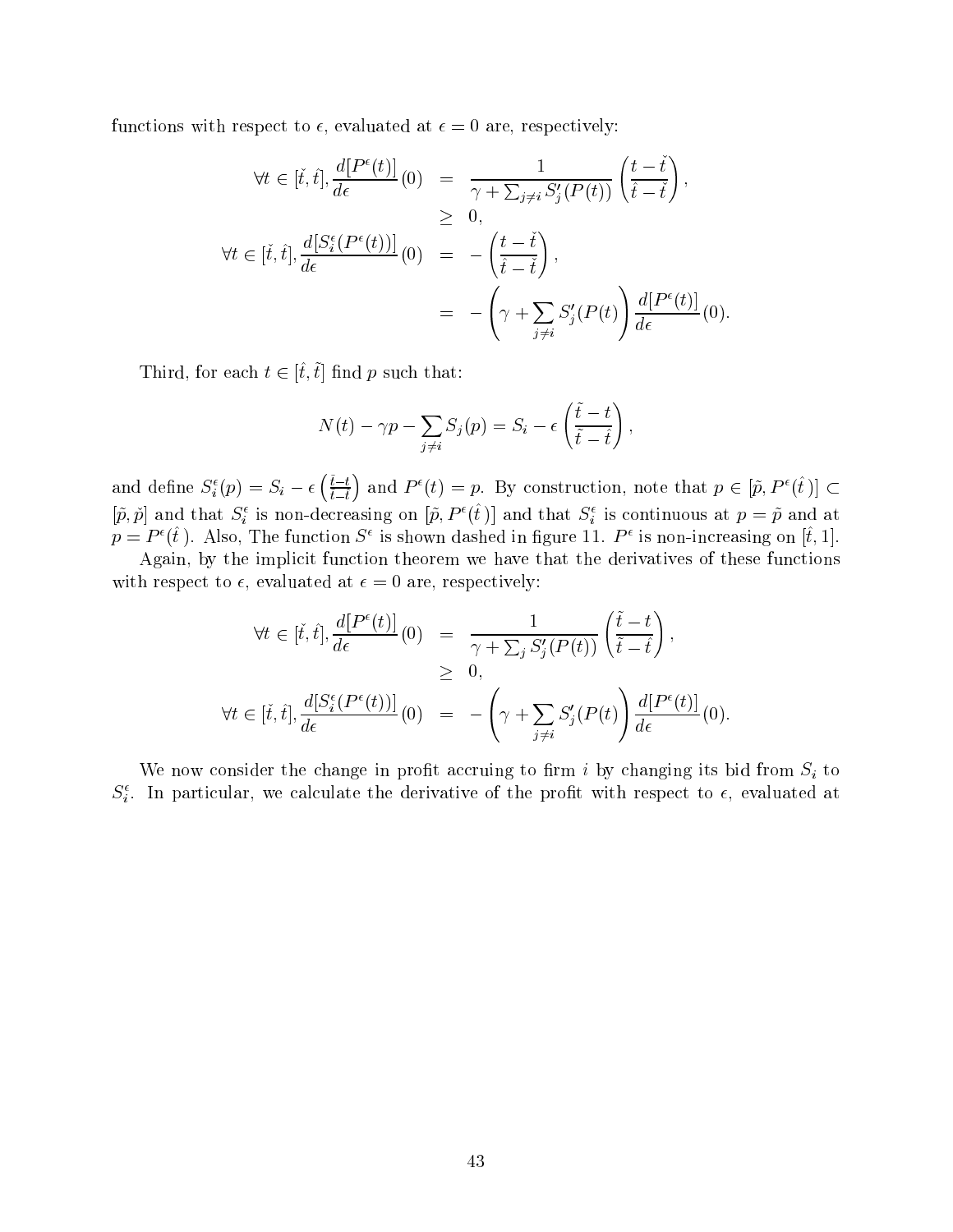$\epsilon = 0$ . We have that:

$$
\frac{d[\pi_i]}{d\epsilon}(0)
$$
\n
$$
= \frac{d\left[\int_{t=i}^{\tilde{t}} \pi_{it} dt\right]}{d\epsilon}(0),
$$
\n
$$
\frac{d\left[\int_{t=i}^{\tilde{t}} S_i^{\epsilon}(P^{\epsilon}(t))P^{\epsilon}(t) - C_i(S_i^{\epsilon}(P^{\epsilon}(t)))dt\right]}{d\epsilon}(0),
$$
\n
$$
= \int_{t=i}^{\tilde{t}} \left[S_i(P(t))\frac{d[P^{\epsilon}(t)]}{d\epsilon}(0) + (P(t) - C_i^{\prime}(S_i(P(t)))\frac{d[S_i^{\epsilon}(P^{\epsilon}(t))]}{d\epsilon}(0)\right]dt,
$$
\n
$$
= \int_{t=i}^{\tilde{t}} \frac{1}{\gamma + \sum_{j \neq i} S_j^{\prime}(P(t))} \left[q_i - (P(t) - C_i^{\prime}(q_i))\left(\gamma + \sum_{j \neq i} S_j^{\prime}(P(t))\right)\right] \left(\frac{t - \tilde{t}}{\tilde{t} - \tilde{t}}\right)dt
$$
\n
$$
+ \int_{t=i}^{\tilde{t}} \frac{1}{\gamma + \sum_{j} S_j^{\prime}(P(t))} \times \left[S_i(P(t)) - (P(t) - C_i^{\prime}(S_i(P(t))))\left(\gamma + \sum_{j \neq i} S_j^{\prime}(P(t))\right)\right] \left(\frac{t - \tilde{t}}{\tilde{t} - \tilde{t}}\right)dt,
$$
\n
$$
= \int_{t=i}^{\tilde{t}} \frac{1}{\gamma + \sum_{j \neq i} S_j^{\prime}(P(t))} \left[q_i - (P(t) - C_i^{\prime}(q_i))\left(\gamma + \sum_{j \neq i} S_j^{\prime}(P(t))\right)\right] \left(\frac{t - \tilde{t}}{\tilde{t} - \tilde{t}}\right)dt
$$
\n
$$
+ \int_{t=i}^{\tilde{t}} \frac{1}{\gamma + \sum_{j} S_j^{\prime}(P(t))} [0] \left(\frac{t - \tilde{t}}{\tilde{t} - \tilde{t}}\right)dt,
$$
\nsince the non decreasing constraints are not approximately binding for firm i on  $|\tilde{c}, \tilde{c}|$ 

since the non-decreasing constaints are not apparently binding for firm i on  $[\tilde{p}, \hat{p}]$ ,

$$
= \int_{t=\tilde{t}}^{\hat{t}} \frac{1}{\gamma + \sum_{j\neq i} S'_j(P(t))} \left[ q_i - (P(t) - C'_i(q_i)) \left( \gamma + \sum_{j\neq i} S'_j(P(t)) \right) \right] \left( \frac{t - \tilde{t}}{\hat{t} - \tilde{t}} \right) dt,
$$
  
> 0,

since the integrand is strictly positive over almost all of the interval  $[\check{t}, \hat{t}]$  because the nondecreasing constraints are manifestly binding on  $[\hat{p}, \check{p}]$ . But this contradicts the hypothesis that  $S_i$  is an optimal response to  $(S_j)_{j\neq i}$ . Contradiction.  $\Box$ 

**Corollary 11** Suppose that  $S^*$  is an SFE with each function  $S_i^i, i = 1, \ldots, n$  piece-wise continuously differentiable on the range of realized prices  $\mathbb{P}$ . Consider a firm i and prices  $p$  ,  $p$  ,  $p$   $\in$   $p$   $\in$   $p$   $\in$   $p$   $\in$   $p$   $\in$   $p$   $\in$   $p$   $\in$   $p$   $\in$   $p$   $\in$   $p$   $\in$   $p$   $\in$   $p$   $\in$   $p$   $\in$   $p$   $\in$   $p$   $\in$   $p$   $\in$   $p$   $\in$   $p$   $\in$   $p$   $\in$   $p$   $\in$   $p$   $\in$   $p$   $\in$   $p$   $\in$   $p$ 

- $\bullet$   $\tilde{p} < \hat{p} < \tilde{p}$  or
- $\hat{p}$  is equal to the minimum realized price and  $\tilde{p} = \hat{p} < \tilde{p}$ .

Suppose that the non-decreasing constraints are not apparently binding for firm i on  $[\tilde{p}, \tilde{p}]$ . (If  $\tilde{p} = \hat{p}$  this condition is null.) Then the non-decreasing constraints cannot be manifestly binding for firm i on  $[\hat{p}, \check{p}]$ .  $\Box$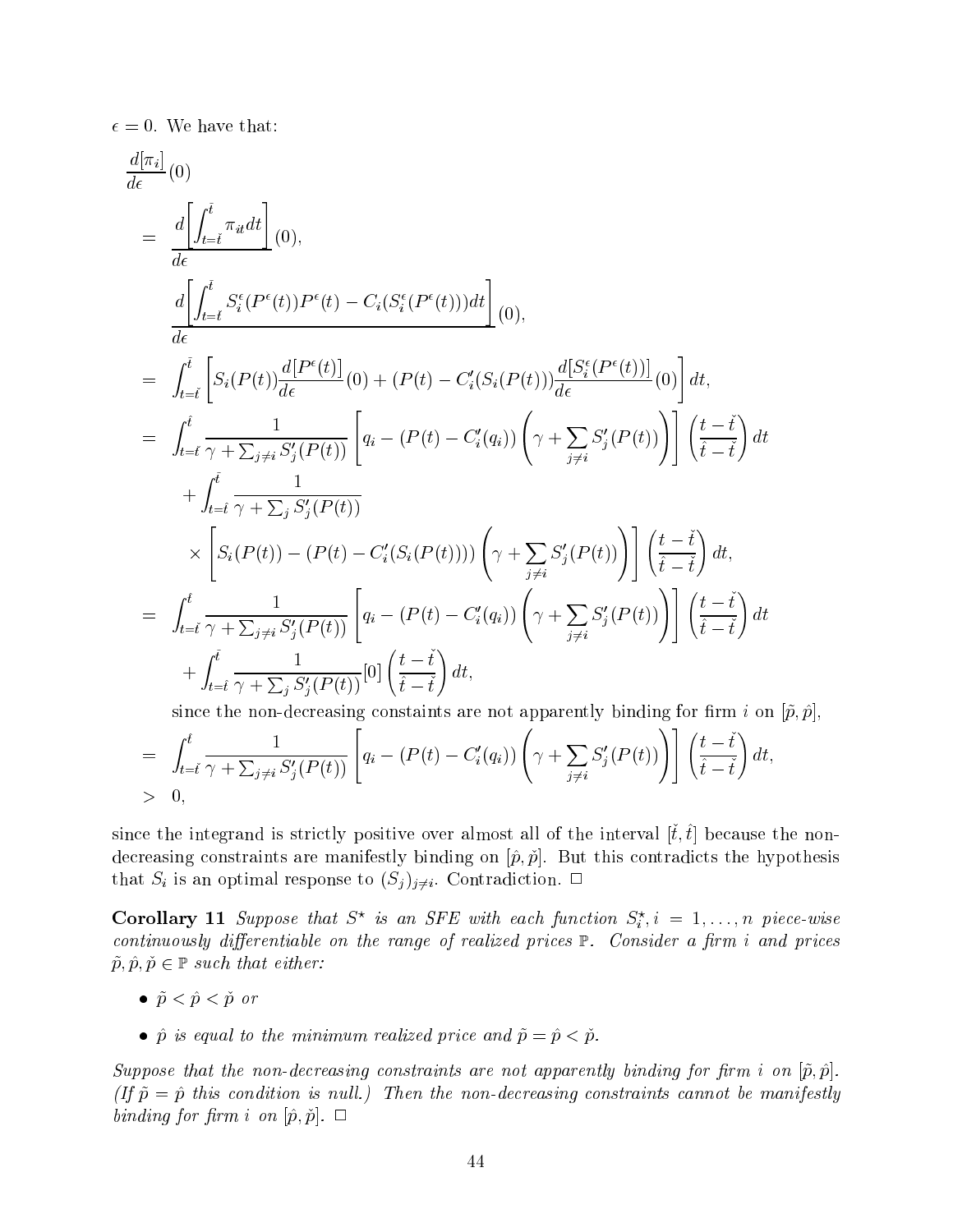The following corollary allows us to characterize SFEs:

**Corollary 12** Constaer a piece-wise continuously differentiable SFE  $S^* = (S_i^*)_{i=1,\dots,n}$ . Consider any interval  $[\hat{p}, \check{p}]$  of prices such that:

- $\bullet$  the  $S^*$  are continuously differentiable.
- the capacity constraints of firms  $i_1, i_2, \ldots, i_m$  are not binding, and
- $\bullet$  the capacity constraints of the other firms are binding.

Then the supplies of firms  $i_1, i_2, \ldots, i_m$  on  $[\hat{p}, \check{p}]$  match a solution of (16) where instead of having n firms with cost functions  $C_1, \ldots, C_n$ , respectively, there are m firms with cost functions given by the cost functions  $\langle v_1|, v_{i2}, \ldots, v_{im} \rangle$  and  $\langle v_1|$  in  $\langle v_2|, \ldots, v_{im} \rangle$ 

**Proof** Note that by corollary 11, the non-decreasing constraints cannot be manifestly binding for firms  $i_1, i_2, \ldots, i_m$  on  $[\hat{p}, \check{p}]$ . Since the supply functions are continuously differentiable on this interval, they must satisfy the optimality conditions (10). But rearranging these optimality conditions, and noting that  $S_i^-(p) = 0$  for  $p \in [p, p]$  and  $j \neq i_1, i_2, \ldots, i_m$ , we find that  $S_i^{\perp}, i = i_1, i_2, \ldots, i_m$  must satisfy an *m* firm version of (16).  $\Box$ 

Corollary 12 allows us to characterize piece-wise continuously differentiable SFEs. In particular, as suggested in section 6.4, such SFEs involve the pasting together of solutions of  $(16)$ . The points of non-differentiability in the SFE occur where the solutions of  $(16)$  for adjacent intervals are pasted together. Unfortunately, since we do not in general know where the break-points of the pieces of  $S^*$  will lie, we cannot usually use corollary 12 to directly construct an SFE. Because the solutions in each interval satisfy (16), it is only the range of the load-duration characteristic  $N$ , and not its exact functional form, that determines the possible equilibria as shown in:

Corollary 13 The set of possible piece-wise continuously differentiable equilibria depends on the range of the load-duration characteristic but not on its exact form.

**Proof** Consider a piece-wise continuously differentiable SFE  $S^*$  corresponding to a loadduration characteristic  $N_1$ . By assumption, we can partition the range of realized prices into intervals such that  $S$  is continuously differentiable on the interior of the interval and is a  $\,$ non-decreasing solution of (16).

Suppose that  $N_2$  is another load-duration characteristic that has the same range as  $N_1$ . But since the range of  $N_2$  is the same as the range of  $N_1, S^*$  is piece-wise continuously differentiable and non-decreasing over the (identical) range of realized prices for  $N_2$ . That is,  $S^{\circ}$  is an Sr E corresponding to the load-duration characteristic  $N_2$ .  $\square$ 

Although the set of equilibria is independent of the exact functional form of the loadduration characteristic, in a numerical framework where we consider convergence to (one particular) equilibrium, it may be the case that the form of the load-duration characteristic affects which of the equilibria is exhibited by the numerical framework.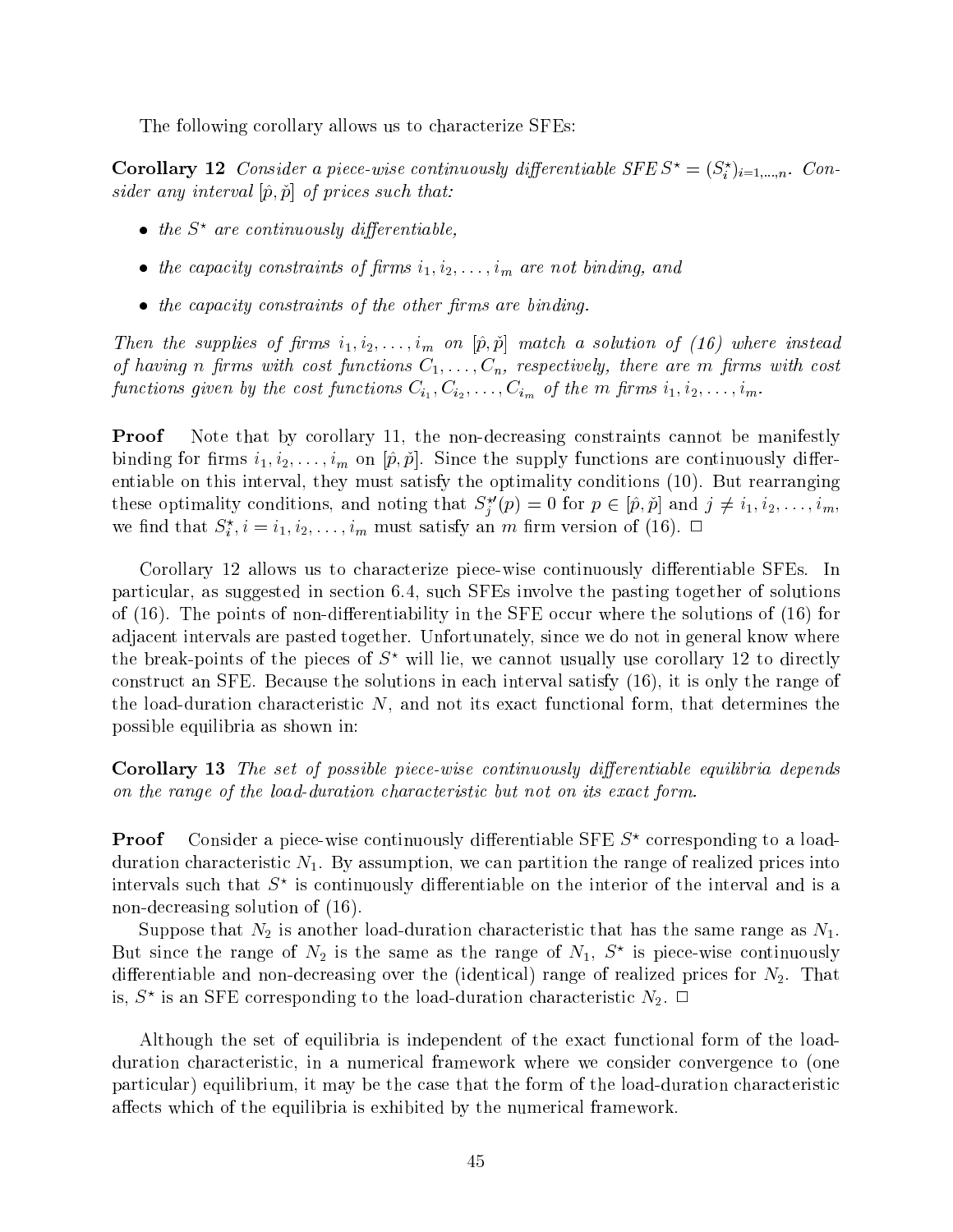## 7.2 Two firm example system

To see the implications of theorem 10 and its corollaries, we will consider the following two firm market. To motivate the necessity of explicitly representing the non-decreasing constraints, we will postulate a supply function for firm 2 and then consider the optimal reaction of firm 1.

The demand is:

$$
\forall p \in \mathbb{R}_+, \forall t \in [0, 1], D(p, t) = 20 + 4.6(1 - t) - 0.1p.
$$

Firm 2 has a maximum capacity of  $\mathbf{1}_{Z}$  . If the supply function is assumed to have bid a supply function  $\mathbf{1}_{Z}$ of:

$$
\forall p \in \mathbb{R}_+, S_2(p) = \left\{ \begin{array}{ll} 0.9p, & \text{if } p \le 19, \\ 17.1, & \text{if } p > 19. \end{array} \right.
$$

This function is non-decreasing. In the context of a multi-firm market, we can also think of  $S_2$  as being the aggregate supply of all firms besides firm 1.

The cost function for firm 1 is:

$$
\forall q_1 \in \mathbb{R}_+, C_1(q_1) = \frac{1}{7}(q_1)^2 + 4q_1,
$$

with marginal cost  $C_1(q_1) = \frac{1}{7}(q_1) + 4$ . We will assume that firm I has the same capacity as rm 2, so that  $\mathbf{q}_1$  , we will consider the optimal response of  $\mathbf{r}$  rm 1 to the given supply  $\mathbf{v}$ function of firm 2. (The resulting pair of supply functions  $S_1$  and  $S_2$  is not necessarily an equilibrium unless we make further assumptions but serves to illustrate the importance of the non-decreasing constraints.)

#### 7.2.1 Ignoring the non-decreasing constraints

We first consider the optimal response by firm 1, ignoring the non-decreasing constraints. This simply amounts to maximizing the profit per unit time for firm 1 at each time. To maximize the profit per unit time to firm 1 for various times, we first observe that the profit function is *piece-wise* concave, with the pieces defined by whether or not the price is above  $p = 19$ . In fact, for some times t, the profit per unit time has two local maxima and so we must search over both pieces to find the value of  $q_{1t}$  that globally maximizes the profit per unit time of firm 1. We will consider the conditions for maximizing profit per unit time at two particular times: namely  $t = 0$  and  $t = 1$ . This will suffice to demonstrate that a function  $S_1$  that globally maximizes profit at each price would not be non-decreasing.

For the state maximum process parameters times for maximum  $\mathbf{r}$  and  $\mathbf{r}$  are  $\mathbf{r}$  and  $\mathbf{r}$  are formulated for  $\mathbf{r}$  $p_1 = 13$  and  $q_{11} = 7$ . The corresponding profit is  $\pi_{11} = 56$ . For the region  $p > 19$ , it can be verified that the profit is always decreasing with  $p$ , and the profit is continuous across the regions as a function of p. Therefore, the globally optimal profit occurs at  $p_1 = 13$  and  $q_{11} = 7.$ 

. At the maximum process per unit time for  $\mathbf{r}$  in  $\mathbf{r}$  ,  $\mathbf{r}$  ,  $\mathbf{r}$  ,  $\mathbf{r}$  ,  $\mathbf{r}$  ,  $\mathbf{r}$  ,  $\mathbf{r}$  ,  $\mathbf{r}$  ,  $\mathbf{r}$  ,  $\mathbf{r}$  ,  $\mathbf{r}$  ,  $\mathbf{r}$  ,  $\mathbf{r}$  ,  $\mathbf{r}$  ,  $\mathbf{r}$  ,  $p \rightarrow \pm \infty$ , of with corresponding promoter or  $\theta = 0$  ,  $\pm$  or prices  $p \rightarrow -\pm \infty$ , with  $\pm \infty$  maximized for  $p_0 = 40$ , with corresponding quantity  $q_{10} = 3.5$  and profit 124.25. Therefore, the globally optimal profit  $\pi_{10} = 124.25$  occurs at  $p_0 = 40$  and  $q_{10} = 3.5$ .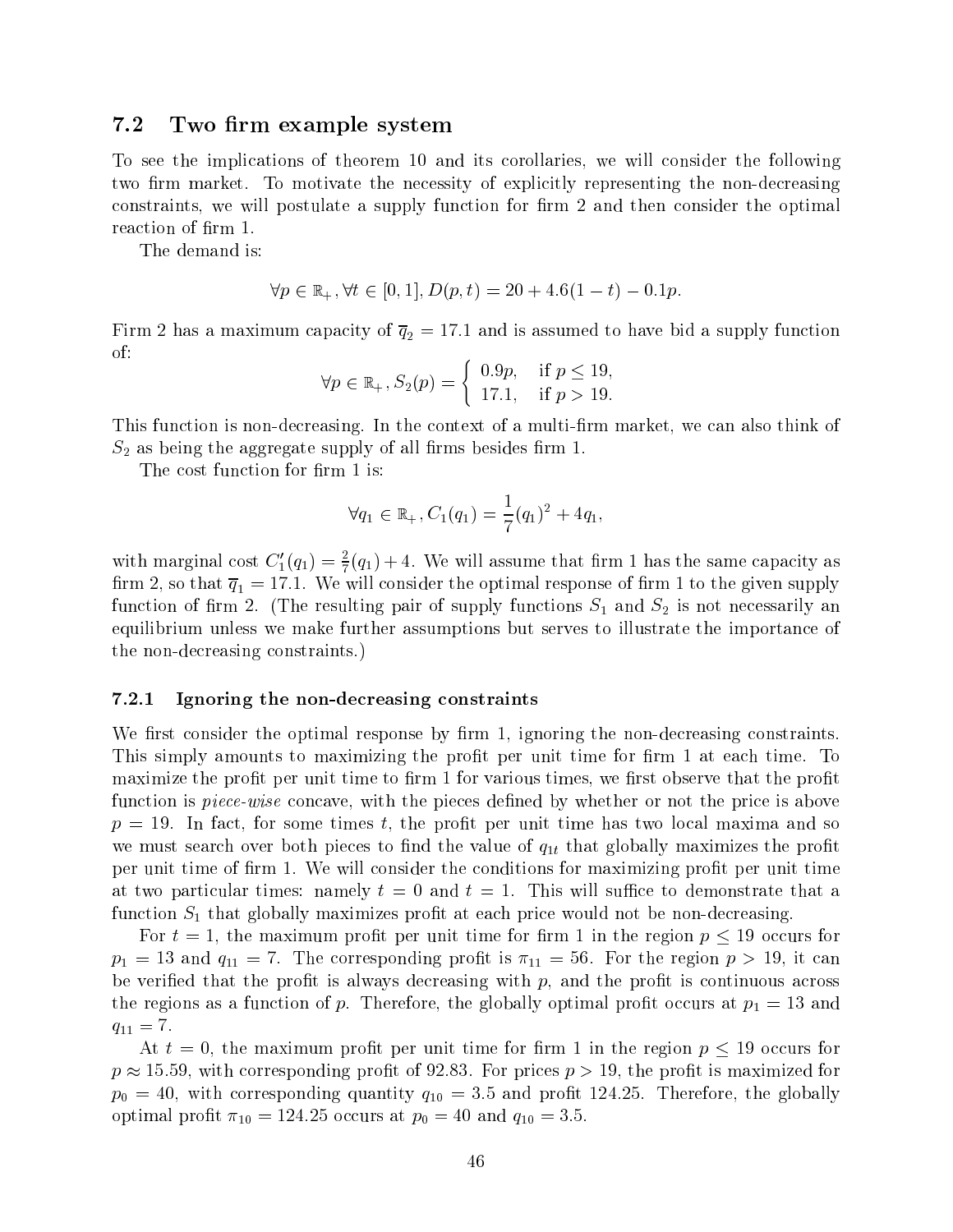The significance of this example is that if we seek to use the pairs  $(p_0, q_{10})$  and  $(p_1, q_{11})$ to define points in the supply function  $S_1$  for firm 1, we have just found that the resulting function will violate the non-decreasing constraint. The example relies on the particular choice of cost and demand, but many similar choices will yield similar results. For example, Anderson and Philpott [18] provide another example.

A further complicating issue is that we must perform a maximization over a non-concave profit function, so that the necessary conditions obtained from differentiating the profit are not sufficient. In general, at any price where the supply function of a firm  $j \neq i$  changes slope, there will be a break-point (and potentially a non-concavity) in the profit function for  $\lim i$ .

In this example, the break-point in the profit function of firm 1 is due to the change in the slope of the supply function of the supply function of the such a break-point  $\gamma$   $_4$   $_2$ . Such a break-point  $_1$  and  $_2$ can also occur due to the capacity constraints of fringe firms. This issue prompted an ad hoc approach in [8].

#### 7.2.2 Including non-decreasing constraints

We now consider the optimal response  $S_1$  of firm 1 to  $S_2$  considering the non-decreasing constraints. Assume a price cap of  $\bar{p} = 50$ . To approximate the optimal response of firm 1, we approximate the function space  $\mathbb{S}_1$  by a subspace  $\mathbb{S}_1$  of  $\mathbb{S}_1$  and choose  $S_1$  from  $\mathbb{S}_1$ . We specify  $S_i$  as the set of piece-wise linear non-decreasing continuous functions with breakpoints at  $p = 0, 4, 10, 13, 16, 19, 40, 50$ . Since the marginal cost of firm 1 at zero production is 4, the optimal response of firm 1 must involve zero production up to price  $p = p = 4$ . At a price of  $p$  =  $p$  =  $p$  , we specify that the full operators produce at full output  $q$   $\mathbf{1}_I$  or this solution leaves the values  $S_1(10), S_1(13), S_1(16), S_1(19)$  and  $S_1(40)$  of the supply function at prices  $p = 10, 13, 16, 19, 40$  to be specified. For the resulting supply function to be non-decreasing, we impose:

$$
0 \le S_1(10) \le S_1(13) \le S_1(16) \le S_1(19) \le S_1(40) \le \overline{q}_1.
$$

We calculated the profit  $\pi_1$  of firm 1 according to (8), given the assumptions on demand and  $S_2$ . Exact integration was used. The profit is not concave as a function of  $S_1(10), S_1(13), S_1(16), S_1(19),$  and  $S_1(40)$ . For example, figure 12 shows profits versus choices of  $S_1(19)$  and  $S_1(40)$  for  $S_1(10) = S_1(13) = S_1(16) = 1$ . The maximum profit point given  $S_1(10) = S_1(13) = S_1(16) = 1$  is shown as a bullet. Maximum profit occurs for  $S_1(19) = 1, S_1(40) = 5.$  The profit curves up as  $S_1(19)$  decreases.

Because of the non-concavity of the profit function, we used a grid search to find the (approximate) globally optimal choice for  $S_1(10), S_1(13), S_1(16), S_1(19), S_1(40)$ . We found that the maximum profit occurs for  $S_1(13) \approx 7, S_1(16) \approx 9$ , with the realized prices being contained in the interval [13, 16]. Moreover, given  $S_1(13) = 7, S_1(16) = 9$ , the profit  $\pi_1$ is independent of  $S_1(10)$ ,  $S_1(19)$ , and  $S_1(40)$  for values of  $S_1(10)$ ,  $S_1(19)$ , and  $S_1(40)$  that satisfy:

$$
0 \le S_1(10) \le S_1(13), S_1(16) \le S_1(19) \le S_1(40) \le \overline{q}_1.
$$

Figure 13 shows the profit  $\pi_1$  of firm 1 for  $S_1(10) = 1, S_1(19) = S_1(40) = 17$  and versus choices of  $S_1(13)$  and  $S_1(16)$  in the range  $1 \leq S_1(13) \leq S_1(16) \leq 17$ . The maximum profit point is shown as a bullet.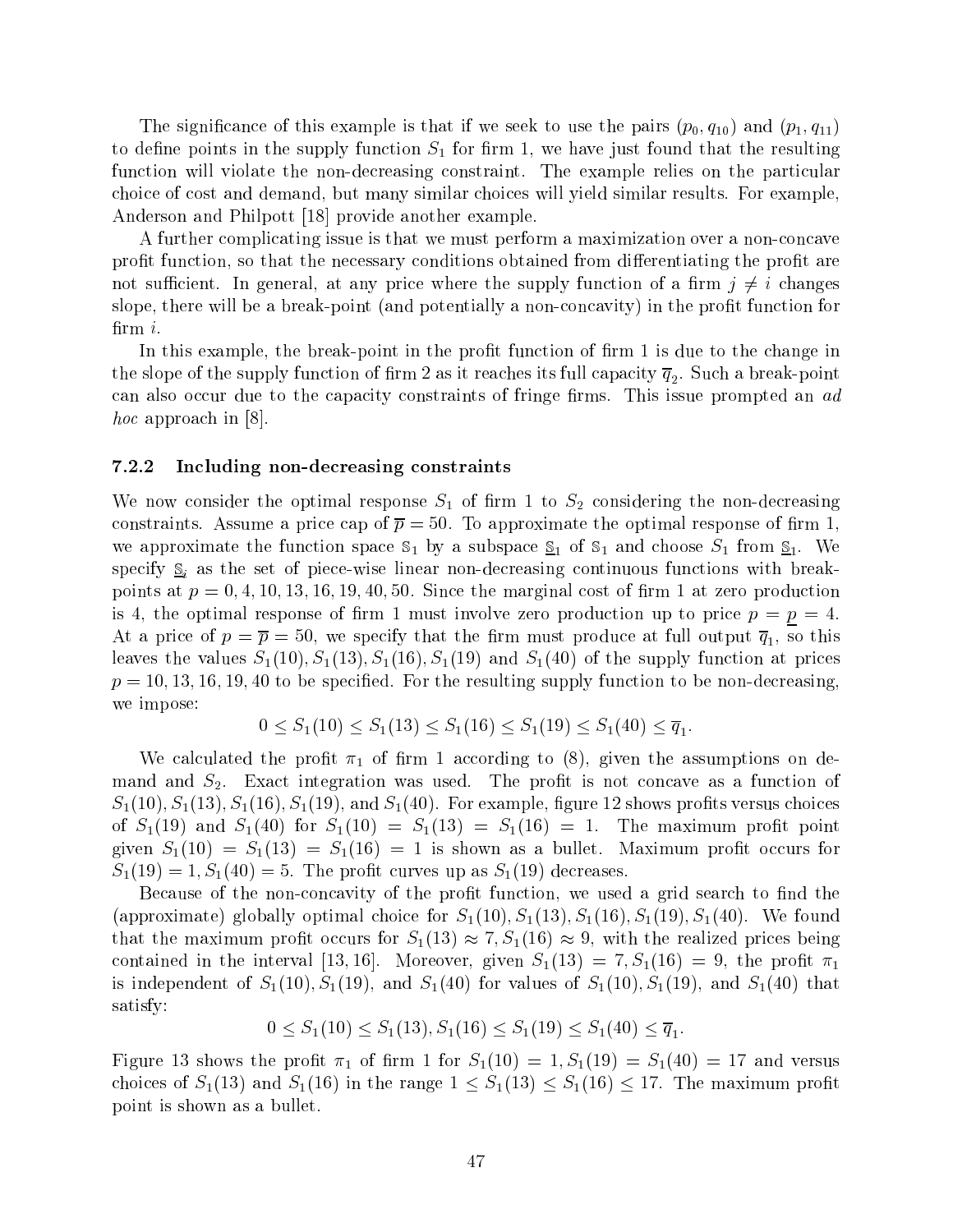

Figure 12: Profit for firm 1 for  $S_1(10) = S_1(13) =$  $S_1(16) = 1$ . and versus choices of  $S_1(19)$  and  $S_1(40)$ in the range  $\overline{1}$  the range 1  $\overline{1}$  $S_1(40) < 17.$ 

Since the optimal response satisfies  $S_1(13) \approx 7 < S_1(16) \approx 9$ , the optimal supply function of firm 1 is strictly increasing. That is, the non-decreasing constraints are not manifestly binding over the range of realized prices. That is,  $S_1$  satisfies theorem 11. However, the discussion in section 7.2.1 shows that the optimal response would change if the non-decreasing constraints were relaxed for firm 1. That is, the non-decreasing constraints are actually binding.

As demonstrated by figure 12, the profit function for firm 1 is not concave as a function of  $S_1(10), S_1(13), S_1(16), S_1(19), S_1(40)$  when the supply function is piece-wise linear with break-points at  $p = 4, 10, 13, 16, 19, 40$ . The profits for small values of  $S_1(19)$  and  $S_1(40)$ bend up as  $S_1(19)$  approaches zero. A *fortiori* the profit of firm 1 is not concave as a function of  $S_1 \in \mathbb{S}_1$ . However, the integration of the profit function over time in (8) has "smeared" out the non-concavities of the underlying prot per unit time functions. In particular, recalling the optimal behavior for firm 1 just considering time  $t = 0$ , we found previously that firm 1 should bid a quantity  $q_{10} = 3.5$  at a price of  $p_0 = 40$ . That is,  $S_1(40) = 3.5$ , which would require that  $S_1(19) \leq 3.5$  to satisfy the non-decreasing constraint. This strategy corresponds to values of  $(S_1(19), S_1(40))$  that are near the origin in figure 12. However, the implications of this choice at other times is to signicantly reduce the overall prot: for this reason, larger values of  $S_1(19)$  and  $S_1(40)$  actually yield the global optimum profit for firm 1.

In the next section we discuss an approach to numerically estimating equilibria when the cost functions are asymmetric, while taking explicit account of the non-decreasing and capacity constraints and the price cap. This will allow us to empirically investigate the issue of multiplicity of equilibria. We will see that the implications of the theorem proved in section 7.1 are corroborated by the numerical results:

- $\bullet$  the solutions are piece-wise differentiable and appear to match solutions of (16) between points of non-differentiability;
- the non-decreasing constraints are never manifestly binding over the range of realized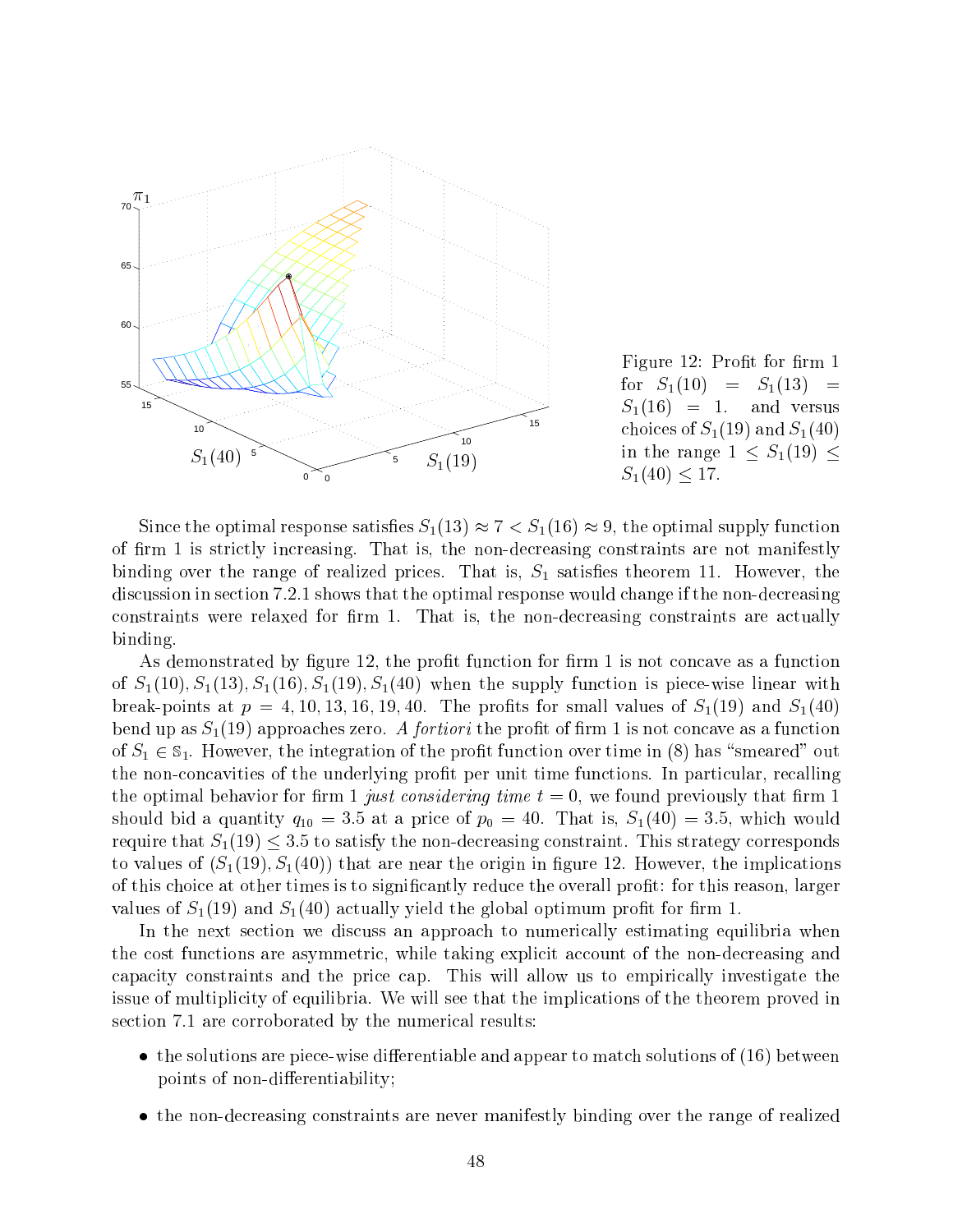

Figure 13: Profit for firm 1 versus choices of  $S_1(13)$  and  $S_1(16)$  in the range  $1 \leq$  $S_1(13) < S_1(16) < 17.$ 

prices; however, the non-decreasing constraints are actually binding and their representation is essential in order to calculate the equilibria.

#### Iterations in function space 8

Because of the difficulties with the differential equations approach to seeking the SFE in general, we take an iterative numerical approach. Such numerical approaches can usually be expected to yield only stable equilibria, unless started at an equilibrium or unless the iterative process produces a particular iterate that happens to be an equilibrium. In the following sections, we describe the step direction, updated, and step size and the computational issues involved.

# 8.1 Step direction

Given a current estimate of the equilibrium supply functions, denoted  $S_i^{\vee}$  at iteration  $\nu,$  we calculate the following step directions:

$$
\forall i, \Delta S_i^{(\nu)} \in \underset{\Delta S_i}{\text{argmax}} \{ \tilde{\pi}_i (S_i^{(\nu)} + \Delta S_i, S_{-i}^{(\nu)}) | S_i^{(\nu)} + \Delta S_i \in \underline{\mathbb{S}}_i \},\tag{30}
$$

where:

- $\tilde{\pi}_i$  is an approximation to  $\pi_i$ ,
- $S_{-i}^{\prime} = (S_i^{\prime\prime})_{i \neq i}$ , and
- $S_i$  is a finite dimensional convex subset of  $S_i$ .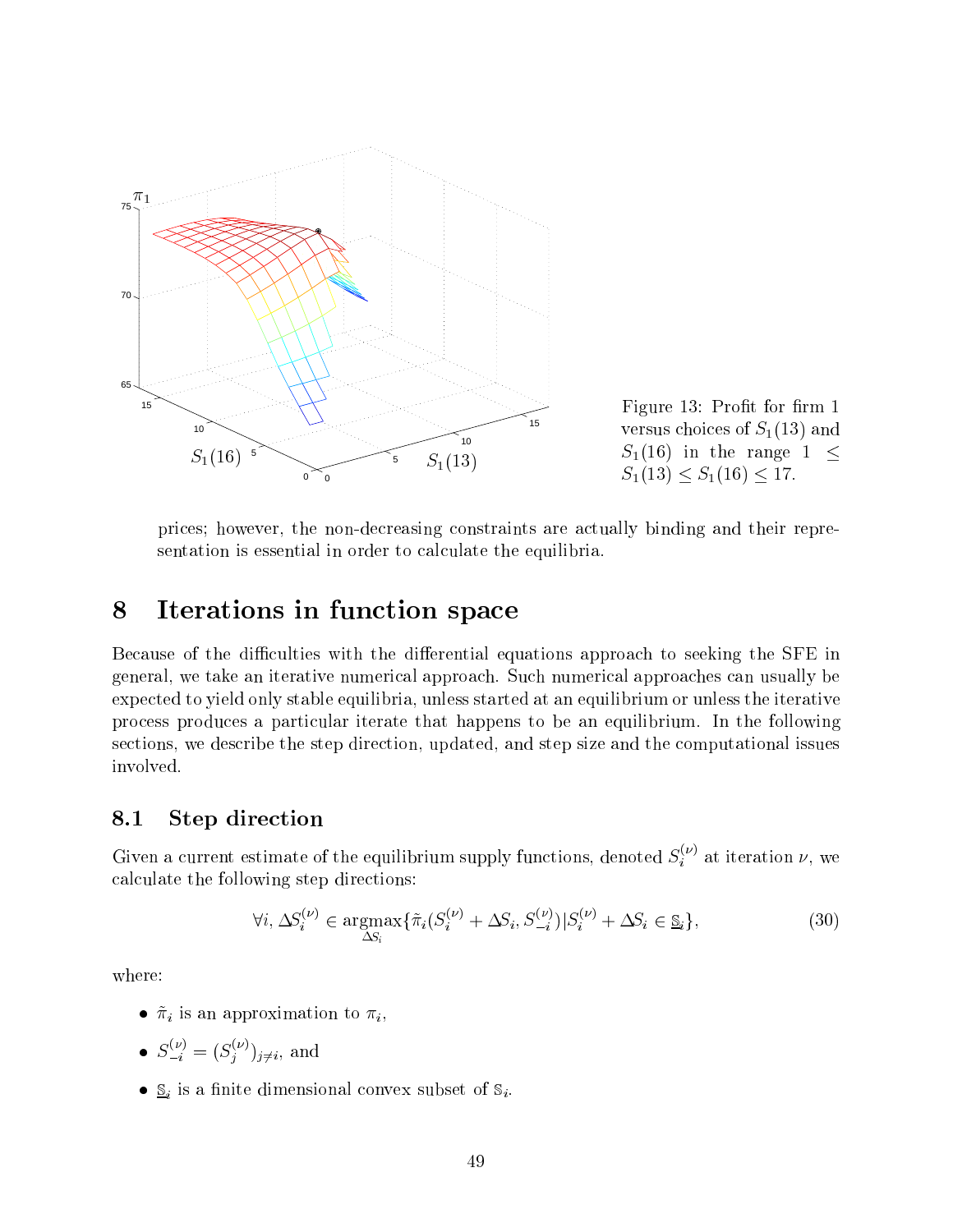## 8.2 Supply function subspace

The set  $S_i$  consisted of piece-wise linear non-decreasing functions with break-points evenly spaced between  $(p + 0.1)$  pounds per MWh and  $(\overline{p} - 0.1)$  pounds per MWh, where p is the price minimum and  $\bar{p}$  is the price cap. At  $p = p$ , we define  $S_i(p) = 0$ . At  $p = \bar{p}$ , we require  $\sim$  i. (r ) and it is constant is constant in the interval of  $\mathbf{r}$  is convex.

For most cases, we used 40 break-points. We also tested some of the cases using functions with other numbers of break-points to investigate whether any of the results were an artifact of the number of break-points.

## 8.3 Update and step size

An initial guess  $S_i^\vee$  ,  $i=1,\ldots,n$  was used as a starting function to begin the iterations. We then update the iterates according to:

$$
\forall \nu, \forall i, S_i^{(\nu+1)} = S_i^{(\nu)} + \alpha \Delta S_i^{(\nu)},
$$

where  $\alpha \in (0,1]$  is a step-size. Since  $S_i^{\gamma}$  and  $S_i^{\gamma}$  +  $\Delta S_i^{\gamma}$  are both elements of the convex set  $\underline{\mathbb{S}}_i,$  then so is  $S_i^{\times}$  . . . . . .

We tested several step-size rules, including an elaborate "Armijo"-like rule [19] that sought to find directions at each iteration that guaranteed improvement in the profit of all firms. However, we found that a fixed step-size of  $\alpha = 0.1$  performed satisfactorily.

Day and Bunn [9] take a similar approach, except that they only find an approximate local maximizer of (30) at each iteration and use a step size of  $\alpha = 1$  at each iteration. Their approach requires less effort per iteration, but because of the inflexibility of the unity step size does not appear to converge  $[9, \S4]$ .

## 8.4 Profit function approximation

We estimated the integral in the profit function by dividing the time horizon into intervals having end-points at:

- $\bullet$   $t = 0$ ,
- $\bullet$  the times corresponding to the realized prices at the break-points of the supply function, and
- $\bullet$   $t=1$ .

Linear interpolation was used to find the prices corresponding to  $t = 0$  and  $t = 1$ , while (5) was used to evaluate the time corresponding to each price break-point. (If a price break-point corresponded to a "negative" time or to a time greater than one, it was simply discarded. Only realized prices, that is, prices for which  $0 \le t \le 1$  in (5), are relevant in calculating the profit over the time horizon in  $(8)$ .)

In some cases, we used the trapezoidal rule to approximate the integral on each interval. In other cases, we integrated the quadratic function on each interval exactly.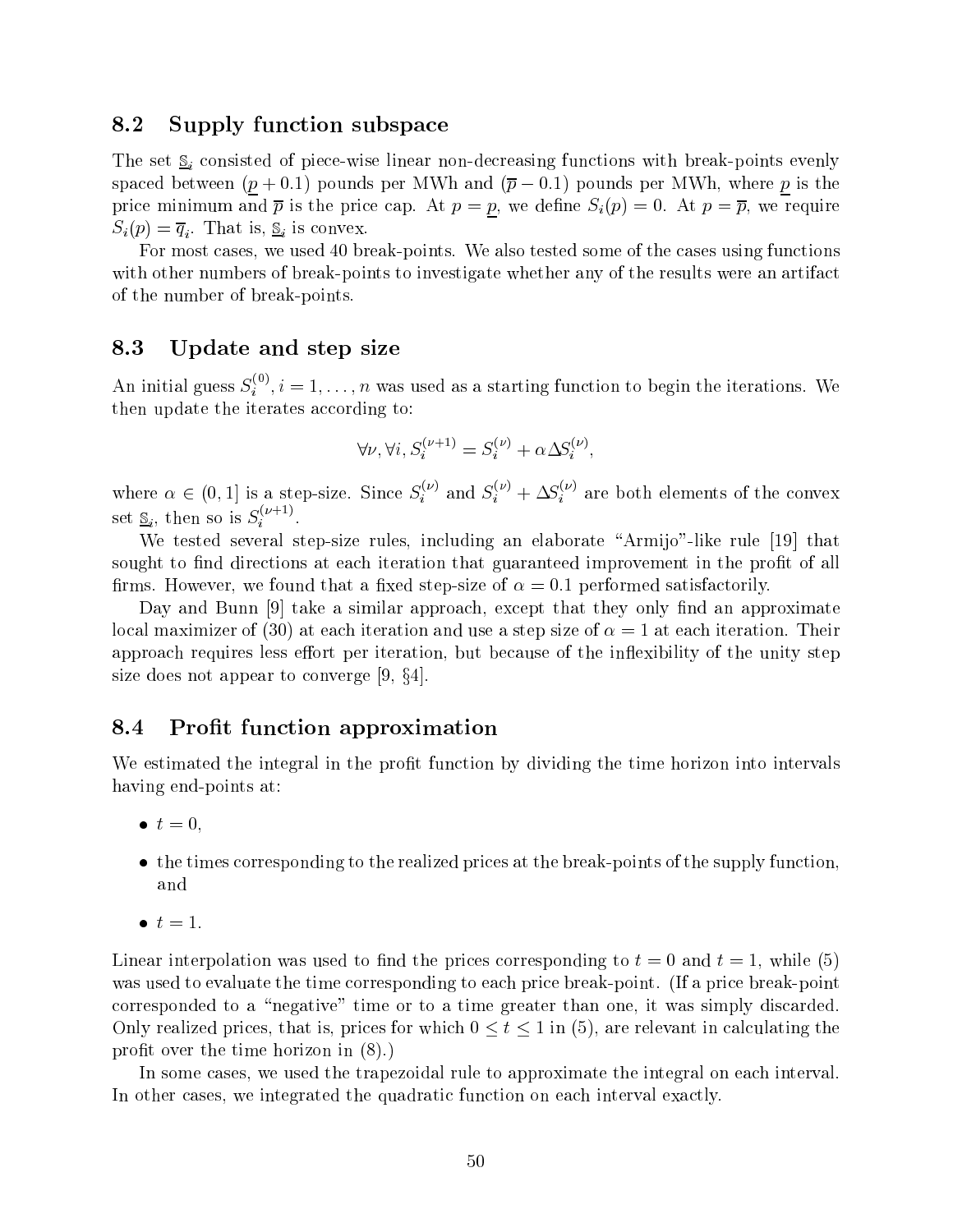## 8.5 Computational issues

Iterating in the function space of supply functions requires considerable computational effort at each iteration and is subject to the drawback that the problem of finding the search direction may have multiple local optima. In practice, we use an iterative local search algorithm to seek the solution of  $(30)$  and do not guarantee to find the global optimum of (30). Consequently, even if the sequences of iterates  $\{S_i^{\gamma}\}_{\nu=0}^{\infty}$  converge this does not by itself prove that an equilibrium has been found. We do not perform the necessary global optimization checks to verify that an equilibrium has been found.

As we argued in section 7.2, because of the integrated profit function this issue may be less problematic in the supply function space than it appears at first. This is because the non-concavity shown in the two firm example system in section 7.2 involved a supply bid by firm 2 that was extreme in that it became nearly flat at high prices. If a good initial guess of the solution of (30) can be used, such as a known equilibrium of a similar problem, then the low profit regions such as  $S_1(19)$ ,  $S_1(40) \approx 0$  in the example in section 7.2 can be avoided.

All software was implemented using Matlab and the Matlab Optimization Toolbox.

# 9

We used the symmetric three firm example to illustrate the results on stability of equilibria from section 5. In the following section we discuss the demand, price cap and price minimum, the supply functions, the starting functions, and the results.

## 9.1 Demand

We assumed a demand slope of  $\gamma = 0.125$  GW per (pound per MWh) and a base-case load duration characteristic of:

$$
\forall t \in [0, 1], N(t) = 7 + 20(1 - t),
$$

with quantities measured in GW. That is, N varied linearly from 27 to 7 GW.

## 9.2 Price cap and price minimum

A price cap of  $\bar{p} = 20$  pounds per MWh and a price minimum of  $p = 9$  pounds per MWh was used.

# 9.3 Supply functions

We used 40 break-points for most cases, with 20 break-points used to test the sensitivity of the results on the number of break-points.

#### $9.4$ Starting functions

In the case of symmetric cost functions and no capacity constraints nor price caps, we have already exhibited the range of equilibria between  $S^{r_1}, \ldots, S^{r_{r-1}}$  and  $S^{r_1}, \ldots, S^{r_{r-1}}$  we used a range of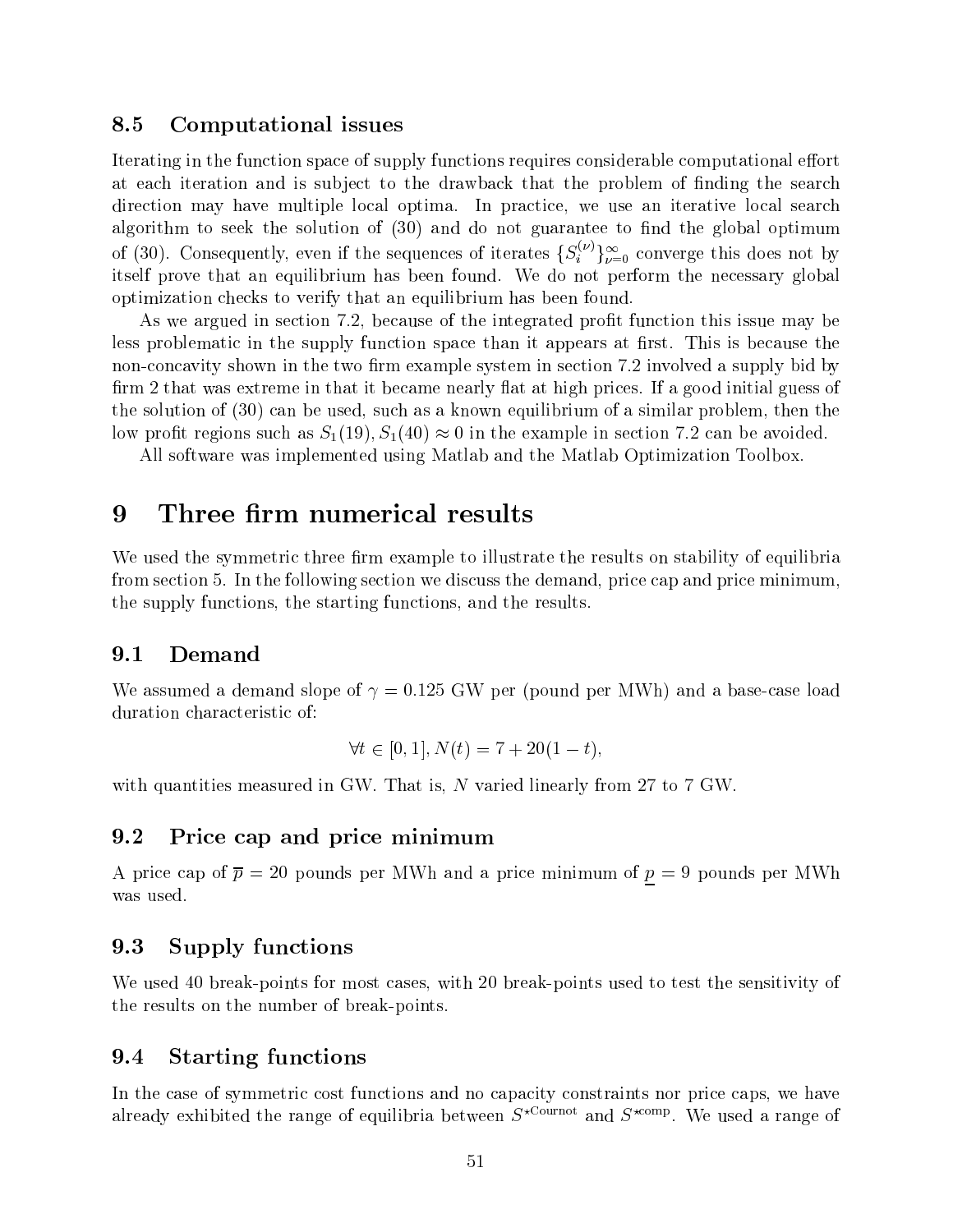

Figure 14: Starting functions for symmetric three firm example.

Figure 15: Perturbed starting functions constructed according to definition 4.

such equilibria as starting functions. We calculated the equilibria using (16) and included SFEs that were more competitive and also SFEs that were less competitive than the affine SFE S<sup>param</sup>. The starting functions are inustrated in ligure 14. The anime SFE is shown dashed, while the others are shown solid. Since each SFE is symmetric, each supply function illustrated represents the supply functions of all three firms for that equilibrium.

we also used the construction in definition 4, with  $p \approx p_0 - 1$  pound per MWH, to perturb the SFEs slightly. These perturbed SFEs are shown in figure 15. The nearly vertical line shows the vicinity of the peak realized prices for these supply functions.

## 9.5 Results using SFEs as starting functions

The results of using the SFEs as starting functions are shown in figure 16. The figure shows profits versus iteration for one of the firms (the profits are identical for each firm) for each of the starting functions. The case of the affine SFE is shown dashed. In every case, the profits are identical at each iteration. This shows that the numerical framework evaluates the profits correctly for these starting functions.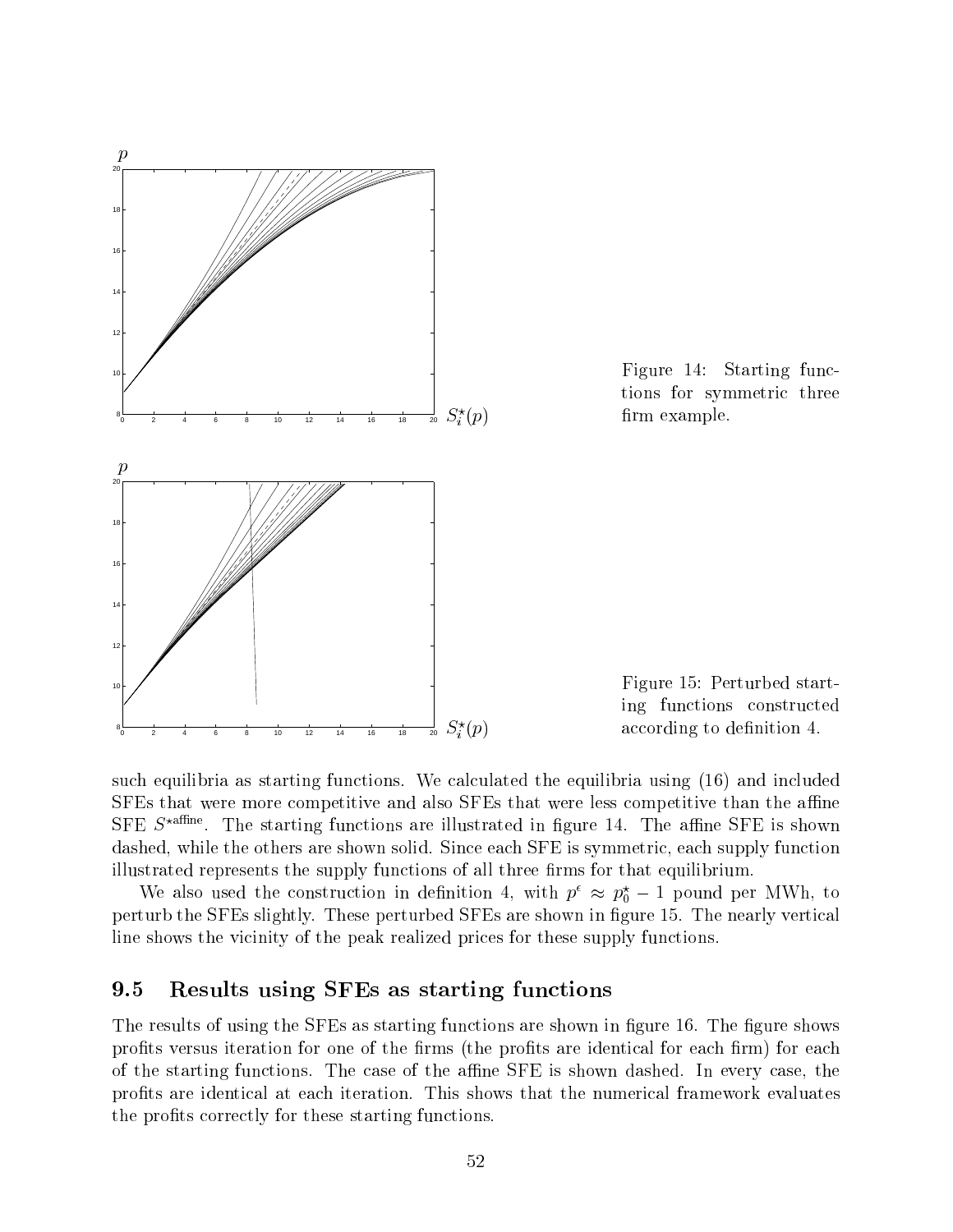

Figure 16: Profits versus iteration for SFE starting functions.

#### 9.6 9.6 Results using perturbed SFEs as starting functions

The results of using the perturbed SFEs as starting functions are shown in figure 17. The figure shows profits versus iteration for a firm for each of the starting functions. The results are very different to those shown in figure 16. In particular, except for the affine SFE and the two SFEs either side of it, the sequence of profits differs significantly from the starting profits. For all but these three starting functions, the sequence of profits appears to be drifting towards a band of profits that is lower than the profits for the affine SFE. This result is, however, dependent on the details of the numerical calculation. For example, figure 18 shows the results using the similar starting functions but only 20 break-points in the functions. The sequence of profits is rather different.

By corollary 8, all SFEs produced according to  $(16)$  except the affine SFE are unstable. However, from a numerical perspective, it is not surprising that the SFEs that are "close" to the affine SFE appear to be stable on the basis of numerical calculations. Interestingly, the numerical results seem to also suggest that there is a band of stability involving SFEs that yield lower profits than the affine SFE. This may be an artifact of the use of piece-wise linear approximations to the functions, since the band seems to be dependent, for example, on the number of break-points.

#### 10 Simulation assumptions for five firm example

In the following sections we discuss the costs and capacities, the price cap and price minimum, the starting functions, and the stopping criterion for assessing whether or not there are multiple equilibria.

## 10.1 Cost functions and capacities

We again consider the five firm example first introduced in section 6.3. The cost data is as in table 2. We also used the capacities as presented in  $[8]$  for the five strategic firm industry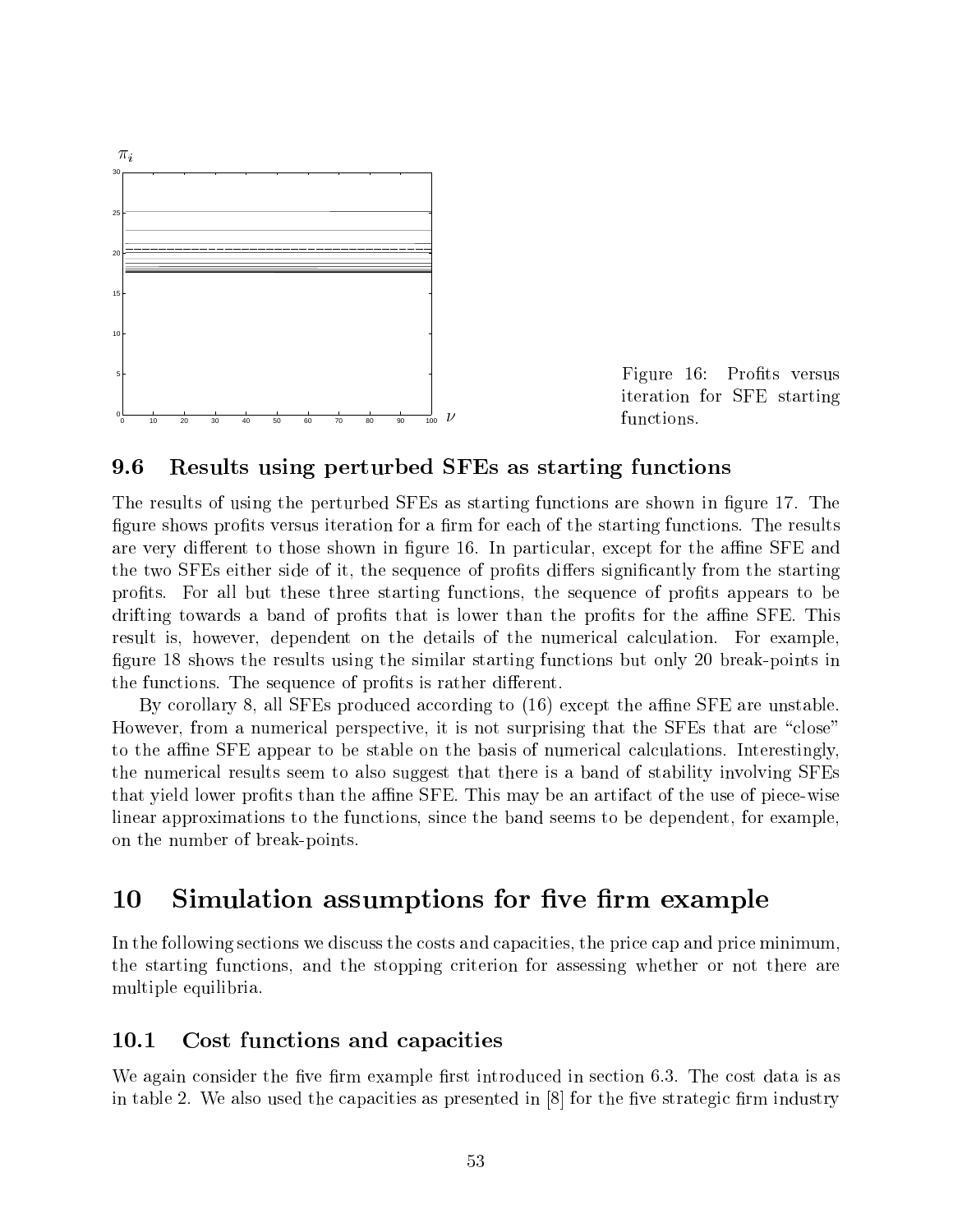

Figure 17: Profits versus iteration for perturbed SFE starting functions.

Figure 18: Profits versus iteration for perturbed SFE starting functions, with 20 break-points in supply functions.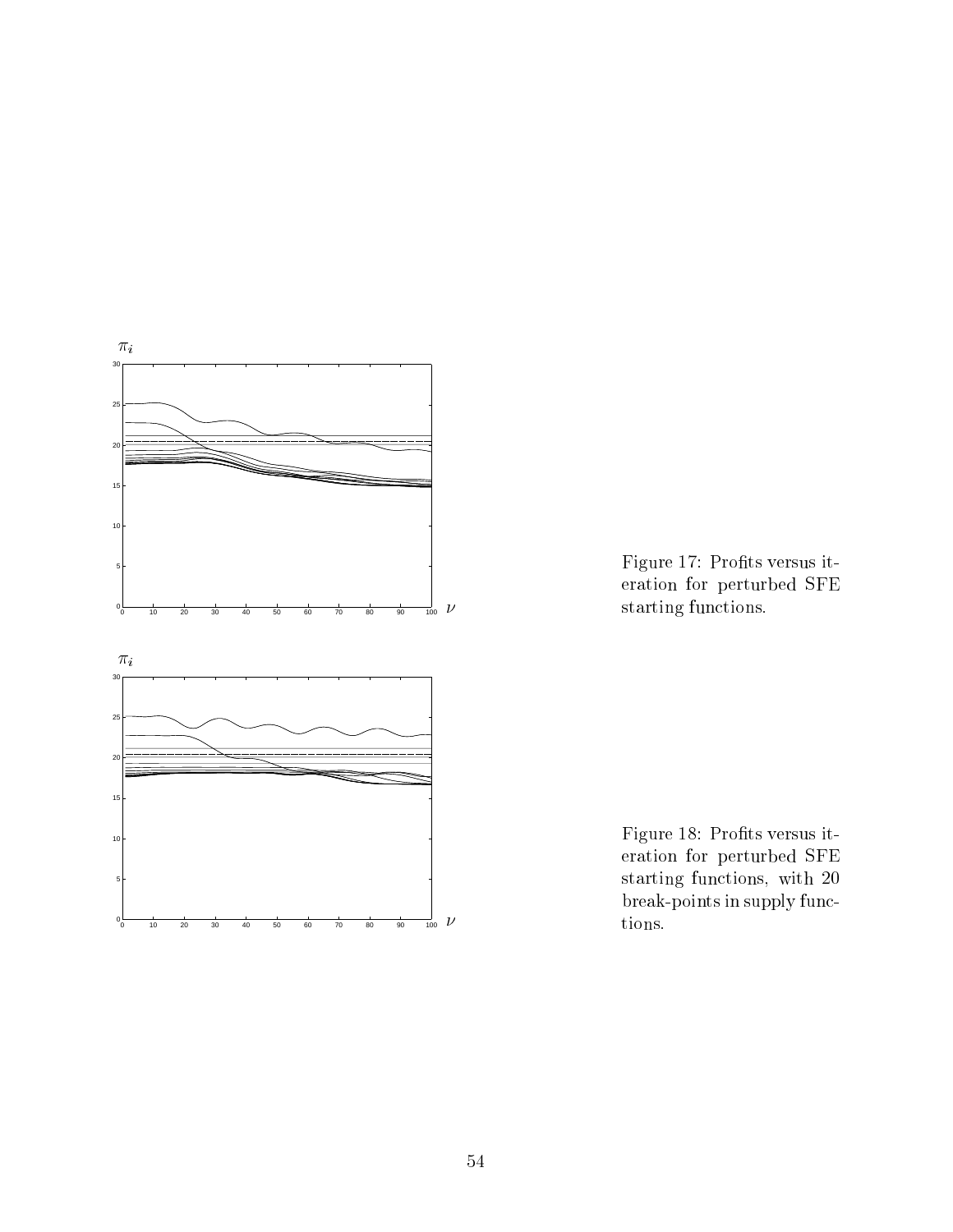| <b>I</b> Firm $i=$                                                          |  |  |  |
|-----------------------------------------------------------------------------|--|--|--|
| $\  \overline{q}_i(GW) = \  5.70945   3.35325   10.4482   9.70785   3.3609$ |  |  |  |

Table 3: Capacity data based on five firm industry described in [8].

in England and Wales subsequent to the 1999 divestiture. Table 3 shows the maximum capacities. The total installed capacity is approximately 32.6 GW and the marginal cost at maximum production is roughly 27 pounds per MWh for all firms. Firms 2 and 5 are nearly identical and have the smallest capacity. Firms 3 and 4 have the largest capacity.

## 10.2 Demand

We assumed a demand slope of  $\gamma = 0.1$  GW per (pound per MWh) and a base-case load duration characteristic of:

$$
\forall t \in [0, 1], N(t) = 10 + 25(1 - t),
$$

with quantities measured in GW. That is, N varied linearly from 35 to 10 GW. This loadduration characteristic is illustrated in figure 1. The load factor is approximately 30%. (This is considerably smaller than a typical daily load factor. However, the five firms that we model from England and Wales do not include the baseload nuclear generation, so that the <sup>N</sup> we use is actually a residual after baseload is subtracted. Alternatively, we can imagine that there has been some forward contracting of baseload capacity [20].)

At a demand of 30 GW and a price of 30 pounds per MWh, the price elasticity of demand is 0.1. The "choke price" at peak is  $N(0)/\gamma = 350$  pounds per MWh, while the "choke price" at minimum demand is  $N(1)/\gamma = 100$  pounds per MWh.

Since the maximum capacities of the five firms sums to approximately 32.6 GW and the price cap was 30 pounds per MWh or above, there is enough capacity to meet the peak demand at a price that is below the price cap. For the price cap of 30 pounds per MWh, the peak demand can only just be met. For price caps up to approximately 60 pounds per MWh, each firm is "pivotal" in that if any firm withdrew all its capacity from the market then the price would rise to the price cap at some times around peak demand and non-economic rationing would result.

As sensitivity cases, we also considered N varying linearly from:

- 1. 35 to 20 GW,
- 2. 20 to 10 GW,
- 3. 40 to 10 GW, and
- 4. 10 to 1 GW.

The first and second sensitivity cases divide the base case time horizon into peak  $(35{\text -}20$  GW) and off-peak  $(20{-}10 \text{ GW})$  times. Combining the results from both allows an evaluation of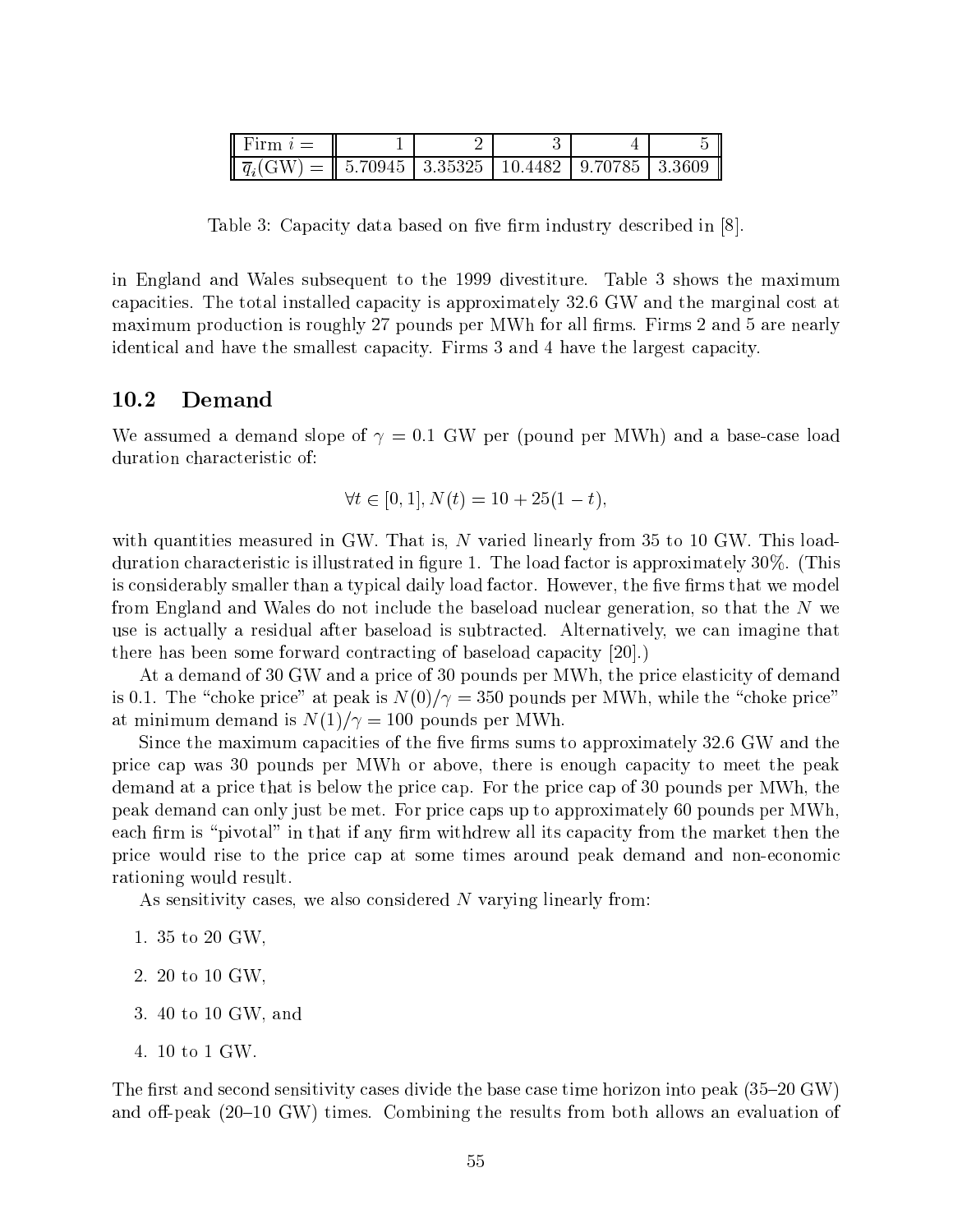how the load factor affects the equilibrium profits and prices. The third sensitivity case requires demand rationing even with a price cap of 50 pounds per MWh. The last sensitivity case investigates when minimum capacity constraints are binding on some of the firms.

The assumption of a linear load-duration characteristic is not realistic, but simplifies the computational implementation because  $N$  can be inverted easily. By corollary 13, the set of SFEs depends on the range of <sup>N</sup> but not on its detailed functional form and so the candidate equilibria we obtain could also be used to estimate profits with a more realistic load-duration characteristic. Nevertheless, the assumption of a linear  $N$  may affect which equilibrium is exhibited by the numerical framework if there are multiple equilibria.

## 10.3 Price cap and price minimum

A price cap of  $\bar{p} = 40$  pounds per MWh was used as the base-case price cap. Since the maximum marginal cost of production is approximately 27 pounds per MWh, the base case price cap is nearly 50% higher than the maximum marginal production cost. Sensitivity cases with price caps in the range of 30–80 pounds per MWh were also considered. We also considered the case of bid caps at  $\bar{p} = 40$  pounds per MWh.

For the cases with N(1) is even competitive bids by all the players would result in  $\mu$ prices above 12 pounds per MWh. A price minimum of  $p = 12$  pounds was used for most of these cases. A sensitivity case using  $p = 8$  pounds per MWh was used to verify that the choice of p did not tangibly affect results. The price minimum of  $p = 8$  pounds per MWh was also used for the cases with  $N(1) = 1$  GW.

## 10.4 Starting functions

In the case of symmetric cost functions and no capacity constraints nor price caps, we have already exhibited a range of equilibria, including the three equilibria:  $S^{\star \text{ Cournot}}$ ,  $S^{\star \text{affine}}$ , and  $S^{evenr}$ . Unfortunately, for the asymmetric cost functions we consider, supply functions  $S^{\star \text{Count} }$  and  $S^{\star \text{comp}}$  constructed using (16) with Cournot and competitive initial conditions. respectively, both violate the non-decreasing constraints for prices below the peak realized price. The functions  $S_i^{z_1 + \cdots + z_n}, i = 1, \ldots, n$  are illustrated in figure 19 and violate the nondecreasing constraints for prices less than about 64 pounds per MWh. (We continue to use a superscript  $\star$  for these functions, although they are not even allowable supply functions if demand results in prices being realized on which the functions are not non-decreasing.) At a price of 64 pounds per MWh, the supply is approximately 22 GW. This corresponds to a value on the load-duration characteristic of  $N(t) = 28$ . That is,  $S_i^{z}$  could be an SFE for a system with load-duration characteristic that had range [28; 35], which is a load factor of about 80%. (We note that even in this case,  $S_i^{even}$  is concave for firms 1, 3, 4, so that the equilibrium may be unstable.) For load factors below 80%, as in our example cases,  $S_i$  course the non-decreasing constraints over the range of realized prices and therefore is not an equilibrium for such load-duration characteristics.

Were were unable to solve the differential equations starting from the competitive initial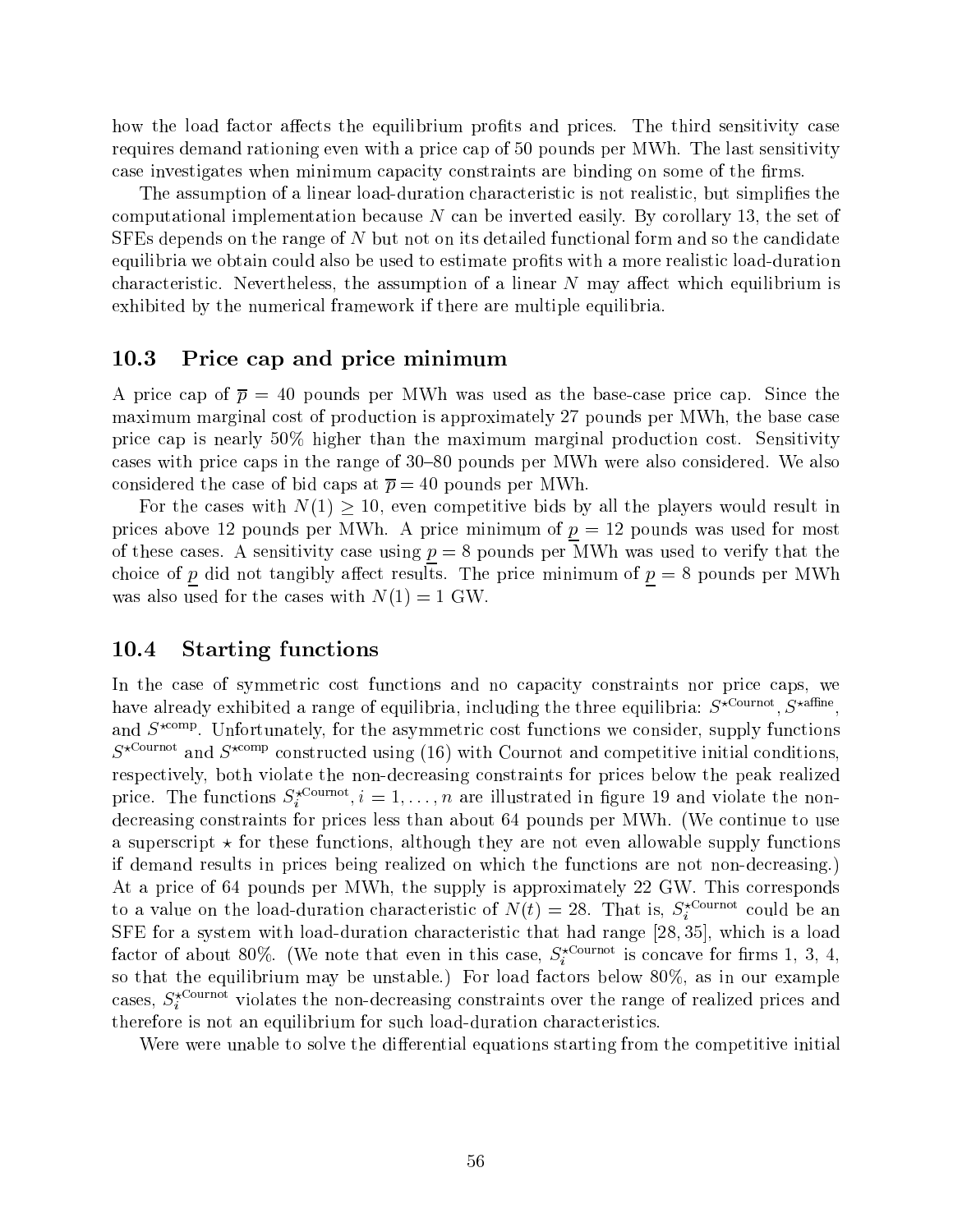

Figure 19: Supply function  $S$ <sup>2</sup>  $\ldots$   $\ldots$   $\ldots$   $\ldots$   $\ldots$   $\ldots$   $\ldots$   $\ldots$   $\ldots$   $\ldots$ as a dashed line, firms 2 and 5 are shown superimposed as a dash-dot line, firm 3 is shown as a solid line and firm 4 is shown as a dotted line.

Figure 20: Supply function obtained using initial condition nearby to competitive initial condition. Firm 1 is shown as a dashed line, firms 2 and 5 are shown superimposed as a dash-dot  $line, firm 3 is shown as$ a solid line and firm 4 is shown as a dotted line.

condition to obtain  $S^{r_1, r_2, r_3}$ . However,

$$
\lim_{p\to p_0^{\text{comp}-}} S^{\star \text{comp} \prime}(p) = \begin{bmatrix} -\infty \\ -\infty \\ +\infty \\ +\infty \\ -\infty \end{bmatrix},
$$

2

<u>and the second contract of the second contract of the second contract of the second contract of the second con</u>

where  $p \rightarrow p_0^{\rm corr}$  means the limit from below. That is,  $S^{\rm comm}$  must also violate the nondecreasing constraints. We were able to solve the differential equations for initial conditions nearby to the competitive initial condition. One such solution is illustrated in figure 20. All such nearby solutions violate the non-decreasing constraints.

The function  $S^{\star \text{affine}}$  is well-defined in both the symmetric and asymmetric cases and we use it as a starting function. However, since  $S^{\star \text{Count}}$  and  $S^{\star \text{comp}}$  are not allowable functions, we defined two other starting functions, one less and the other more competitive than the annie  $\mathsf{SFR}$   $S$  and  $S$  . In particular, for the unconstrained and no price cap case we used three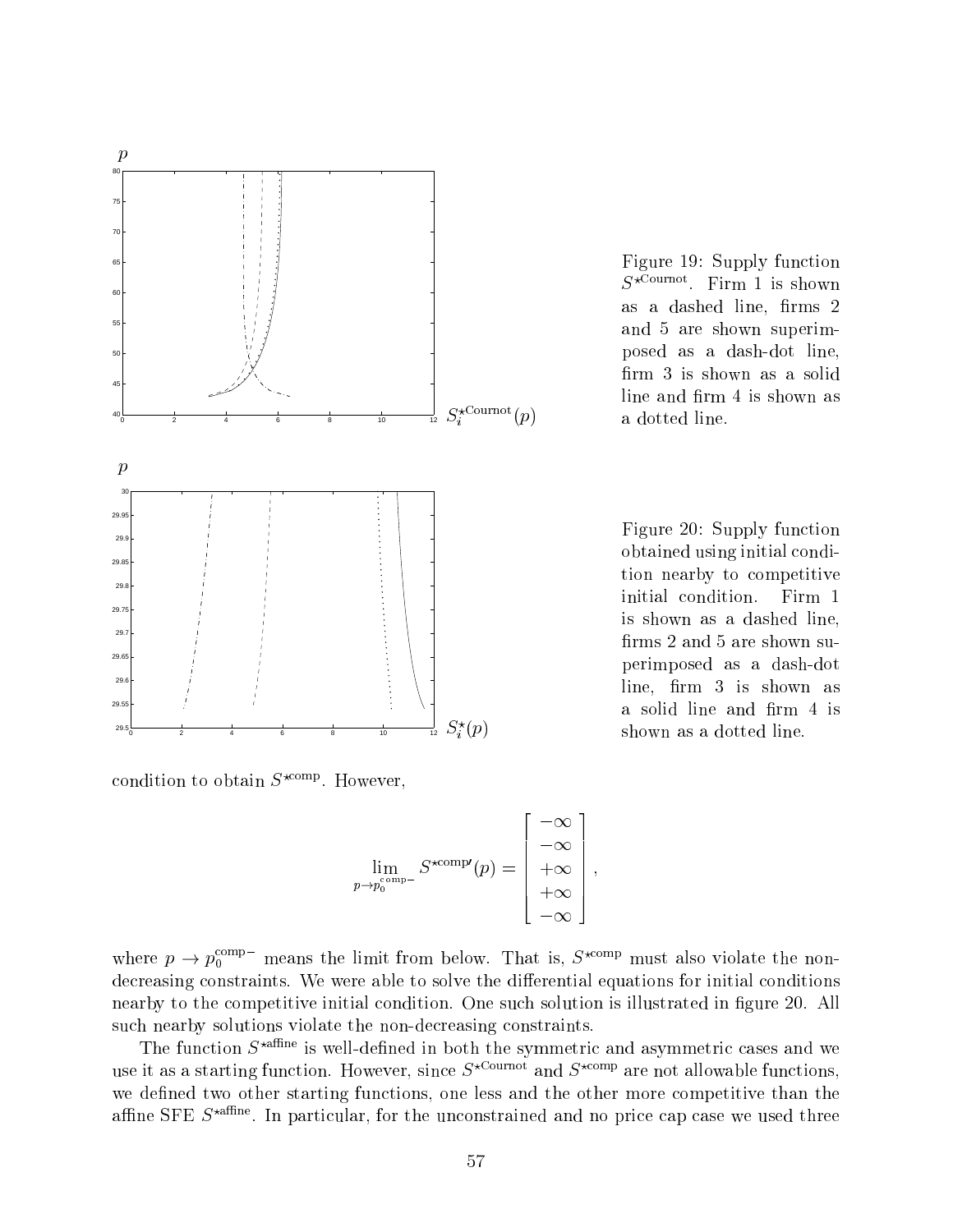different starting functions:

- $\bullet$  "uncapacitated competitive,"  $S^{\text{comp}}$  where the supply functions are the inverses of the marginal cost functions,
- $\bullet$  "uncapacitated affine SFE,"  $S^*$ <sup>affine</sup> where the supply functions are given by the solution of the affine SFE (14), with coefficients  $\beta_i$  satisfying (15), and
- $\bullet$  "uncapacitated Cournot,"  $S^{\text{Current}}$  where quantities and prices under Cournot competition are calculated for each through  $\epsilon$  [0; 1] and a supply function drawn through the supply through resulting price-quantity pairs.

For the maximum capacity constrained and price-capped cases, we used the following three starting functions:

- $\bullet$  "capacitated competitive," where the supply functions are the inverses of the marginal cost functions, but limited by the maximum capacity, as shown in figure 21,
- $\bullet$  "capacitated affine SFE," where the supply functions are given by the solution of the affine SFE, except that the values of  $S_i$  are limited by the maximum capacity, as shown in figure 22, and
- "price-capped Cournot," where Cournot quantities and prices are calculated for each <sup>t</sup> 2 [0; 1] and <sup>a</sup> supply function drawn through the resulting price-quantity pairs, but modified to satisfy  $(4)$ , as shown in figure 23.

(In each case, we have graphed the supply function only for prices greater than 12 pounds per MWh, to avoid the issue of minimum capacity constraints under the assumption that realized prices are always at least 12 pounds per MWh.) We will discuss this issue, and provide a generalization of  $S^{\star \text{affine}}$  when there are minimum capacity constraints in section 11.2.) In summary, the starting functions for the capacitated and price-capped cases are obtained by calculating a supply curve under the assumption of no capacity constraints and then truncating the supply curve to satisfy the capacity constraints and then (in the case of pricecapped Cournot) redefining the supply function at the price  $p = \overline{p}$  so that it satisfies (4).

Firms 2 and 5 are essentially identical and their supply functions appear superimposed as the leftmost dash-dot curve in figures  $21-23$  and in all subsequent figures. Firms 3 and 4 have the largest capacity and their supply functions appear as the solid and dotted curves, respectively, at the right of figures  $21-23$  and in all subsequent figures. (In figure 23, the supply functions of firms  $3$  and  $4$  are almost superimposed.) The supply function of firm  $1$ appears as the dashed curve in the middle of figures  $21-23$  and in all subsequent figures.

Although the starting functions are not equilibrium supply functions for the capacitated and price-capped cases, we can still consider the resulting prices if the firms were to bid these supply functions. The price-duration curves for the base case demand conditions corresponding to the firms bidding the capacitated competitive, the capacitated affine SFE. and the price-capped Cournot supply functions, respectively, are shown in figures  $24{\text -}26$ . respectively. Given bids equal to the capacitated competitive supply function, no firm ever reaches its capacity and so the price-duration curve in figure 24 is linear.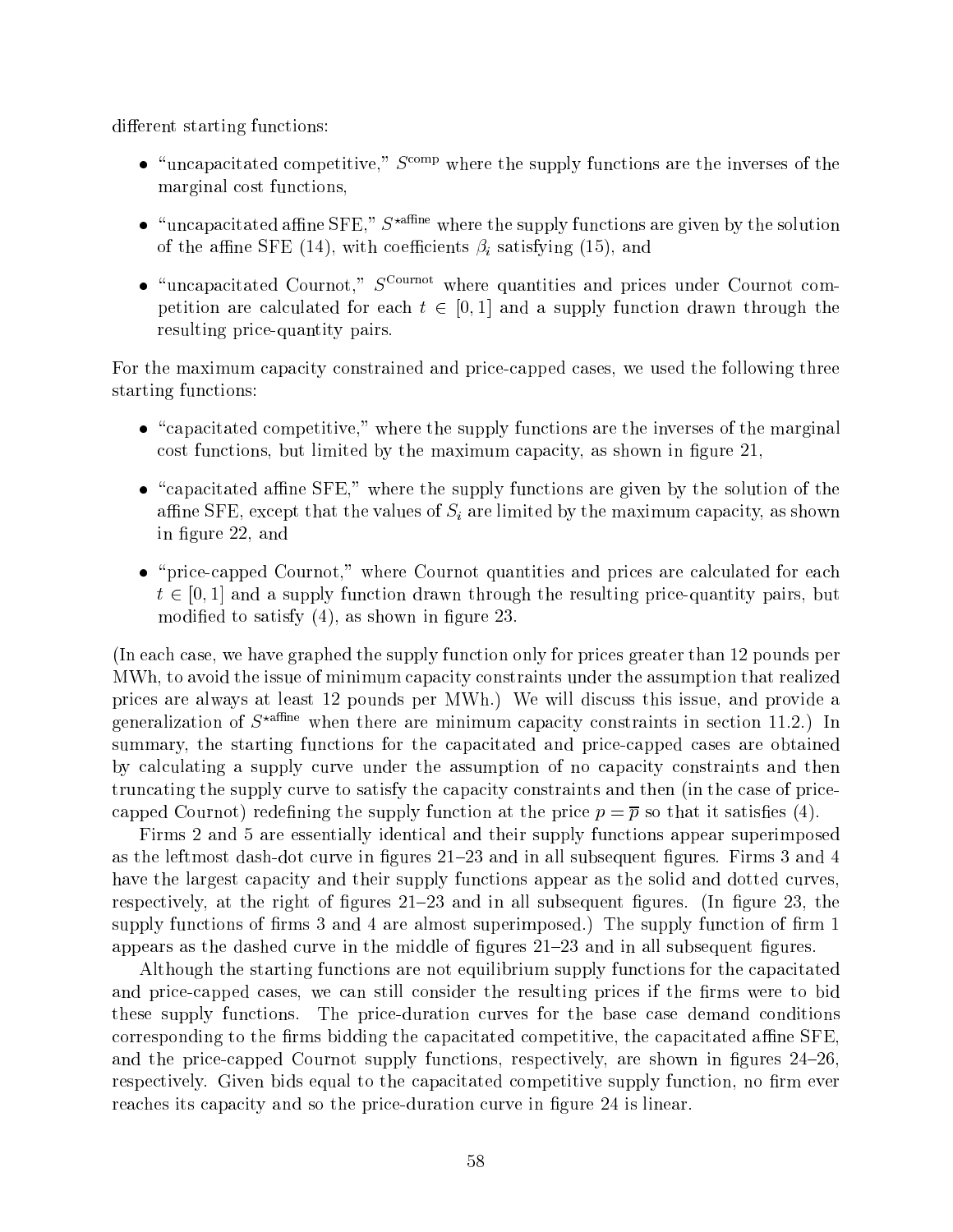

Figure 21: "Capacitated competitive" supply function.

Figure 22: "Capacitated affine SFE" supply function.

Figure 23: "Price-capped Cournot" supply function. (Note change in price axis compared to previous gures.)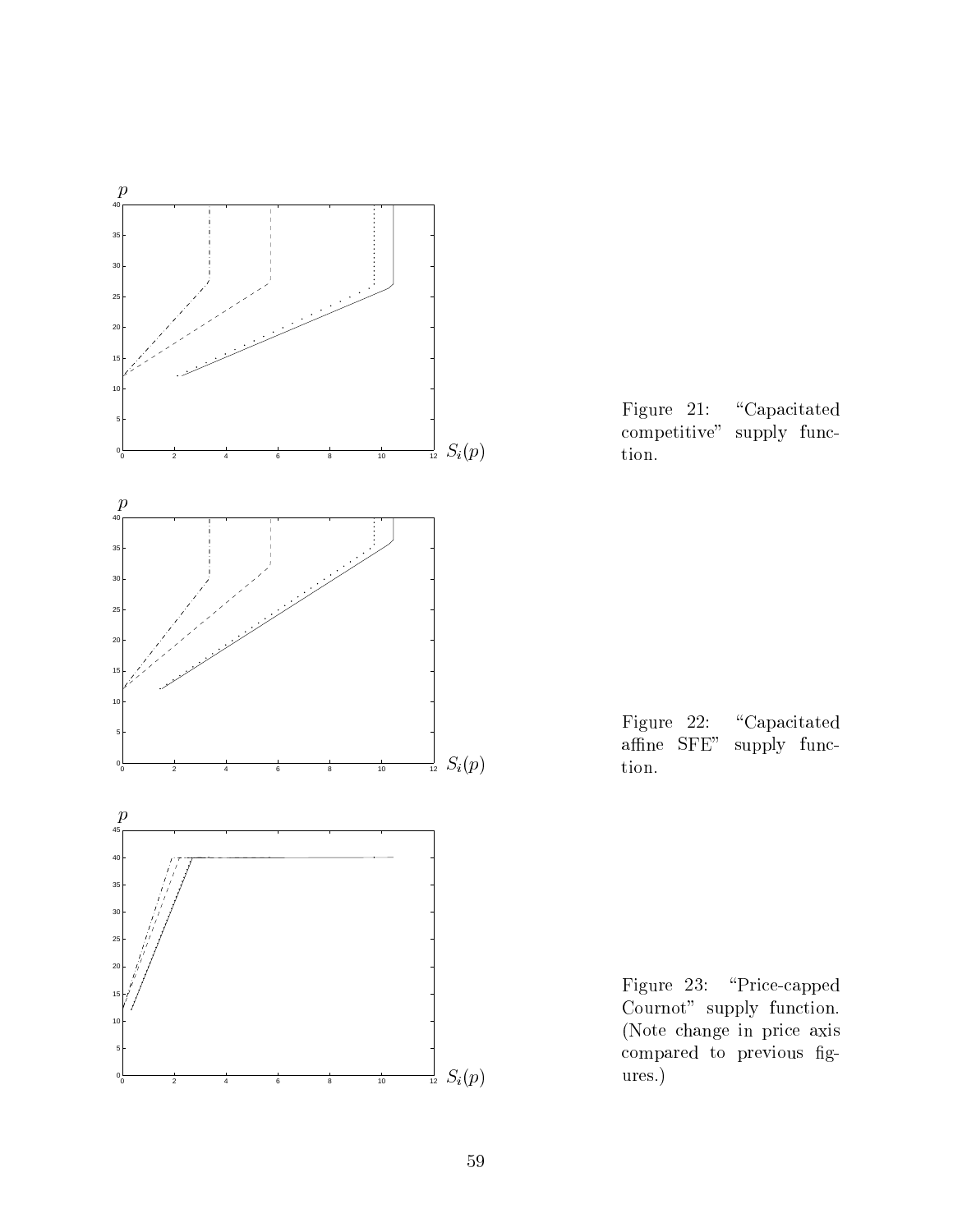

Figure 24: Price-duration curve for "capacitated competitive" supply function.



Figure 26: Price-duration curve for "price-capped Cournot" supply function. (Note change in price axis compared to previous gures.)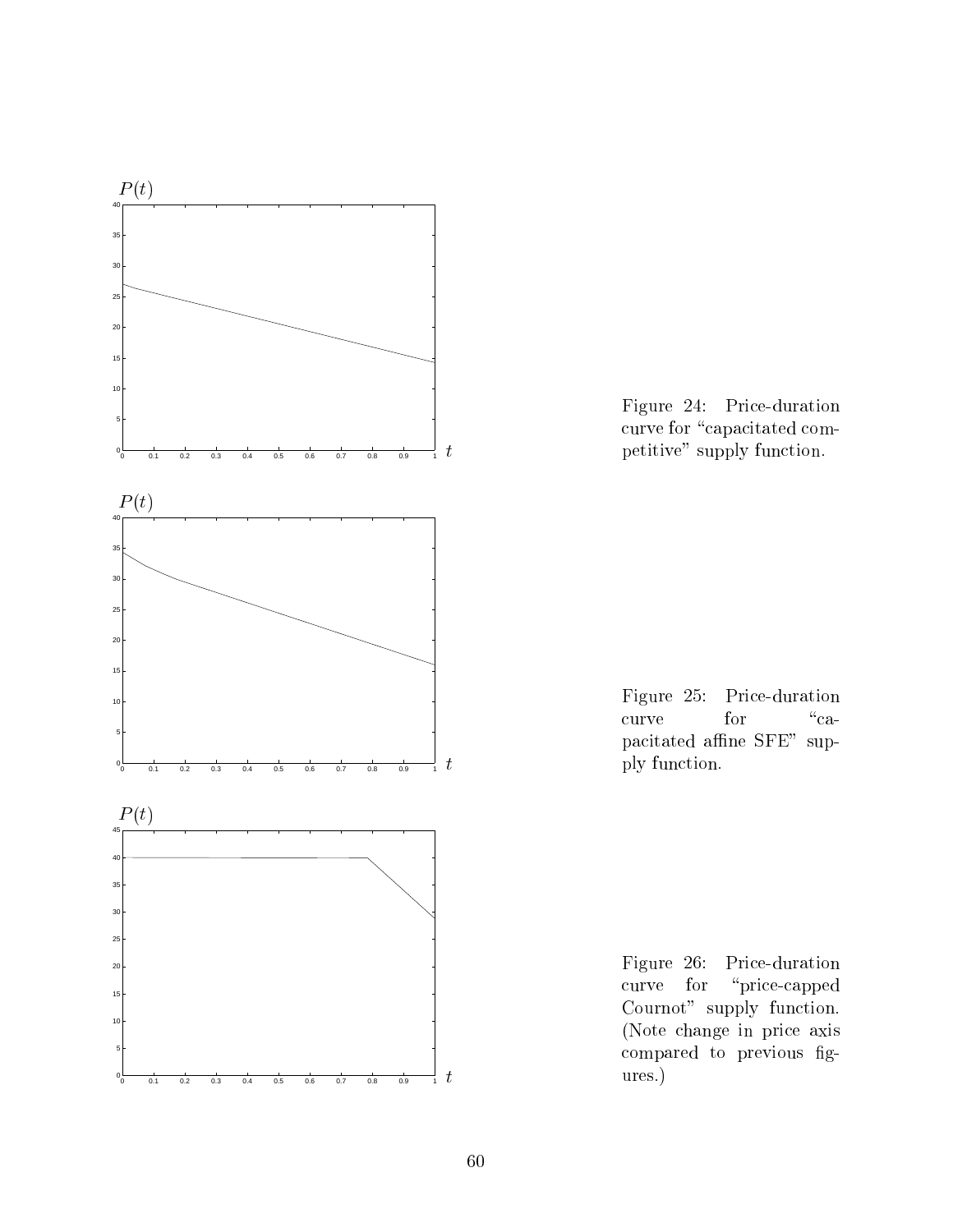Given bids equal to the capacitated affine SFE supply functions, capacity constraints are reached for firms 2 and 5 at a price of about 30 pounds per MWh, so that the price-duration curve in figure 25 bends upward for peak demand times near to  $t = 0$ . A reasonable hypothesis is that the capacitated affine SFE starting function is in the vicinity of the equilibrium for the base case since it is the equilibrium if the capacity constraints are not binding.

Given bids equal to the price-capped Cournot supply function, no firm ever reaches its capacity. However, the price cap isbinding over most of the time horizon as shown in figure 26. As suggested in the introduction, the prices and profits corresponding to the price-capped Cournot supply function may be a reasonable prediction of the equilibrium behavior when firms face the price cap but are not required to bid consistently across the time horizon or if the load-duration characteristic is piece-wise constant. We will use these "price-capped Cournot" prices and profits as a benchmark to evaluate the effect of requiring supply function bids that are consistent over the time horizon. (For comparison, the Cournot price corresponding to the peak time and with no price cap is around 80 pounds per MWh.)

## 10.5 Criterion for assessing existence of multiple equilibria

In experiments, we found that even after a large number of iterations, the values of the supply functions were still changing by signicant amounts from iteration to iteration. In particular, the  $L_1$  norm of the difference between successive iterates was on the order of a few percent of the  $L_1$  norm of the iterate itself. Moreover, supply functions change visibly from iteration to iteration, with the position of features such as points of non-differentiability in the supply functions slowly drifting over successive iterations.

In contrast, profit at each iteration showed much steadier progress. Defining profit at iteration  $\nu$  according to (8) with the supply functions  $S_i^{\vee}$  used to specify the price function through  $(6)$ , we found that the profits typically changed by less than 0.1% from iteration to iteration after 100 iterations. Moreover, the profits typically reach a quasi-steady state level within about 20 iterations.

As suggested by  $[9]$ , the changes in bid functions from iteration to iteration may be evidence of Edgeworth cycles. However, the steadiness of the profit functions suggests that the changes in the supply functions may simply be an artifact of the numerical calculations.

In assessing whether or not there are multiple equilibria, we must distinguish differences due to artifacts of the calculations from truly different equilibria. We apply the following  $ad$ hoc criterion. We deem two candidate equilibria to be the same if:

- for each firm, the profits are within  $2\%$  in each candidate equilibrium,
- $\bullet$  for each firm, the supply functions have the same general shape in each candidate equilibrium over the range of realized prices, and
- the price-duration curves have the same general shape in each candidate equilibrium (and, in particular, have the same peak realized price.)

For each case, we iterated 100 times from the starting function and used the results from iteration 100 to assess whether or not candidate equilibria were the same or different.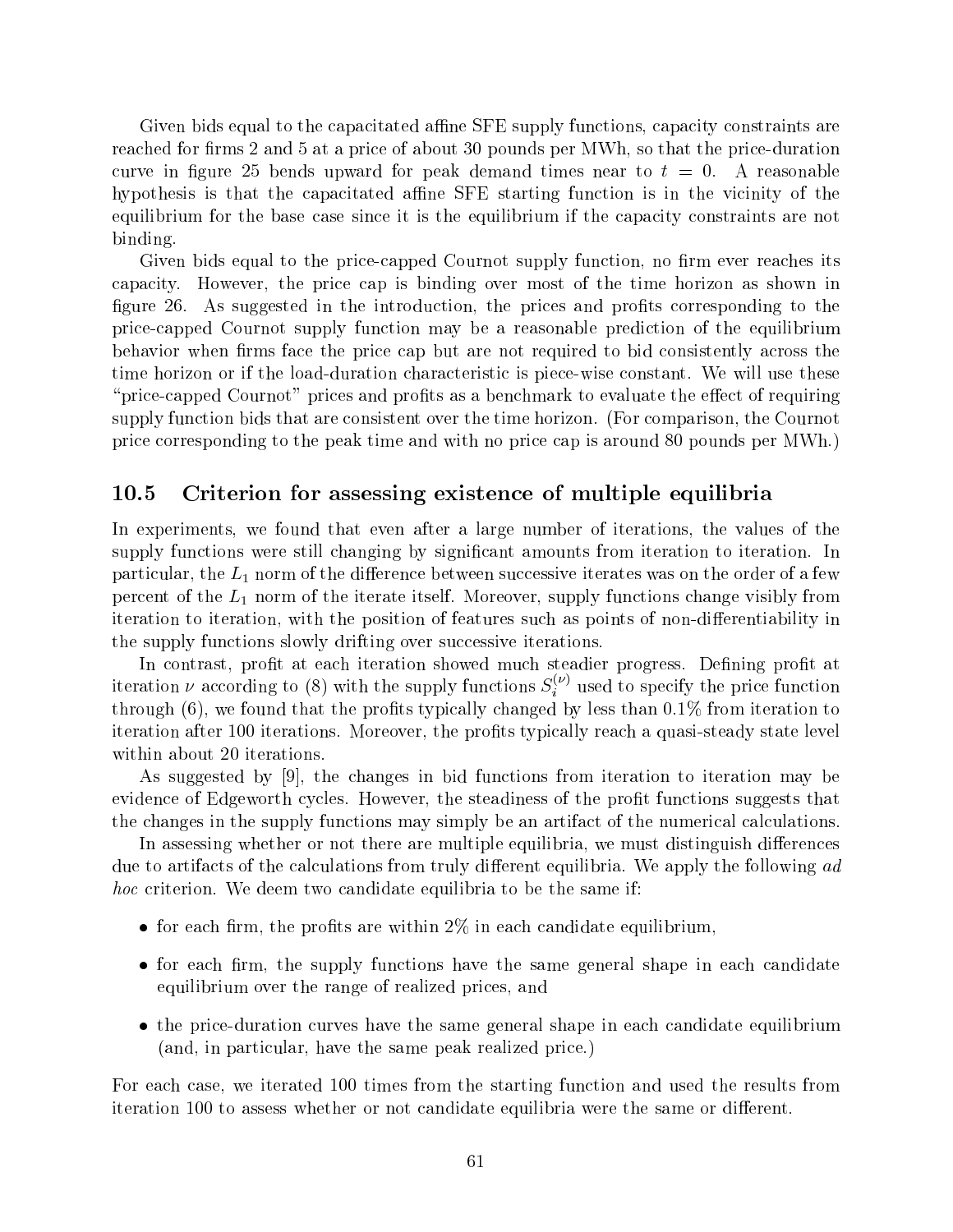When multiple equilibria are observed, we consider the range of equilibrium outcomes. In assessing whether the range of profits is relatively large or small, we compare the range of profits for the various equilibria to the range between:

- $\bullet$  the profits that would accrue if all firms bid the capacitated competitive supply function, shown in gure 21 and
- $\bullet$  the profits that would accrue if all firms bid the price-capped Cournot supply function. shown in figure 23.

That is, the difference between the competitive and Cournot profits provides a scale for assessing the relative spread of profits when there are multiple equilibria.

#### Five firm numerical results 11

In this section, we report results of several cases:

- no capacity constraints,
- minimum capacity constraints,
- base case demand and supply conditions,
- changed price caps,
- increased capacities,
- increased load factor,
- increased demand.

We investigate empirically the conditions for the results to exhibit multiple equilibria and also the qualitative effects of the changes compared to the base case.

#### 11.1 No capacity constraints

If market rules require that an affine supply function be bid by each firm, then in the case of no capacity constraints the affine SFE  $S^{\star}$ <sup>affine</sup> is the unique SFE. If market rules allow nonlinear supply functions, then in the case of no capacity constraints there is a continuum of supply function equilibria, with the affine solution  $S^{\star \text{affine}}$  being one of them.

We used the software to solve the no capacity constraints, no price cap, and nonlinear bid supply function case for the base case demand. We used starting functions equal to, respectively:

- $\bullet$  the uncapacitated competitive supply function,  $S^{\text{comp}}$ ,
- $\bullet$  the uncapacitated anime  $SFE$  supply function  $S^{xxxx}$ , and
- $\bullet$  the uncapacitated Cournot supply function,  $S^{\text{Current}}$ .

The test run serves to verify the operation of the software on a problem for which we know one of the equilibria, namely the affine SFE. Using the affine SFE as a starting function serves to verify that the software evaluates the profit correctly.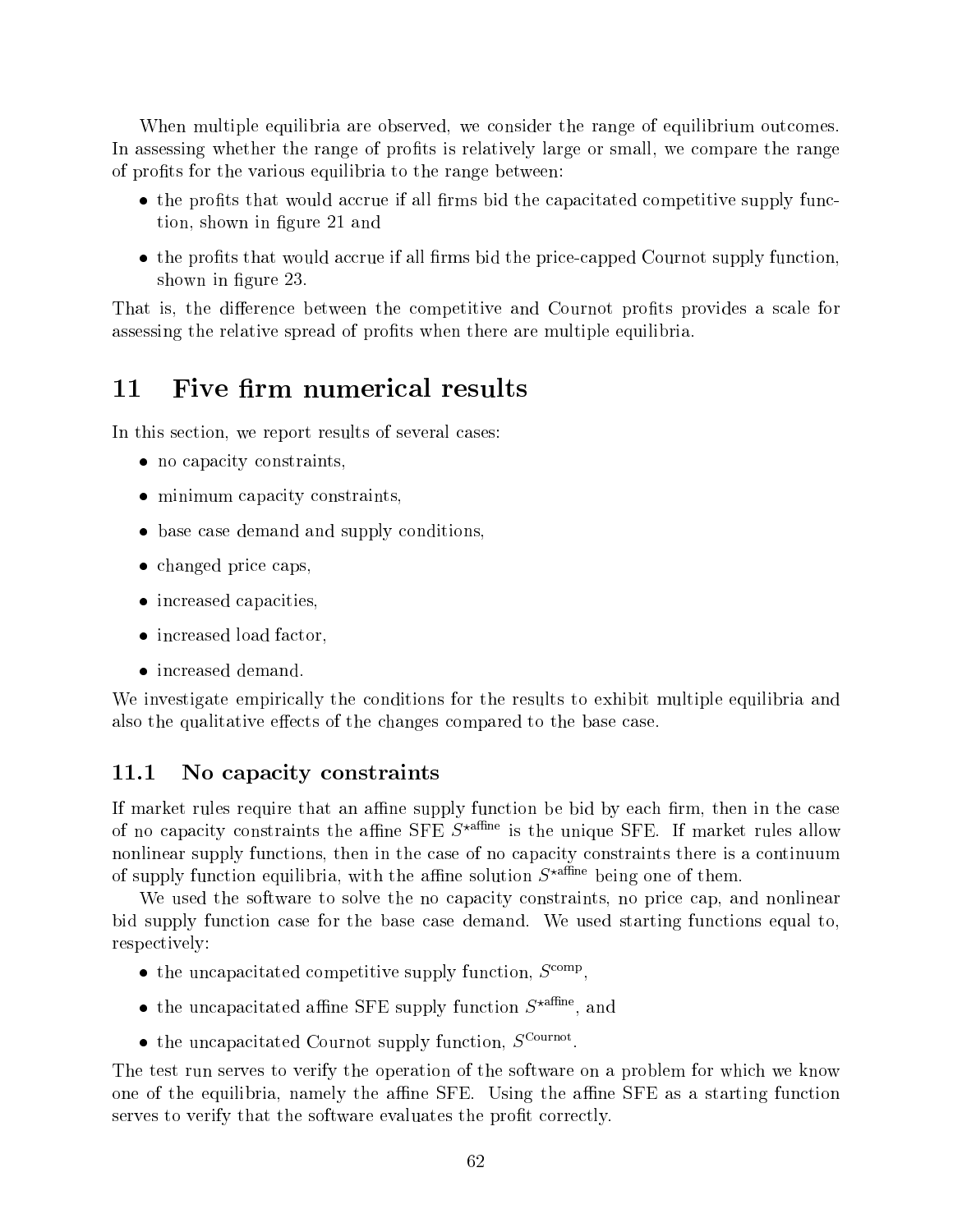### 11.1.1 Uncapacitated competitive starting function

Figure 27 shows the profits versus iteration  $\nu$  for the no capacity limit case starting from the uncapacitated competitive supply function. (In this figure and all subsequent figures illustrating the five firm example, firm  $1$  is shown as a dashed line, firms  $2$  and  $5$  have identical costs and capacities and are shown superimposed as a dash-dot line, firm 3 is shown as a solid line and firm 4 is shown as a dotted line.) The leftmost points in figure 27 show the profits if each firm were to bid the uncapacitated competitive supply function. That is, these are the profits if each firm bid competitively.

Figure 28 shows the corresponding supply functions at iteration 100. The price-duration curve for iteration 100 is shown in figure 29. The peak realized price is 29 pounds per MWh.

### 11.1.2 Uncapacitated affine SFE starting function

Figure 30 shows the profits versus iteration  $\nu$  for the no capacity limit case starting from the uncapacitated affine SFE supply function. Profits are identical in every iteration. The leftmost points in figure 30 show the profits if each firm were to bid the uncapacitated affine  $SFE$  supply function. That is, these are the equilibrium profits if the firms are required to bid affine supply functions.

Figure 31 shows the corresponding supply functions at iteration 100, which are identical to the uncapacitated affine SFE. The price-duration curve for iteration 100 is shown in figure 32. The peak realized price is between 32 and 33 pounds per MWh.

### 11.1.3 Uncapacitated Cournot starting function

Figure 33 shows the profits versus iteration  $\nu$  for the no capacity limit case starting from the uncapacitated Cournot supply function. The leftmost points in figure 33 show the profits if each firm were to bid the uncapacitated Cournot supply function. That is, these are the prots if Cournot competition occurs at each time in the time horizon without any obligation to bid a supply function that is consistent across the whole time horizon.

Figure 34 shows the corresponding supply functions at iteration 100. The price-duration curve for iteration 100 is shown in figure 35. The peak realized price is again between 32 and 33 pounds per MWh.

#### 11.1.4 Summary

From the perspectives of:

- $\bullet$  the profit;
- the shape of the supply functions over the range of realized prices; and,
- the price-duration curves.

the results at iteration 100 starting from the uncapacitated affine SFE  $S^*$ <sup>affine</sup> and the uncapacitated Cournot functions are very similar. However, these two results differ from the results at iteration 100 starting from the uncapacitated competitive supply function. In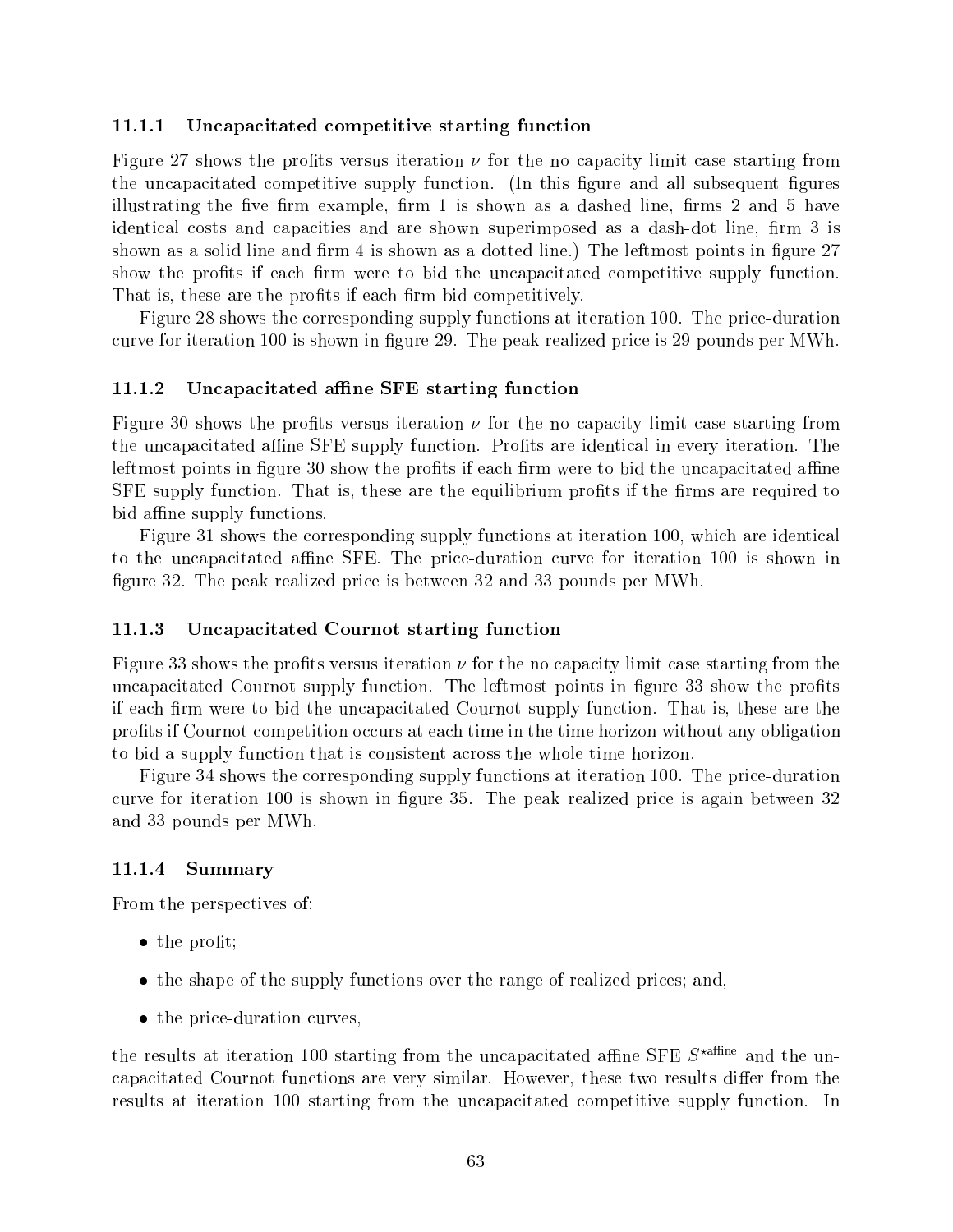

Figure 27: Profits versus iteration for case of no capacity constraints, starting from the uncapacitated competitive supply function.



Figure 29: Price-duration curve at iteration 100 for case of no capacity constraints, starting from the uncapacitated competitive supply function.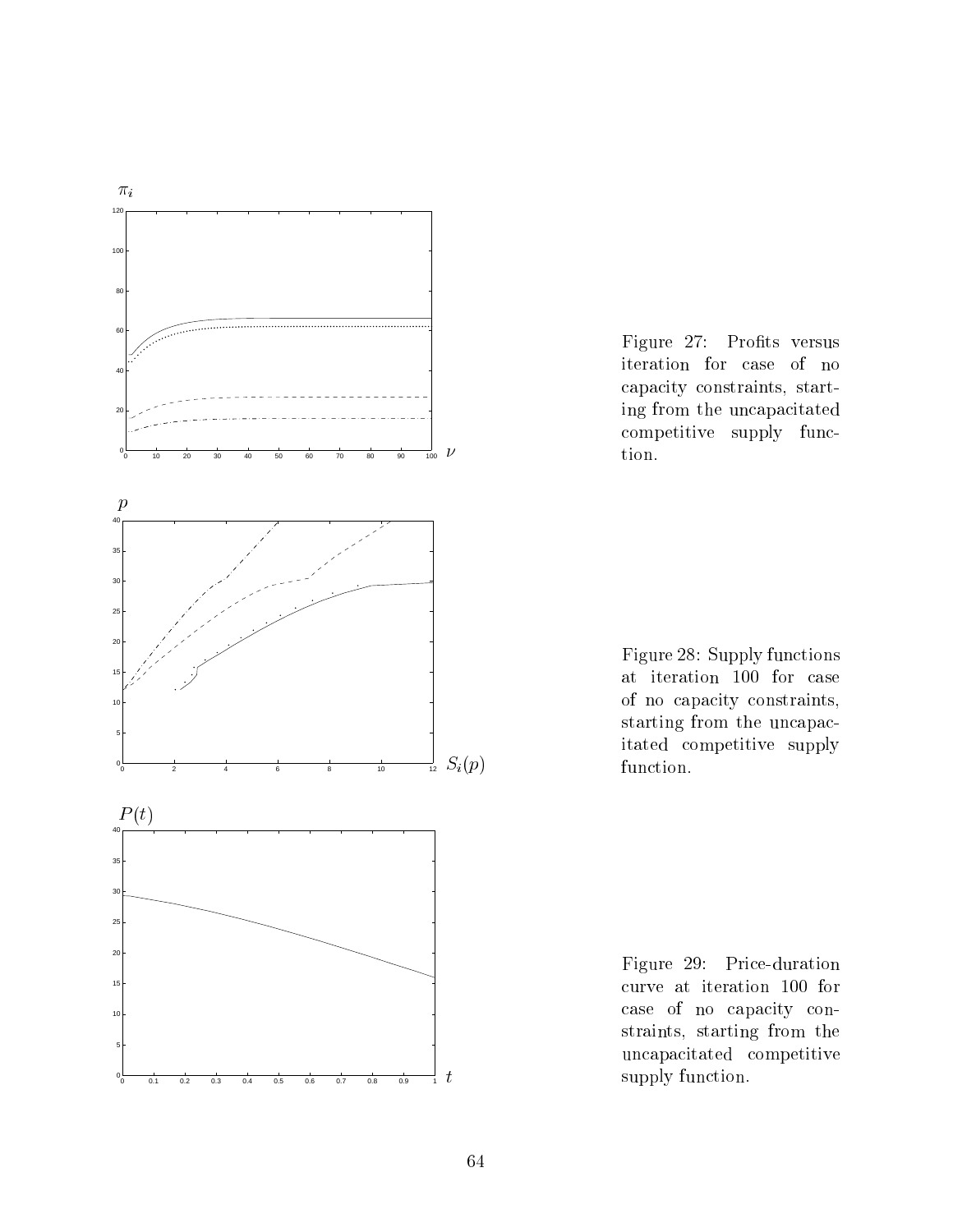

Figure 30: Profits versus iteration for case of no capacity constraints, starting from the uncapacitated affine SFE supply function.

Figure 31: Supply functions at iteration 100 for case of no capacity constraints, starting from the uncapacitated affine SFE supply function.

Figure 32: Price-duration curve at iteration 100 for case of no capacity constraints, starting from the uncapacitated affine SFE supply function.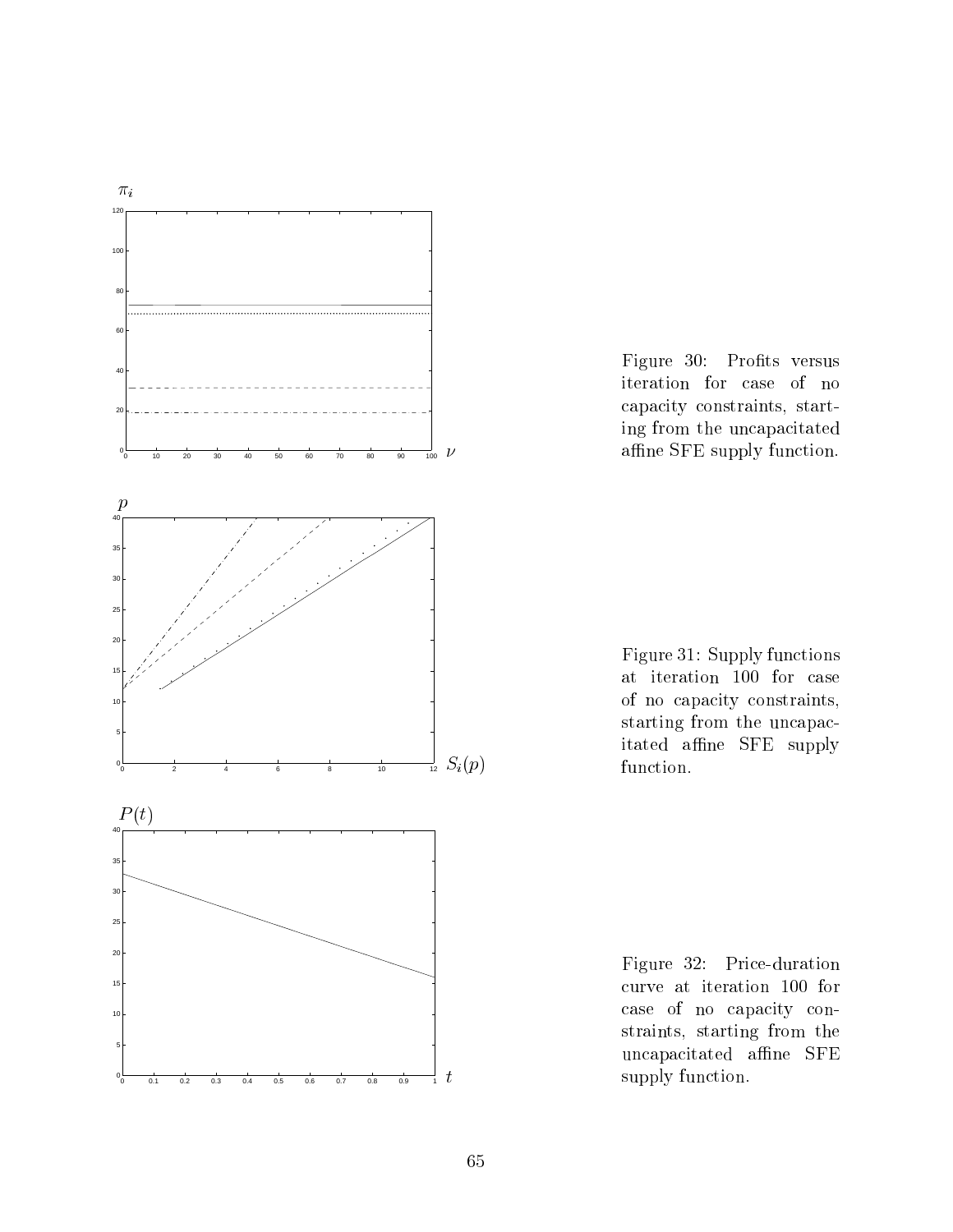

Figure 33: Profits versus iteration for case of no capacity constraints, starting from the uncapacitated Cournot supply function.



Figure 35: Price-duration curve at iteration 100 for case of no capacity constraints, starting from the uncapacitated Cournot supply function.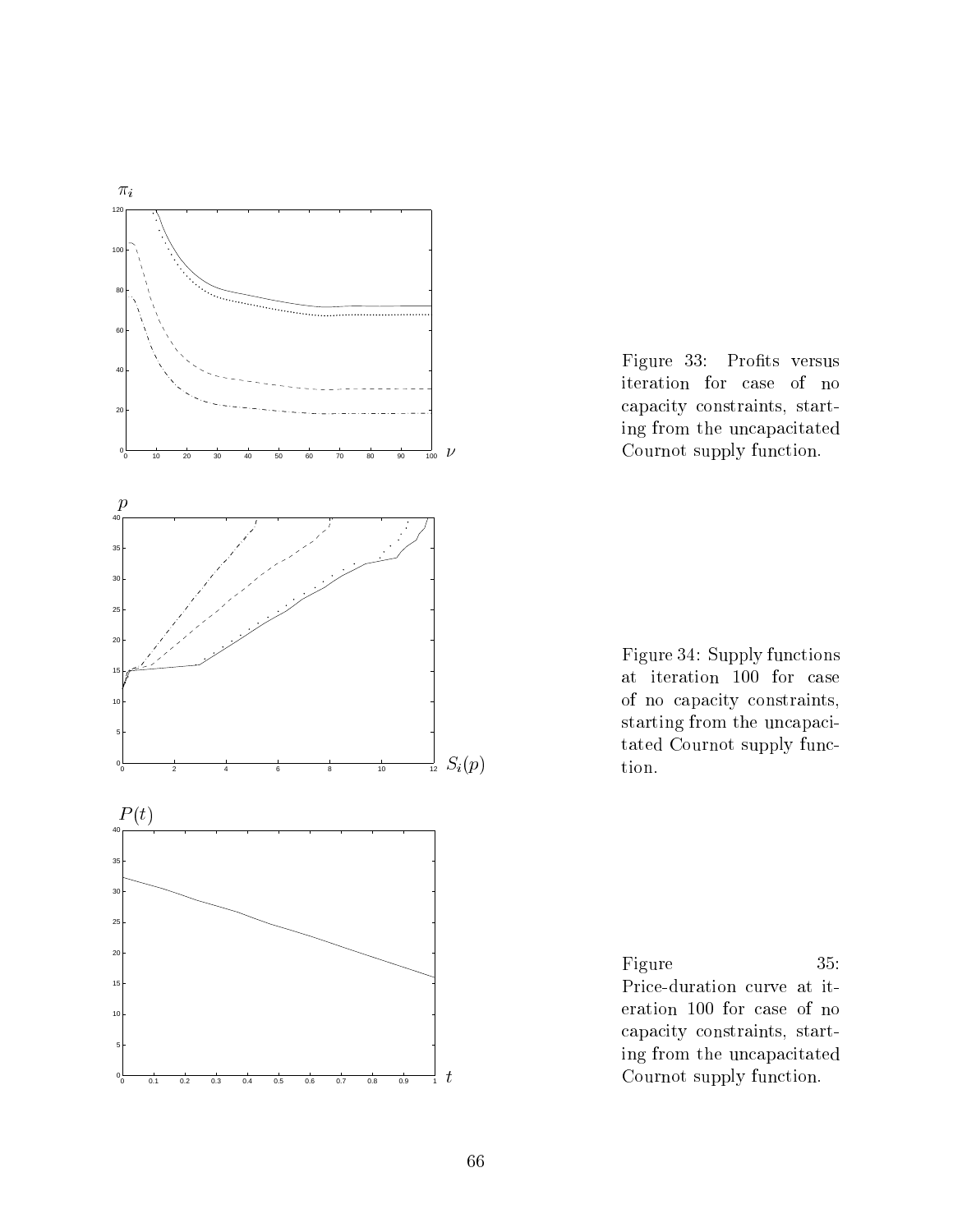

Figure 36: Piece-wise affine SFE constructed according to  $|8|$ .

particular, compared to the results at iteration 100 starting from the affine SFE or Cournot supply functions:

- $\bullet$  the profits at iteration 100 starting from the uncapacitated competitive starting function are about 15% lower and
- the values at iteration 100 of  $S_i(p)$  starting from the uncapacitated competitive starting function are considerably higher for prices above about 20 pounds per MWh.

The numerical results at iteration 100 show two candidate equilibria and there may be a continuum of equilibria between these two. We consider the relative range of the profits for the two candidate equilibria. For firm  $1$ , for example, the range of profits at iteration  $100$ over the various start functions is from about 27 to 32, a range of 5.

The profits that would accrue to firm 1 if all firms bid the uncapacitated Cournot supply function are about  $104$ . The profits that would accrue to firm 1 if all firms bid the uncapacitated competitive supply function are about 16. This is a range of about 88.

Combining these observations, the range of profits at iteration 100 for firm 1 over the various start functions is only about  $6\%$  of the range of profits for firm 1 between uncapacitated competitive and uncapacitated Cournot outcomes. That is, the range of SFE profits is relatively small. Similar observations apply for the other firms. Again, the range of apparently stable equilibria may be an artifact of the numerical framework.

## 11.2 Minimum capacity constraints

In this section, we use a reduced demand with  $N(0) = 10$ ,  $N(1) = 1$  in order to investigate the effects of *minimum* capacity constraints during off-peak times. In  $[8]$ , piece-wise affine (but not continuous) SFEs are exhibited in the case of minimum capacity constraints. In this SFE, the equilibrium supply function of a firm i is discontinuous at any price  $p$  where a rival  $j \neq i$  has cost function satisfying  $a_j = p$ . Using the results from [8] for the five firm example system results in the supply functions shown in figure 36.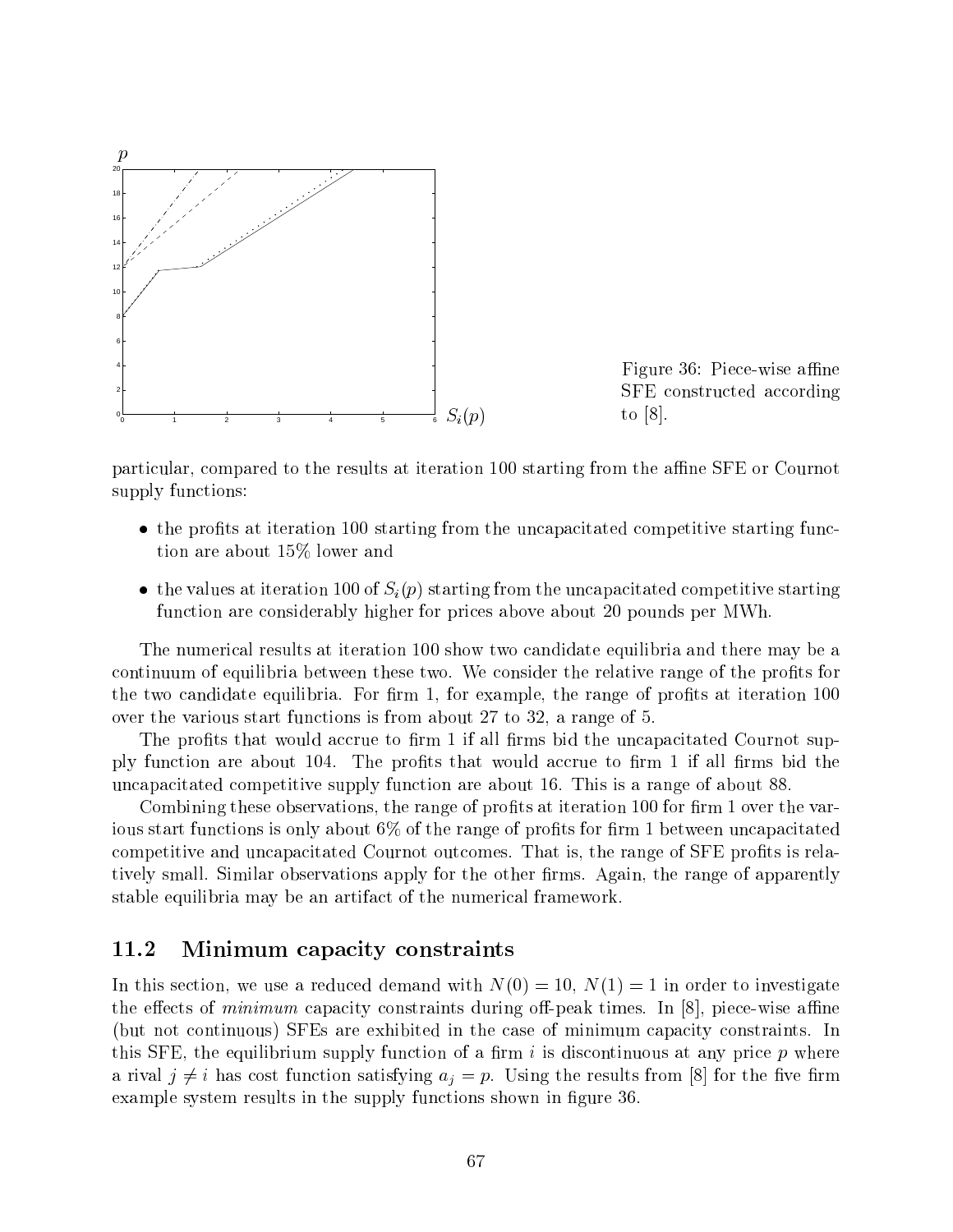We used the software to solve the minimum capacity constraints, no price cap, and nonlinear bid supply function case for the demand specified by  $N(0) = 10, N(1) = 1$ . Because the supply functions shown in figure 36 are an equilibrium in piece-wise affine functions, we used this as one of the starting functions (and will refer to it as  $S^{\star \text{affine}}$ .) Since we use a piece-wise linear and continuous representation of functions, we can only approximate the jump in this function at  $p = 12$  pounds per MWh. We also used the competitive and Cournot starting functions and represented the minimum capacity limits in these functions by requiring the functions to be non-negative.

#### 11.2.1 Competitive starting function

Figure 37 shows the profits versus iteration  $\nu$  for the minimum capacity limit case starting from the uncapacitated competitive supply function. The leftmost points in figure 37 show the profits if each firm were to bid competitively. (The axes of the graphs in this section differ from that in section  $11.1$ .)

Figure 38 shows the corresponding supply functions at iteration 100. The price-duration curve for iteration 100 is shown in figure 39. The peak realized price is 15 pounds per MWh.

#### 11.2.2 Piece-wise affine SFE starting function

Figure 40 shows the profits versus iteration  $\nu$  for the minimum capacity limit case starting from the uncapacitated affine SFE supply function. Profits are almost identical in every iteration.

Figure 41 shows the corresponding supply functions at iteration 100, which are similar to the piece-wise almie SFE  $S^{\text{max}}$ , except that the discontinuity at  $p = 12$  pounds per MWh in  $S^{\star{\text{affine}}}$  is smoothed off in the numerical results at iteration 100. Figure 40 shows that the smoothing off had essentially no effect on the profits of the firms. The price-duration curve for iteration 100 is shown in figure 42. The peak realized price is about 16 pounds per MWh.

#### 11.2.3 Cournot starting function

Figure 43 shows the profits versus iteration  $\nu$  for the minimum capacity limit case starting from the Cournot supply function. The leftmost points in figure 43 show the profits if each firm were to bid the Cournot supply function. That is, these are the profits if Cournot competition occurs at each time in the time horizon without any obligation to bid a supply function that is consistent across the whole time horizon.

Figure 44 shows the corresponding supply functions at iteration 100. The price-duration curve for iteration 100 is shown in gure 45. The peak realized price is about 16 pounds per MWh.

#### 11.2.4 Summary

From the perspectives of:

- $\bullet$  the profit;
- the shape of the supply functions over the range of realized prices; and,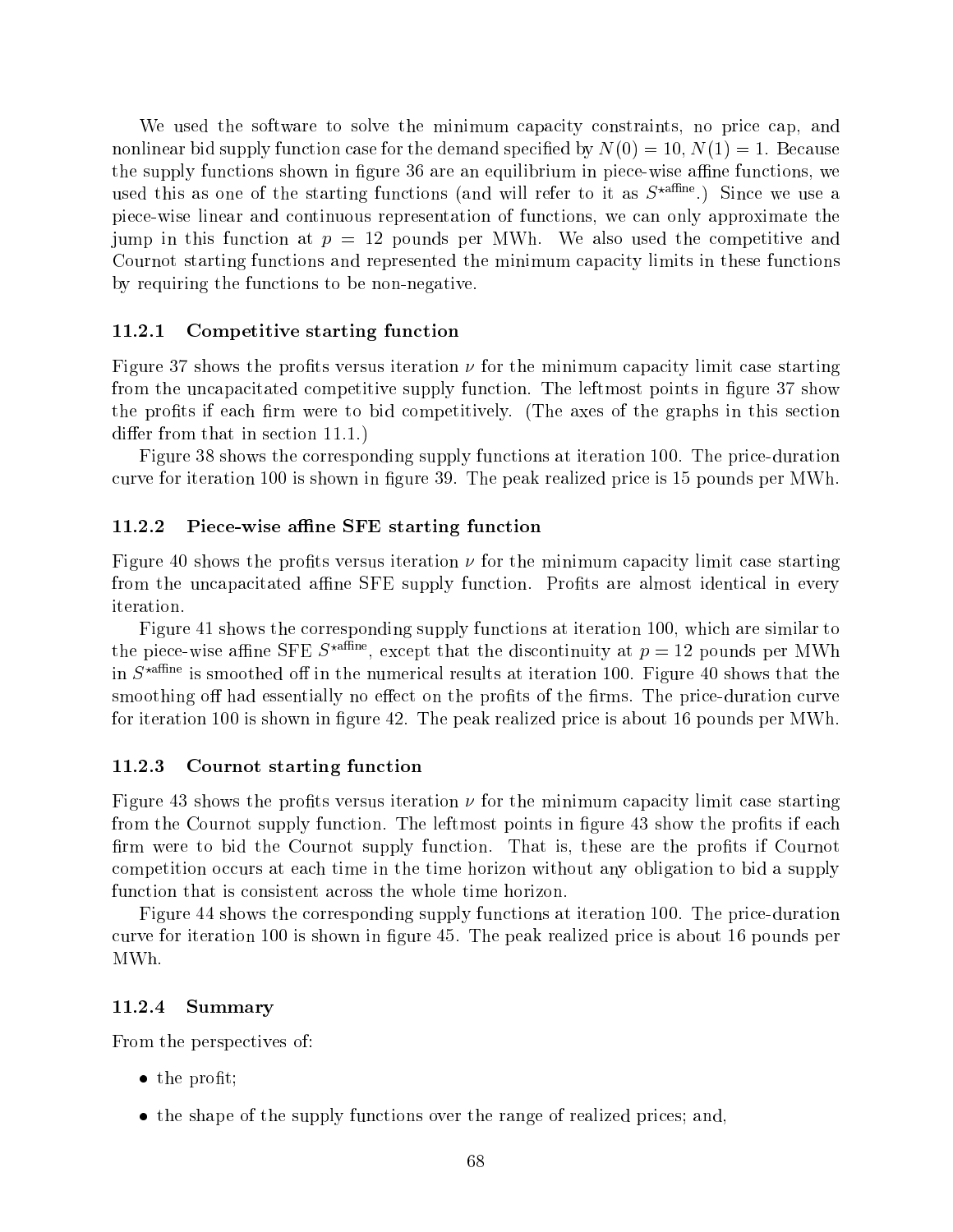

Figure 37: Profits versus iteration for case of minimum capacity constraints, starting from the competitive supply function.

Figure 38: Supply functions at iteration 100 for case of minimum capacity constraints, starting from competitive supply function.

Figure 39: Price-duration curve at iteration 100 for case of minimum capacity constraints, starting from uncapacitated competitive supply function.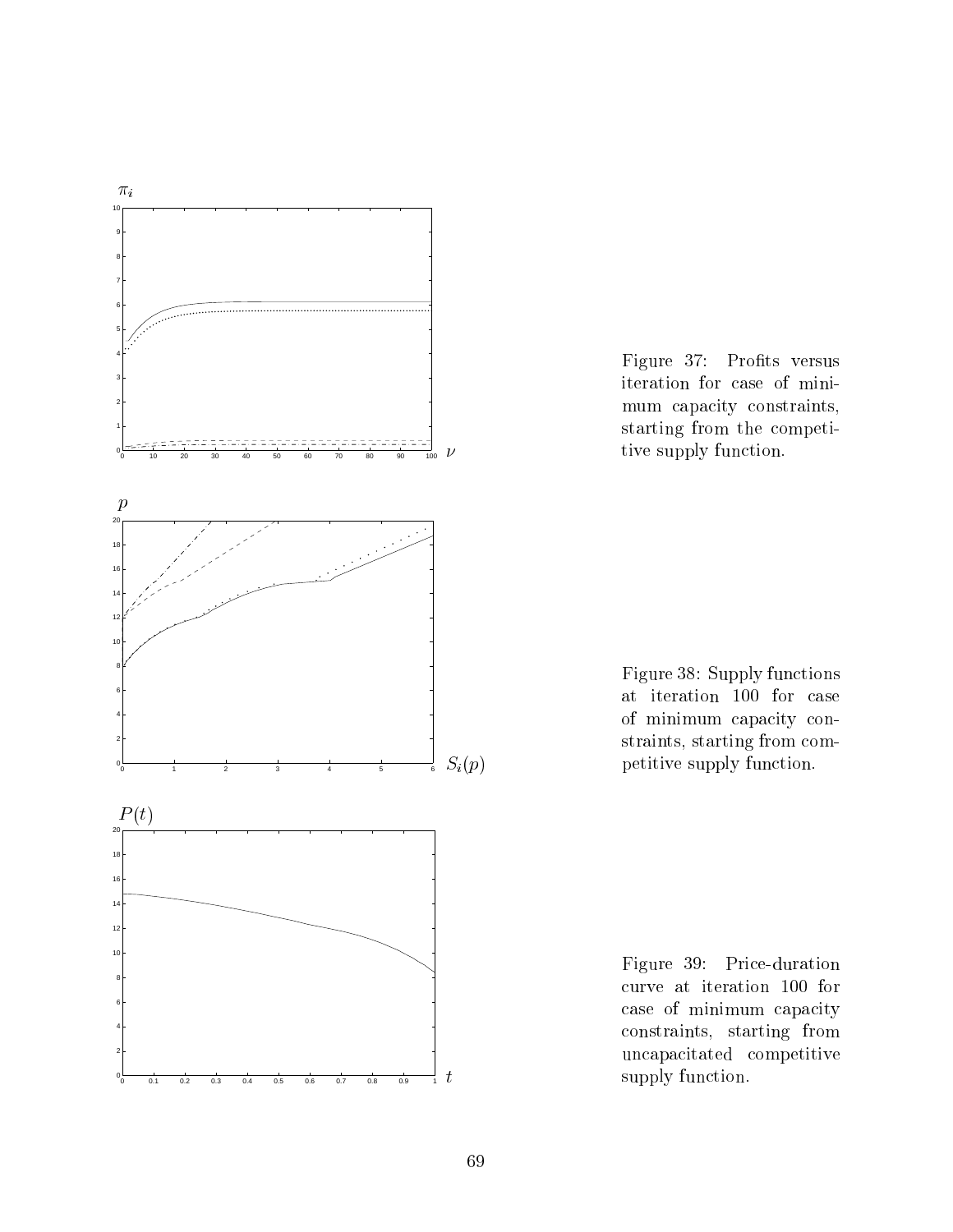

Figure 40: Profits versus iteration for case of minimum capacity constraints, starting from the piece-wise affine SFE supply function.

Figure 41: Supply functions at iteration 100 for case of minimum capacity constraints, starting from the piece-wise affine SFE supply function.

Figure 42: Price-duration curve at iteration 100 for case of minimum capacity constraints, starting from the piece-wise affine SFE supply function.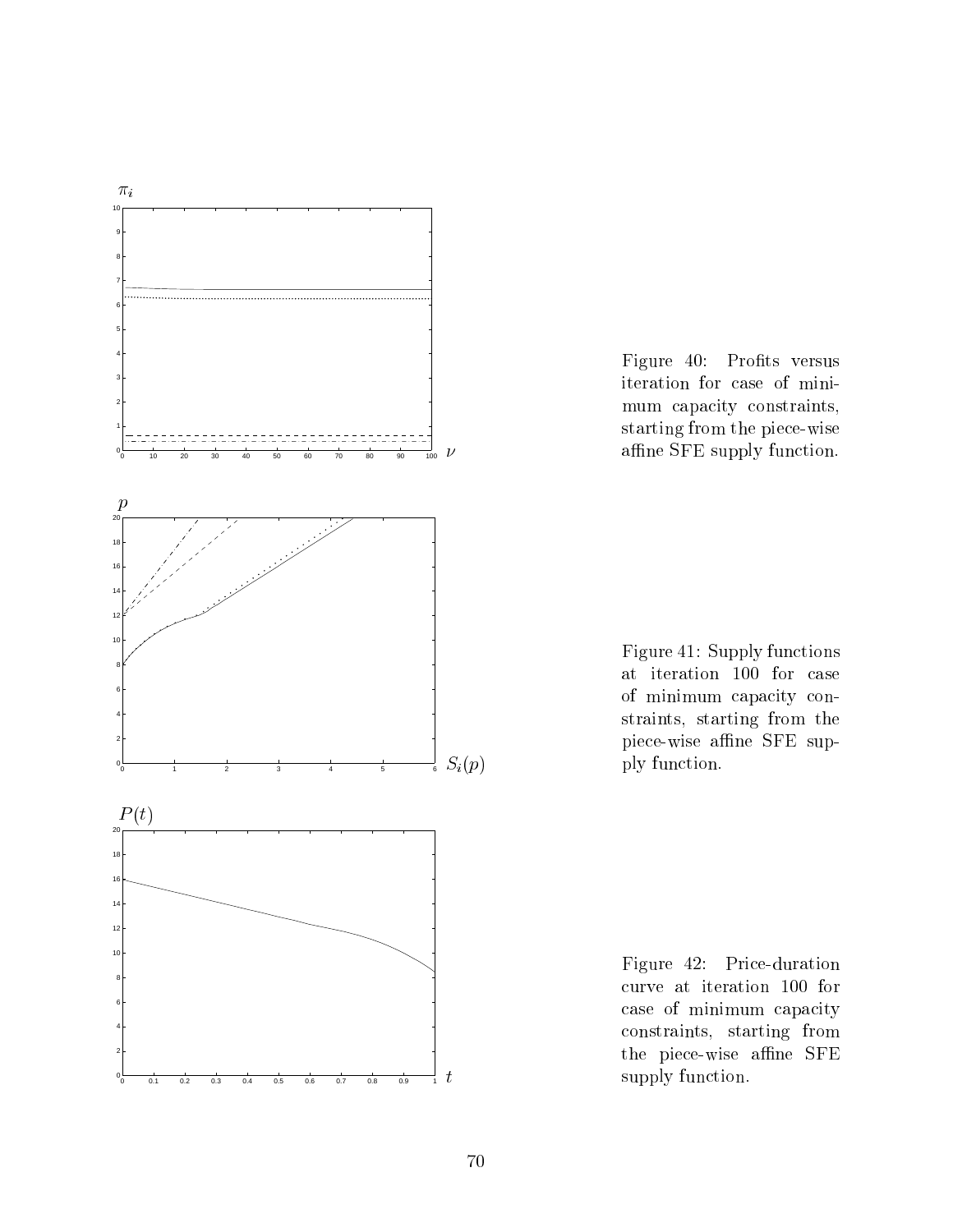

Figure 43: Profits versus iteration for case of minimum capacity constraints, starting from Cournot supply function.

Figure 44: Supply functions at iteration 100 for case of minimum capacity constraints, starting from Cournot supply function.

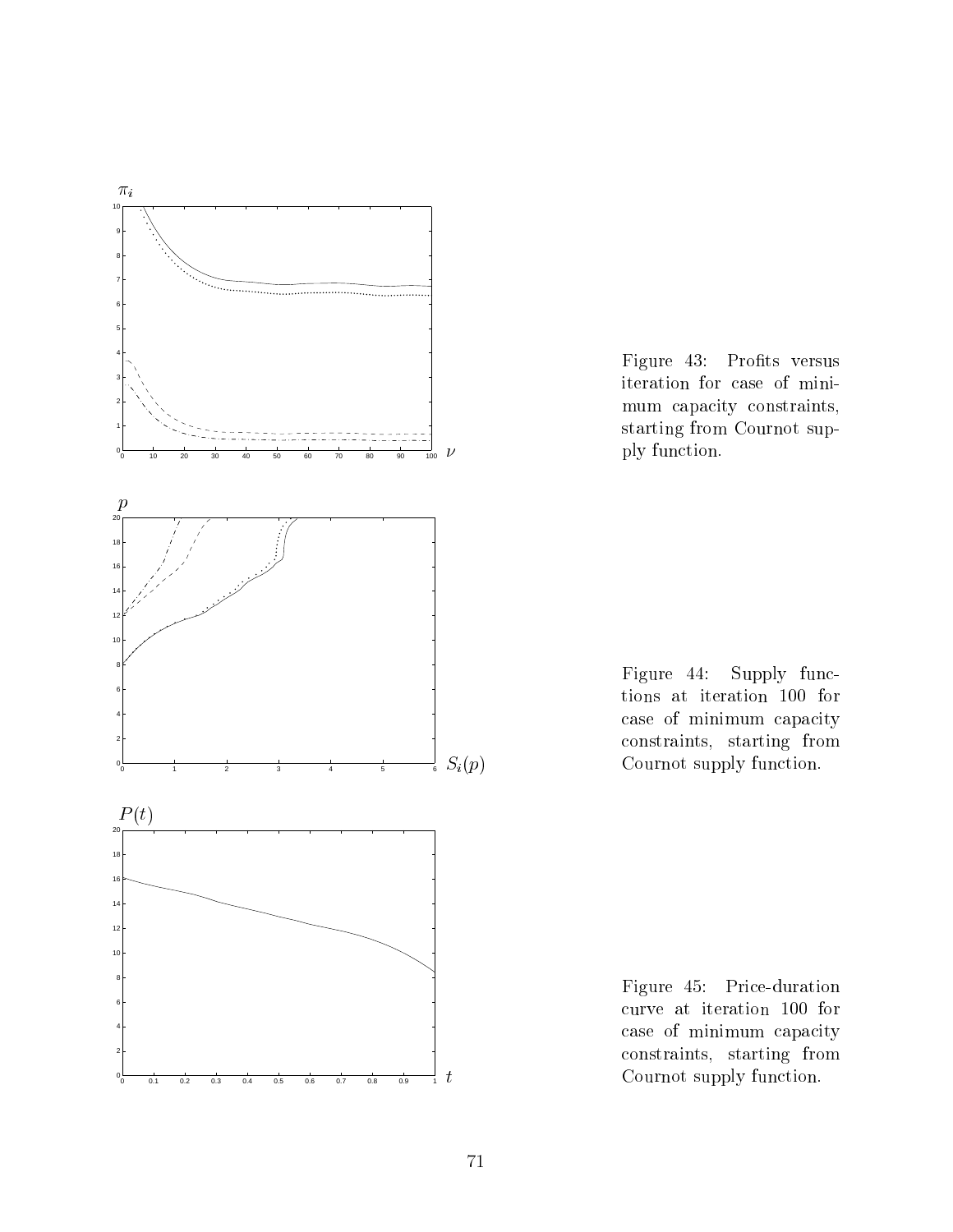• the price-duration curves,

the results at iteration 100 starting from the piece-wise affine SFE  $S^{\star$ <sup>affine</sup> and the Cournot functions are very similar. However, these two results differ from the results at iteration 100 starting from the competitive supply function. In particular, compared to the results at iteration 100 starting from the affine SFE or Cournot supply functions:

- $\bullet$  the profits at iteration 100 starting from the uncapacitated competitive starting function are again somewhat lower and
- the values at iteration 100 of  $S_i(p)$  starting from the uncapacitated competitive starting function are higher for prices above about 12 pounds per MWh.

The numerical results at iteration 100 again show two candidate equilibria. However, the range of SFE profits is again relatively small.

## 11.3 Base case

We used the software to seek the equilibrium for the base case assumptions, which involves capacity constraints and a price cap.

#### 11.3.1 Starting from capacitated competitive

Figure 46 shows the profits versus iteration  $\nu$  for the base case assumptions starting from the capacitated competitive supply function. The leftmost points in figure 46 show the profits if each firm were to bid the capacitated competitive supply function. That is, these are the profits if the firms bid competitively at all times. The price-duration curve if each firm were to bid the capacitated competitive supply function is shown in figure 24. (The axes of the graphs in this section differ from that in section 11.2, but are similar to that in section  $11.1$ .

Profits at iteration 100 are considerably higher than in the uncapacitated case and more than double the profits that would accrue if the capacitated competitive supply functions were bid. As previously, firms 2 and 5 have identical costs and capacities, so they appear superimposed as the dash-dot curve.

Figure 47 shows the supply functions at iteration 100. The price-duration curve for iteration 100 is shown in figure 48.

#### 11.3.2 Starting from capacitated affine SFE

Figure 49 shows the profits versus iteration  $\nu$  for the base case assumptions starting from the capacitated affine SFE supply function. The leftmost points in figure 49 show the profits if each firm were to bid the capacitated affine SFE supply function. The price-duration curve if each firm were to bid the capacitated affine SFE supply function is shown in figure 25.

Profits at iteration 100 are again considerably higher than if all firms bid the capacitated affine starting function.

Figure 50 shows the supply functions at iteration 100. The price-duration curve for iteration  $100$  is shown in figure 51. The results at iteration  $100$  starting from capacitated affine SFE are similar to the case of starting from the capacitated competitive supply function.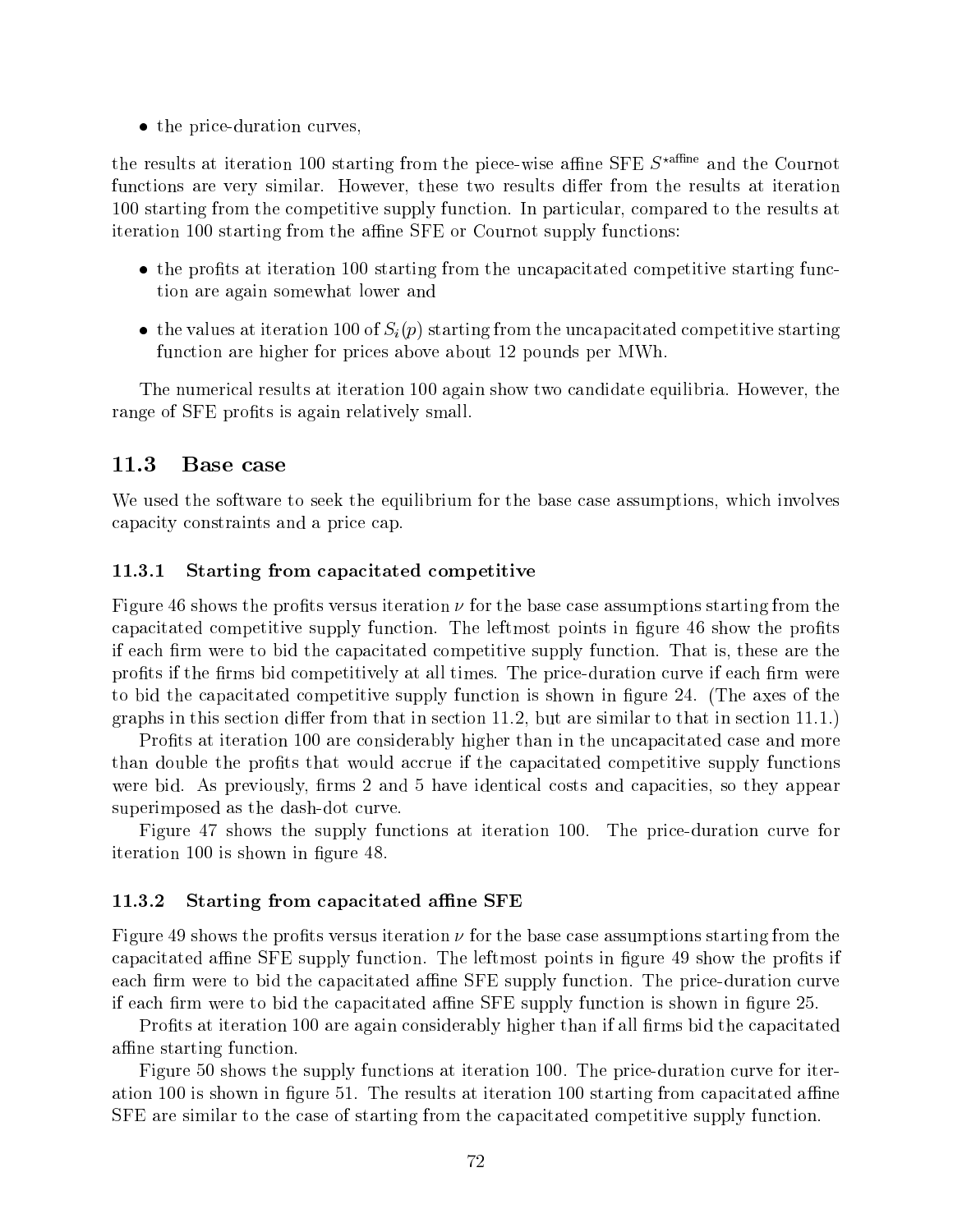

Figure 46: Profits versus iteration for base case assumptions starting from capacitated competitive.

Figure 47: Supply functions at iteration 100 for base case assumptions starting from capacitated competitive.

Figure 48: Priceduration curve at iteration 100 for base case assumptions starting from capacitated competitive.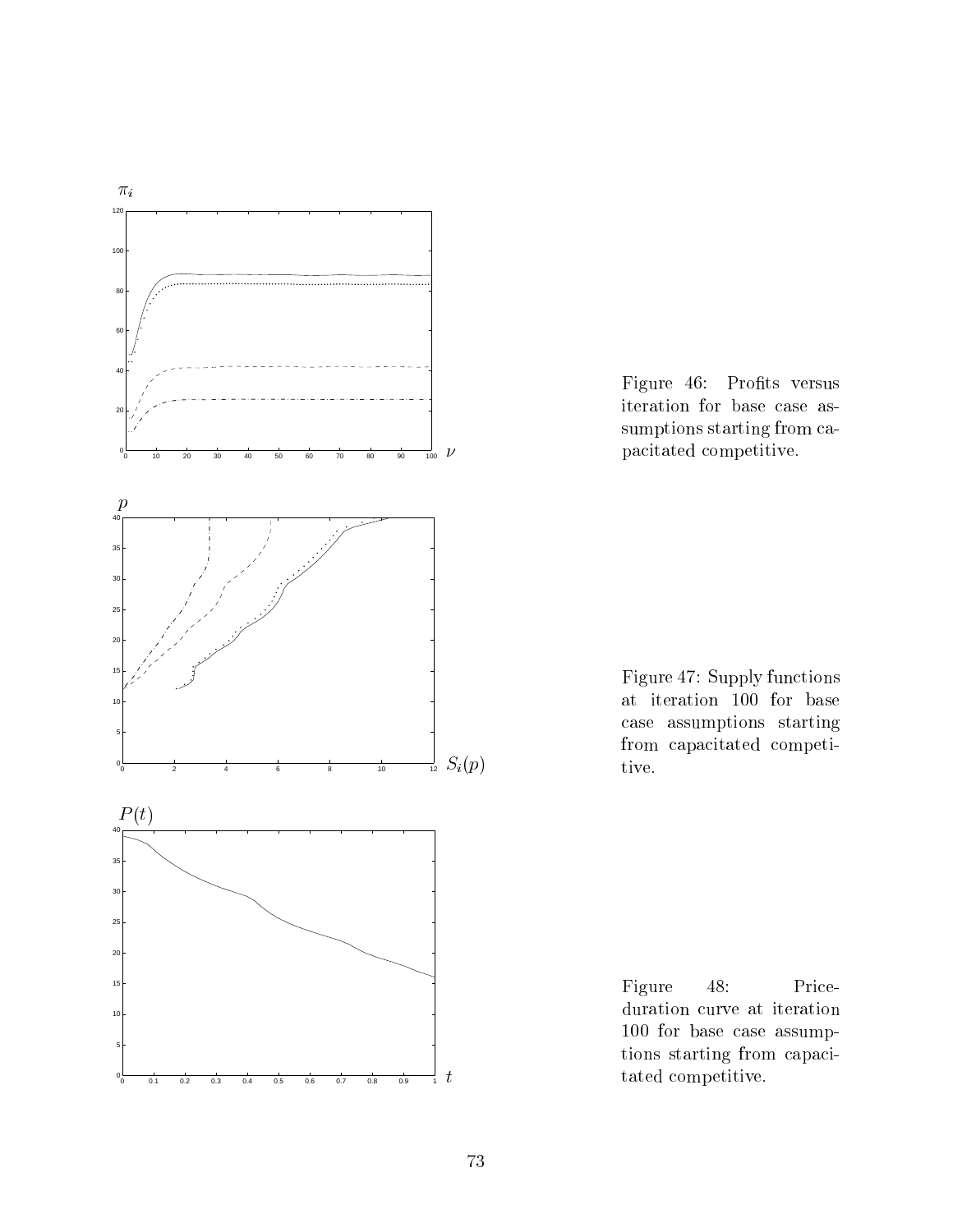

Figure 49: Profits versus iteration for base case assumptions starting from capacitated affine SFE.



Figure 51: Priceduration curve at iteration 100 for base case assumptions starting from capacitated affine SFE.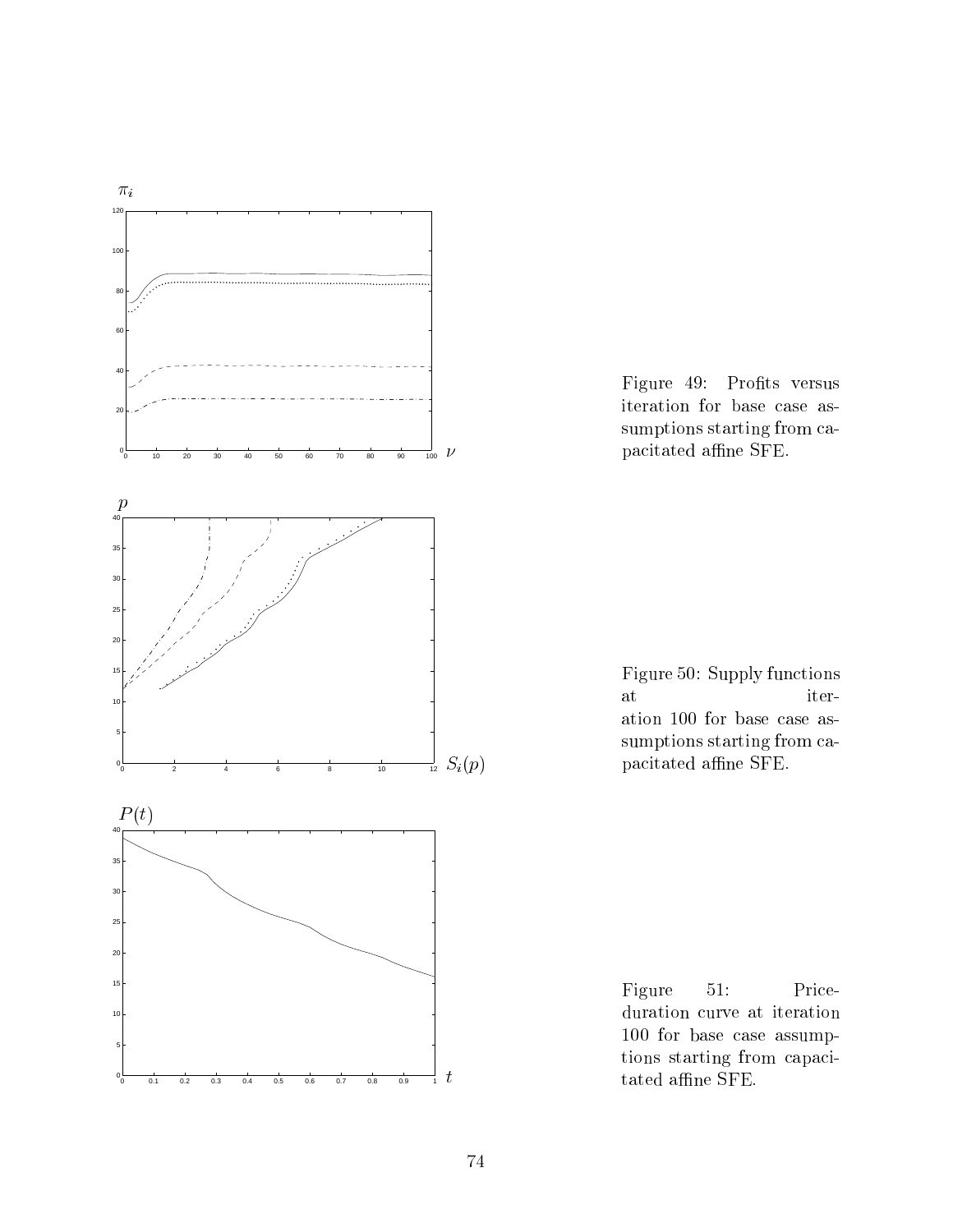### 11.3.3 Starting from price-capped Cournot

Figure 52 shows the profits versus iteration  $\nu$  for the base case assumptions starting from the price-capped Cournot supply function. The leftmost points in figure 52 show the profits if each firm were to bid the price-capped Cournot supply function. That is, these are the equilibrium profits if price-capped Cournot competition occurs at each time in the time horizon without any obligation to bid a supply function that is consistent across the time horizon. The price-duration curve if each firm were to bid the price-capped Cournot supply function is shown in figure 26.

Profits at iteration 100 are considerably lower than if all firms bid the price-capped Cournot supply function.

Figure 53 shows the supply functions at iteration 100. The price-duration curve for iteration 100 is shown in figure 54. The supply curves differ significantly from the previous cases for prices less than 16 pounds per MWh; however, these prices are below the minimum realized price and so are not relevant in the calculation of profits.

#### 11.3.4 Starting from price-capped Cournot with reduced price minimum

Figure 55 shows the profits versus iteration  $\nu$  for the base case assumptions starting from the price-capped Cournot supply function, except that the price minimum was reduced to  $p = 8$ pounds per MWh. Figure 56 shows the supply functions at iteration 100. The price-duration curve for iteration 100 is shown in figure 57. The results are similar to figures  $52{\text -}54$  except that the price-duration curve is slightly different for prices between 25 and 35 pounds per MWh.

#### 11.3.5 Reduced number of break-points

Figure 58 shows the profits versus iteration  $\nu$  for the base case assumptions starting from the capacitated affine SFE supply function but with only 20 break-points in the supply function. Figure 59 shows the supply functions at iteration 100.

Figures 50 and 59 both show the results at iteration 100 starting from the capacitated affine SFE starting function. The difference is that figure 50 involves supply functions with  $40$ break-points while figure 59 involves supply functions with 20 break-points. The differences between the supply functions in these figures is an artifact of the numerical technique. The differences seem qualitatively to be of the same magnitude as the differences between these figures and the results at iteration 100 for the other starting functions. Consequently, we hypothesize that the differences in the supply functions at iteration 100 for the various starting functions are all artifacts of the numerical technique and not indicative of multiple equilibria.

The price-duration curve for iteration 100 starting from the capacitated affine SFE supply function with 20 break-points is shown in figure 60. The results at iteration 100 are slightly different from the previous results.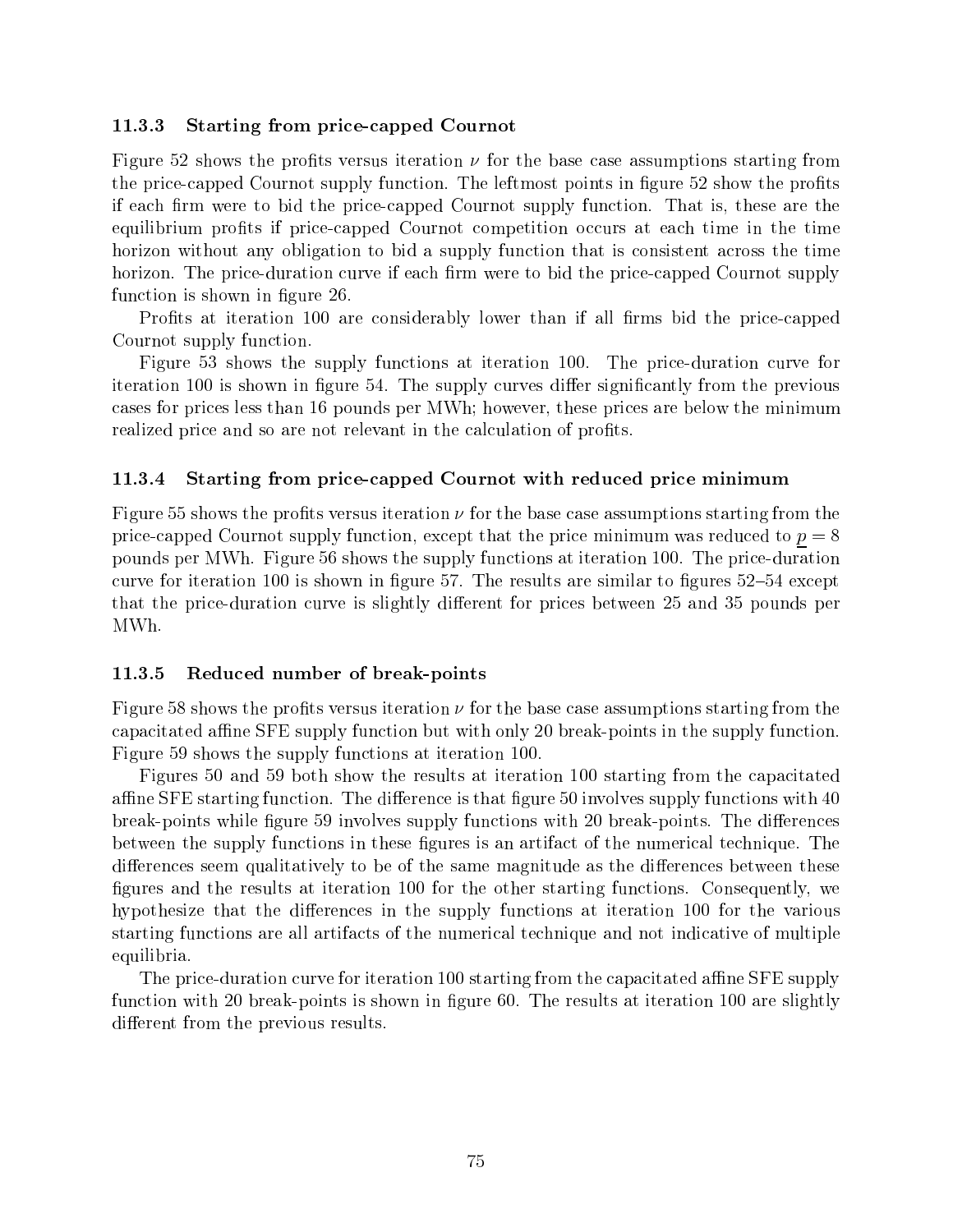



Figure 53: Supply functions at iteration 100 for base case assumptions starting from price-capped Cournot.

Figure 54: Priceduration curve at iteration for base case assumptions, starting from pricecapped Cournot.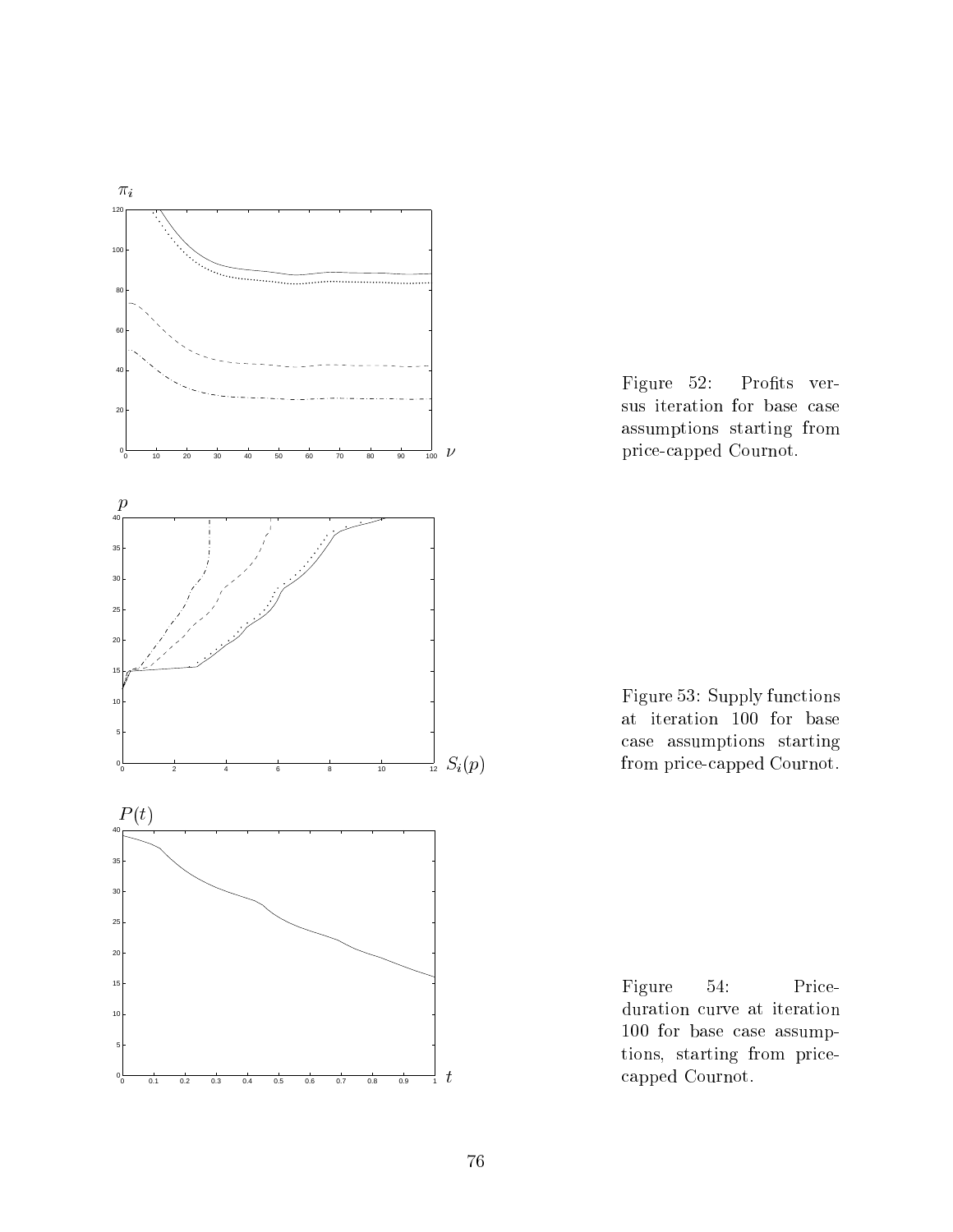

Figure 55: Profits versus iteration for base case assumptions starting from price-capped Cournot but with reduced price minimum of  $p = 8$  pounds per MWh.

Figure 56: Supply functions at iteration 100 for base case assumptions starting from price-capped Cournot but with reduced price minimum of  $\underline{p} = 8$  pounds per MWh.

Figure 57: Priceduration curve at iteration 100 for base case assumptions, starting from pricecapped Cournot but with reduced price minimum of  $\underline{p} = 8$  pounds per MWh.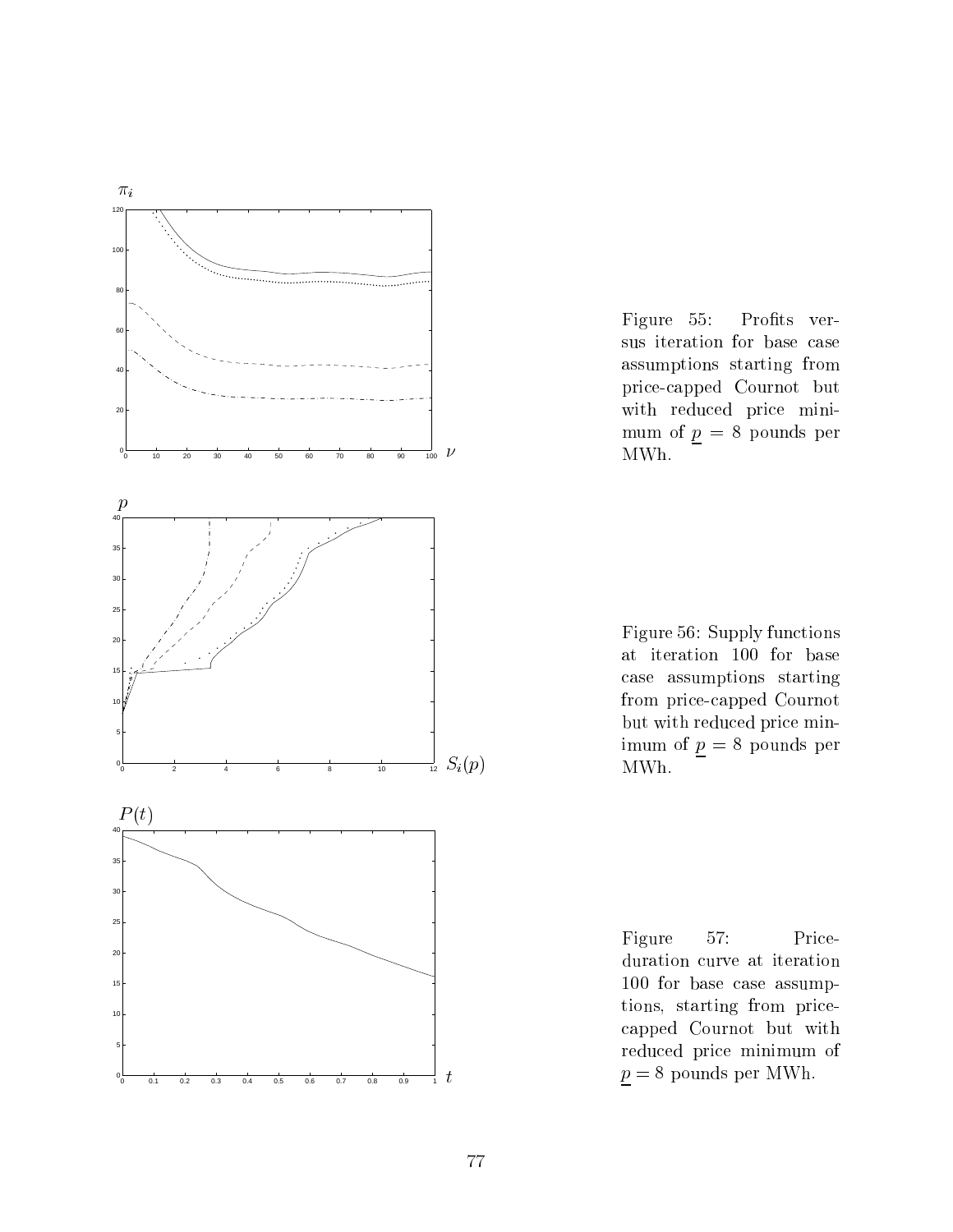



Figure 59: Supply functions at

iteration 100 for base case assumptions starting from capacitated affine SFE, except that supply functions have 20 break-points.

Figure 60: Price-duration iteration 100 for base case assumptions starting from capacitated affine SFE, except that supply functions have 20 break-points.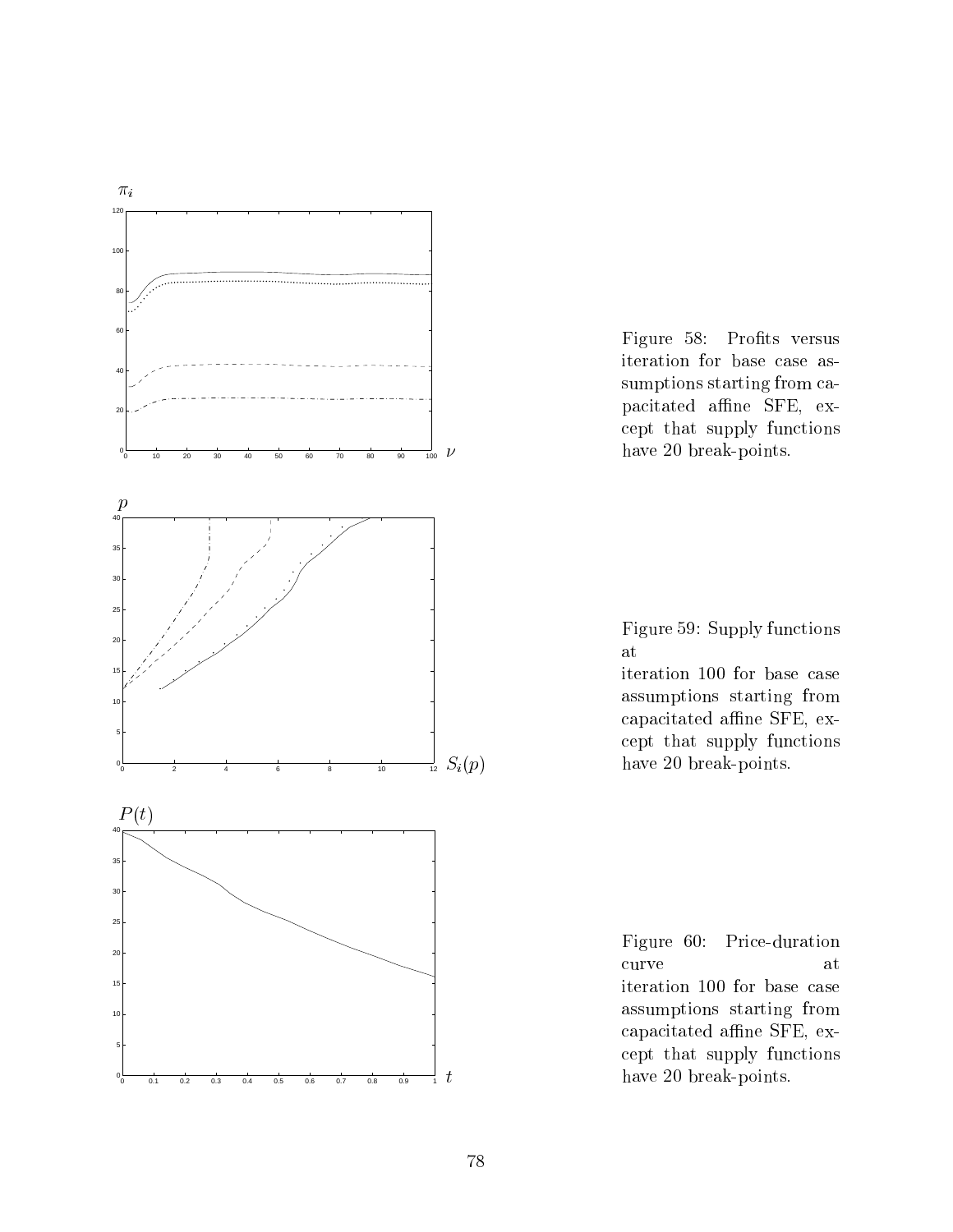

Figure 61: Supply function constructed according to recipe in [8].

#### 11.3.6 Summary

Given the base case supply and demand configuration, the results at iteration 100 from all the starting functions, as shown in figures  $46{-}60$ , are similar from the perspectives of:

- $\bullet$  the profits,
- the general shape of the supply functions over the range of realized prices, (between about 16 and 40 pounds per MWh), and
- the form of the price-duration curve.

The supply functions at iteration 100 differ in detail in the range of realized prices depending on the starting function. For example, there are points of apparent non-differentiability in the supply functions and the location of these points differs from starting function to starting function. However, all starting functions have evidently converged towards similar equilibria. That is, for the base case there is only a very small range of multiple equilibria.

All firms have roughly the same marginal costs at peak capacity of approximately 27 pounds per MWh. However, in the supply functions at iteration 100, the largest two firms. 3 and 4, maximize their profits by withholding capacity so that prices are well in excess of 27 pounds per MWh for more than 45% of the time horizon.

The smallest two firms,  $2$  and  $5$ , (represented by the leftmost of the supply function curves) bid in all their capacity when prices reach about 33 pounds per MWh. In contrast, the largest two firms do not provide all their capacity until the price reaches the price cap of 40 pounds per MWh. Moreover at prices above 35 pound per MWh, the largest two firms behave much less competitively than they do at low prices because the other three firms have reached their full capacity and no longer contribute to the slope of the residual demand faced by the large firms.

The supply functions of firms 1, 2, and 5 are concave over most of the range realized prices. These firms are at their capacity constraints at the peak realized capacity, so the concavity of their supply functions does not indicate an unstable equilibrium. On the other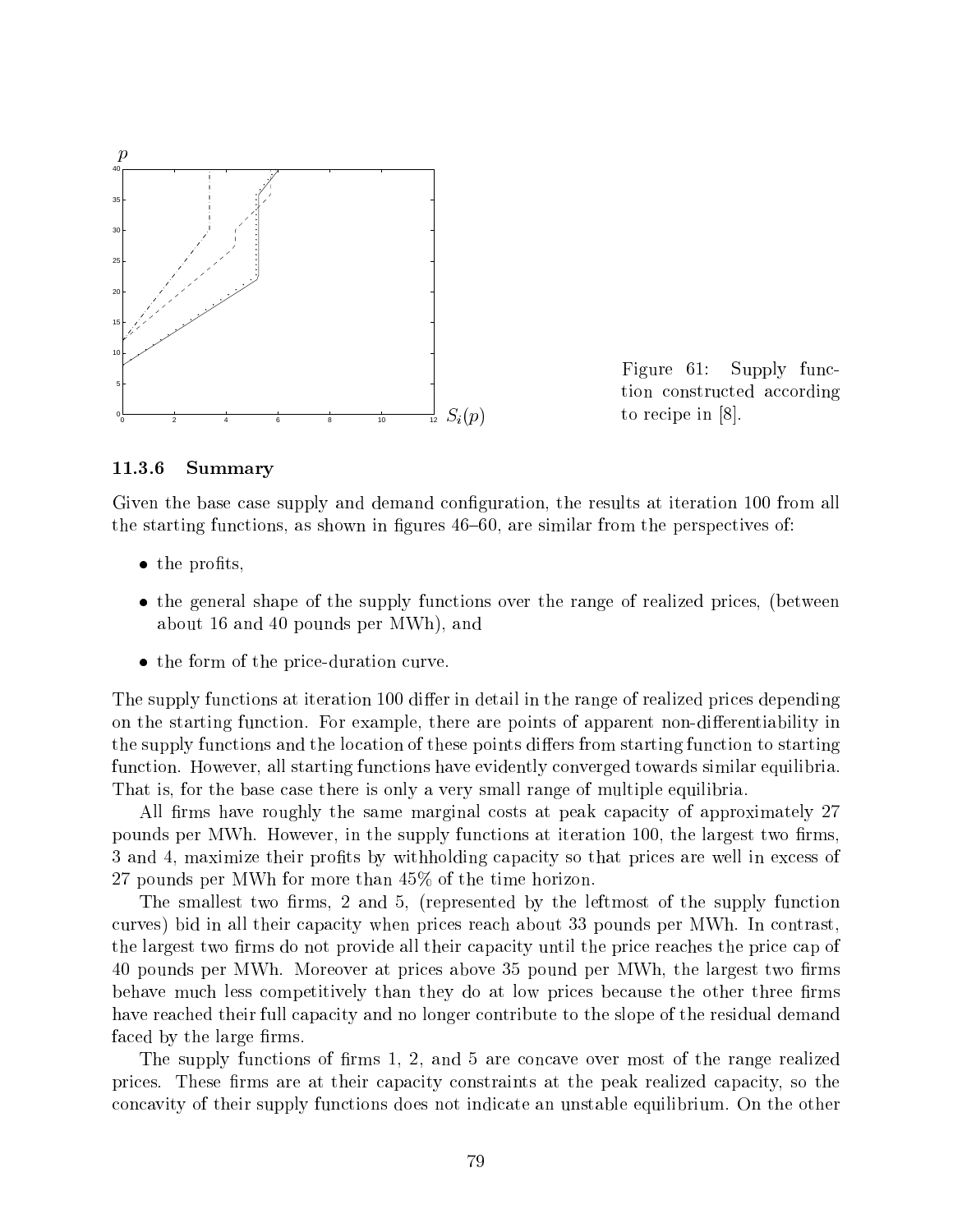hand, firms 3 and 4 are not at their capacity constraints. Note that their supply functions at prices near to the maximum realized price are not concave. This is also consistent with the stability analysis in section 5.

The price at peak demand is just below the price cap. The prices at lower demands are signicantly lower. SFE competition combined with a price cap has prevented prices from staying near to the price cap, except at peak demand.

For prices below about 20 pounds per MWh, corresponding to the right hand third of the price-duration curve, the supply functions and the price-duration curve are similar in appearance to the uncapacitated case. (Compare, for example, to figures 31 and 32, respectively.) However, it is clear that the capacity constraints have caused a significant shift in the supply function for prices above 20 pounds per MWh even though production at this price is only less than half of capacity. The presence of capacity constraints causes signicant price mark-ups even at demands far below the peak.

Despite the considerable mark-ups, the prices are considerably lower than if the firms were to bid the price-capped Cournot supply function. (Compare the prices to figure 26.) The requirement that the bids be consistent across the time horizon has significantly affected the outcome, reducing equilibrium profits to about half what they would be if the price-capped Cournot supply functions were bid.

Conversely, the prices are considerably higher for much of the time horizon than if each firm were to bid the capacitated affine SFE starting function. This confirms that it is important to explicitly consider the effect of the capacity constraints on the equilibrium and that the equilibrium supply functions are not well approximated by naively truncating an uncapacitated SFE solution.

In [8], an *ad hoc* approach is taken to incorporating capacity constraints. Applying the recipe in  $[8]$  for constructing supply functions results in figure 61. The recipe in  $[8]$  provides a reasonable estimate of the equilibrium supply bids in this case for firms 1,2, and 5 (the smallest three firms). However, the recipe predicts less supply than the calculated equilibria for firms 3 and 4 at high prices.

The recipe in [8] does not explicitly consider the load-duration characteristic. The recipe sets supply at high prices based only on competition between firms 3 and 4 at high prices, but the effect of this is to limit the supply of these generators at lower prices. (See the vertical part of the supply curves for firms  $3$  and  $4$  between about  $22$  and  $37$  pounds per MWh in figure 61.) The recipe fails to fully value the sales opportunities for firms 3 and 4 at prices between 22 and 37 pounds per MWh. In general, any recipe that seeks to dene the supply function independently of the load-duration characteristic will fail to make the profit maximizing trade-off between withholding at high prices and sales opportunities at low prices.

## 11.4 Varying the price cap

In this section we consider varying the price cap.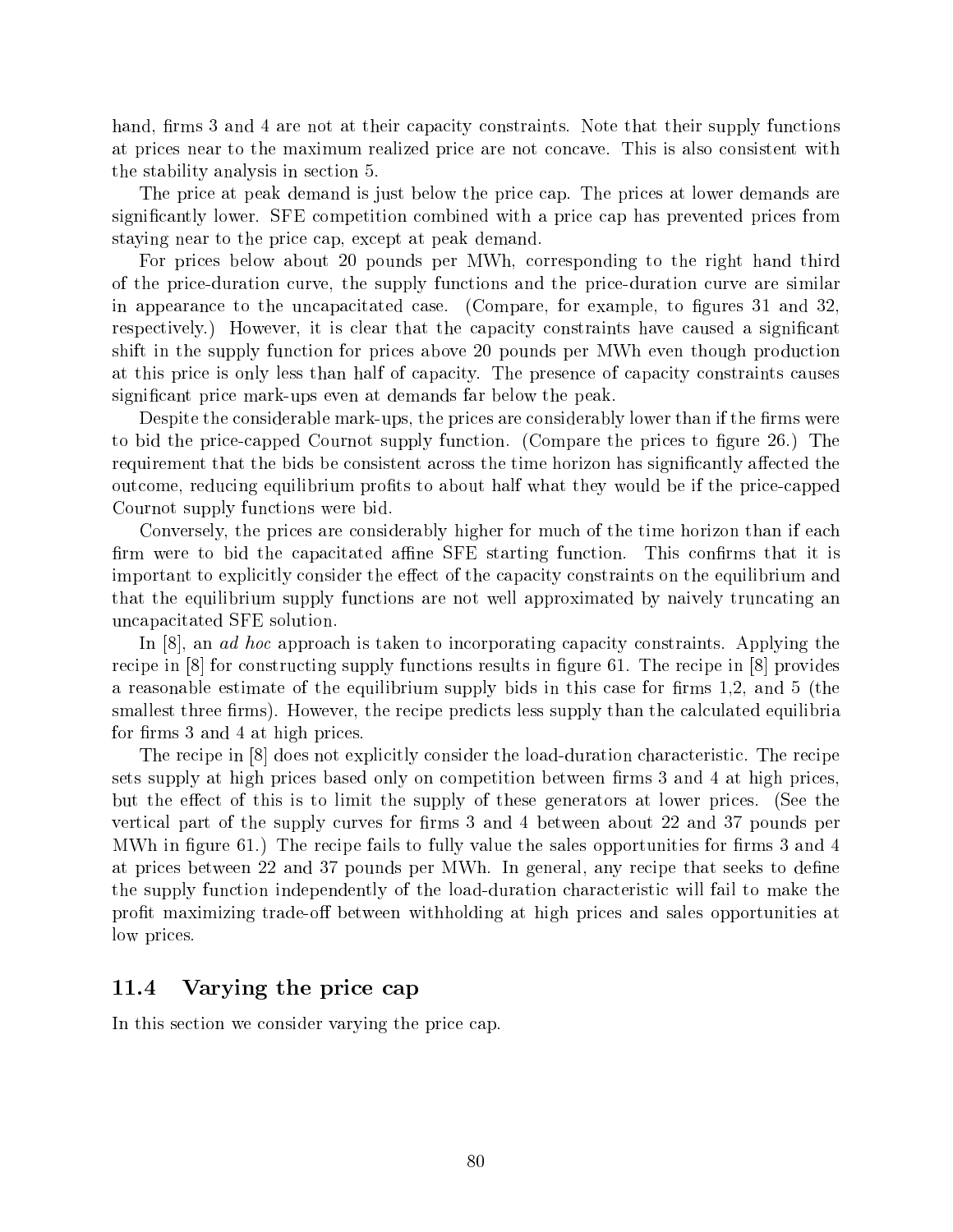#### 11.4.1 Starting from price-capped Cournot

Figure 62 shows the profits versus iteration  $\nu$  for the base case assumptions starting from the price-capped Cournot supply function, except that the price cap was increased to 50 pounds per MWh. Figure 63 shows the supply functions at iteration 100. The price-duration curve for iteration 100 is shown in figure 64. (Note that the price axes on these graphs has a different scale to the previous graphs.)

Compared to the base case, the supply functions for the increased price cap case are significantly different for prices above 30 pounds per MWh. That is, the price cap affects supply at prices well below the price cap. In particular, raising the price cap yields further withholding of supply compared to the base case even at prices well below the base case price cap. Profits are up to  $20\%$  higher than in the base case, due primarily to the withholding of supply until prices become close to the price cap. This suggests that there is considerable value in being able to estimate the maximum marginal cost of generation to set a fairly tight price cap.

The observation that price caps deter the exercise of market power is well-known from single period models of interaction [16]. In the SFE case, a further issue is that the price stays well below the price cap at off-peak times. That is, the imposition of a single price cap applying at all times together with the requirement that supply functions remain fixed over an extended horizon has a similar effect to price caps that vary with demand conditions.

#### 11.4.2 Price cap and multiple equilibria

Figure 65 shows the peak realized price at iteration 100 versus the price cap for price caps in the range of 30 pounds per MWh to 80 pounds per MWh. For each price cap, the result at iteration 100 for the price-capped Cournot starting function is shown as a cross while the result at iteration 100 for the capacitated competitive starting function is shown as a circle.

For price caps below about 40 pounds per MWh the peak realized price comes within about 1 pound per MWh of the price cap. The firms can coordinate on achieving close to the price cap. Moreover, for a given price cap the results at iteration 100 are very similar for both the price-capped Cournot and capacitated competitive starting functions. (The profits and supply functions at iteration 100 are also similar for the price-capped Cournot and the capacitated competitive starting functions for each value of the price cap below about 40 pounds per MWh.) That is, when the price cap is binding, there appears to be only a small range of equilibria exhibited.

In contrast, for values of the price cap above about 50 pounds per MWh the peak realized price at iteration 100 is in the range of around  $45{\text -}50$  pounds per MWh and there are nontrivial differences between the peak realized prices at iteration 100 for the price-capped Cournot and the capacitated competitive starting functions. (However, in some of the cases, the profit functions were still changing by more than  $0.1\%$  at each iteration, so some of the difference between the Cournot and competitive starting functions may be because the results at iteration 100 are not close enough to equilibrium.) This suggests that when the price cap is not binding there is a range of exhibited equilibria.

As discussed in section 6.2.1, we can calculate competitive and Cournot outcomes for the peak demand conditions. The price at peak demand for competitive bids is  $p_0$   $\;\div\;\approx\;27$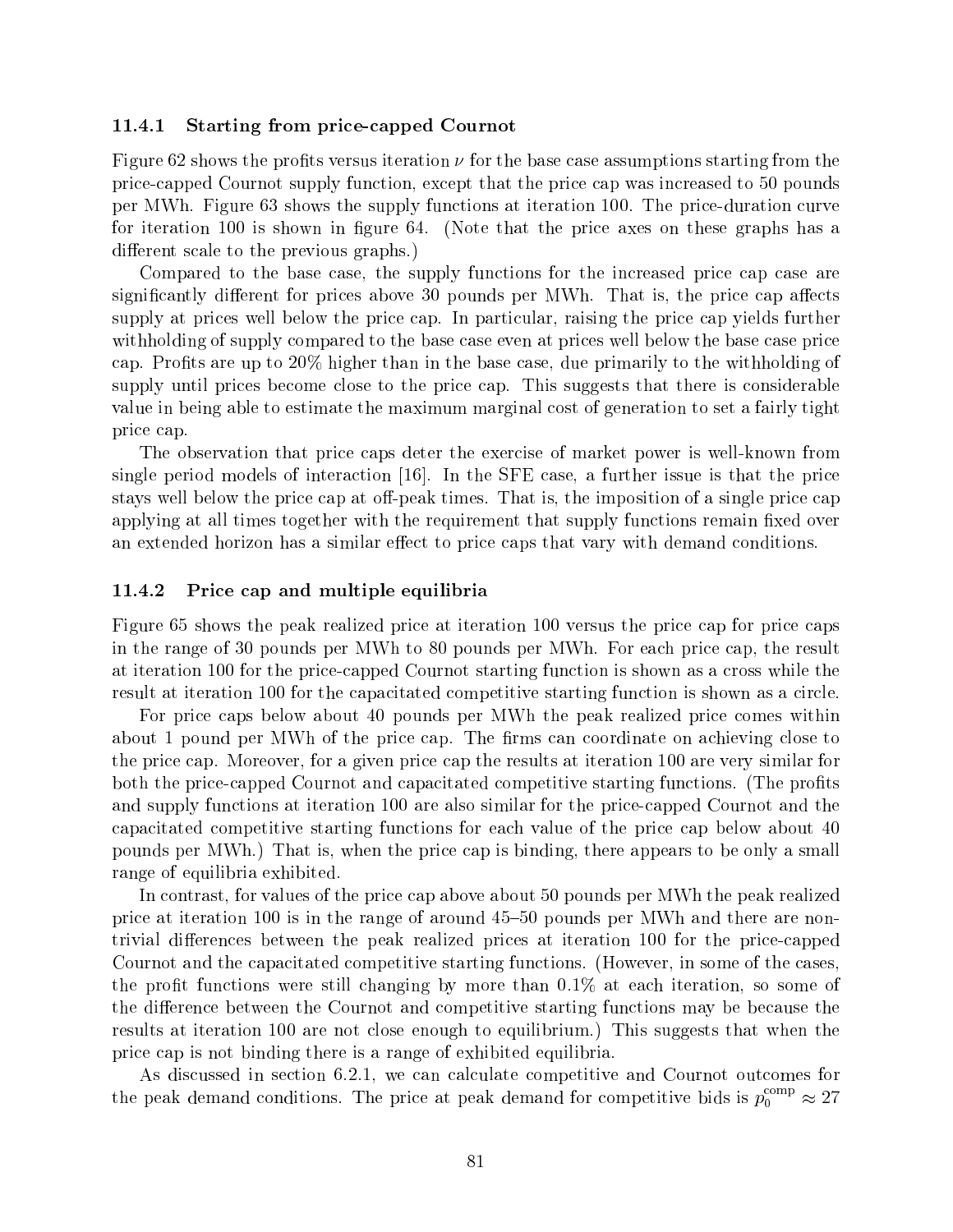

Figure 62: Profits versus iteration for base case assumptions starting from price-capped Cournot, except for increased price cap.

Figure 63: Supply functions at iteration 100 for base case assumptions starting from price-capped Cournot, except for increased price cap. (Note that that price axis is scaled differently compared to previous gures.)

Figure 64: Price-duration iteration 100 for base case assumptions starting from price-capped Cournot, except for increased price cap. (Note that the price axis is scaled differently compared to previous figures.)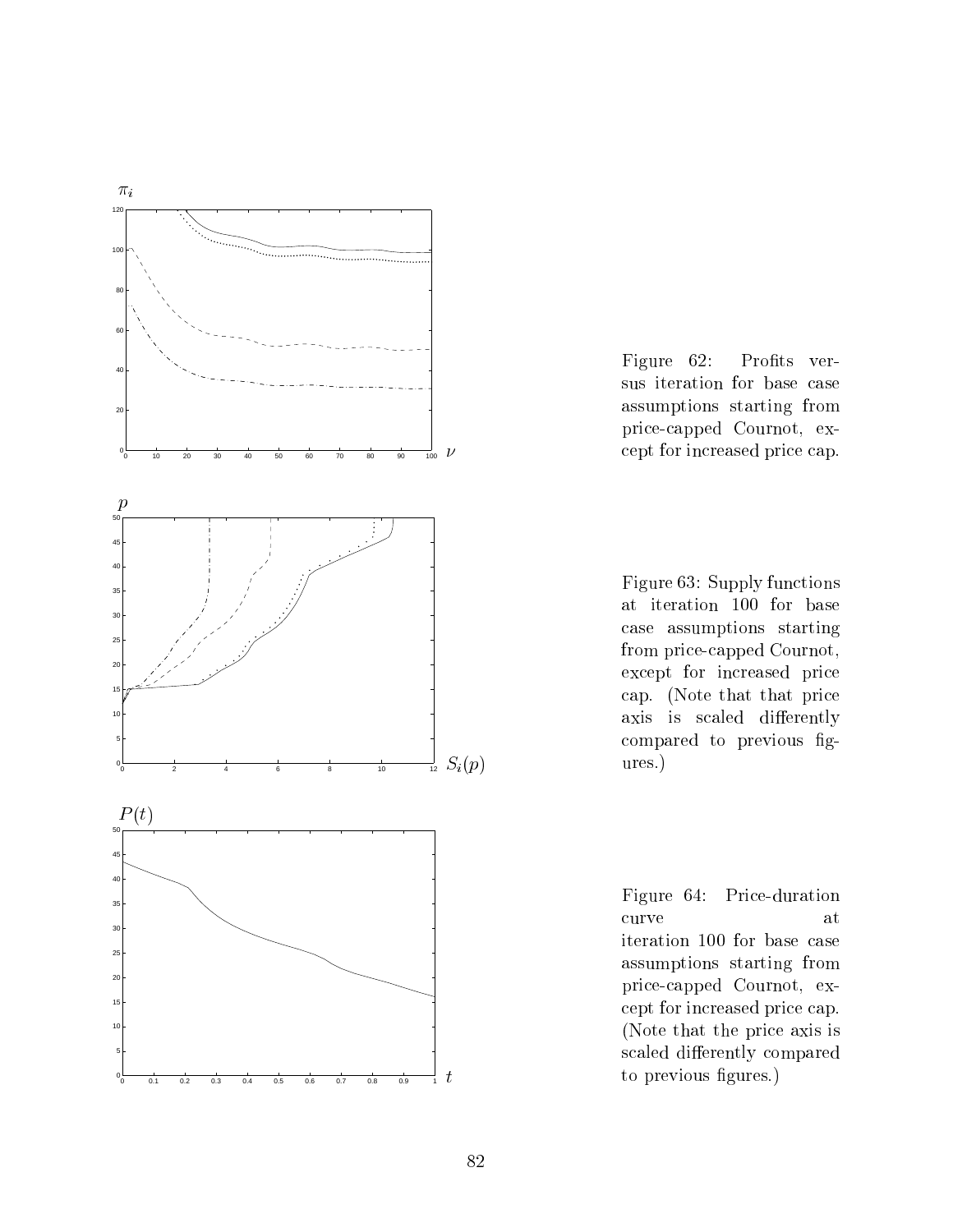Maximum price observed



Figure 65: Maximum observed price versus price cap. Results starting from price-capped Cournot are shown with crosses, while results starting from capacitated competitive are shown with circles.

pounds per M w.n. The price at peak demand under Cournot competition is  $p_0^{\text{max}} \approx 80$ pounds per MWh.

Even when the price cap is raised to 80 pounds per MWh, the peak realized price at iteration 100 for the supply function bids is far below 80 pounds per MWh for either starting function. The range of peak realized prices at iteration 100 for the price-capped Cournot and the capacitated competitive starting functions is relatively small compared to the peak Cournot price of 80 pounds per MWh.

In summary, when the price cap is binding on behavior, the range of exhibited equilibria seems to be very narrow. The price-capped Cournot and the capacitated competitive starting functions yield essentially the same results at iteration 100. When the price cap is not binding on behavior, there is a range of equilibrium outcomes; however, this range is relatively small compared to the difference between the price-capped Cournot and the capacitated competitive starting functions.

## 11.5 Increased capacities

We increased the capacity of all firms by  $5\%$  compared to the base case. The results for the price-capped Cournot starting function are shown in figures  $66-68$ . The results for the competitive starting function are shown in figures  $69-71$ . The profits at iteration 100 are approximately 20% lower for the capacitated competitive starting function compared to the price-capped Cournot starting function. The range of equilibrium profits is about 12\% of the difference in profits between the price-capped Cournot and capacitated competitive supply

In this case, firms  $1, 2$ , and  $5$  reach their capacity below the peak realized price, but the price cap is not binding. There is a small range of equilibria in this case.

## 11.6 Increased load factor

The load duration characteristic in the base case has a relatively small load factor of around 30% implying that the supply functions were required to be set for a very long period or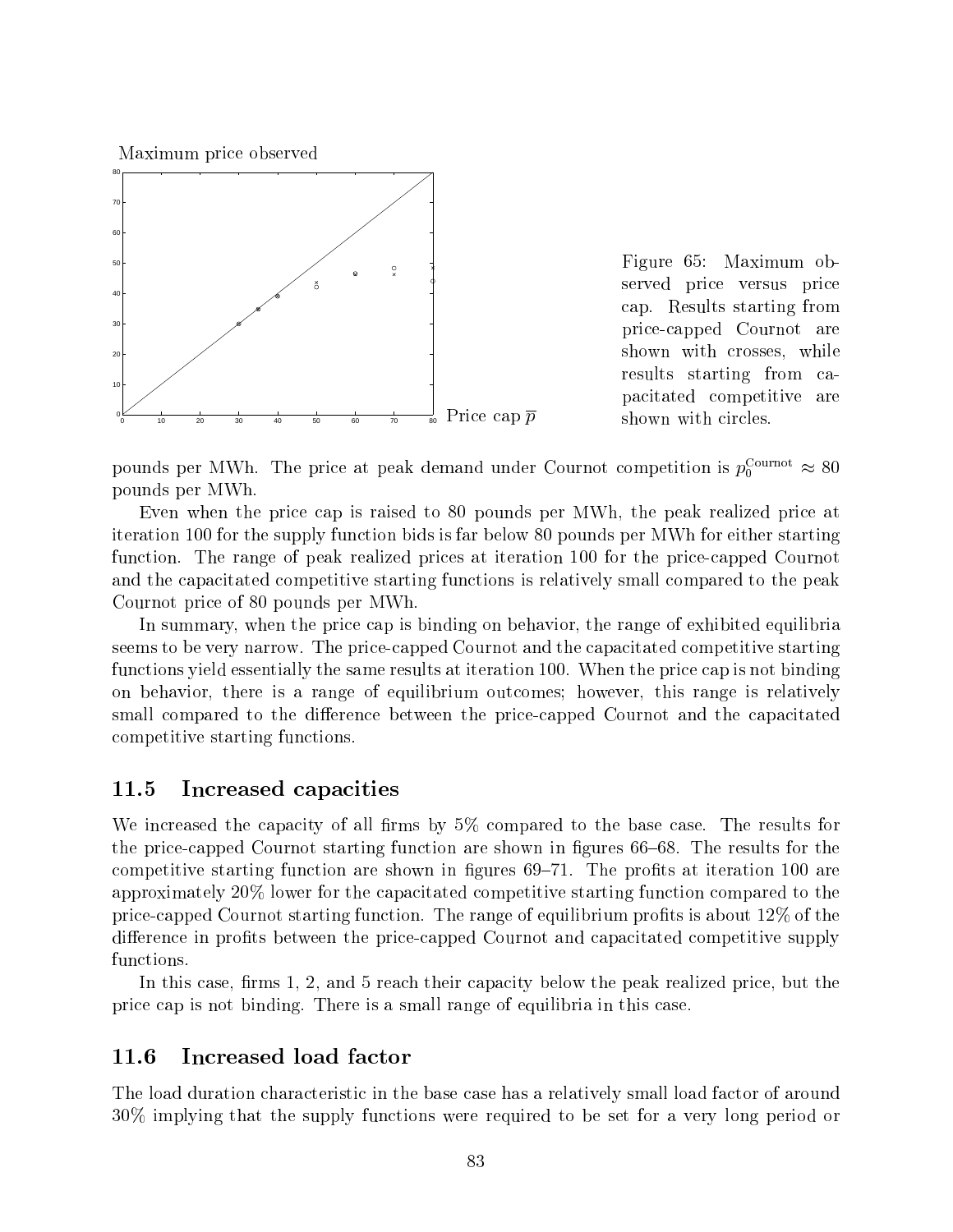

Figure 66: Profits versus iteration for base case assumptions except for 5% increase in all capacities, starting from price-capped Cournot.

Figure 67: Supply functions at iteration 100 for base case assumptions except for 5% increase in all capacities, starting from pricecapped Cournot.

Figure 68: Price-duration curve at iteration 100 for base case assumptions except for 5% increase in all capacities, starting from price-capped Cournot.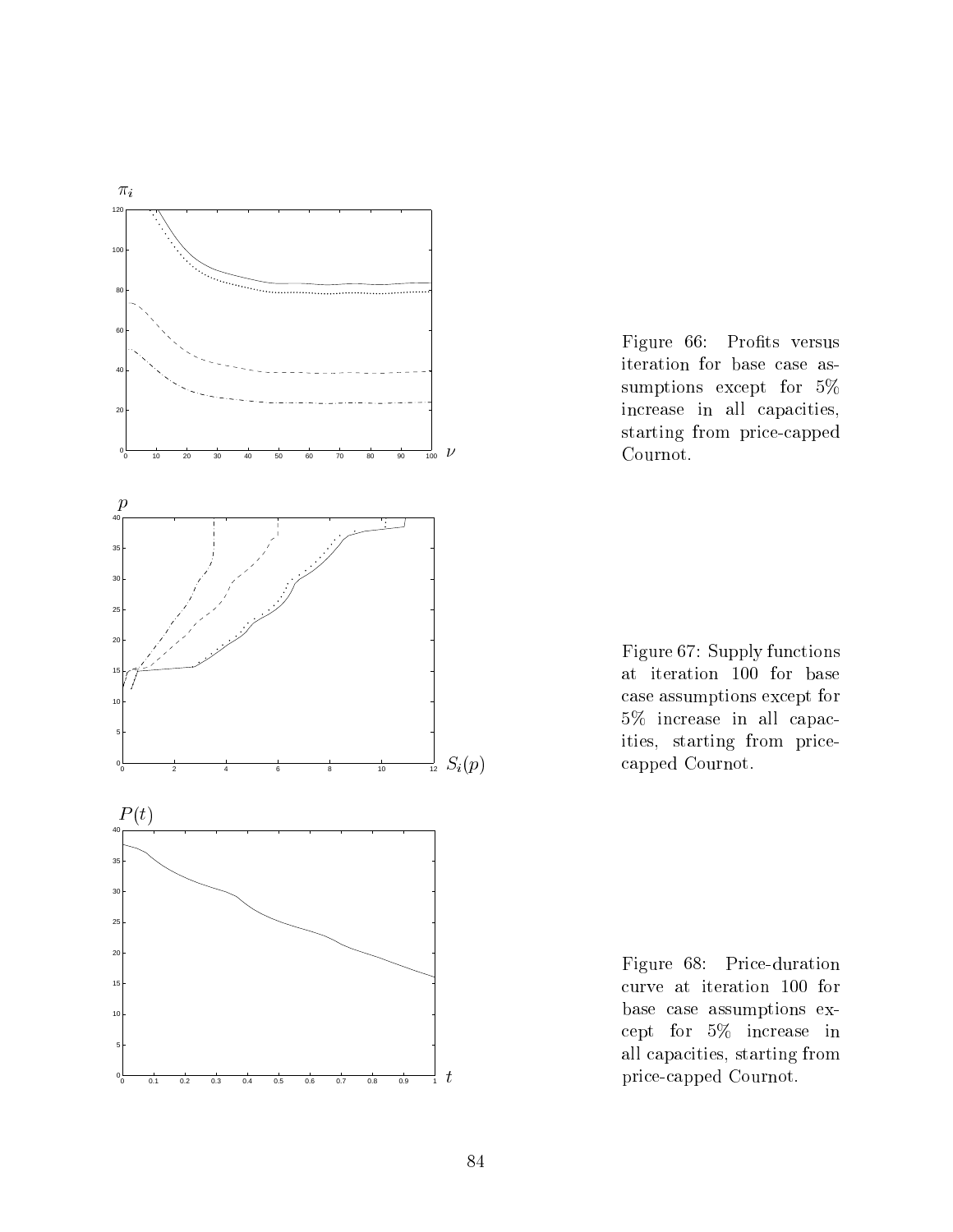

Figure 69: Profits versus iteration for base case assumptions except for 5% increase in all capacities, starting from capacitated competitive.



Figure 71: Price-duration curve at iteration 100 for base case assumptions except for 5% increase in all capacities, starting from capacitated competitive.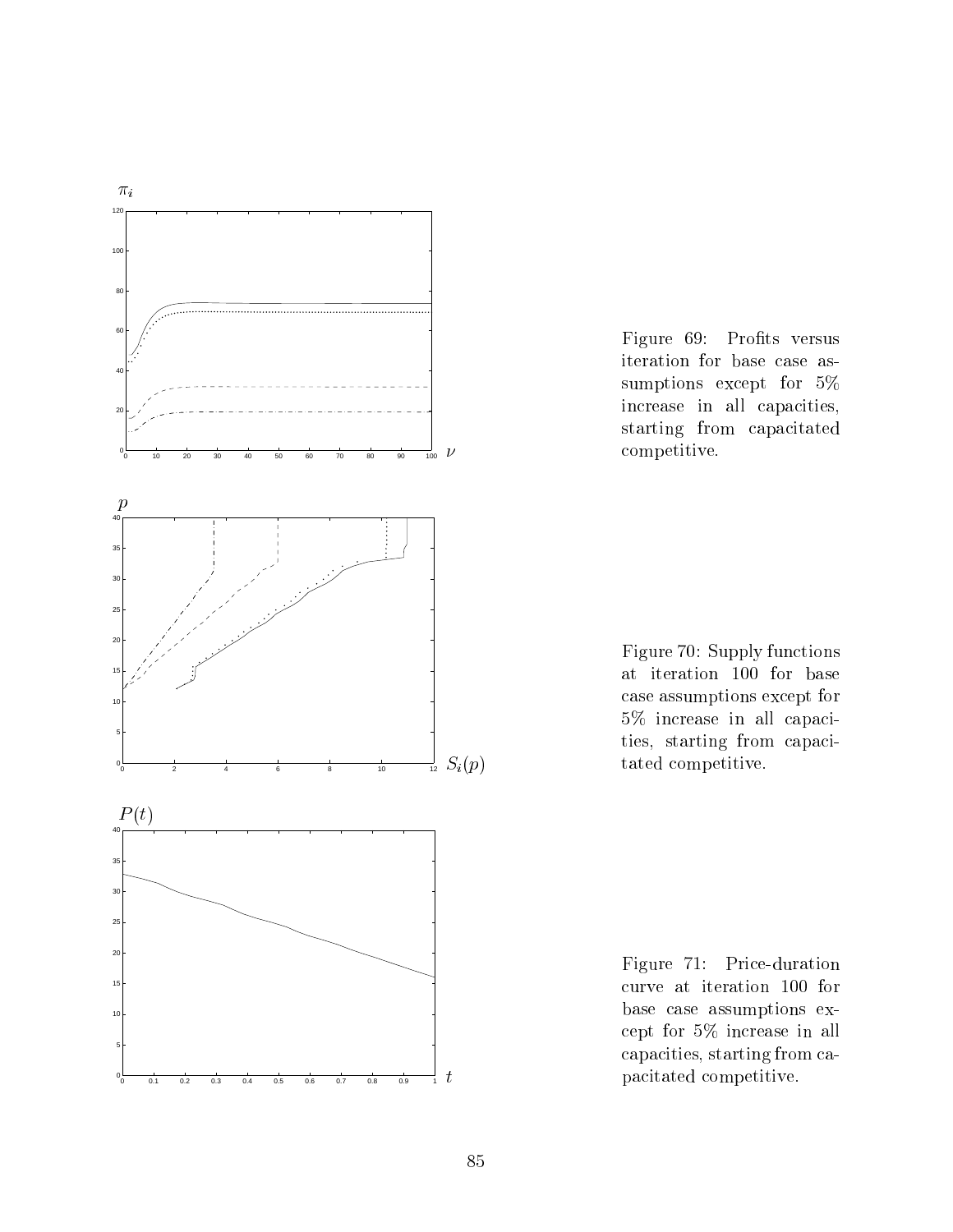that a signicant amount of demand was supplied by baseload capacity at prices at or below the price minimum  $p$  or that much of the demand was supplied under forward contracts. We divided the time horizon into peak and off-peak conditions and considered the case where bids were made separately for peak and off-peak conditions.

#### 11.6.1 Peak conditions

We investigated a case where the load duration characteristic ranged linearly from 20 to 35 GW. This implies a load factor of around 60%. That is, we shortened the time horizon compared to the base case by omitting the off-peak times, but the time horizon still covered the peak conditions.

Figure 72 shows the profits versus iteration  $\nu$  for the base case assumptions starting from the price-capped Cournot supply function, except that the load-duration characteristic has been changed so that  $N(1) = 20$ . (The value  $N(0)$  was kept at 35.) As previously, firms 2 and 5 have identical costs and capacities, so they appear superimposed. The profit functions are not directly comparable to previous cases since the demand conditions have changed.

Figure 73 shows the supply functions at iteration 100. The supply functions at iteration 100 are very similar to the base case supply functions at iteration 100, over the range of realized prices. The price-duration curve for iteration 100 is shown in figure 74.

The results at iteration 100 for the capacitated competitive starting function are essentially the same as for the price-capped Cournot starting function. That is, it appears that the increase in the load factor has not signicantly increased the range of equilibria.

#### 11.6.2 Off-peak conditions

We also investigated a case where the load duration characteristic ranged linearly from 10 to 20 GW. That is, we shortened the time horizon compared to the base case by omitting the peak times. In this case, the price cap is not binding and so, as in the uncapacitated case and the increased capacity case, there are multiple solutions having a range of profits. The range of profits at iteration 100 is around  $10\%$  of the difference between the profits for the capacitated competitive and price-capped Cournot supply functions.

### 11.7 Increasing demand

Finally, we considered increase in demand with the same supply conditions as the base case. The demand was increased so that rationing was required.

#### 11.7.1 Starting from capacitated affine SFE

Figure 75 shows the profits versus iteration  $\nu$  for the base case assumptions starting from the capacitated affine SFE supply function, except that the load-duration characteristic has been changed so that  $N(0) = 40$ . (The value  $N(1)$  was kept at 10.) In this case there is not enough capacity to meet demand at the peak. As previously, firms 2 and 5 have identical costs and capacities, so they appear superimposed.

Figure 76 shows the supply functions at iteration 100. The supply functions at iteration 100 are similar to the base case. That is, the difference in profits compared to the base case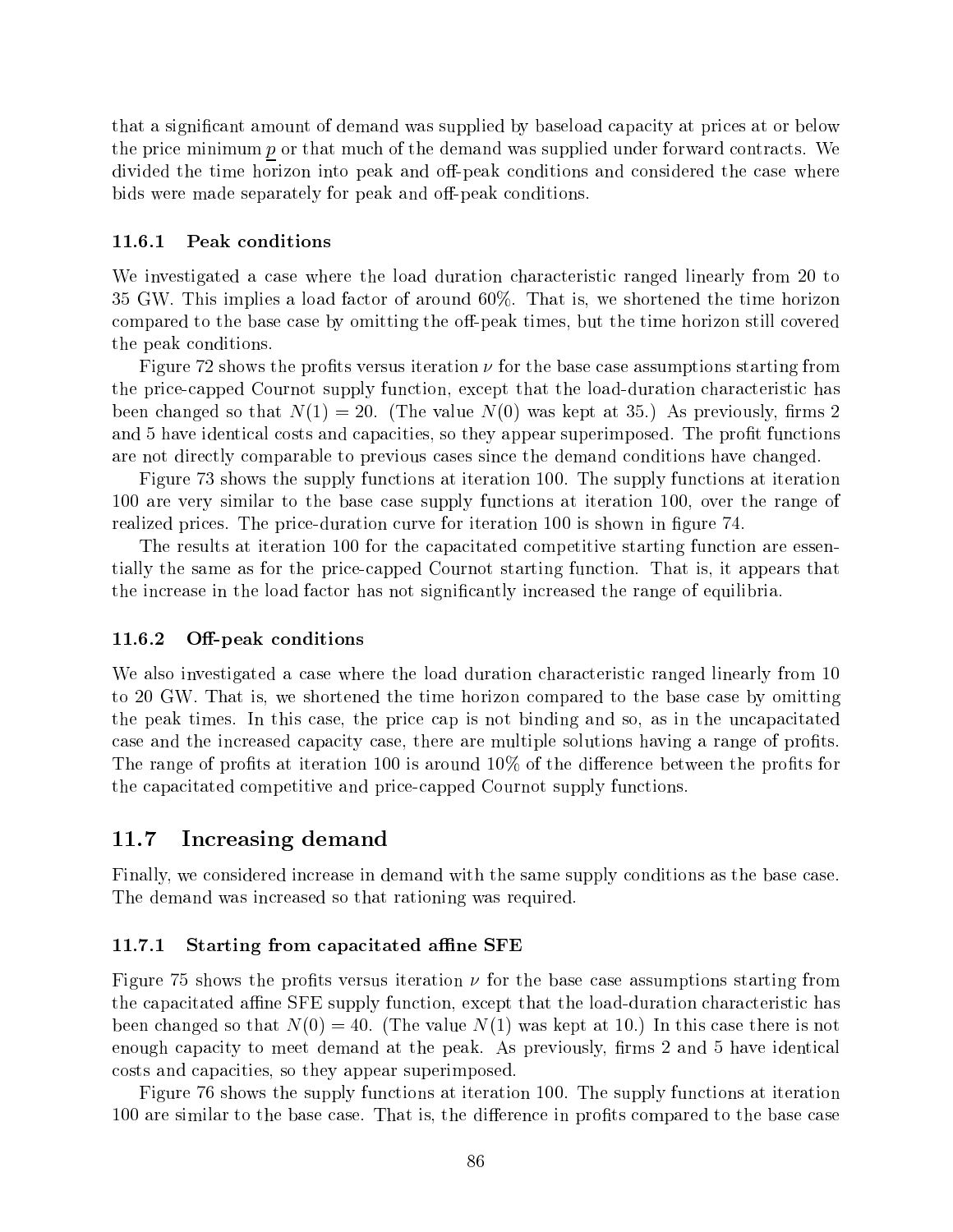

Figure 72: Profits versus iteration for base case assumptions, except for increased value of  $N(1)$ . (Note that the profit axis is scaled differently compared to previous figures.)

Figure 73: Supply functions at iteration 100 for base case assumptions, except for increased value of  $N(1)$ .

Figure 74: Price-duration curve at iteration 100 for base case assumptions, except for increased value of  $N(1)$ .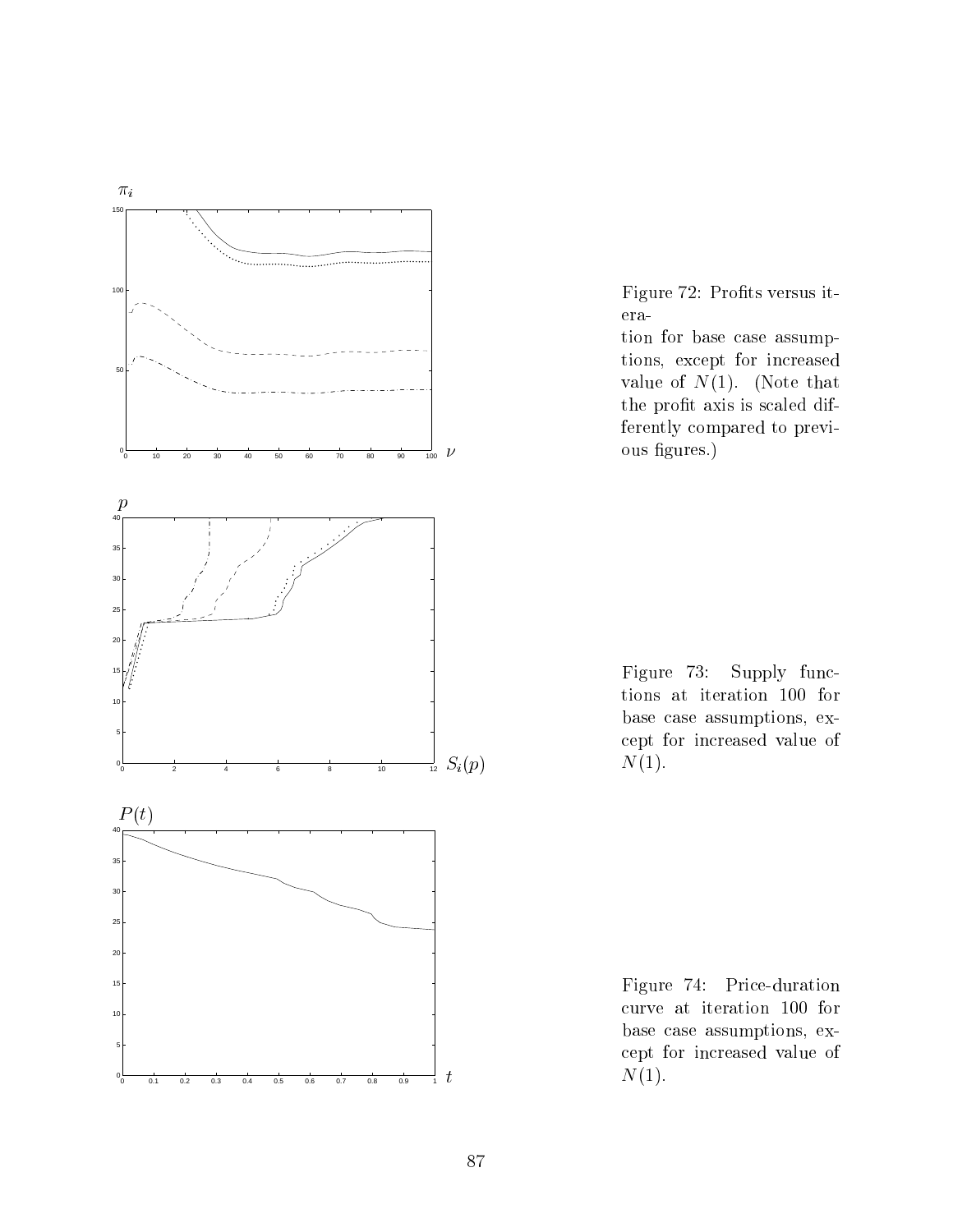is primarily due to the higher demand in this case, rather than due to changed behavior because of tightened demand conditions. The price-duration curve for iteration 100 is shown in figure 77.

## 11.7.2 Starting from price-capped Cournot

Figure 78 shows the profits versus iteration  $\nu$  for the base case assumptions starting from the price-capped Cournot supply function, except that  $N(0) = 40$ . Figure 79 shows the supply functions at iteration 100. The price-duration curve for iteration 100 is shown in figure 80. The results at iteration 100 are very similar to the case of starting from the capacitated affine SFE supply function.

## 11.7.3 Starting from capacitated affine SFE with high price cap

Figure 81 shows the profits versus iteration  $\nu$  for the base case assumptions starting from the capacitated affine SFE supply function, except that  $N(0) = 40$  and the price cap is set to  $\bar{p} = 50$  pounds per MWh. Note that the profit axis has changed compared to previous figures because the profits are considerably higher. Figure 82 shows the supply functions at iteration 100. The price-duration curve for iteration 100 is shown in figure 83. Note that the price axes have been changed compared to some of the previous figures.

## 11.7.4 Bid caps

The previous cases were tested with the alternate rule of market wide bid caps instead of price caps. The bid supply functions were not significantly different in this case; however, prots were higher than for price caps because prices exceeded the bid cap whenever supply is tight.

## 11.7.5 Summary

Profits are considerably higher than in the previous cases. However, for the price cap of 40 pounds per MWh, most of the difference in profits compared to the base case is due to increased demand alone rather than changes in bid behavior. Despite the greater potential for exploitation of market power due to the need for rationing, the presence of the price cap and the requirement to bid consistently across the time horizon has limited the scope to increase profits.

In the case of the high price cap, however, the combination of the need for rationing and the increased price cap has led to even higher profits. The two firms with large capacity can withhold capacity until high prices are reached. This again demonstrates the value of a fairly tight price cap.

## 11.8 Characteristics of equilibrium solutions

As argued in corollary 11 of section 7, the solutions are always strictly increasing. As suggested in section 6.4, the equilibrium supply functions exhibit discontinuities in their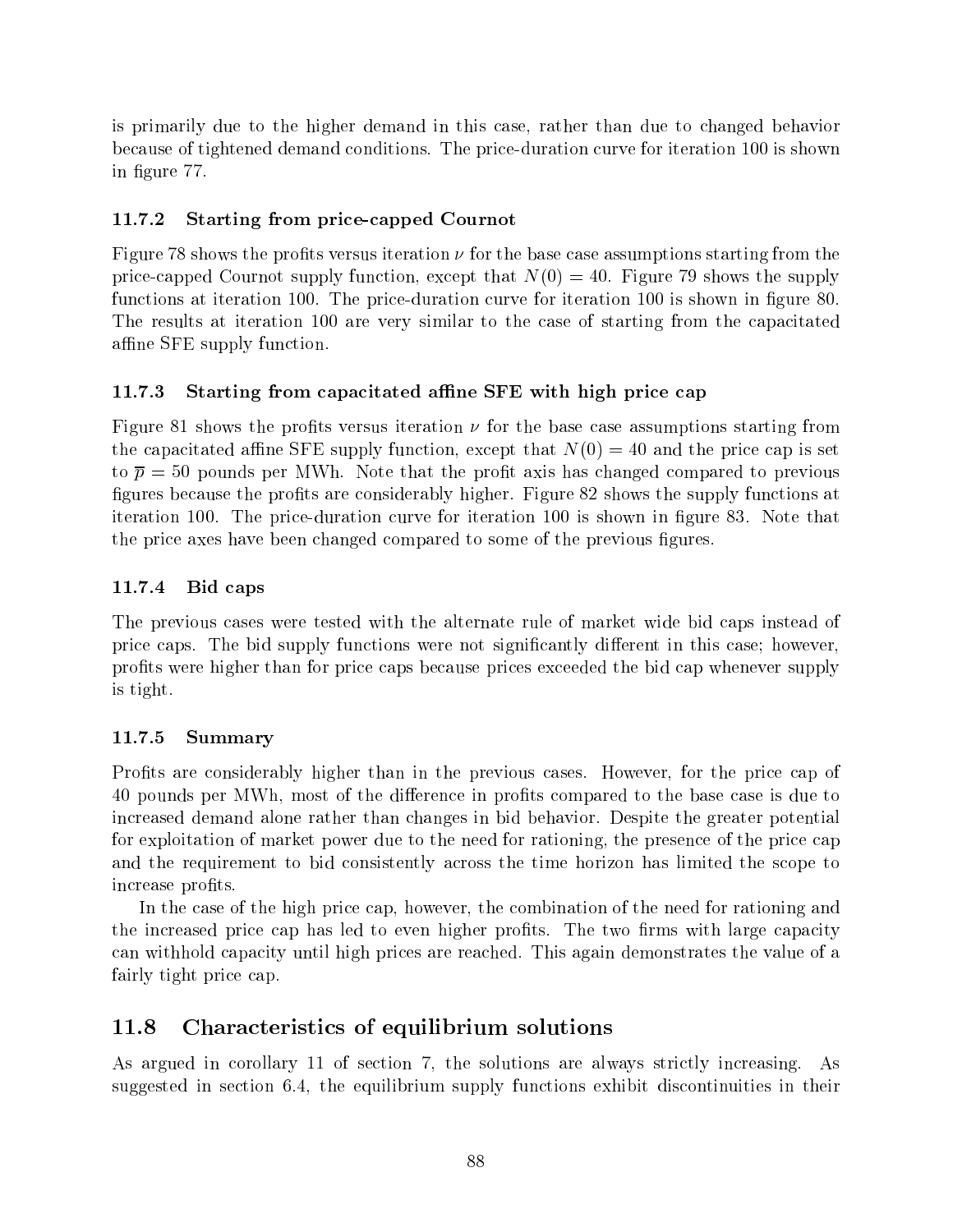

Figure 75: Profits versus iteration for case of rationing, starting from capacitated affine  $SFE$ .

Figure 76: Supply functions at iteration 100 for case of rationing, starting from capacitated affine SFE.

Figure 77: Price-duration curve at iteration 100 for case of rationing, starting from capacitated affine SFE.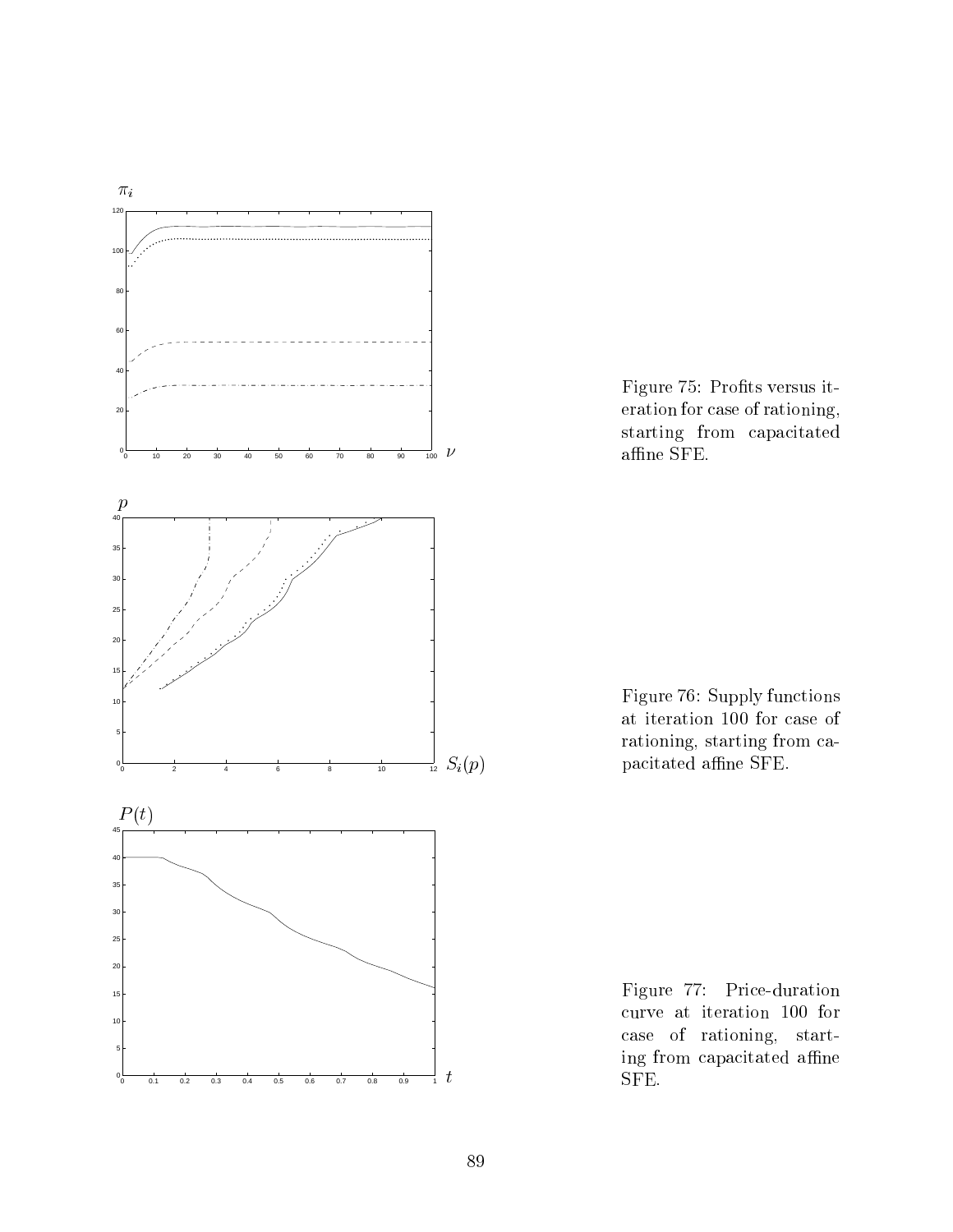

Figure 78: Profits versus iteration for case of rationing starting from price-capped Cournot.

Figure 79: Supply functions at iteration 100 for case of rationing starting from price-capped Cournot.

Figure 80: Price-duration curve at iteration 100 for case of rationing starting from price-capped Cournot. (Note that the price axis is scaled differently compared to previous figures.)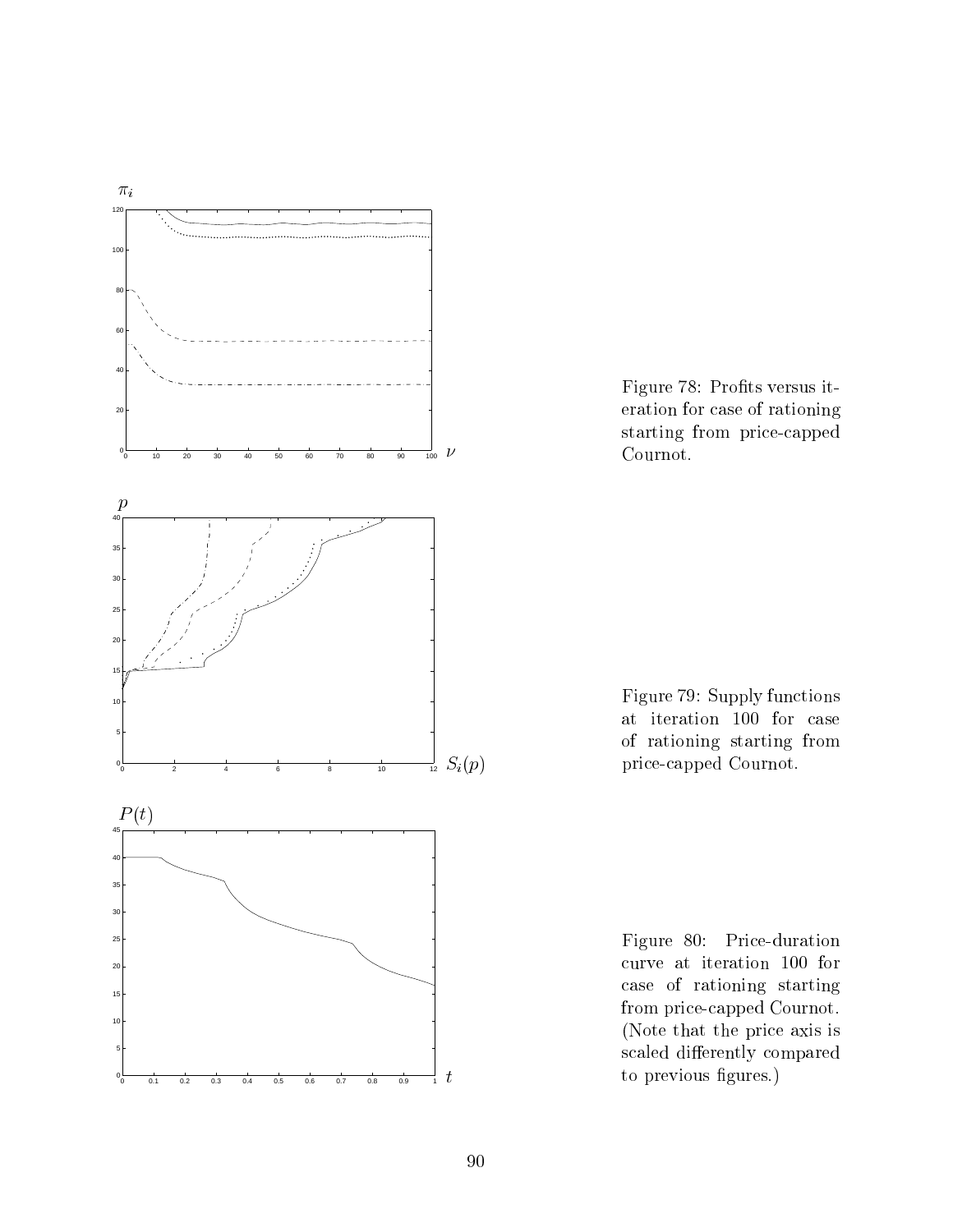

Figure 81: Profits versus iteration for high demand and high price cap. (Note that the profit axis is scaled differently compared to previous figures.)

Figure 82: Supply functions at iteration 100 for high demand and high price cap. (Note that the price axis is scaled differently compared to previous figures.)

Figure 83: Price-duration curve at iteration 100 for high demand and high price cap. (Note that the price axis is scaled differently compared to previous gures.)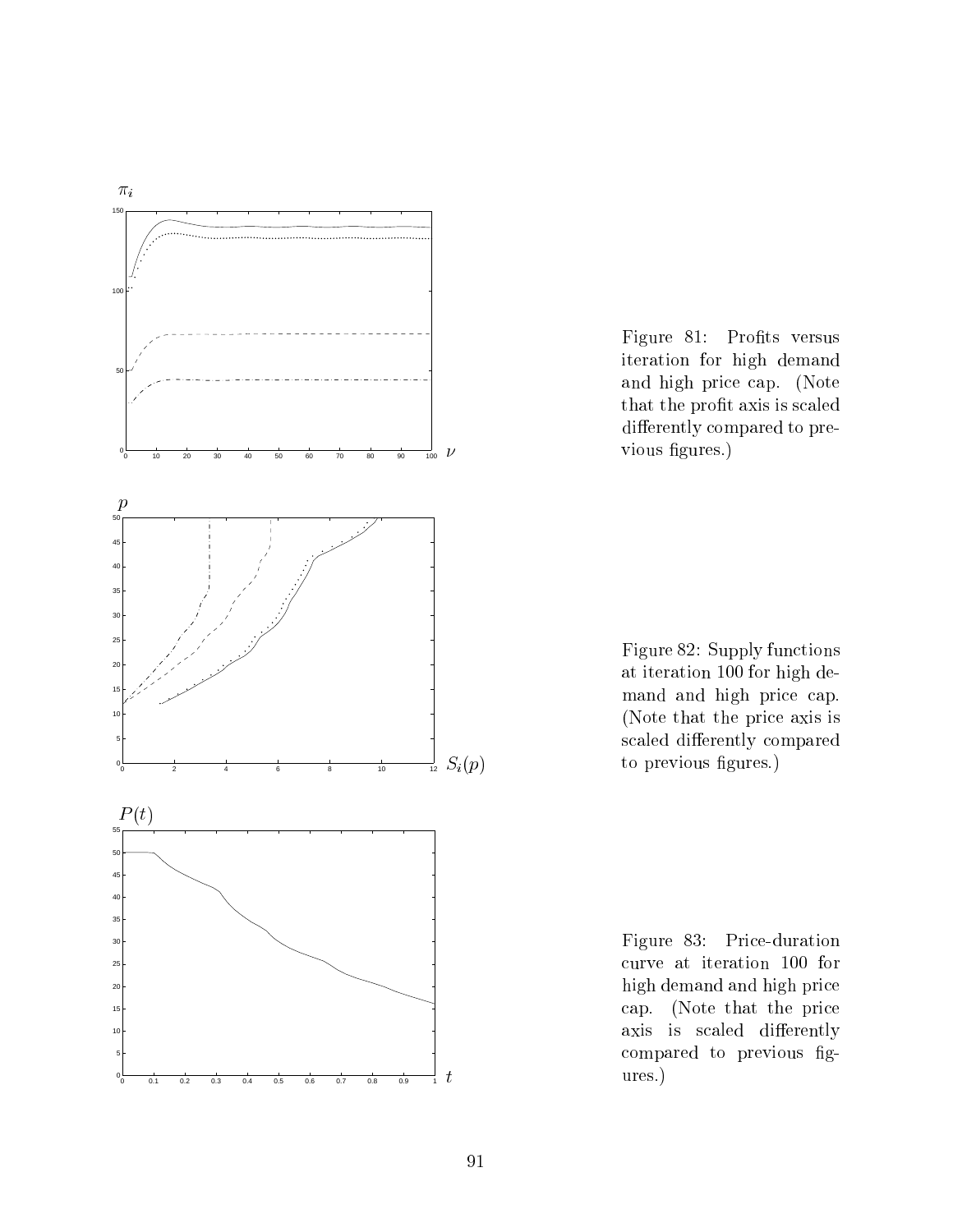derivatives. As shown in corollary 12, between the discontinuities, the equilibrium solutions are consistent with solutions of  $(16)$  corresponding to a subset of the firms.

## 12 Conclusion

The main results of this paper are:

- $\bullet$  In markets with heterogeneous firms and capacity constraints, the differential equation approach to finding the equilibrium supply function may not be effective by itself because the non-decreasing constraints, which couple decisions across the time horizon, are likely to be binding. An alternate approach, of iterating in the space of supply functions, is computationally intensive and has theoretical drawbacks of its own. However, based on the case studied, it appears to produce consistent and useful results.
- The range of supply function equilibria may be very small when capacity is fairly tight and there are binding price caps. This market condition is the most critical from a market power perspective. Even when price caps are not binding, the range of stable equilibria appears relatively small compared to the difference between the competitive and the Cournot outcomes. This strengthens the case for SFE analysis when market rules require consistent bids across a time horizon, particularly when capacity constraints and price caps are binding.
- Requiring supply functions to remain fixed over an extended time horizon appears to reduce the incentive to mark up prices compared to the Cournot outcome. SFEs that achieve profits that are close to Cournot profits are unstable and consequently should not be observed in the market.
- $\bullet$  A single price cap imposed at all times may have significant effects both on- and offpeak.

As discussed in Borenstein [16], there are various problems facing wholesale electricity markets. Borenstein discusses the value of long-term contracting, real-time pricing, and price caps to a smoothly functioning electricity market. As well as the advantages cited in [16], long-term contracting can also reduce the effective load factor in the day-ahead market, which can rule out some of the least competitive equilibria. In this paper, the analysis of stability and the numerical studies suggest that requiring bid functions to be consistent over an extended time horizon having a large variation of demand may also be valuable in mitigating extreme prices and market power.

# Acknowledgment

Much of this work was performed during visits to the John F. Kennedy School of Government, Harvard University in Fall 2000 and to the University of California Energy Institute in Summer 2001. The first author gratefully acknowledges the hospitality of the John F. Kennedy School and the University of California Energy Institute. The first author was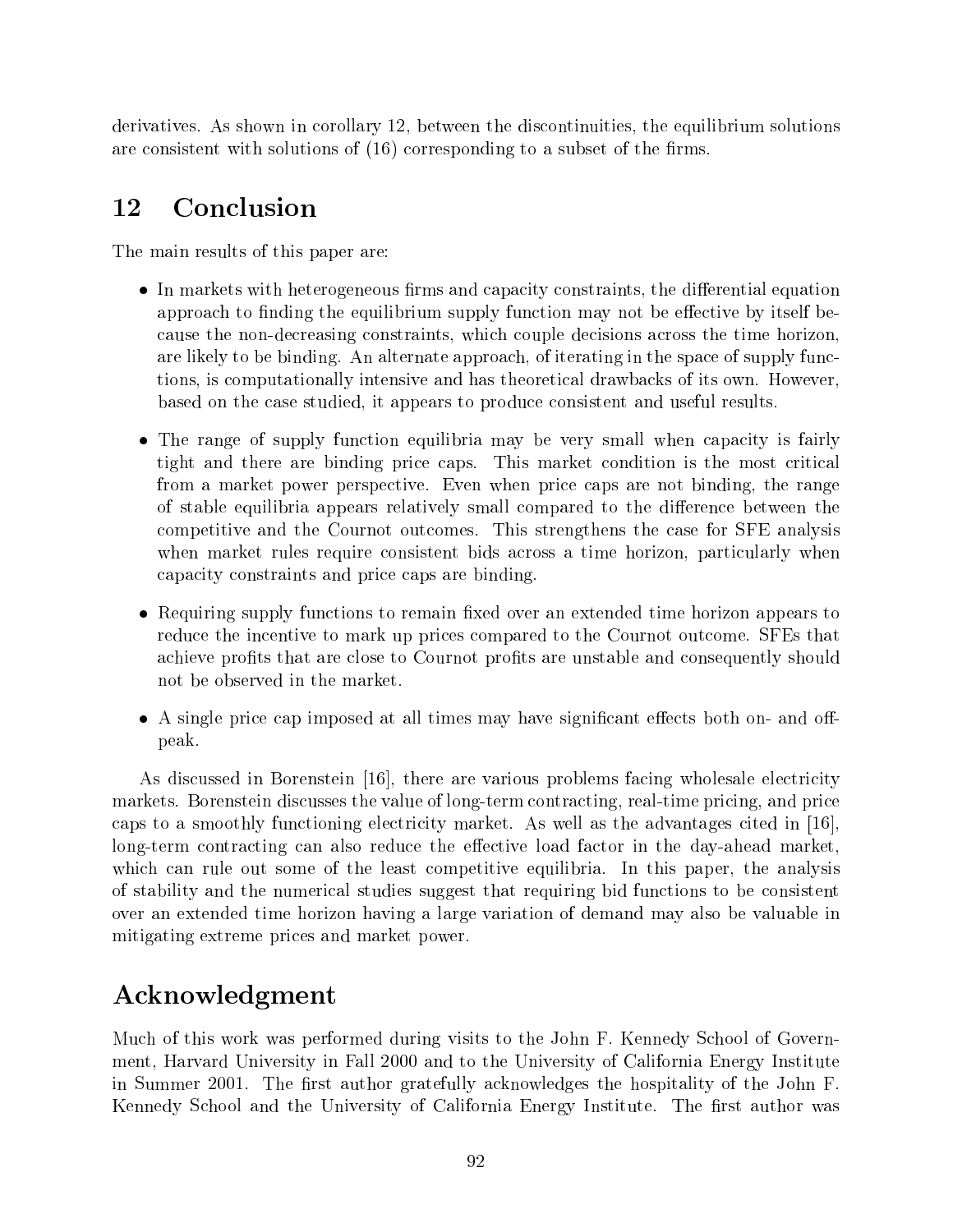funded in part by the National Science Foundation under grant ECS-0082506 and by the University of California Energy Institute. The authors gratefully acknowledge the support of the Harvard Electricity Policy Group and the Harvard-Japan Project on Energy and Environment. The views expressed here are those of the authors and not necessarily those of any of these organizations. The authors would like to thank Severin Borenstein, Jim Bushnell, Alex Rudkevich, and Frank Wolak for comments and suggestions.

## References

- [1] Paul D. Klemperer and Margaret A. Meyer. Supply function equilibria in oligopoly under uncertainty. Econometrica, 57(6):1243-1277, November 1989.
- [2] Richard Green and David M. Newbery. Competition in the British electricity spot market. Journal of Political Economy,  $100(5):929-953$ , October 1992.
- [3] Richard Green. Increasing competition in the British electricity spot market. The *Journal of Industrial Economics*,  $XLIV(2):205-216$ , June 1996.
- [4] Carolyn A. Berry, Benjamin Hobbs, William A. Meroney, Richard P. O'Neill, and William R. Stewart, Jr. Analyzing strategic bidding behavior in transmission networks. In H. Singh, editor, *IEEE Tutorial on Game Theory Applications in Power Systems*. pages 7-32. IEEE, 1999.
- [5] Benjamin Hobbs, Carolyn Metzler, and Jong-Shi Pang. Strategic gaming analysis for electric power networks: An MPEC approach. To appear in IEEE Transactions on Power Systems, 1999.
- [6] Aleksandr Rudkevich. Supply function equilibrium in poolco type power markets: Learning all the way. Technical Report TCA Technical Paper Number 0699-1701, Tabors Caramanis and Associates, June 1999.
- [7] J. D. Weber and T. J. Overbye. A two-level optimization problem for analysis of market bidding strategies. In Proceedings of the IEEE Power Engineering Society Summer Meeting, Edmonton, Alberta, July 1999.
- [8] Ross Baldick, Ryan Grant, and Edward P. Kahn. Linear supply function equilibrium: Generalizations, application, and limitations. University of California Energy Institute POWER Paper PWP-078, http://www.ucei.berkeley.edu/ucei/, August 2000.
- [9] Christopher J. Day and Derek W. Bunn. Divestiture of generation assets in the electricity pool of England and Wales: A computational approach to analyzing market power. Journal of Regulatory Economics,  $19(2):123-141$ , 2001.
- [10] E. J. Anderson and H. Xu. Nash equilibria in electricity markets. Technical Report Working paper 01-005, Australian Graduate School of Management, The University of New South Wales, Sydney, NSW 2052, Australia, July 2001.